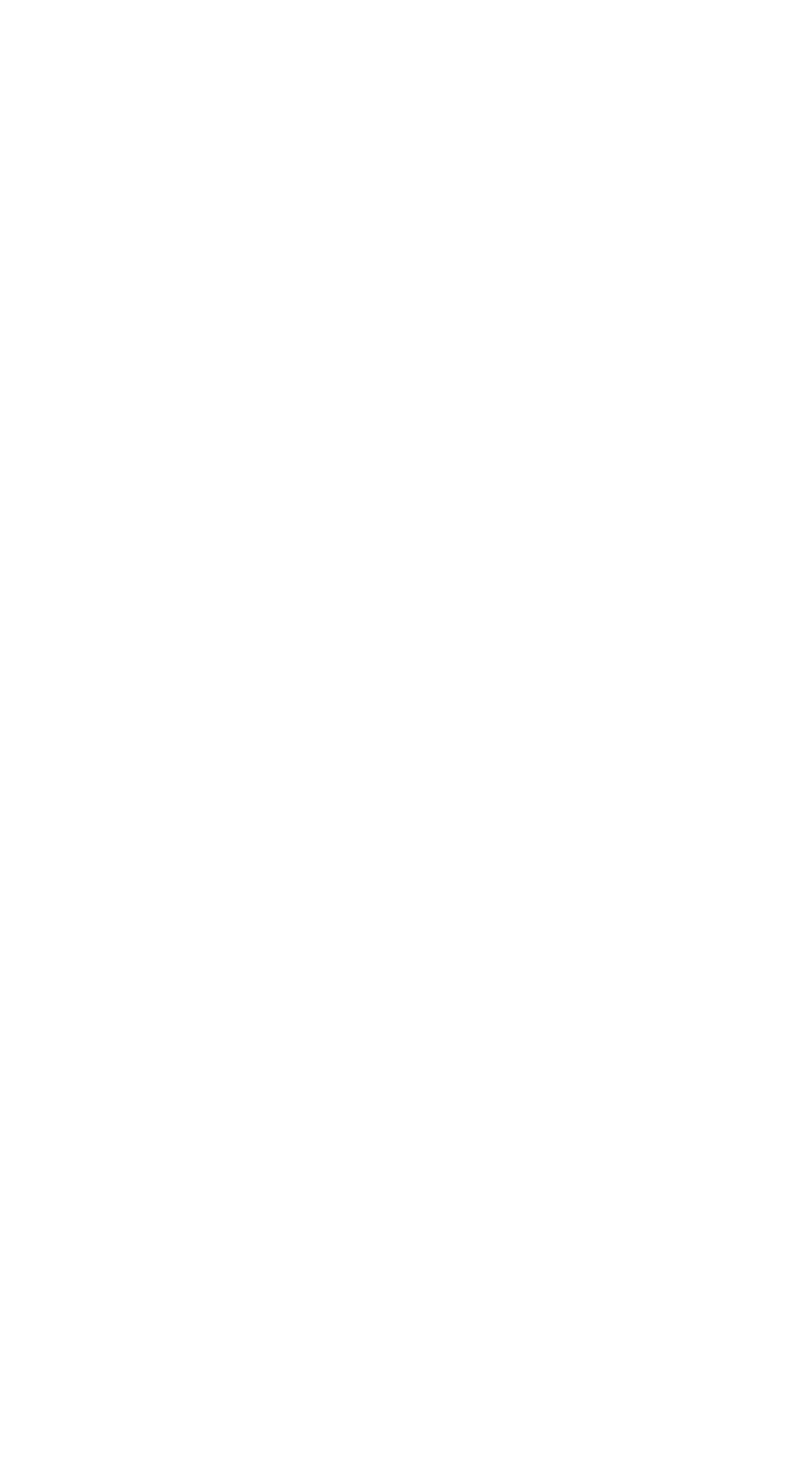## PATIENT EDUCATIONAL BROCHURE **AUGMENTATION**

1

BREAST AUGMENTATION WITH MENTOR® MEMORYSHAPE® BREAST IMPLANTS

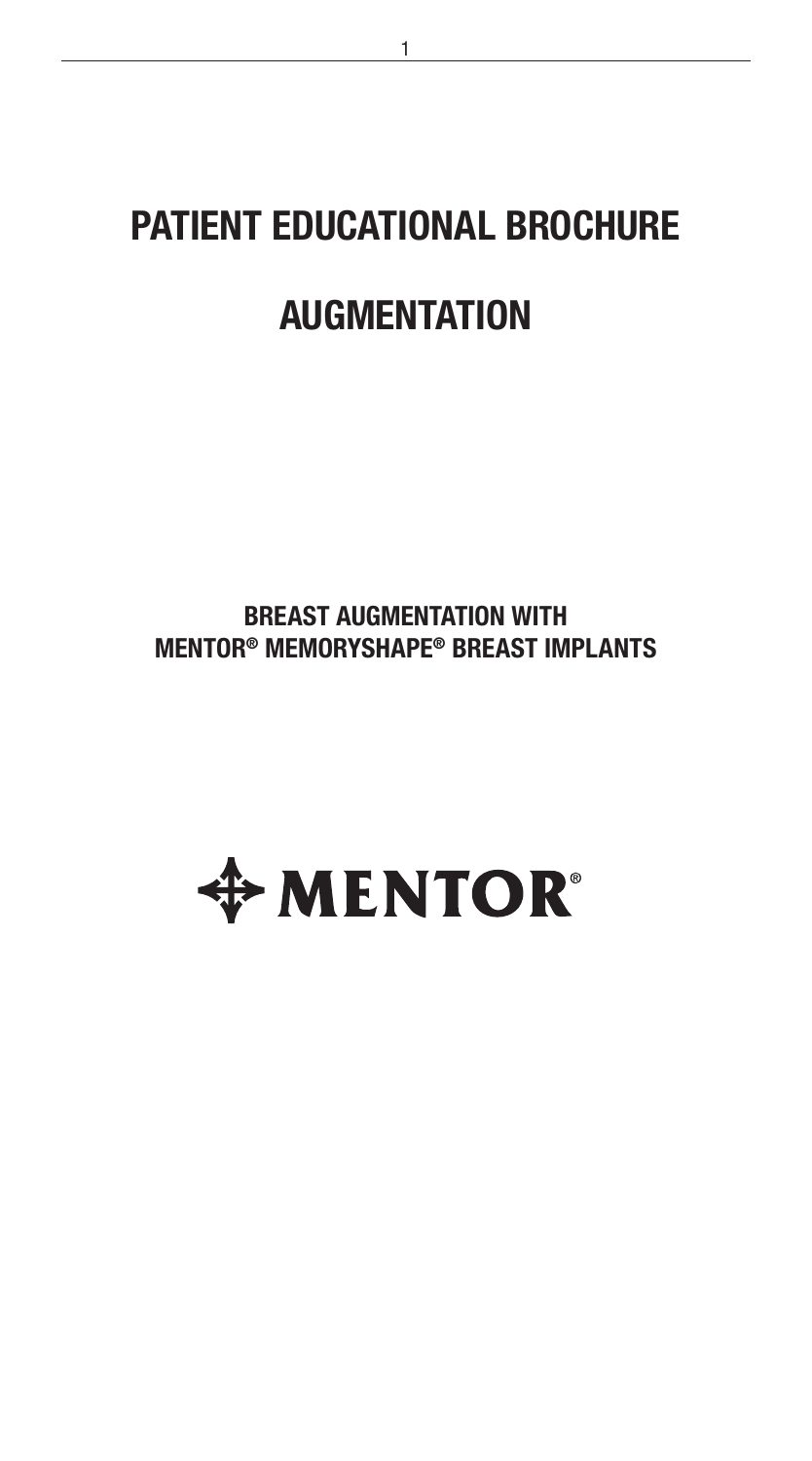## TABLE OF CONTENTS

| 1.                     |                                                                                                                                                                                                                 |  |  |  |  |  |  |
|------------------------|-----------------------------------------------------------------------------------------------------------------------------------------------------------------------------------------------------------------|--|--|--|--|--|--|
| 2.                     |                                                                                                                                                                                                                 |  |  |  |  |  |  |
| 3.                     | <b>GENERAL INFORMATION ABOUT BREAST AUGMENTATION</b>                                                                                                                                                            |  |  |  |  |  |  |
| 4.                     | DECIDING WHETHER TO HAVE BREAST AUGMENTATION<br>4.1 Am I Eligible for Augmentation with Silicone Gel Breast Implants? 11<br>4.5 What are the Alternatives to Implantation with Silicone Gel Breast Implants? 14 |  |  |  |  |  |  |
| 5.                     |                                                                                                                                                                                                                 |  |  |  |  |  |  |
| 6.<br>$\overline{7}$ . | PREPARING FOR BREAST AUGMENTATION WITH SILICONE<br>7.2 Breast Augmentation with Implants - Understanding the Procedure 34                                                                                       |  |  |  |  |  |  |
| 8.                     | CARING FOR YOURSELF AFTER BREAST IMPLANT SURGERY  42                                                                                                                                                            |  |  |  |  |  |  |
| 9.                     | 9.2 What were the 3-Year, 6-Year, and 10-Year Follow-up Rates? 46<br>9.4 What were the 3-Year, 6-Year, and 10-Year Complication Rates? 47                                                                       |  |  |  |  |  |  |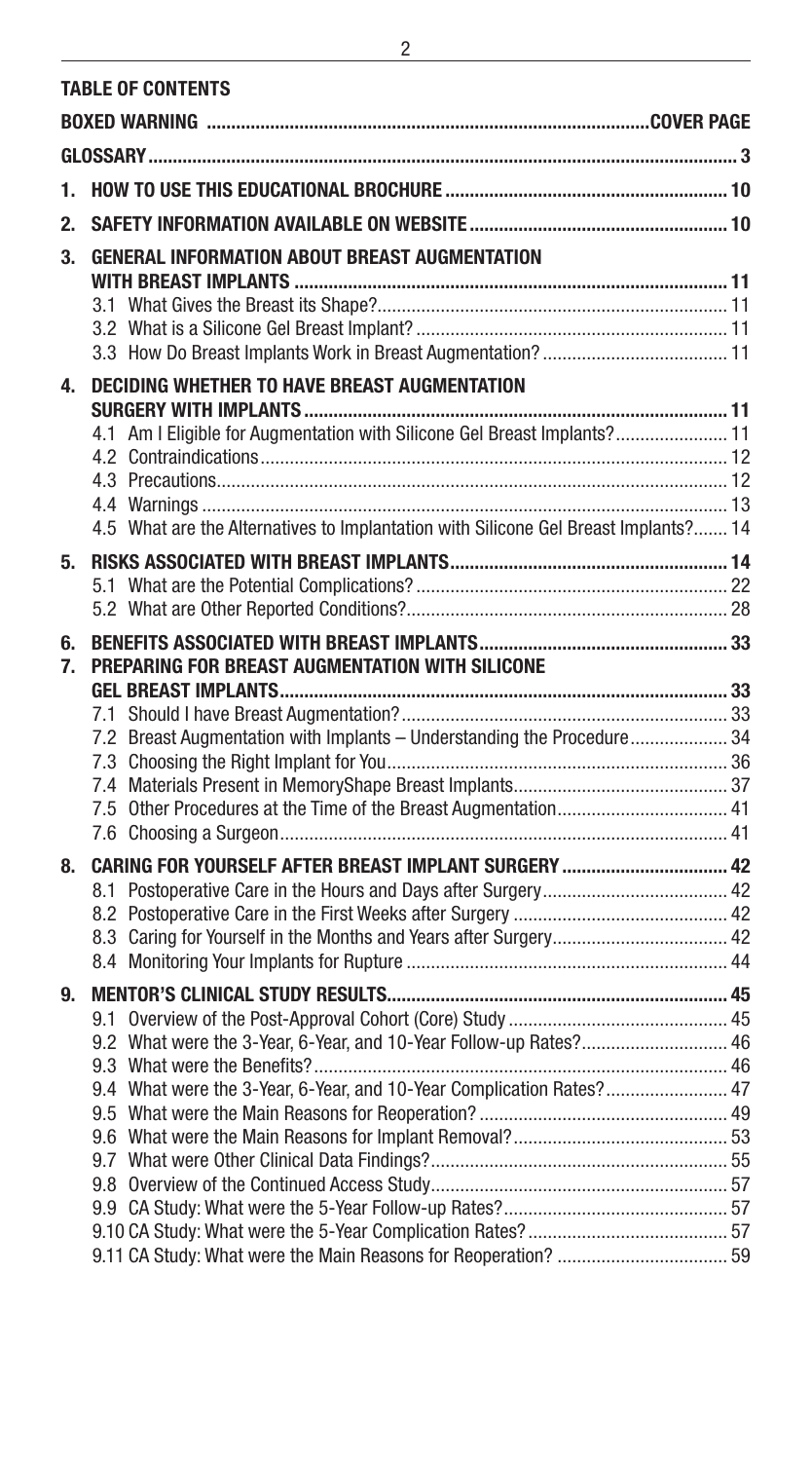| 15. PATIENT DECISION CHECKLIST: TO BE COMPLETED PRIOR TO SURGERY  63 |  |
|----------------------------------------------------------------------|--|
|                                                                      |  |
|                                                                      |  |
|                                                                      |  |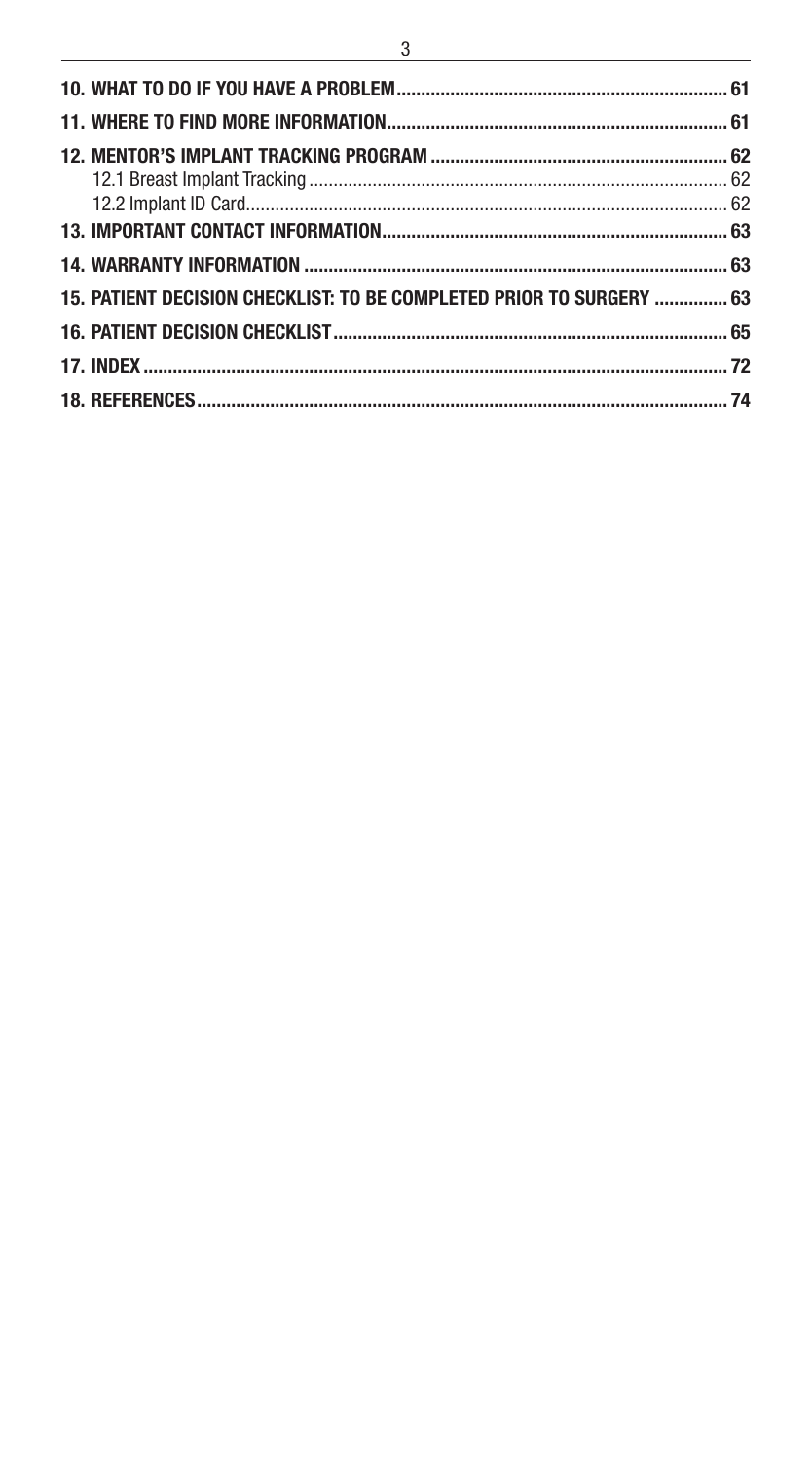| <b>GLOSSARY</b>                                                                             |                                                                                                                                                                                                                                                                                                                                                                                                          |  |  |  |
|---------------------------------------------------------------------------------------------|----------------------------------------------------------------------------------------------------------------------------------------------------------------------------------------------------------------------------------------------------------------------------------------------------------------------------------------------------------------------------------------------------------|--|--|--|
| <b>Abdomen</b>                                                                              | The part of the body between the upper chest (breasts) and<br>the pelvis (hips); often called the stomach.                                                                                                                                                                                                                                                                                               |  |  |  |
| Areola                                                                                      | The pigmented or darker colored area of skin surrounding<br>the nipple.                                                                                                                                                                                                                                                                                                                                  |  |  |  |
| <b>Asymmetry</b>                                                                            | Uneven appearance between a woman's left and right<br>breasts in terms of their size, shape, or breast level.                                                                                                                                                                                                                                                                                            |  |  |  |
| <b>Atrophy</b>                                                                              | Thinning or diminishing of tissue or muscle.                                                                                                                                                                                                                                                                                                                                                             |  |  |  |
| <b>Autoimmune Disease</b>                                                                   | An autoimmune disease is a disease in which the body's<br>immune system attacks its own cells or tissues by mistake,<br>causing damage and dysfunction. Autoimmune diseases<br>can affect connective tissue in the body (the tissue that<br>binds together body tissues and organs). Autoimmune<br>diseases can affect many parts of the body, like nerves,<br>muscles, glands and the digestive system. |  |  |  |
| <b>Axillary</b>                                                                             | Under the arm.                                                                                                                                                                                                                                                                                                                                                                                           |  |  |  |
| <b>Biocompatible</b>                                                                        | The ability to exist along with living tissues or systems<br>without causing harm.                                                                                                                                                                                                                                                                                                                       |  |  |  |
| <b>Biopsy</b>                                                                               | The removal and examination of tissue, cells, or fluid from<br>a living body.                                                                                                                                                                                                                                                                                                                            |  |  |  |
| <b>Body Dysmorphic</b><br>Disorder (BDD)                                                    | A psychological condition characterized by excessive worry<br>about an imagined or minor physical flaw to the point that<br>it can interfere with normal daily activities.                                                                                                                                                                                                                               |  |  |  |
| <b>Body Esteem Scale</b>                                                                    | A series of questions asking about a person's feelings<br>about his or her body.                                                                                                                                                                                                                                                                                                                         |  |  |  |
| <b>Breast Augmentation</b>                                                                  | A surgical procedure to increase breast size and to treat such<br>conditions as sagging or drooping of the breast (ptosis) or<br>breasts of different size, shape, or placement (asymmetry).                                                                                                                                                                                                             |  |  |  |
|                                                                                             | The first time a breast implant is placed to increase breast<br>size or treat such conditions as ptosis or asymmetry; it is<br>referred to as "primary augmentation." Any time there is<br>another surgery to replace the implant, it is referred to as<br>"revision-augmentation."                                                                                                                      |  |  |  |
| <b>Breast Evaluation</b><br><b>Questionnaire (BEQ)</b>                                      | A series of questions that ask about a person's breast satisfaction<br>and quality of life after breast surgery. Subscales of the Breast<br>Evaluation Questionnaire include comfort not fully dressed,<br>comfort fully dressed, and satisfaction with breast characteristics.                                                                                                                          |  |  |  |
| <b>Breast Implant-</b><br><b>Associated Anaplastic</b><br>Large Cell Lymphoma<br>(BIA-ALCL) | BIA-ALCL is not breast cancer; it is a rare type of non-<br>Hodgkin's lymphoma (cancer of the immune system).                                                                                                                                                                                                                                                                                            |  |  |  |
| <b>Breast Implant</b>                                                                       | Any surgically implanted artificial device intended to<br>replace missing breast tissue or to enhance a breast.                                                                                                                                                                                                                                                                                          |  |  |  |
| <b>Breast Mass</b>                                                                          | A lump in the breast.                                                                                                                                                                                                                                                                                                                                                                                    |  |  |  |

<u> 1980 - Johann Barnett, fransk politik (</u>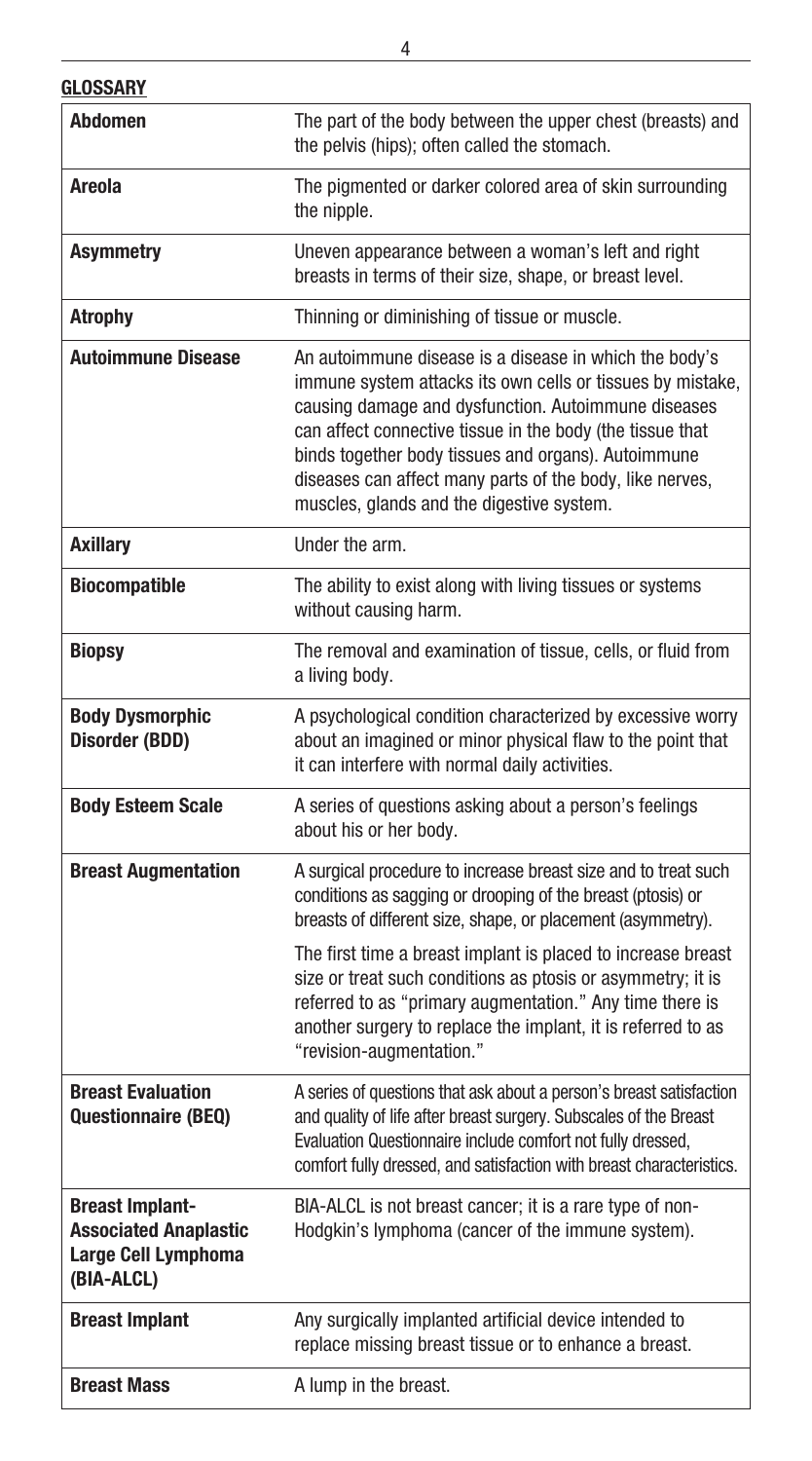| <b>Breast Reconstruction</b>                              | A surgical procedure to replace breast tissue or<br>reconstruct a breast after tissue was taken out because<br>of cancer or injury. Breast reconstruction also includes the<br>surgical correction of a breast that has failed to develop<br>properly due to a severe abnormality or congenital defect.<br>The first time a breast implant is placed to replace breast<br>tissue is referred to as "primary reconstruction." Any<br>time there is another surgery to replace the implant, it is<br>referred to as "revision-reconstruction." |
|-----------------------------------------------------------|----------------------------------------------------------------------------------------------------------------------------------------------------------------------------------------------------------------------------------------------------------------------------------------------------------------------------------------------------------------------------------------------------------------------------------------------------------------------------------------------------------------------------------------------|
| <b>Calcification/Calcium</b><br><b>Deposits</b>           | The process of soft tissue hardening when the mineral<br>calcium builds up in a certain place.                                                                                                                                                                                                                                                                                                                                                                                                                                               |
| <b>Capsular Contracture</b>                               | Tightening of the scar tissue (also called a capsule) that<br>normally forms around the breast implant during the healing<br>process after surgery. In some women, the scar tissue (capsule)<br>squeezes the implant. When this occurs, it is called capsular<br>contracture. This results in firmness or hardening of the breast.<br>Capsular contracture is classified by the Baker Grade Scale.                                                                                                                                           |
| <b>Capsule</b>                                            | Scar tissue that forms around the breast implant.                                                                                                                                                                                                                                                                                                                                                                                                                                                                                            |
| <b>Capsulotomy (Closed)</b>                               | An attempt to break the scar tissue capsule around the<br>implant by pressing or pushing on the outside of the breast.<br>This method does not require surgery but may rupture the<br>implant and is contraindicated (meaning that the procedure<br>is improper and should not be performed).                                                                                                                                                                                                                                                |
| <b>Capsulotomy (Open)</b>                                 | A surgery to create an incision or opening in the capsule<br>(scar tissue).                                                                                                                                                                                                                                                                                                                                                                                                                                                                  |
| <b>Chest Wall</b>                                         | The system of structures outside the lungs that move as<br>a part of breathing, including bones (the rib cage) and<br>muscles (diaphragm and abdomen).                                                                                                                                                                                                                                                                                                                                                                                       |
| <b>Congenital Anomaly</b>                                 | An abnormal body part that existed at birth. Also called a<br>congenital malformation or congenital deformity.                                                                                                                                                                                                                                                                                                                                                                                                                               |
| <b>Connective Tissue</b><br><b>Disease/Disorder (CTD)</b> | A disease, group of diseases, or conditions affecting connective<br>tissue, such as muscles, ligaments, skin, etc. and/or the<br>immune system. Connective tissue diseases ("CTDs") that<br>involve the immune system include autoimmune diseases such<br>as rheumatoid arthritis, lupus, and scleroderma.                                                                                                                                                                                                                                   |
| <b>Contraindication</b>                                   | A use that is improper and should not be followed. Failure<br>to follow contraindications identified in the labeling could<br>cause serious harm.                                                                                                                                                                                                                                                                                                                                                                                            |
| <b>Delayed Wound Healing</b>                              | Unusually slow progress in the healing of a wound; surgical<br>incision site fails to heal normally or takes longer to heal.                                                                                                                                                                                                                                                                                                                                                                                                                 |
| <b>Displacement</b>                                       | Movement (shifting) of the implant from the usual or proper place.                                                                                                                                                                                                                                                                                                                                                                                                                                                                           |
| <b>Extracapsular Rupture</b>                              | A type of rupture in which the silicone gel is outside of the<br>scar capsule surrounding the breast implant (see Rupture).                                                                                                                                                                                                                                                                                                                                                                                                                  |
| <b>Extrusion</b>                                          | Skin breakdown with the implant pressing through the skin<br>or surgical incision.                                                                                                                                                                                                                                                                                                                                                                                                                                                           |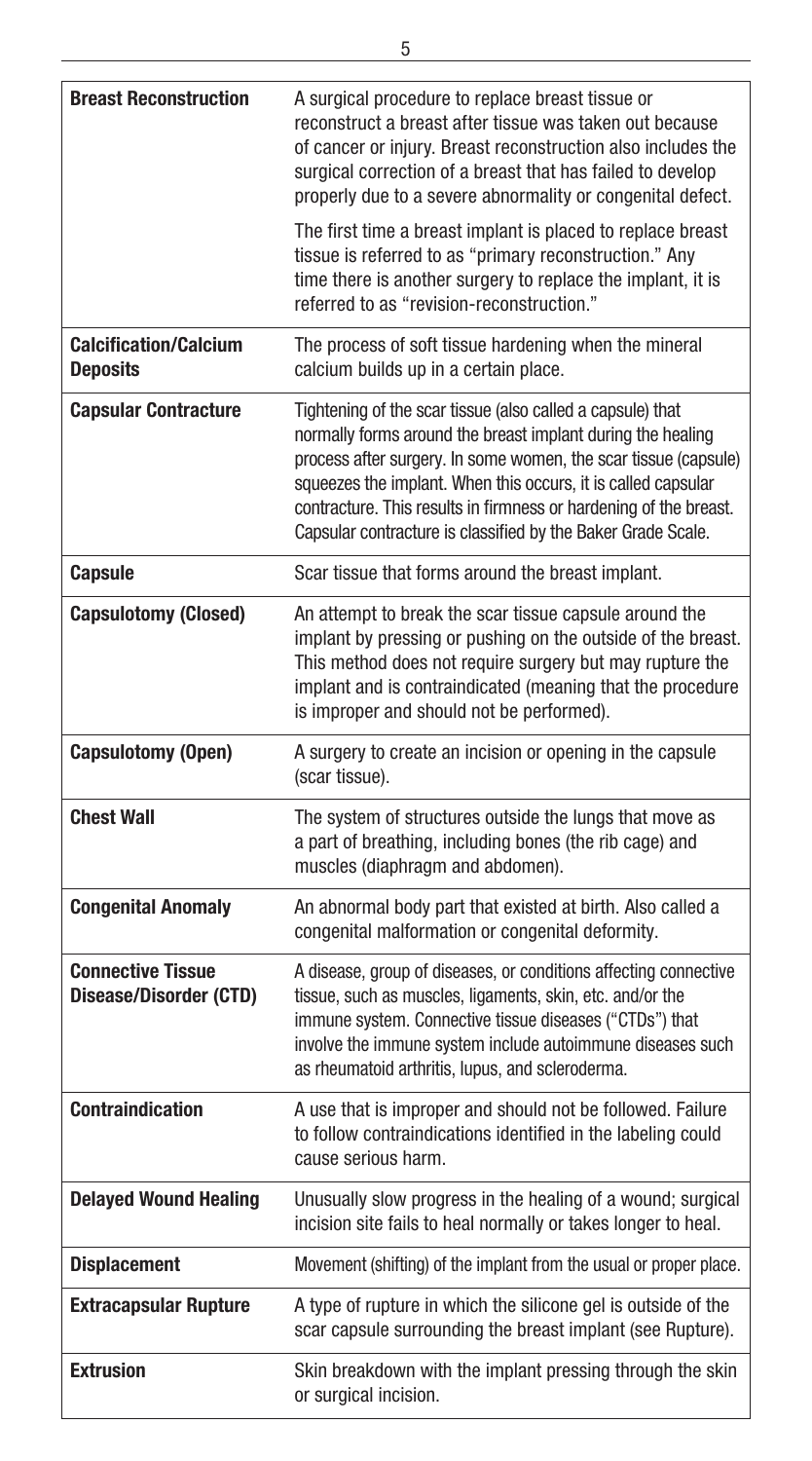| <b>Fibrocystic Breast</b><br><b>Disease</b> | Common, benign (noncancerous) changes in the tissues<br>of the breast. The term "disease" is misleading, and many<br>doctors prefer the term "change." The condition is so<br>commonly found in breasts, it is believed to be a variation of<br>normal. Other related terms include "mammary dysplasia,"<br>"benign breast disease," and "diffuse cystic mastopathy."                           |  |  |  |
|---------------------------------------------|-------------------------------------------------------------------------------------------------------------------------------------------------------------------------------------------------------------------------------------------------------------------------------------------------------------------------------------------------------------------------------------------------|--|--|--|
| Fibromyalgia                                | A chronic condition characterized by widespread pain<br>in muscles and joints. It may include fatigue, difficulty<br>sleeping, and morning stiffness.                                                                                                                                                                                                                                           |  |  |  |
| <b>Fibrous Tissues</b>                      | Connective tissue composed mostly of fibers<br>(for example, tendons).                                                                                                                                                                                                                                                                                                                          |  |  |  |
| <b>Gel Bleed/Gel Diffusion</b>              | When silicone gel leaks or "bleeds" or "diffuses" through<br>the implant shell.                                                                                                                                                                                                                                                                                                                 |  |  |  |
| <b>Gel Fracture</b>                         | The appearance of a fissure or fault line in the gel within<br>the implant as a result of applied force.                                                                                                                                                                                                                                                                                        |  |  |  |
| Granuloma                                   | Noncancerous lumps that can form around foreign material,<br>such as silicone. Like any lump, it should be evaluated to<br>distinguish it from a lump that might be cancerous.                                                                                                                                                                                                                  |  |  |  |
| Groin                                       | The fold where the lower abdomen meets the inner part of<br>the thigh.                                                                                                                                                                                                                                                                                                                          |  |  |  |
| <b>Hematoma</b>                             | A collection of blood inside the body, for example in skin<br>tissue or other body space.                                                                                                                                                                                                                                                                                                       |  |  |  |
| <b>Hypertrophic Scarring</b>                | An enlarged scar that remains after a wound heals.                                                                                                                                                                                                                                                                                                                                              |  |  |  |
| <b>Infection</b>                            | The growth in the human body of microorganisms such as<br>bacteria, viruses or fungi. An infection can occur as a result<br>of any surgery.                                                                                                                                                                                                                                                     |  |  |  |
| <b>Inflammation/Irritation</b>              | The response of the body to infection or injury resulting in<br>swelling, redness, warmth and/or pain.                                                                                                                                                                                                                                                                                          |  |  |  |
| <b>Inframammary Fold</b>                    | The crease under the breast where the breast and chest meet.                                                                                                                                                                                                                                                                                                                                    |  |  |  |
| <b>Inframammary Incision</b>                | An incision made in the fold below the breast.                                                                                                                                                                                                                                                                                                                                                  |  |  |  |
| <b>Intracapsular Rupture</b>                | A type of rupture in which the silicone gel remains inside the scar<br>tissue capsule surrounding the breast implant (see Rupture).                                                                                                                                                                                                                                                             |  |  |  |
| <b>Lactation</b>                            | The production and secretion of milk by the breast glands.                                                                                                                                                                                                                                                                                                                                      |  |  |  |
| <b>Local Complications</b>                  | Complications that occur in the breast or chest area.                                                                                                                                                                                                                                                                                                                                           |  |  |  |
| <b>Lymph Nodes</b>                          | Lymph nodes are glands that play an important part in the body's<br>defense against infection. They produce lymph, which travels<br>throughout the body in the lymph system, and filters impurities<br>from the body. Common areas where the lymph nodes can be<br>felt with the fingers include: groin, armpit, neck, under the jaw<br>and chin, behind the ears, and on the back of the head. |  |  |  |
| Lymphadenopathy                             | Enlarged lymph node(s).                                                                                                                                                                                                                                                                                                                                                                         |  |  |  |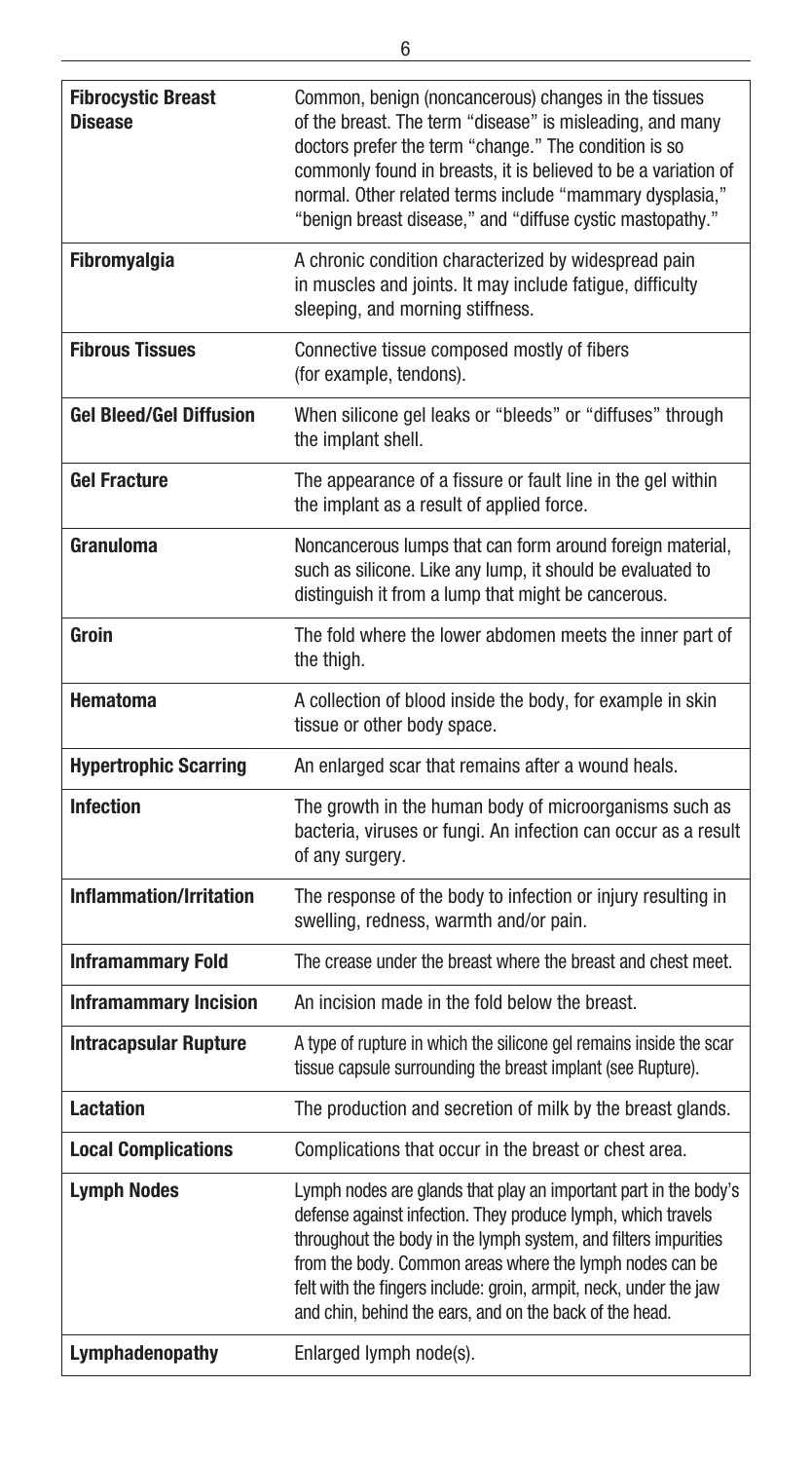| 7                                                                                                                                                                                                                                                                   |                                                                                                                                                                                                                                                                                                                                                                                                                                                                                                                                                                                                                                                                                                                                 |  |  |  |
|---------------------------------------------------------------------------------------------------------------------------------------------------------------------------------------------------------------------------------------------------------------------|---------------------------------------------------------------------------------------------------------------------------------------------------------------------------------------------------------------------------------------------------------------------------------------------------------------------------------------------------------------------------------------------------------------------------------------------------------------------------------------------------------------------------------------------------------------------------------------------------------------------------------------------------------------------------------------------------------------------------------|--|--|--|
| <b>Malposition</b>                                                                                                                                                                                                                                                  | When the implant is placed incorrectly during the initial surgery<br>or when the implant has moved/shifted from its original position.<br>Shifting can be caused by many factors, such as gravity, trauma,<br>poor initial placement, and capsular contracture.                                                                                                                                                                                                                                                                                                                                                                                                                                                                 |  |  |  |
| <b>Mammary</b>                                                                                                                                                                                                                                                      | Pertaining to the breast.                                                                                                                                                                                                                                                                                                                                                                                                                                                                                                                                                                                                                                                                                                       |  |  |  |
| <b>Mammography</b>                                                                                                                                                                                                                                                  | A type of x-ray examination of the breasts used for<br>detection of cancer.                                                                                                                                                                                                                                                                                                                                                                                                                                                                                                                                                                                                                                                     |  |  |  |
| <b>Mammoplasty</b>                                                                                                                                                                                                                                                  | Plastic surgery of the breast.                                                                                                                                                                                                                                                                                                                                                                                                                                                                                                                                                                                                                                                                                                  |  |  |  |
| <b>Mastopexy</b>                                                                                                                                                                                                                                                    | Surgical procedure to raise and reshape sagging breasts.                                                                                                                                                                                                                                                                                                                                                                                                                                                                                                                                                                                                                                                                        |  |  |  |
| MemoryShape® Breast<br><b>Implant Continued</b><br><b>Access (CA) Study</b>                                                                                                                                                                                         | A Continued Access study is a clinical study that begins after<br>enrollment in the controlled clinical trial (Core Study) is complete.<br>It is initiated so that physicians can continue to have access to<br>the investigational device while the marketing application is being<br>prepared by the sponsor or reviewed by the FDA. For Mentor's<br>Continued Access Study, five MemoryShape Breast Implants<br>styles were studied in augmentation, reconstruction, and revision<br>(revision-augmentation and revision-reconstruction) patients.<br>Information on the safety of the implants was collected every year<br>for 5 or more years after study participants were implanted with<br>MemoryShape Breast Implants. |  |  |  |
| MemoryShape <sup>®</sup> Breast<br><b>Implant Post-Approval</b><br>(Core) Study                                                                                                                                                                                     | A Core Study is the clinical study that supports the approval of a<br>medical product (such as breast implants). For Mentor's breast<br>implants, the MemoryShape® Breast Implant Post-Approval Cohort<br>(Core) Study included augmentation, reconstruction, and revision<br>(revision-augmentation and revision-reconstruction) patients.<br>Information on the safety and effectiveness of the implants were<br>collected every year for 10 years after study participants received<br>their implants.                                                                                                                                                                                                                       |  |  |  |
| <b>Migration/Gel Migration</b>                                                                                                                                                                                                                                      | Movement of silicone material outside the breast implant to<br>other areas of the body.                                                                                                                                                                                                                                                                                                                                                                                                                                                                                                                                                                                                                                         |  |  |  |
| <b>MRI (Magnetic</b><br>MRI uses a magnetic field to create a 3-dimensional<br><b>Resonance Imaging)</b><br>picture of a body part or organ. MRI is the imaging method<br>that currently has the best ability to detect rupture of<br>silicone gel breast implants. |                                                                                                                                                                                                                                                                                                                                                                                                                                                                                                                                                                                                                                                                                                                                 |  |  |  |
| <b>Necrosis</b>                                                                                                                                                                                                                                                     | Death of cells or tissues.                                                                                                                                                                                                                                                                                                                                                                                                                                                                                                                                                                                                                                                                                                      |  |  |  |
| <b>Palpability/Visibility</b>                                                                                                                                                                                                                                       | Palpability is when the implant can be felt through the skin.<br>Visibility is when the implant can be seen through the skin.                                                                                                                                                                                                                                                                                                                                                                                                                                                                                                                                                                                                   |  |  |  |
| <b>Pectoralis</b>                                                                                                                                                                                                                                                   | Major muscle of the chest.                                                                                                                                                                                                                                                                                                                                                                                                                                                                                                                                                                                                                                                                                                      |  |  |  |
| <b>Periareolar</b>                                                                                                                                                                                                                                                  | The areola is the pigmented or darker colored area of skin<br>surrounding the nipple. Periareolar refers to the area just<br>around the areola.                                                                                                                                                                                                                                                                                                                                                                                                                                                                                                                                                                                 |  |  |  |
| <b>Periumbilical</b>                                                                                                                                                                                                                                                | Around the belly button.                                                                                                                                                                                                                                                                                                                                                                                                                                                                                                                                                                                                                                                                                                        |  |  |  |
| <b>Plastic Surgery</b>                                                                                                                                                                                                                                              | Surgery intended to enhance or improve the appearance of<br>the body.                                                                                                                                                                                                                                                                                                                                                                                                                                                                                                                                                                                                                                                           |  |  |  |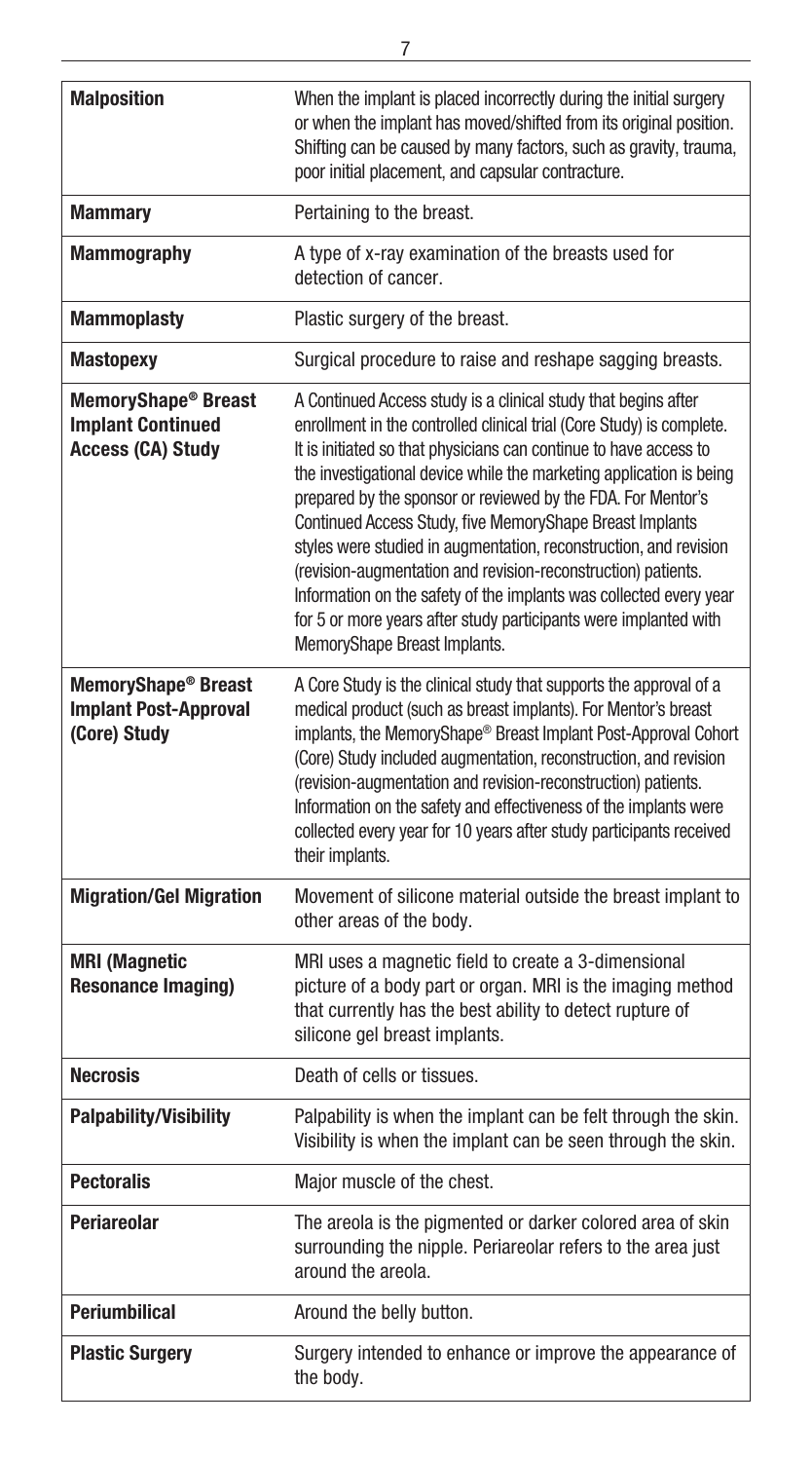| <b>Platinum</b>                                 | A metallic element used to help make both silicone elastomer (the<br>rubbery material of the breast implant shell) and silicone gel.                                                                                                                                                                                                                                       |  |  |  |
|-------------------------------------------------|----------------------------------------------------------------------------------------------------------------------------------------------------------------------------------------------------------------------------------------------------------------------------------------------------------------------------------------------------------------------------|--|--|--|
| <b>Postoperative</b>                            | After surgery.                                                                                                                                                                                                                                                                                                                                                             |  |  |  |
| <b>Precautions</b>                              | Information that warns the reader of a potentially hazardous<br>situation that, if not avoided, may result in minor or moderate injury.                                                                                                                                                                                                                                    |  |  |  |
| <b>Primary Breast</b><br><b>Augmentation</b>    | The first time a breast implant is placed for the purpose of<br>breast augmentation.                                                                                                                                                                                                                                                                                       |  |  |  |
| <b>Prosthesis</b>                               | Any artificial device used to replace or represent a body part.                                                                                                                                                                                                                                                                                                            |  |  |  |
| <b>Ptosis</b>                                   | Sagging or drooping of the breast.                                                                                                                                                                                                                                                                                                                                         |  |  |  |
| <b>Quality of Life (QoL)</b><br><b>Measures</b> | Assessments that may contribute to the evaluation of<br>benefit (effectiveness), including the Rosenberg Self Esteem<br>Scale (measures self-worth or self-acceptance), the Body<br>Esteem Scale (measures a person's body image), the SF-36<br>(measures physical, mental, and social health), and the Breast<br>Evaluation Questionnaire (measures breast satisfaction). |  |  |  |
| <b>Redness/Bruising</b>                         | Bleeding at the surgical site that causes discoloration<br>and varies in degree and length of time. This is expected<br>following breast implant surgery or other breast procedures.                                                                                                                                                                                       |  |  |  |
| <b>Removal</b>                                  | Removal of the implant, with or without replacement using<br>another implant.                                                                                                                                                                                                                                                                                              |  |  |  |
| <b>Reoperation</b>                              | Any additional surgery performed to the breast or chest<br>area after the first breast implantation.                                                                                                                                                                                                                                                                       |  |  |  |
| <b>Revision-Augmentation</b>                    | Refers to the correction or improvement of a primary<br>augmentation. In the context of this document, it refers to<br>surgical removal and replacement of breast implants that<br>were placed originally for primary breast augmentation.                                                                                                                                 |  |  |  |
| Rheumatological<br><b>Disease/Disorder</b>      | A variety of diseases involving connective tissue structures of<br>the body, especially the joints and fibrous tissue. These diseases<br>are often associated with pain, inflammation, stiffness, and/or<br>limitation of motion of the affected parts. Can include autoimmune<br>diseases. Fibromyalgia is a rheumatological disorder.                                    |  |  |  |
| <b>Risks</b>                                    | The chance or likelihood that an undesirable effect will occur                                                                                                                                                                                                                                                                                                             |  |  |  |
| <b>Rosenberg</b><br>Self-Esteem Scale           | A questionnaire that measures overall self-esteem.                                                                                                                                                                                                                                                                                                                         |  |  |  |
| <b>Rupture</b>                                  | A hole or tear in the shell of the implant that allows silicone<br>gel filler material to leak from the shell.                                                                                                                                                                                                                                                             |  |  |  |
| Saline                                          | Saltwater (A solution made of water and a small amount<br>of salt).                                                                                                                                                                                                                                                                                                        |  |  |  |
| <b>Scar Revision</b>                            | A surgical procedure to improve the appearance of a scar.                                                                                                                                                                                                                                                                                                                  |  |  |  |
| <b>Scarring</b>                                 | Formation of tissue at an incision site; all wounds heal by<br>the formation of a scar.                                                                                                                                                                                                                                                                                    |  |  |  |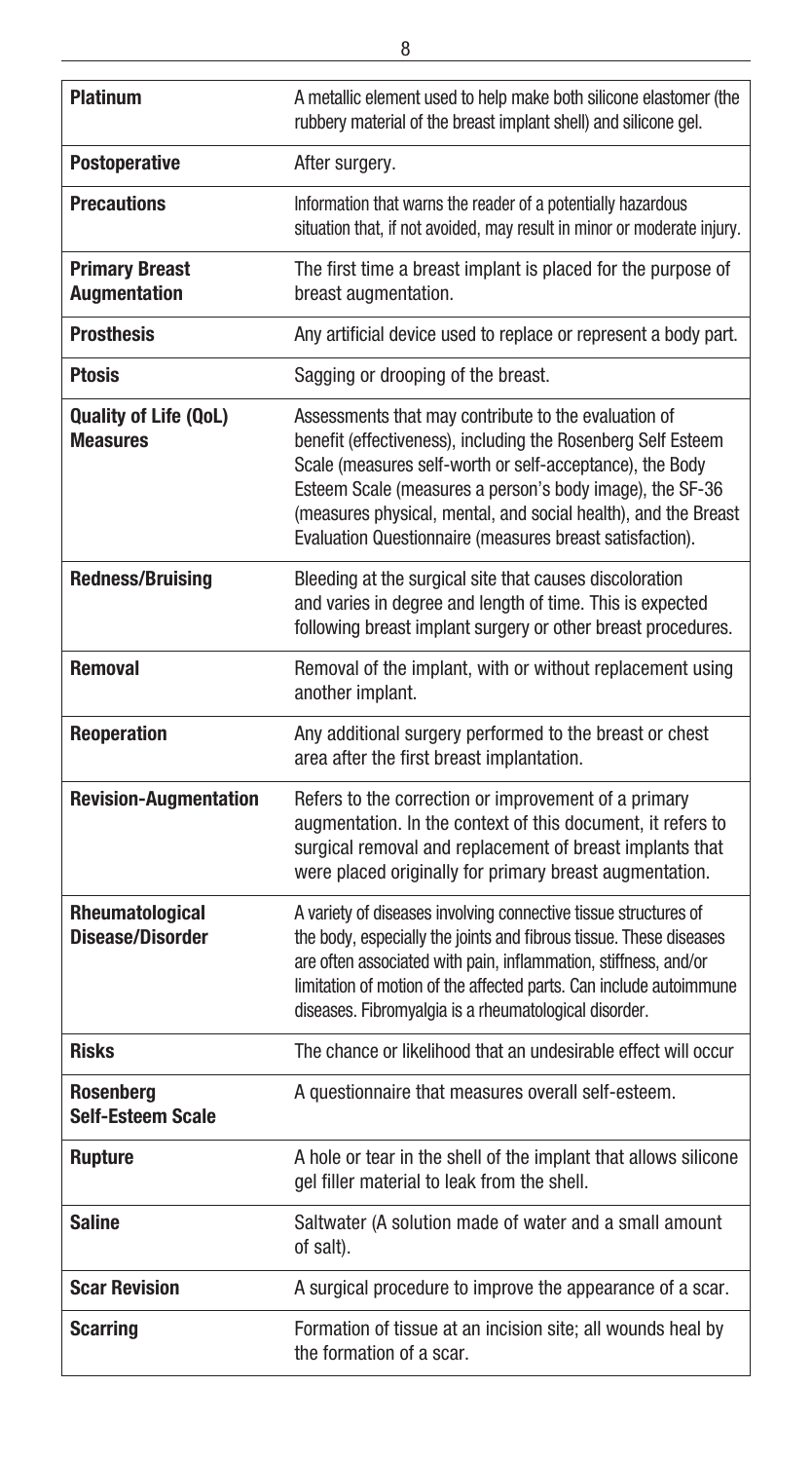| Seroma                                                  | Similar to a bruise, a seroma occurs when the watery<br>portion of the blood collects around a surgical incision or<br>around a breast implant.                                                                                                                                                                                                                                             |  |  |  |
|---------------------------------------------------------|---------------------------------------------------------------------------------------------------------------------------------------------------------------------------------------------------------------------------------------------------------------------------------------------------------------------------------------------------------------------------------------------|--|--|--|
| SF-36 Scale                                             | The Short Form 36 Health Scale; a questionnaire intended<br>to measure physical, mental, and social health.                                                                                                                                                                                                                                                                                 |  |  |  |
| <b>Silent Rupture</b>                                   | A breast implant rupture without symptoms or a visible<br>change. Silent rupture cannot be felt by the woman or<br>detected by a doctor through physical examination. Silent<br>rupture can only be discovered through appropriate<br>imaging techniques such as MRI.                                                                                                                       |  |  |  |
| Silicone                                                | Silicone is a man-made material that can be found in several<br>forms such as oil, gel, or rubber (elastomer). The exact<br>make-up of silicone will be different depending on its use.                                                                                                                                                                                                     |  |  |  |
| <b>Silicone Elastomer</b>                               | A type of silicone that has elastic properties similar to rubber.                                                                                                                                                                                                                                                                                                                           |  |  |  |
| <b>Silicones - Low</b><br><b>Molecular Weight (LMW)</b> | Small silicone molecules that may be present in gel<br>bleed/gel diffusion.                                                                                                                                                                                                                                                                                                                 |  |  |  |
| <b>Subglandular Placement</b>                           | When the implant is placed under and within the breast<br>glands (breast tissue) but on top of the chest muscles.                                                                                                                                                                                                                                                                           |  |  |  |
| <b>Submuscular Placement</b>                            | When the implant is placed underneath the chest muscles.                                                                                                                                                                                                                                                                                                                                    |  |  |  |
| <b>Surgical Incision</b>                                | A cut made to body tissue during surgery.                                                                                                                                                                                                                                                                                                                                                   |  |  |  |
| <b>Symptom</b>                                          | Any perceptible change in the body or its functions that<br>indicates disease or a phase of a disease.                                                                                                                                                                                                                                                                                      |  |  |  |
| <b>Symptomatic</b>                                      | Experiencing symptoms; any evidence or sign of disease<br>or disorder.                                                                                                                                                                                                                                                                                                                      |  |  |  |
| <b>Symptomatic Rupture</b>                              | A breast implant rupture that is associated with symptoms<br>(such as lumps, persistent pain, swelling, hardening, or<br>change in implant shape).                                                                                                                                                                                                                                          |  |  |  |
| <b>Systemic</b>                                         | Pertaining to or affecting the body as a whole.                                                                                                                                                                                                                                                                                                                                             |  |  |  |
| <b>Toxic Shock Syndrome</b><br>(TSS)                    | A rare, but life-threatening bacterial infection that may<br>occur after surgery. Symptoms of TSS occur suddenly: a<br>high fever, vomiting, diarrhea, a sunburn-like rash, red<br>eyes, dizziness, lightheadedness, muscle aches, and/<br>or drops in blood pressure, which may cause fainting.<br>A doctor should be seen immediately for diagnosis and<br>treatment if TSS is suspected. |  |  |  |
| <b>Warnings</b>                                         | A statement that alerts the reader about a situation that, if<br>not avoided, could result in serious injury or death.                                                                                                                                                                                                                                                                      |  |  |  |
| <b>Wound Dehiscence</b><br>(Wound Opening)              | Opening of a wound.                                                                                                                                                                                                                                                                                                                                                                         |  |  |  |
| <b>Wrinkling/Rippling</b>                               | Wrinkling of the implant that can be felt or seen through<br>the skin.                                                                                                                                                                                                                                                                                                                      |  |  |  |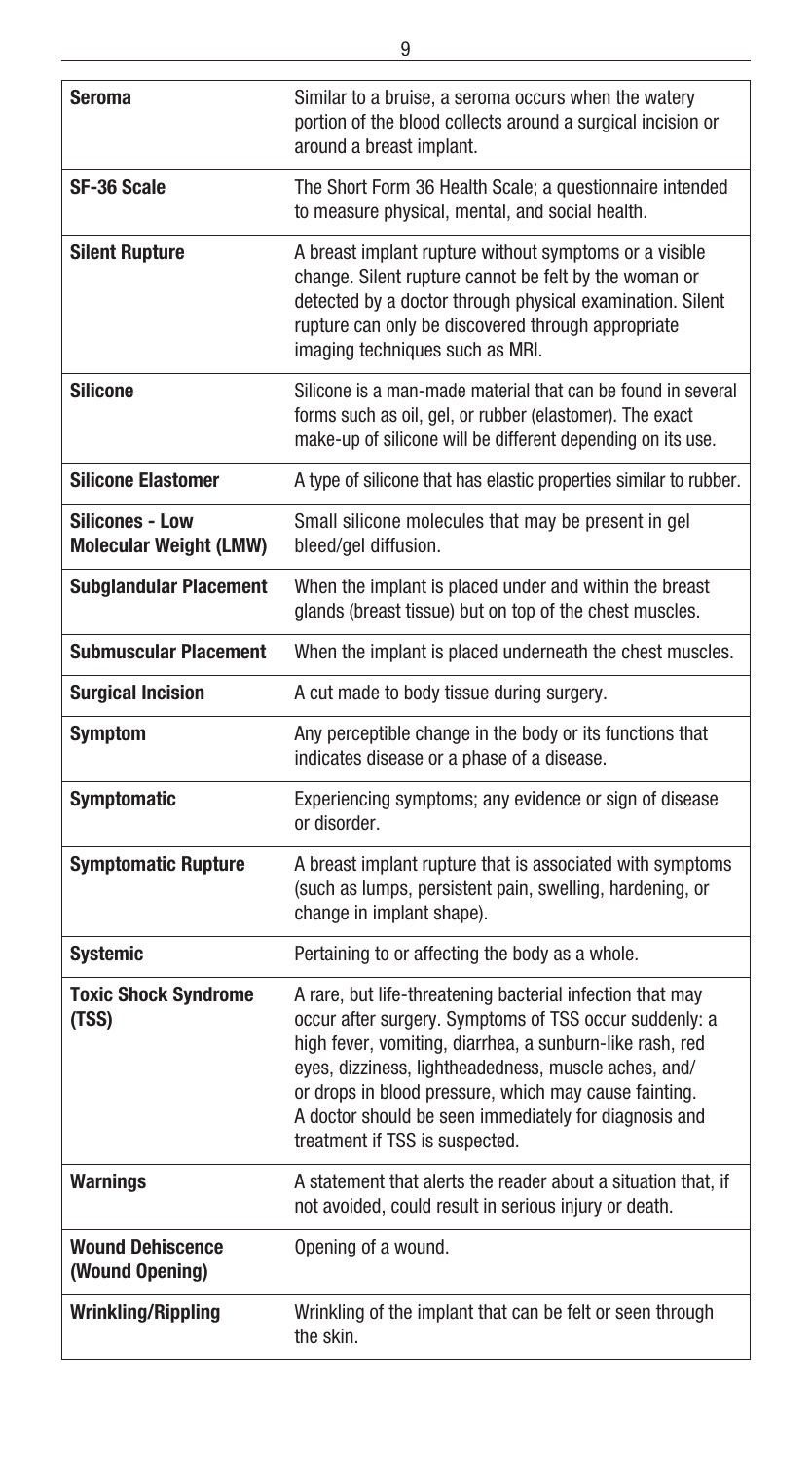## 1. HOW TO USE THIS EDUCATIONAL BROCHURE

After you receive this information, give yourself time to read and think about the information. Because breast implants will require monitoring and care for the rest of your life, you should wait 1-2 weeks after reviewing and considering this information before deciding whether to have the surgery. If you are having revision-augmentation surgery, your surgeon may advise you to have the surgery sooner.

After you receive this information, give yourself time to read and think about the information. Because breast implants will require monitoring and care for the rest of your life, you should wait 1-2 weeks after reviewing and considering this information before deciding whether to have the surgery. If you are having revision-augmentation surgery, your surgeon may advise you to have the surgery sooner.

At the end of this brochure, Mentor has included a Patient Decision Checklist that summarizes the risks associated with breast implants and breast implant surgery. The checklist also includes other important information, like insurance coverage, for you to consider. Please take time and review each section of the checklist. Please place your initials at the end of each section if you understand the information presented or, if there are sections that you are unsure about, write down your questions and discuss them with your surgeon before deciding to have breast implant surgery.

When you place your signature at the end of the checklist, you are confirming that you have reviewed each section, have had your questions addressed and understand all the information presented. Additionally, to help ensure the material is reviewed, the checklist allows for patients and physicians to affirmatively acknowledge (e.g., via initials and/or signatures) that specific information was read and discussed.

It is important to remember that the lifetime of breast implants varies by person and cannot be predicted. That means everyone with breast implants may need additional surgeries, but no one can predict when. The longer your implants are implanted, the greater the chances are that you will develop complications, some of which will require more surgery.

#### 2. SAFETY INFORMATION AVAILABLE ON WEBSITE:

Mentor's website, breastimplantsbymentor.com, includes important safety information as well as links to the latest version of Mentor's Patient Educational Brochures. You should check this website periodically to view Mentor safety updates.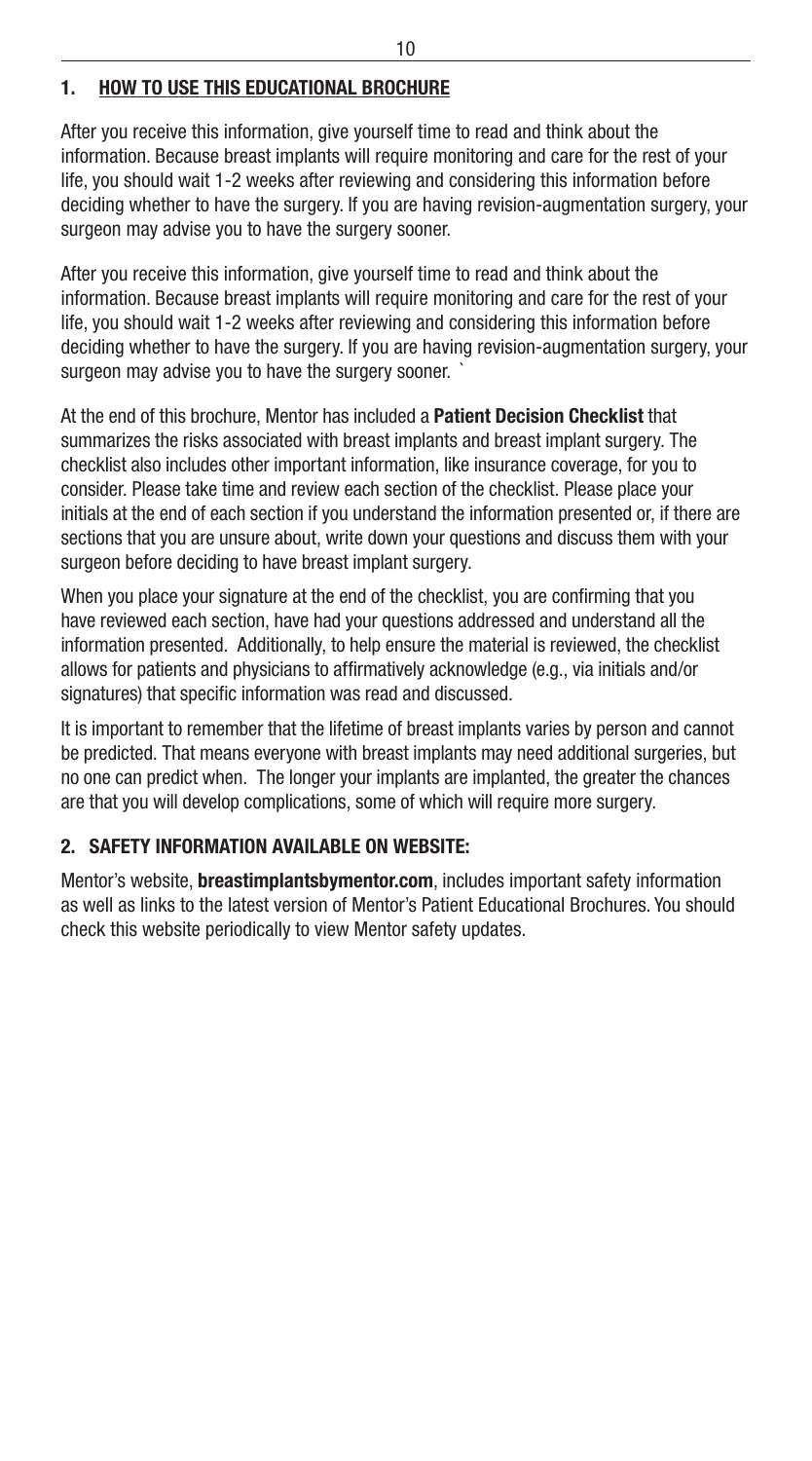#### 3. GENERAL INFORMATION ABOUT BREAST AUGMENTATION WITH BREAST IMPLANTS

The information in this section provides some general information about breast augmentation with breast implants.

#### 3.1 What Gives the Breast its Shape?

As shown in Figure 1, your breast consists of milk ducts, glands, blood vessels, and nerves that are surrounded by fatty tissue. Glandular tissue is firm and gives the breast its shape. The fatty tissue gives the breast its soft feel. The chest muscle (the pectoralis major muscle) is located underneath all this breast tissue but does not have much effect on the shape or feel of the breast.





A silicone gel breast implant is a sac (implant shell) made of silicone elastomer (rubber), which is filled with clear silicone gel. Mentor uses medical grade silicone elastomer and gel to manufacture its breast implants. Mentor's silicone gel breast implants are designed to resemble the human breast in shape, weight, and feel.

The MENTOR® MemoryShape® Breast Implants are shaped devices that are intended to provide more volume in the lower breast and less volume in the upper breast. The breast implants have a textured (SILTEX®) shell constructed of silicone elastomer. The MemoryShape® Breast Implants are filled with a more cohesive (firmer feeling) gel when compared to the round MENTOR® MemoryGel® Breast Implants. Raised orientation marks on the front and back of the MemoryShape® Breast Implants are intended to help the surgeon ensure proper placement during surgery. More information on the types of MemoryShape® Breast Implants can be found in Section 7.3 (*Choosing the Right Implant for You*).

#### 3.3 How Do Breast Implants Work in Breast Augmentation?

Breast implants are used to make the breasts larger or to restore or replace breast tissue. They are surgically implanted beneath your breast tissue, either on top of the chest muscle (subglandular placement) or underneath part or all of the chest muscle (submuscular placement).

#### 4. DECIDING WHETHER TO HAVE BREAST AUGMENTATION SURGERY WITH IMPLANTS

The answers to the questions in this section will help you to decide whether breast augmentation surgery with implants is right for you.

#### 4.1 Am I Eligible for Augmentation with Silicone Gel Breast Implants?

Breast implants have been approved for use in augmentation in two cases:

- **Primary augmentation** to increase the size and proportions of the breast(s) in women at least 22 years old.
- **Revision-augmentation** to correct or improve the result of primary augmentation. Revision-augmentation includes replacing an existing breast implant.

Women who have lost breast tissue to cancer or injury or want to correct a congenital anomaly may also use MENTOR® MemoryShape® Breast Implants. This is considered breast reconstruction with implants.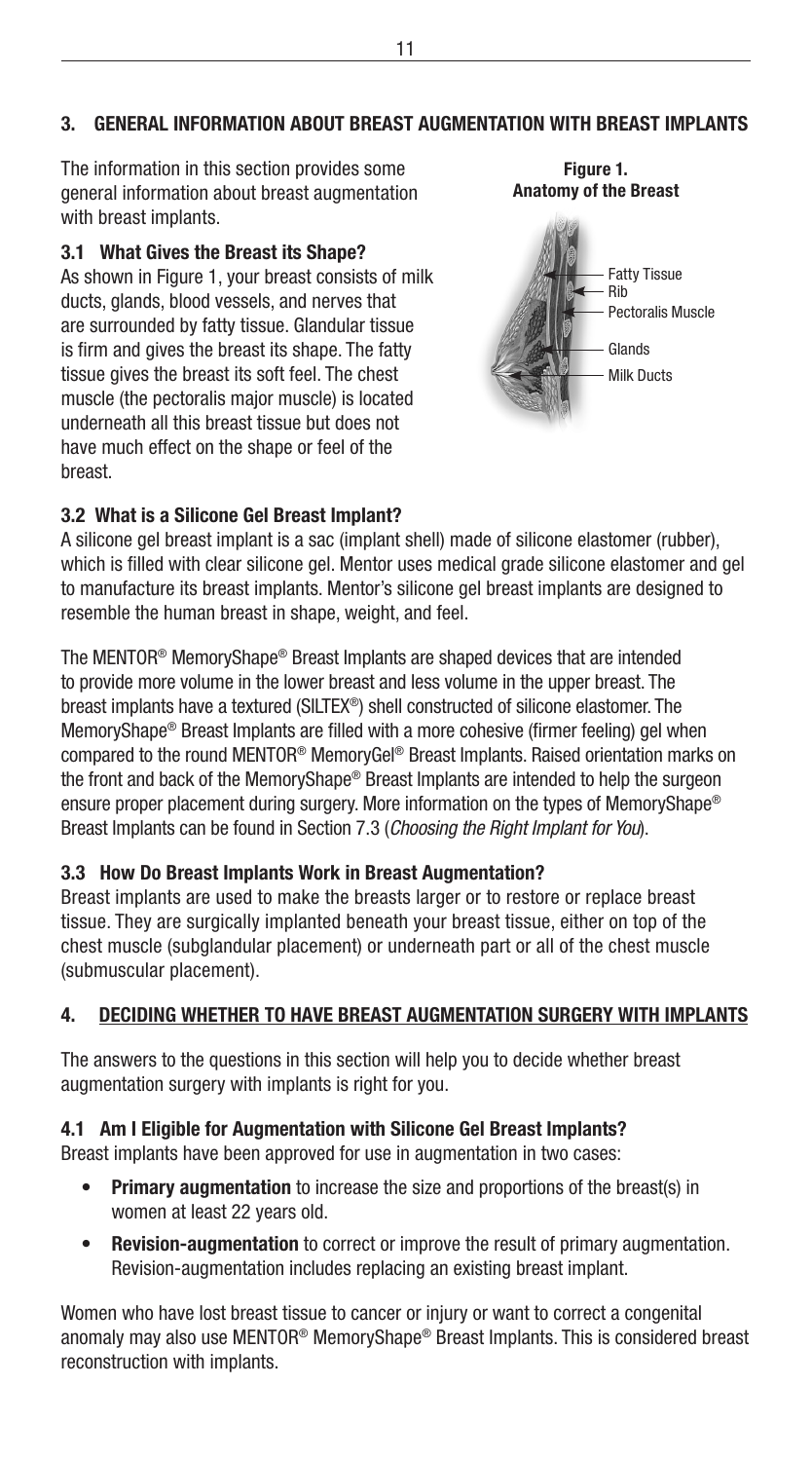A different educational brochure that describes breast reconstruction with MemoryShape® Breast Implants is available for you to read if appropriate to your situation.

#### 4.2 Contraindications

A contraindication is a condition or circumstance that, if present, means a procedure should not be done. Contraindications for breast implant surgery are discussed in this section.

MemoryShape® Breast Implants are contraindicated in the following circumstances because the risk of undergoing breast augmentation with implants outweighs the benefits:

- Women with active infection anywhere in their bodies,
- Women with existing cancer or pre-cancer of their breast who have not received adequate treatment for those conditions,
- Women who are pregnant or nursing.

Surgery in general is not recommended in patients with an active infection, existing cancer or pre-cancer and existing pregnancy (unless the surgery is to treat the infection, cancer or pregnancy as recommended by your doctor), as it may interfere with the treatment of the infection or the cancer and safety of the pregnancy/nursing. In addition, these conditions may interfere with the healing after surgery.

Adequate studies have not been performed to demonstrate the safety of breast implant surgery in women with these conditions or under these circumstances; therefore, if you have any of the above conditions or circumstances, breast augmentation surgery with implants should not be performed at this time. Failure to take into consideration these contraindications may increase the risks involved with the surgery and could cause harm.

#### 4.3 Precautions

CAUTION: Notify your doctor if you have any of the following conditions as the risks of breast implant surgery may be higher if you have any of these conditions.

- An autoimmune disease,
- A weakened immune system (for example, currently taking drugs that weaken the body's natural resistance to disease),
- Planned chemotherapy following breast implant placement,
- Planned radiation therapy to the breast following breast implant placement,
- Conditions that interfere with wound healing and/or blood clotting,
- Reduced blood supply to breast tissue, or
- Clinical diagnosis of depression or other mental health disorders, including body dysmorphic disorder (BDD) and eating disorders. If you have been diagnosed with or treated for depression, an anxiety disorder, or another mental health condition, you should wait until your condition has resolved or stabilized before having breast implant surgery. Discuss any history of mental health disorders with your doctor(s) prior to surgery.

Before you have surgery, you should have a detailed conversation with all of your doctors (primary care doctor, surgeon, and any specialists you see) about breast implant surgery in light of your medical history.

**CAUTION:** In order to avoid possible injury or damage to your incision site(s), you should avoid the following for the first month after your surgery:

- Sun exposure,
- Jerky movements or activities that stretch the skin at your incision site(s),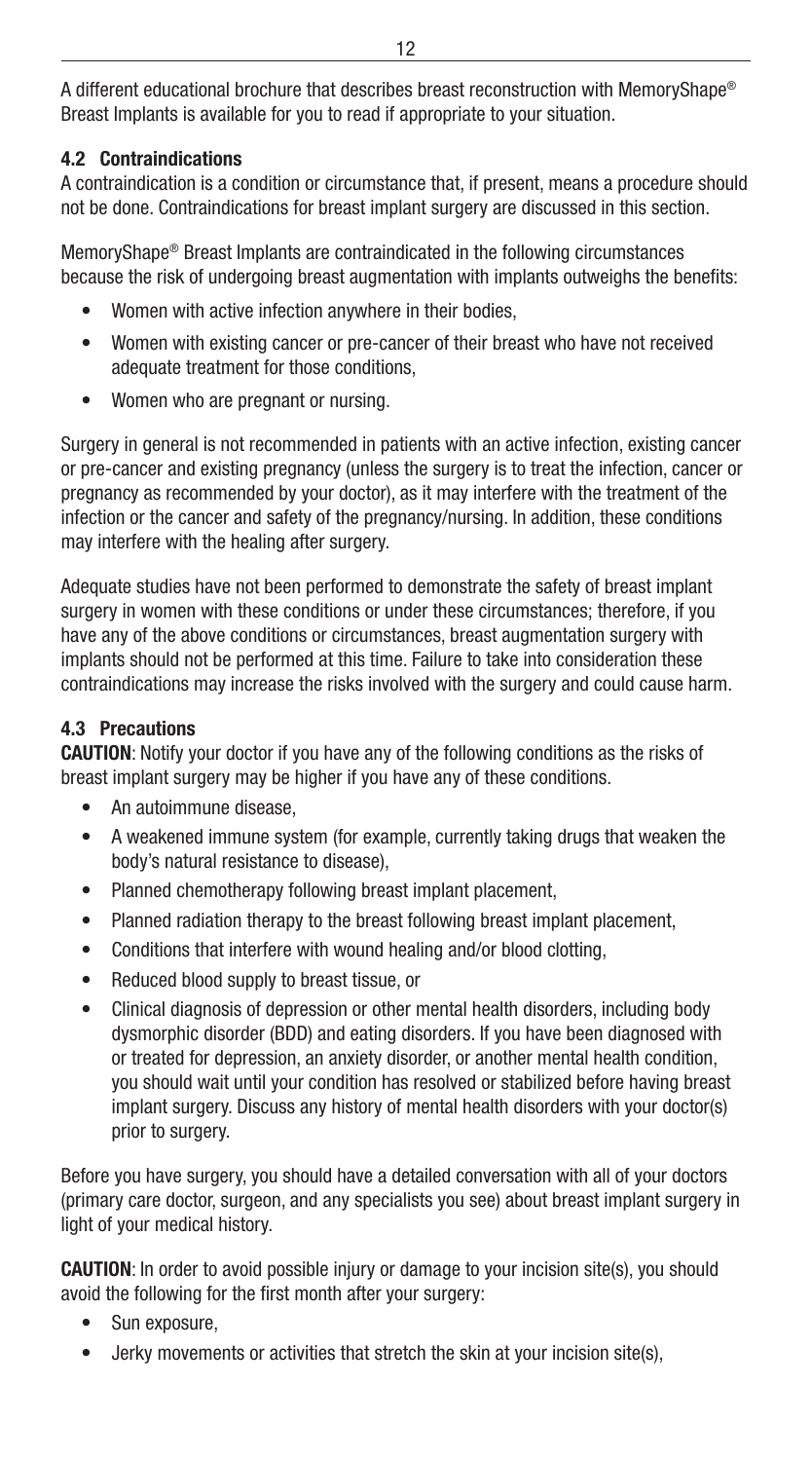- Participating in sports or other activities that raise your pulse or blood pressure, and
- Unnecessary physical or emotional stress.

#### 4.4 Warnings

#### There is a boxed warning on all breast implants (See Cover Page).

Read this entire brochure before having breast implant surgery so that you will understand the risks and benefits and have realistic expectations of the outcome of your surgery. Breast implants are associated with many short-term and long-term risks.

WARNING – Smoking can make it harder for your body to heal. If you smoke, your doctor will probably have told you to stop before your surgery. Do not smoke while you are recovering from breast implant surgery.

WARNING – The following is a list of possible complications associated with breast implant surgery. Make sure you read and understand these before deciding whether to have breast implant surgery. Please refer to the following sections in this brochure for more detail on these factors: Section 5 - *RISKS ASSOCIATED WITH BREAST IMPLANTS*, Section 8 - *CARING FOR YOURSELF AFTER BREAST IMPLANT SURGERY* and Section 9 - *MENTOR'S CLINICAL STUDY RESULTS.* 

- Breast implants are not expected to last for the rest of your life, and breast implantation may not be a one-time surgery. It is likely that you will need other surgery related to your breast implants over the course of your life. These additional surgeries can include implant removal with or without replacement, or they can include other surgical procedures.
- Many of the changes to your breast that may occur as a result of breast implant surgery will be permanent and cannot be undone. If you have your implants removed, your skin may be permanently dimpled, puckered, or wrinkled.
- Breast implants may interfere with your ability to produce milk (lactate) for breast feeding. If you are planning to breast feed your infant, be prepared to use formula and bottle-feed your baby in the event you have difficulty breast feeding.
- Mammography for detecting breast cancer (or cancer recurrence) may be more difficult with breast implants in place. You will need more views captured than during a routine mammogram. Therefore, the procedure will take more time and you will be exposed to more radiation than during a standard routine screening mammogram. However, the benefits of mammograms outweigh this risk. You must tell the technologist that you have silicone gel breast implants before the procedure. The technologist can then use special techniques to get the best possible views of your breast tissue.
- Your implants could rupture without you feeling the rupture or noticing any change in your breasts. In some of these instances even your doctor might not be able to tell that a rupture has occurred. A rupture that has no symptoms is called a "silent" rupture. The best way to diagnose a silent rupture is with an MRI examination. An MRI is similar to using x-ray imaging but an MRI machine uses magnetism and not x-ray radiation. It is recommended that you have periodic imaging (e.g., MRI, ultrasound) of your silicone gel-filled implants to screen for implant rupture regardless of whether your implants are for cosmetic augmentation or reconstruction. These recommendations do not replace other additional imaging that may be required depending on your medical history or circumstances (i.e., screening mammography for breast cancer). Even if you have no symptoms, you should have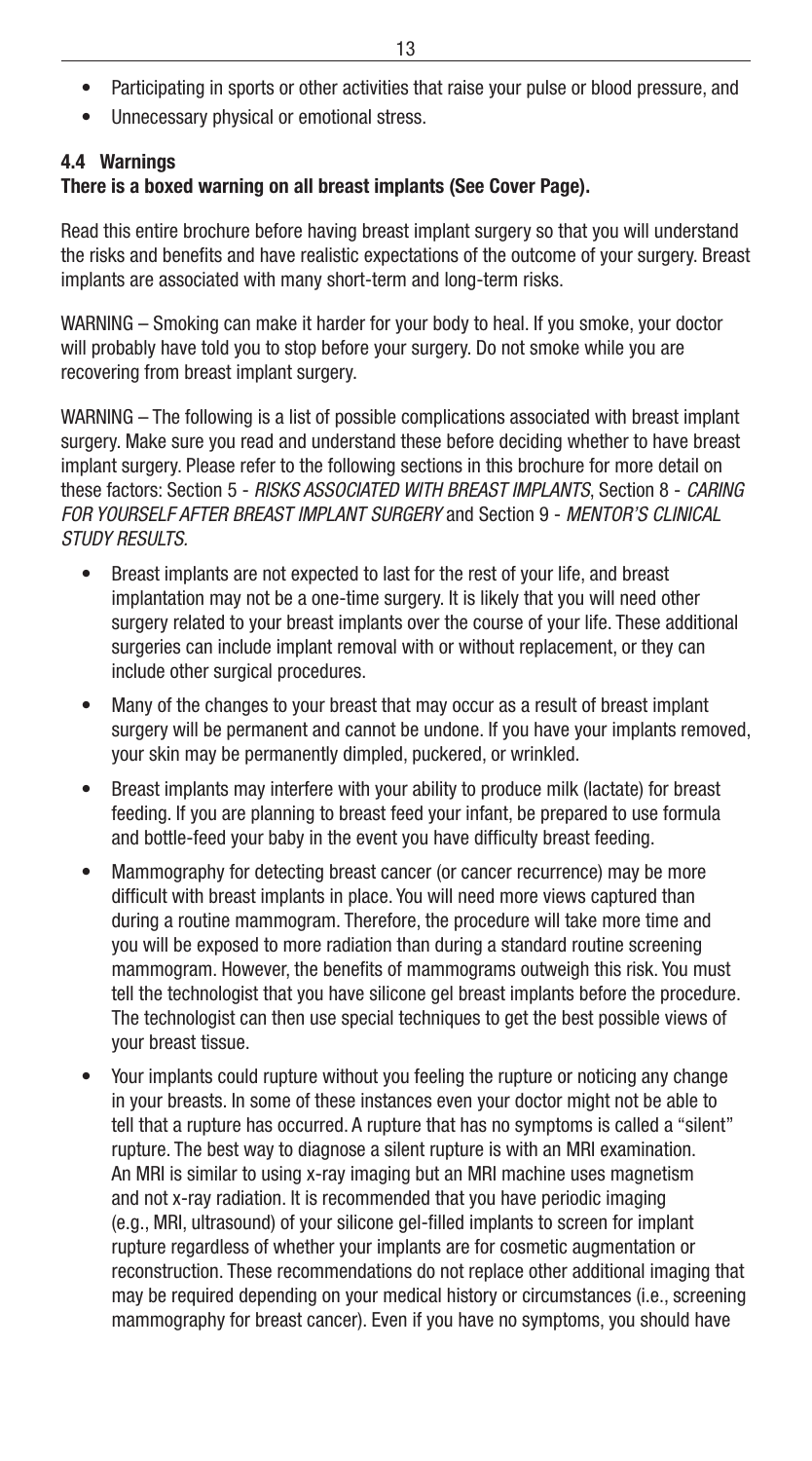your first ultrasound or MRI at 5-6 years after your initial implant surgery and then every 2-3 years thereafter. If you have symptoms at any time or uncertain ultrasound results for breast implant rupture, an MRI is recommended.

- Routine self-examination of your breasts may be more difficult with implants. However, you should still perform an examination of your breasts every month for cancer screening. Ask your surgeon to help you distinguish the implant from your breast tissue. You should perform an examination of your breasts for the presence of lumps, swelling, hardening, or change in implant shape, which may be signs of rupture of the implant. Report any of these symptoms or persistent pain to your doctor. Your surgeon may recommend an evaluation via MRI to check for rupture.
- After undergoing breast augmentation surgery, you may experience changes in your healthcare insurance. Your health insurance premiums may increase; your coverage may be dropped or discontinued; you may not be able to get health insurance coverage in the future; and/or insurance may not cover treatment of complications associated with your breast implants. Be sure to check with your insurance company about these potential issues and understand the complete extent of your health coverage before having breast augmentation with implants.
- Capsular contracture is not to be treated by closed capsulotomy or forceful external compression, which will likely result in implant damage, rupture, folds, and/or hematoma.

#### 4.5 What are the Alternatives to Implantation with Silicone Gel Breast Implants?

If this is your first (primary) breast augmentation surgery your alternatives may include

- Electing to have no surgery,
- Wearing a padded bra or external prosthesis.
- Having a breast lift surgery (mastopexy) without implant(s),
- Having breast augmentation with saline-filled implants, or
- Having fat injection(s).

If you are considering a revision surgery, your alternatives may include

- No revision surgery,
- Removing your implants without replacing them,
- Wearing a padded bra or external prosthesis,
- Having revision breast augmentation with saline-filled implants, or
- Having fat injection(s).

#### 5. RISKS ASSOCIATED WITH BREAST IMPLANTS

Undergoing any type of surgery involves risks. There are a number of local complications (problems at or near the breast/surgical incision site) that may occur after you have silicone gel breast implant surgery. The following addresses both general, surgery-related complications and implant-related complications.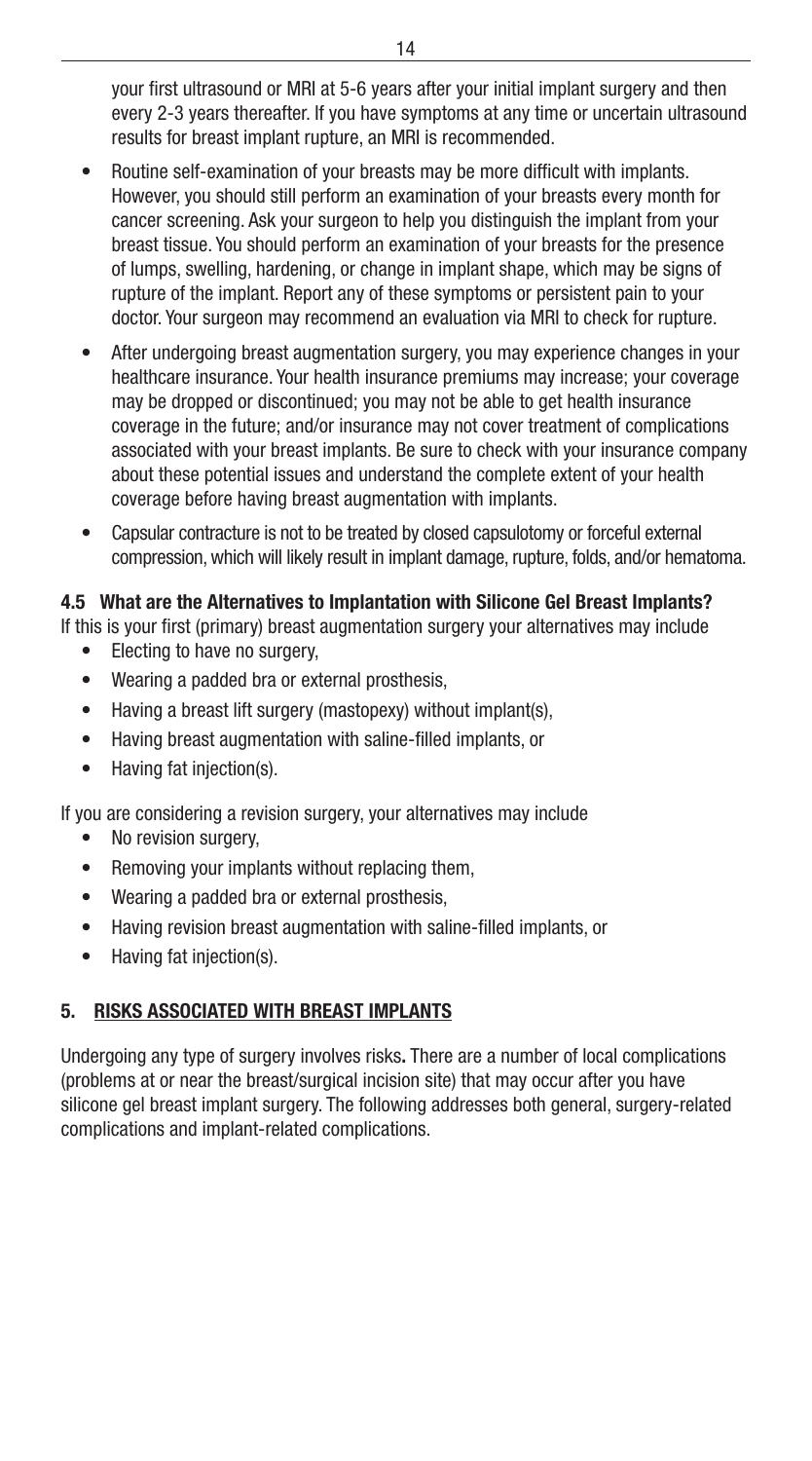Tables 1 and 2 present the potential risks associated with breast implant surgery, the likelihood of the risks based on the results from Mentor's MemoryShape® Breast Implant Post-Approval Cohort (Core) Study through 3, 6, and 10 years, as well as the possible effects of the events for primary augmentation and revision-augmentation patients.

|                                                          | <b>Likelihood of the Event</b><br><b>Occurring</b> <sup>a</sup> |                                        |                                       | <b>Possible Resulting Effects</b>                                                                                                                                                                                       |  |
|----------------------------------------------------------|-----------------------------------------------------------------|----------------------------------------|---------------------------------------|-------------------------------------------------------------------------------------------------------------------------------------------------------------------------------------------------------------------------|--|
| <b>Event</b>                                             | Year <sub>3</sub>                                               | Year <sub>6</sub>                      | Year 10                               | of the Event                                                                                                                                                                                                            |  |
| Any complication<br>excluding rupture                    | 27 out of<br>100<br>patients<br>(27%)                           | 34 out<br>of 100<br>patients<br>(34%)  | 39 out<br>of 100<br>patients<br>(39%) | • See specific complication<br>below                                                                                                                                                                                    |  |
| <b>Key Complications</b>                                 |                                                                 |                                        |                                       |                                                                                                                                                                                                                         |  |
| Any reoperation                                          | 14 out<br>of 100<br>patients<br>(14%)                           | 18 out<br>of 100<br>patients<br>(18%)  | 22 out<br>of 100<br>patients<br>(22%) | • Infection<br>• Scarring<br>• Hematoma or seroma<br>• Delayed wound healing<br>• Necrosis<br>• Pain or discomfort<br>Anesthesia-related<br>complications<br>• Loss of breast tissue<br>Undesirable cosmetic result     |  |
| Capsular<br>contracture<br><b>Baker Grade III/IV</b>     | 1 out<br>of 100<br>patients<br>$(1\%)$                          | 3 out<br>of 100<br>patients<br>(3%)    | 4 out<br>of 100<br>patients<br>(4%)   | • Pain or discomfort<br>• Breast hardness/firmness<br>Reoperation<br>$\bullet$<br>Implant removal<br>٠                                                                                                                  |  |
| Implant removal<br>with or without<br>replacement        | 5 out<br>of 100<br>patients<br>(5%)                             | 7 out<br>of 100<br>patients<br>(7%)    | 9 out<br>of 100<br>patients<br>(9%)   | • Infection<br>• Scarring<br>• Hematoma or seroma<br>• Delayed wound healing<br>• Necrosis<br>• Pain or discomfort<br>• Anesthesia-related<br>complications<br>• Loss of breast tissue<br>• Undesirable cosmetic result |  |
| Implant removal<br>with replacement<br>with study device | 2 out<br>of 100<br>patients<br>$(2\%)$                          | 2 out<br>of 100<br>patients<br>$(2\%)$ | 4 out<br>of 100<br>patients<br>(4%)   | • Infection<br>• Scarring<br>• Hematoma or seroma<br>• Delayed wound healing<br>• Necrosis<br>Pain or discomfort<br>Anesthesia-related<br>complications<br>• Loss of breast tissue<br>• Undesirable cosmetic result     |  |

Table 1. Potential Risks Associated with Primary Breast Augmentation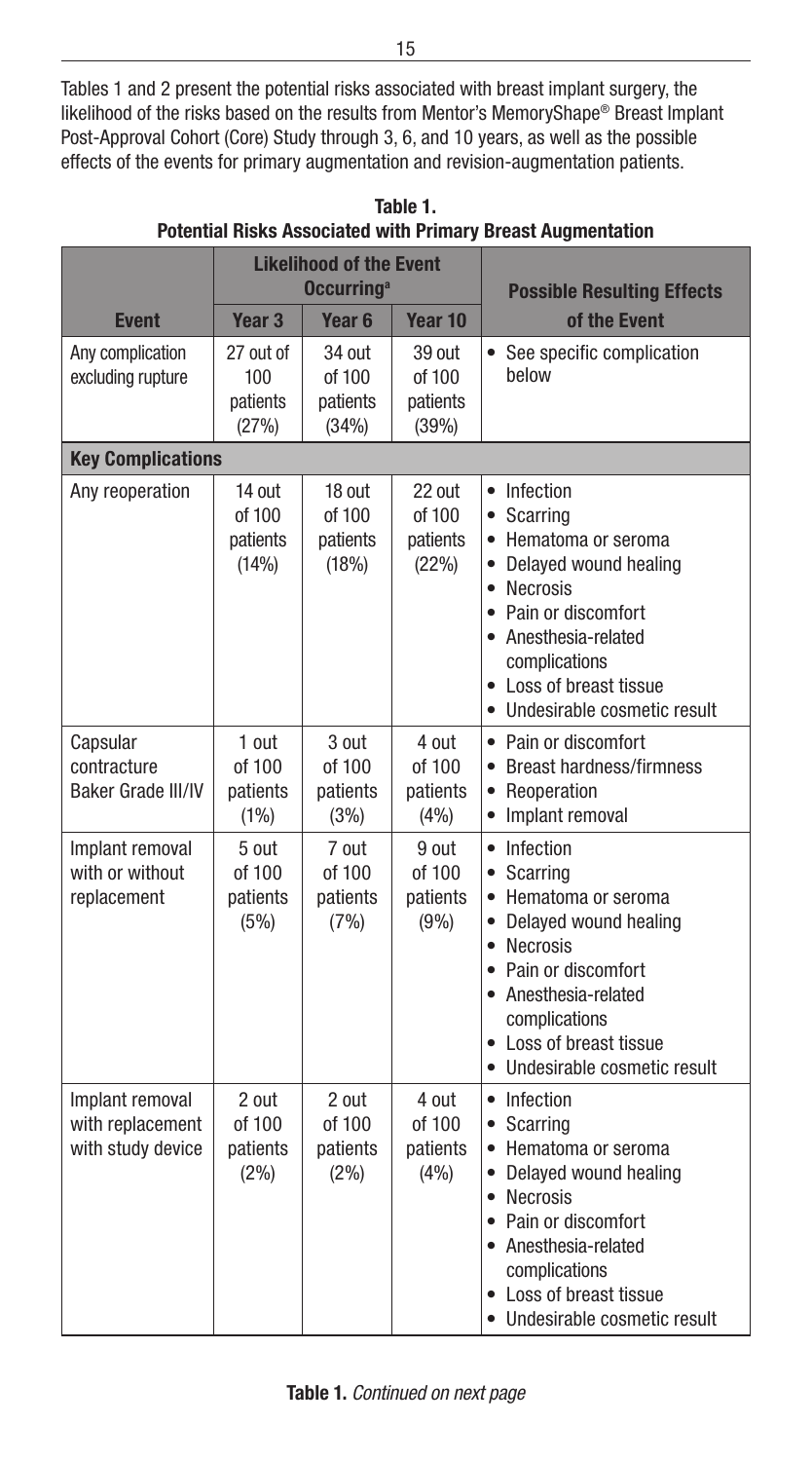|                                                                        | <b>Likelihood of the Event</b><br><b>Occurring</b> <sup>a</sup> |                                                    |                                        | <b>Possible Resulting Effects</b>                                                                                                       |  |  |
|------------------------------------------------------------------------|-----------------------------------------------------------------|----------------------------------------------------|----------------------------------------|-----------------------------------------------------------------------------------------------------------------------------------------|--|--|
| <b>Event</b>                                                           | Year <sub>3</sub>                                               | Year <sub>6</sub>                                  | Year <sub>10</sub>                     | of the Event                                                                                                                            |  |  |
| <b>Key Complications</b>                                               |                                                                 |                                                    |                                        |                                                                                                                                         |  |  |
| Implant rupture<br>(based on the<br>MRI cohort) <sup>b</sup>           |                                                                 | 2 out<br>of 100<br>patients<br>(2%)                | 7 out<br>of 100<br>patients<br>(7%)    | • Implant removal                                                                                                                       |  |  |
| Infection                                                              | 1 out<br>of 100<br>patients<br>(1%)                             | 1 out<br>of 100<br>patients<br>$(1\%)$             | 1 out<br>of 100<br>patients<br>$(1\%)$ | • Redness or rash<br>• Pain or tenderness<br>Swelling<br>$\bullet$<br>Fever<br>$\bullet$<br>Reoperation<br>$\bullet$<br>Implant removal |  |  |
| Other Complications Occurring in 1% or More of Patients <sup>c,d</sup> |                                                                 |                                                    |                                        |                                                                                                                                         |  |  |
| <b>Breast pain</b>                                                     | 2 out<br>of 100<br>patients<br>(2%)                             | 2 out<br>of 100<br>patients<br>(2%)                | 3 out<br>of 100<br>patients<br>(3%)    | • Resulting effects are<br>contingent on underlying<br>cause(s)                                                                         |  |  |
| <b>Breast sensation</b><br>changes                                     | 3 out<br>of 100<br>patients<br>(3%)                             | 3 out<br>of 100<br>patients<br>(3%)                | 4 out<br>of 100<br>patients<br>(4% )   | • Increased or decreased breast<br>sensitivity                                                                                          |  |  |
| Capsular<br>contracture<br><b>Baker Grade III</b>                      | $1$ out<br>of 100<br>patients<br>$(1\%)$                        | 3 out<br>of 100<br>patients<br>(3%)                | 4 out<br>of 100<br>patients<br>(4% )   | • Pain or discomfort<br>• Breast hardness/firmness<br>• Reoperation<br>Implant removal<br>٠                                             |  |  |
| Implant rotation                                                       | Fewer<br>than 1 out<br>of 100<br>patients<br>(<1%)              | 1 out<br>of 100<br>patients<br>$(1\%)$             | 1 out<br>of 100<br>patients<br>$(1\%)$ | Undesirable cosmetic result<br>$\bullet$<br>Asymmetry<br>٠<br>• Visibility<br>Reoperation<br>$\bullet$<br>Implant removal<br>$\bullet$  |  |  |
| Mass/cyst                                                              | 1 out<br>of 100<br>patients<br>$(1\%)$                          | 2 out<br>of 100<br>patients<br>$(2\%)$             | 3 out<br>of 100<br>patients<br>(3%)    | • Pain or discomfort<br>• Reoperation or other<br>procedures                                                                            |  |  |
| Miscarriage                                                            | Fewer<br>than 1 out<br>of 100<br>patients<br>(<1%)              | 2 out<br>of 100<br>patients<br>$(2\%)$             | 3 out<br>of 100<br>patients<br>(3%)    | • Pain or discomfort                                                                                                                    |  |  |
| New diagnosis of<br>breast cancer                                      | Fewer<br>than 1 out<br>of 100<br>patients<br>(<1%)              | Fewer<br>than 1 out<br>of 100<br>patients<br>(<1%) | 1 out<br>of 100<br>patients<br>$(1\%)$ | Reoperation or other<br>procedures                                                                                                      |  |  |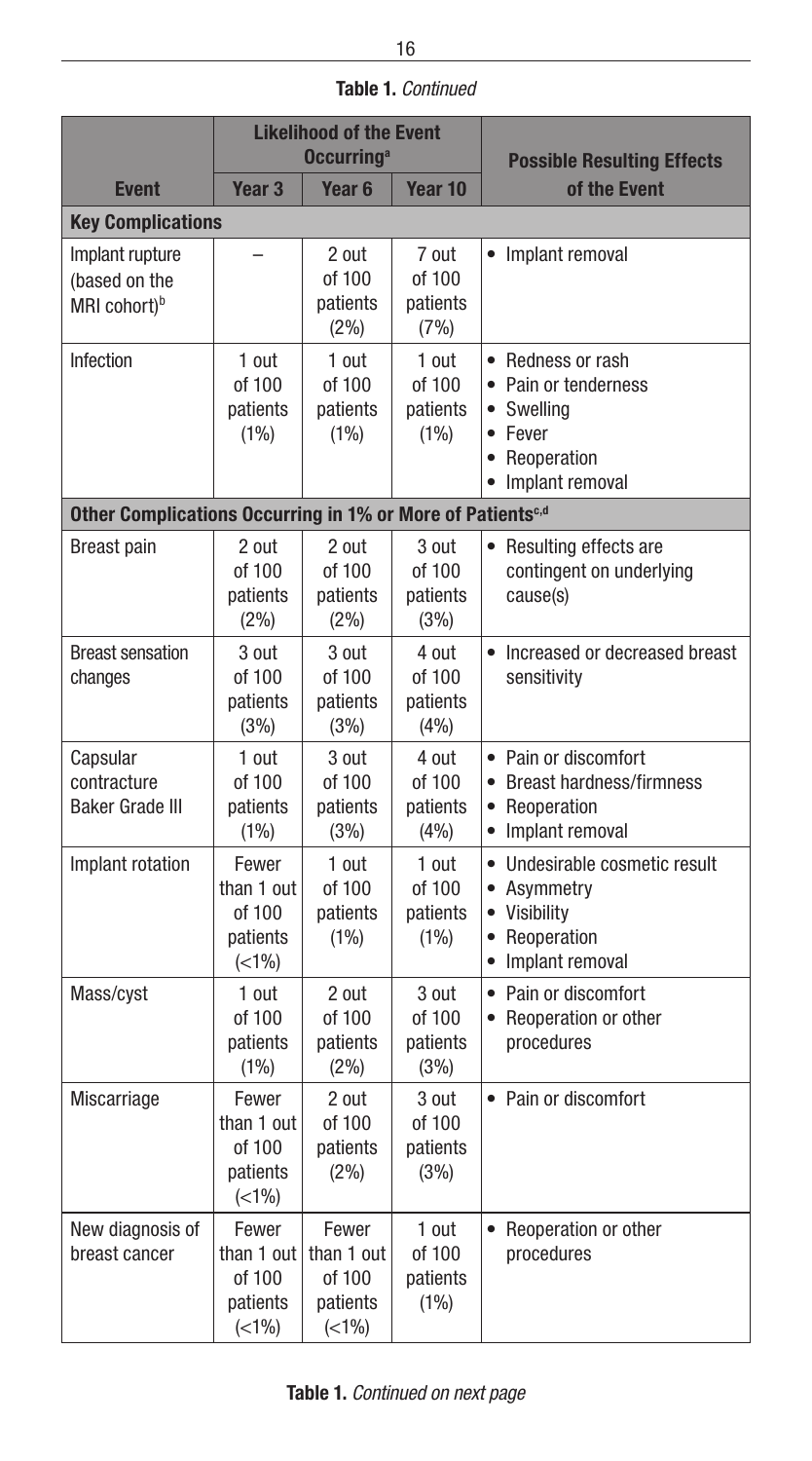|  | <b>Table 1.</b> Continued |
|--|---------------------------|
|--|---------------------------|

|                                                                        | <b>Likelihood of the Event</b><br><b>Occurring</b> <sup>a</sup> |                                                    |                                        | <b>Possible Resulting Effects</b>                                                                                                      |
|------------------------------------------------------------------------|-----------------------------------------------------------------|----------------------------------------------------|----------------------------------------|----------------------------------------------------------------------------------------------------------------------------------------|
| <b>Event</b>                                                           | Year <sub>3</sub>                                               | Year <sub>6</sub>                                  | Year <sub>10</sub>                     | of the Event                                                                                                                           |
| Other Complications Occurring in 1% or More of Patients <sup>c,d</sup> |                                                                 |                                                    |                                        |                                                                                                                                        |
| Nipple sensation<br>changes                                            | 4 out<br>of 100<br>patients<br>(4%)                             | 5 out<br>of 100<br>patients<br>(5%)                | 6 out<br>of 100<br>patients<br>(6%)    | • Increased or decreased nipple<br>sensitivity<br>• Breastfeeding difficulties<br>May affect sexual response<br>$\bullet$              |
| Palpability-<br>implant                                                | Fewer<br>than 1 out<br>of 100<br>patients<br>(<1%)              | Fewer<br>than 1 out<br>of 100<br>patients<br>(<1%) | 1 out<br>of 100<br>patients<br>$(1\%)$ | Undesirable cosmetic result<br>$\bullet$<br>Visibility<br>$\bullet$<br>Reoperation<br>$\bullet$<br>Implant removal<br>$\bullet$        |
| Patient<br>dissatisfied<br>with aesthetic<br>appearance<br>of breast   | 1 out<br>of 100<br>patients<br>$(1\%)$                          | 1 out<br>of 100<br>patients<br>$(1\%)$             | 1 out<br>of 100<br>patients<br>(1%)    | • Undesirable cosmetic result<br>Reoperation<br>$\bullet$<br>• Implant removal                                                         |
| Position<br>dissatisfaction                                            | 2 out<br>of 100<br>patients<br>$(2\%)$                          | 2 out<br>of 100<br>patients<br>$(2\%)$             | 2 out<br>of 100<br>patients<br>$(2\%)$ | • Undesirable cosmetic result<br>Reoperation<br>$\bullet$<br>Implant removal<br>٠                                                      |
| Ptosis (sagging)                                                       | 2 out<br>of 100<br>patients<br>(2%)                             | 4 out<br>of 100<br>patients<br>(4%)                | 5 out<br>of 100<br>patients<br>(5%)    | Undesirable cosmetic result<br>$\bullet$<br>Wrinkling/rippling<br>٠<br>Reoperation<br>$\bullet$<br>Implant removal<br>٠                |
| Size change -<br>patient request                                       | 2 out<br>of 100<br>patients<br>$(2\%)$                          | 2 out<br>of 100<br>patients<br>$(2\%)$             | 2 out<br>of 100<br>patients<br>$(2\%)$ | Undesirable cosmetic result<br>$\bullet$<br>Reoperation<br>$\bullet$<br>• Implant removal                                              |
| Wrinkling                                                              | 2 out<br>of 100<br>patients<br>$(2\%)$                          | 2 out<br>of 100<br>patients<br>$(2\%)$             | 3 out<br>of 100<br>patients<br>(3%)    | <b>Discomfort</b><br>$\bullet$<br>Undesirable cosmetic result<br>$\bullet$<br>Reoperation<br>$\bullet$<br>Implant removal<br>$\bullet$ |

<sup>a</sup> Based on the results of the MENTOR® MemoryShape® Breast Implant Post-Approval Cohort (Core) Study.

**b** MRI screening for silent rupture was scheduled at 1, 2, 4, 6, 8, and 10 years for patients in the MRI cohort (results provided in Table 10a).

<sup>c</sup> The following complications occurred at a rate less than 1%: asymmetry, Baker II capsular contracture with surgical intervention, Baker IV capsular contracture, bruising, calcification, contour irregularities, death, death – accident unrelated to study device, death – metastatic disease, delayed wound healing, double bubble, hematoma, hypertrophic scarring, implant movement upon muscle contraction, implant outline visible through skin, irritation/inflammation, lack of projection, lactation difficulties, loss of definition of inframammary fold, metastatic disease, new diagnosis of rheumatic disease, nipple complication, numbness/tingling (paresthesia), patient dissatisfied with feel of implant, patient would not have surgery again, pregnancy complication – ectopic, pregnancy complication – tubal, recurrent breast cancer, scarring, seroma, shape distortion, skin lesion, swelling (excessive), tenderness/soreness, and wound dehiscence.

<sup>d</sup> Mild occurrences not included.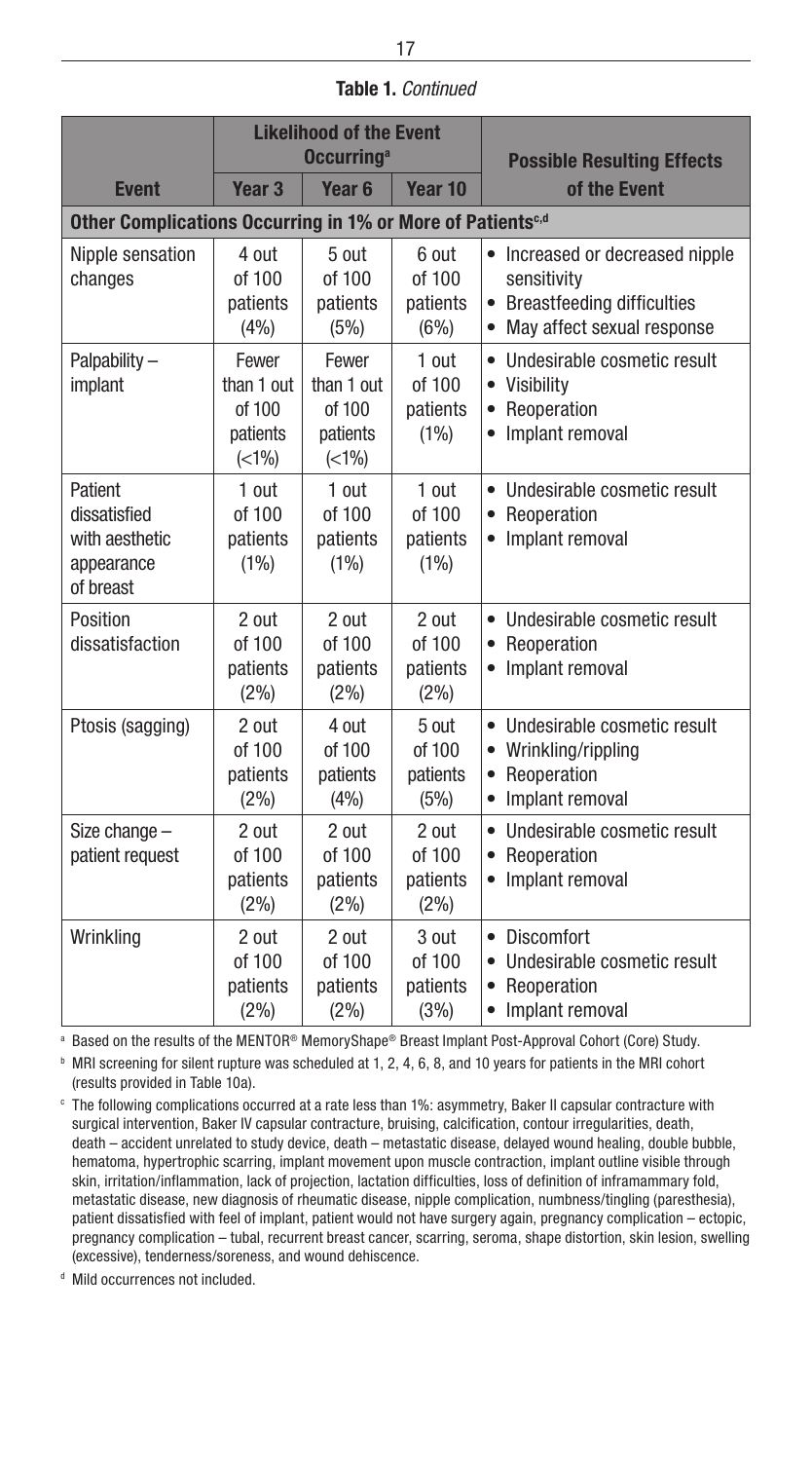|                                                              |                                          | <b>Likelihood of the Event</b><br><b>Occurring</b> <sup>a</sup> |                                          | <b>Possible Resulting Effects</b><br>of the Event                                                                                                                                                                    |  |  |  |
|--------------------------------------------------------------|------------------------------------------|-----------------------------------------------------------------|------------------------------------------|----------------------------------------------------------------------------------------------------------------------------------------------------------------------------------------------------------------------|--|--|--|
| <b>Event</b>                                                 | Year <sub>3</sub>                        | Year <sub>6</sub>                                               | Year <sub>10</sub>                       |                                                                                                                                                                                                                      |  |  |  |
| Any complication<br>excluding rupture                        | 37 out<br>of 100<br>patients<br>(37%)    | 45 out<br>of 100<br>patients<br>(45%)                           | 53 out<br>of 100<br>patients<br>(53%)    | • See specific complications<br>below                                                                                                                                                                                |  |  |  |
| <b>Key Complications</b>                                     |                                          |                                                                 |                                          |                                                                                                                                                                                                                      |  |  |  |
| Any reoperation                                              | 17 out<br>of 100<br>patients<br>(17%)    | 25 out<br>of 100<br>patients<br>(25%)                           | 35 out<br>of 100<br>patients<br>(35%)    | • Infection<br>• Scarring<br>• Hematoma or seroma<br>• Delayed wound healing<br>• Necrosis<br>• Pain or discomfort<br>• Anesthesia-related complications<br>• Loss of breast tissue<br>• Undesirable cosmetic result |  |  |  |
| Capsular<br>contracture<br><b>Baker Grade III/IV</b>         | 5 out<br>of 100<br>patients<br>(5%)      | 9 out<br>of 100<br>patients<br>(9%)                             | 16 out<br>of 100<br>patients<br>(16%)    | • Pain or discomfort<br>• Breast hardness/firmness<br>• Reoperation<br>• Implant removal                                                                                                                             |  |  |  |
| Implant removal<br>with or without<br>replacement            | 11 out<br>of 100<br>patients<br>$(11\%)$ | 14 out<br>of 100<br>patients<br>(14%)                           | 26 out<br>of 100<br>patients<br>(26%)    | • Infection<br>• Scarring<br>• Hematoma or seroma<br>• Delayed wound healing<br>• Necrosis<br>• Pain or discomfort<br>• Anesthesia-related complications<br>• Loss of breast tissue<br>• Undesirable cosmetic result |  |  |  |
| Implant removal<br>with replacement<br>with study device     | 4 out<br>of 100<br>patients<br>(4%)      | 5 out<br>of 100<br>patients<br>(5%)                             | 11 out<br>of 100<br>patients<br>$(11\%)$ | • Infection<br>• Scarring<br>• Hematoma or seroma<br>• Delayed wound healing<br>• Necrosis<br>• Pain or discomfort<br>• Anesthesia-related complications<br>• Loss of breast tissue<br>• Undesirable cosmetic result |  |  |  |
| Implant rupture<br>(based on the<br>MRI Cohort) <sup>b</sup> |                                          | 3 out<br>of 100<br>patients<br>(3%)                             | 10 out<br>of 100<br>patients<br>(10%)    | • Implant removal                                                                                                                                                                                                    |  |  |  |

Table 2. Potential Risks Associated with Revision-Augmentation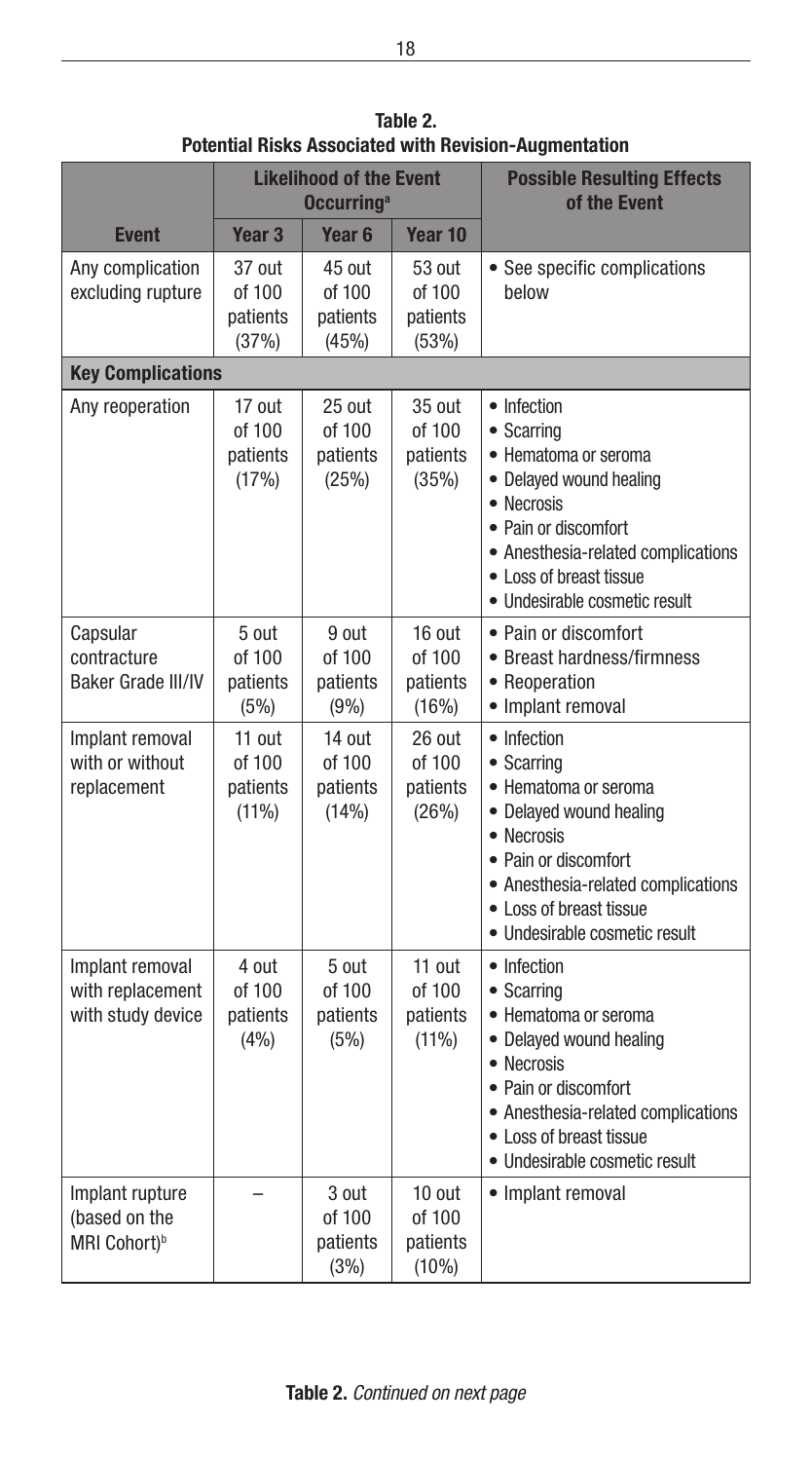| $I$ auit $L$ . ( <i>CONTENTINGU)</i>                                              |                                                              |                                                                 |                                          |                                                                                                          |  |  |  |  |  |
|-----------------------------------------------------------------------------------|--------------------------------------------------------------|-----------------------------------------------------------------|------------------------------------------|----------------------------------------------------------------------------------------------------------|--|--|--|--|--|
|                                                                                   |                                                              | <b>Likelihood of the Event</b><br><b>Occurring</b> <sup>a</sup> |                                          | <b>Possible Resulting Effects</b><br>of the Event                                                        |  |  |  |  |  |
| <b>Event</b>                                                                      | Year <sub>3</sub><br>Year <sub>6</sub><br>Year <sub>10</sub> |                                                                 |                                          |                                                                                                          |  |  |  |  |  |
| <b>Key Complications</b>                                                          |                                                              |                                                                 |                                          |                                                                                                          |  |  |  |  |  |
| Infection                                                                         | 1 out<br>of 100<br>patients<br>$(1\%)$                       | 2 out<br>of 100<br>patients<br>$(2\%)$                          | 2 out<br>of 100<br>patients<br>$(2\%)$   | • Redness or rash<br>• Pain or tenderness<br>• Swelling<br>• Fever<br>• Reoperation<br>• Implant removal |  |  |  |  |  |
| Other Complications Occurring in 1% or More of Patients <sup>c,d</sup>            |                                                              |                                                                 |                                          |                                                                                                          |  |  |  |  |  |
| Asymmetry                                                                         | 2 out<br>of 100<br>patients<br>(2%)                          | 2 out<br>of 100<br>patients<br>$(2\%)$                          | 3 out<br>of 100<br>patients<br>(3%)      | • Undesirable cosmetic result<br>• Reoperation<br>• Implant removal                                      |  |  |  |  |  |
| <b>Breast sensation</b><br>changes                                                | 3 out<br>of 100<br>patients<br>(3%)                          | 3 out<br>of 100<br>patients<br>(3%)                             | 4 out<br>of 100<br>patients<br>(4%)      | • Increased or decreased<br>breast sensitivity                                                           |  |  |  |  |  |
| Capsular<br>contracture<br><b>Baker Grade II</b><br>with surgical<br>intervention | Fewer<br>than 1 out<br>of 100<br>patients<br>(<1%)           | 2 out<br>of 100<br>patients<br>(2%)                             | 2 out<br>of 100<br>patients<br>(2%)      | • Pain or discomfort<br>• Breast hardness/firmness<br>• Reoperation<br>• Implant removal                 |  |  |  |  |  |
| Capsular<br>contracture<br><b>Baker Grade III</b>                                 | 3 out<br>of 100<br>patients<br>(3%)                          | 5 out<br>of 100<br>patients<br>(5%)                             | 11 out<br>of 100<br>patients<br>$(11\%)$ | • Pain or discomfort<br>• Breast hardness/firmness<br>• Reoperation<br>• Implant removal                 |  |  |  |  |  |
| Capsular<br>contracture<br><b>Baker Grade IV</b>                                  | 2 out<br>of 100<br>patients<br>(2%)                          | 4 out<br>of 100<br>patients<br>(4%)                             | 5 out<br>of 100<br>patients<br>(5%)      | • Pain or discomfort<br>• Breast hardness/firmness<br>• Reoperation<br>• Implant removal                 |  |  |  |  |  |
| Death - metastatic<br>disease                                                     | $0$ out<br>of 100<br>patients<br>$(0\%)$                     | $0$ out<br>of 100<br>patients<br>$(0\%)$                        | 1 out<br>of 100<br>patients<br>$(1\%)$   |                                                                                                          |  |  |  |  |  |
| Death - suicide                                                                   | 0 out<br>of 100<br>patients<br>$(0\%)$                       | 0 out<br>of 100<br>patients<br>$(0\%)$                          | 1 out<br>of 100<br>patients<br>$(1\%)$   | $\overline{\phantom{0}}$                                                                                 |  |  |  |  |  |

Table 2. *(Continued)*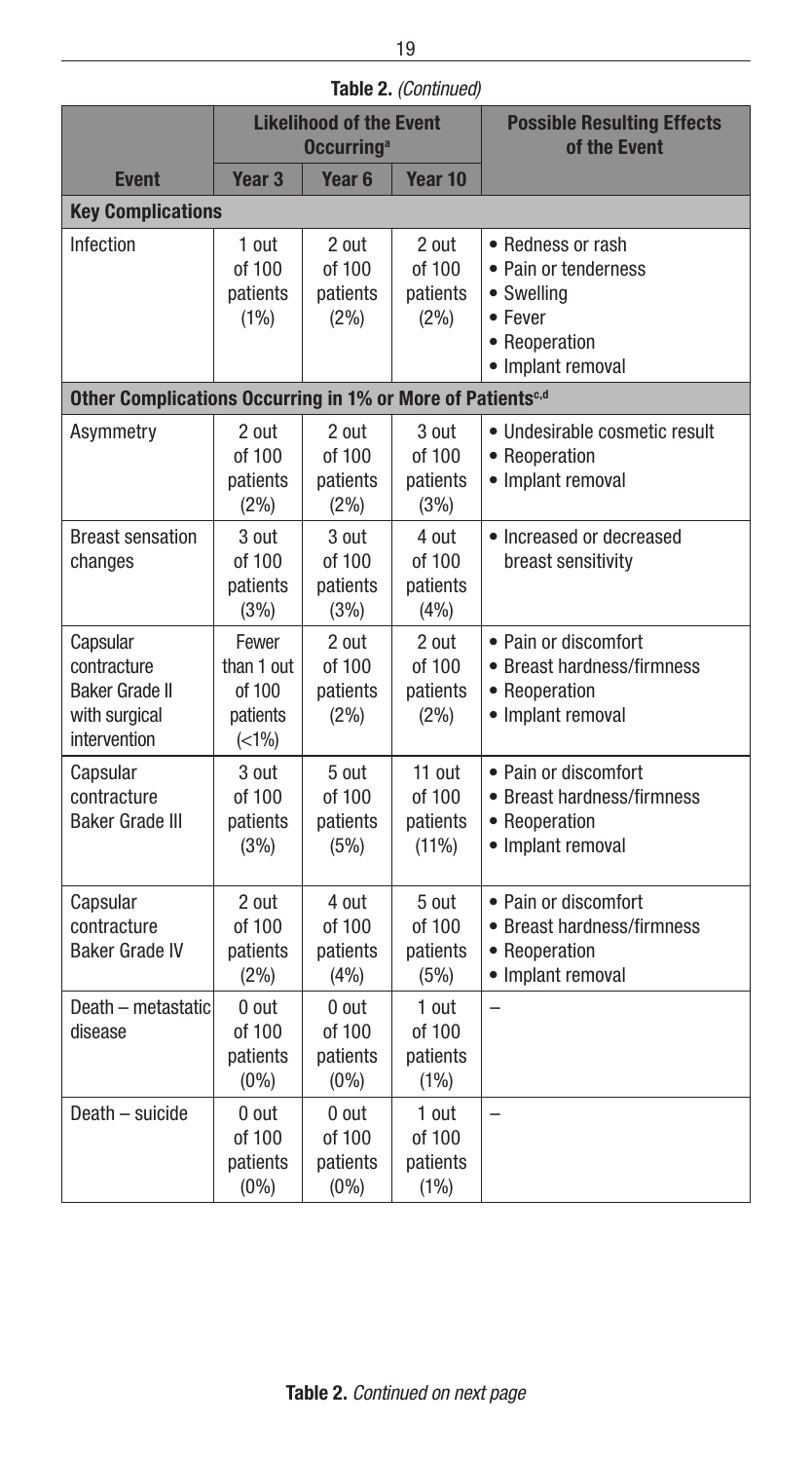| z. uviililutu                                                          |                                                    |                                                                 |                                        |                                                                                                                |  |  |  |  |  |  |
|------------------------------------------------------------------------|----------------------------------------------------|-----------------------------------------------------------------|----------------------------------------|----------------------------------------------------------------------------------------------------------------|--|--|--|--|--|--|
|                                                                        |                                                    | <b>Likelihood of the Event</b><br><b>Occurring</b> <sup>a</sup> |                                        | <b>Possible Resulting Effects</b><br>of the Event                                                              |  |  |  |  |  |  |
| <b>Event</b>                                                           | Year <sub>3</sub>                                  | Year <sub>6</sub>                                               | Year <sub>10</sub>                     |                                                                                                                |  |  |  |  |  |  |
| Delayed wound<br>healing                                               | $0$ out<br>of 100<br>patients<br>$(0\%)$           | 1 out<br>of 100<br>patients<br>$(1\%)$                          | 1 out<br>of 100<br>patients<br>(1%)    | • Pain or discomfort<br>• Scarring<br>• Implant extrusion<br>• Necrosis<br>• Reoperation<br>• Implant removal  |  |  |  |  |  |  |
| Other Complications Occurring in 1% or More of Patients <sup>c,d</sup> |                                                    |                                                                 |                                        |                                                                                                                |  |  |  |  |  |  |
| Implant rotation                                                       | 2 out<br>of 100<br>patients<br>$(2\%)$             | 3 out<br>of 100<br>patients<br>(3%)                             | 3 out<br>of 100<br>patients<br>(3%)    | • Undesirable cosmetic result<br>• Asymmetry<br>• Visibility<br>• Reoperation<br>• Implant removal             |  |  |  |  |  |  |
| Mass/cyst                                                              | Fewer<br>than 1 out<br>of 100<br>patients<br>(<1%) | 3 out<br>of 100<br>patients<br>(3%)                             | 3 out<br>of 100<br>patients<br>(3%)    | • Pain or discomfort<br>• Reoperation or other procedures                                                      |  |  |  |  |  |  |
| New diagnosis<br>of rheumatic<br>disease                               | $0$ out<br>of 100<br>patients<br>$(0\%)$           | 1 out<br>of 100<br>patients<br>$(1\%)$                          | 2 out<br>of 100<br>patients<br>$(2\%)$ | • Pain or discomfort                                                                                           |  |  |  |  |  |  |
| Nipple<br>complication                                                 | 0 out<br>of 100<br>patients<br>$(0\%)$             | 2 out<br>of 100<br>patients<br>$(2\%)$                          | 2 out<br>of 100<br>patients<br>(2%)    | • Pain or discomfort<br>• Reoperation<br>• Implant removal                                                     |  |  |  |  |  |  |
| Nipple sensation<br>changes                                            | 5 out<br>of 100<br>patients<br>(5%)                | 5 out<br>of 100<br>patients<br>(5%)                             | 5 out<br>of 100<br>patients<br>(5%)    | • Increased or decreased<br>nipple sensitivity<br>• Breastfeeding difficulties<br>• May affect sexual response |  |  |  |  |  |  |
| Palpability -<br>implant                                               | 3 out<br>of 100<br>patients<br>(3%)                | 4 out<br>of 100<br>patients<br>(4%)                             | 5 out<br>of 100<br>patients<br>(5%)    | • Undesirable cosmetic result<br>• Visibility<br>• Reoperation<br>• Implant removal                            |  |  |  |  |  |  |
| Patient<br>dissatisfied<br>with aesthetic<br>appearance<br>of breast   | 3 out<br>of 100<br>patients<br>(3%)                | 4 out<br>of 100<br>patients<br>(4%)                             | 5 out<br>of 100<br>patients<br>(5%)    | • Undesirable cosmetic result<br>• Reoperation<br>• Implant removal                                            |  |  |  |  |  |  |

## Table 2. *Continued*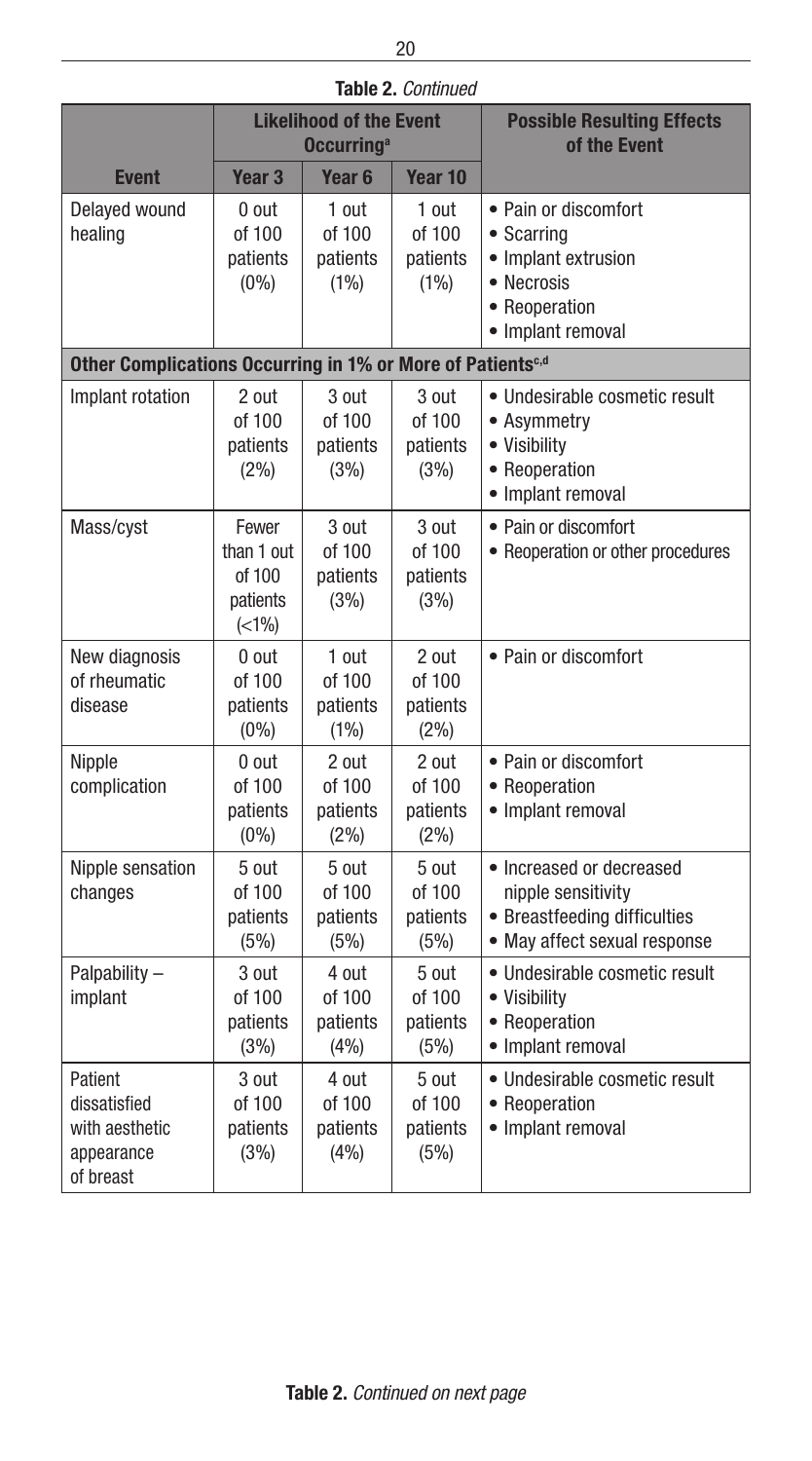|                                                                        | <b>Likelihood of the Event</b><br><b>Occurring</b> <sup>a</sup> |                                        |                                        | <b>Possible Resulting Effects</b><br>of the Event                                                             |  |  |  |  |  |  |
|------------------------------------------------------------------------|-----------------------------------------------------------------|----------------------------------------|----------------------------------------|---------------------------------------------------------------------------------------------------------------|--|--|--|--|--|--|
| <b>Event</b>                                                           | Year <sub>3</sub>                                               | Year <sub>6</sub>                      | Year <sub>10</sub>                     |                                                                                                               |  |  |  |  |  |  |
| Patient<br>dissatisfied with<br>feel of implant                        | Fewer<br>than 1 out<br>of 100<br>patients<br>(<1%)              | 2 out<br>of 100<br>patients<br>$(2\%)$ | 3 out<br>of 100<br>patients<br>(3%)    | • Undesirable result<br>• Reoperation<br>• Implant removal                                                    |  |  |  |  |  |  |
| Position<br>dissatisfaction                                            | 4 out<br>of 100<br>patients<br>(4%)                             | 5 out<br>of 100<br>patients<br>(5%)    | 5 out<br>of 100<br>patients<br>(5%)    | • Undesirable cosmetic result<br>• Reoperation<br>• Implant removal                                           |  |  |  |  |  |  |
| Other Complications Occurring in 1% or More of Patients <sup>c,d</sup> |                                                                 |                                        |                                        |                                                                                                               |  |  |  |  |  |  |
| Ptosis (sagging)                                                       | 2 out<br>of 100<br>patients<br>$(2\%)$                          | 6 out<br>of 100<br>patients<br>(14%)   | 10 out<br>of 100<br>patients<br>(10%)  | • Undesirable cosmetic result<br>• Wrinkling/rippling<br>• Reoperation<br>• Implant removal                   |  |  |  |  |  |  |
| Shape distortion                                                       | 0 out<br>of 100<br>patients<br>$(0\%)$                          | 0 out<br>of 100<br>patients<br>$(0\%)$ | 1 out<br>of 100<br>patients<br>$(1\%)$ | • Asymmetry<br>· Undesirable cosmetic result<br>• Reoperation<br>• Implant removal                            |  |  |  |  |  |  |
| Size change -<br>patient request                                       | 2 out<br>of 100<br>patients<br>(2%)                             | 2 out<br>of 100<br>patients<br>$(2\%)$ | 3 out<br>of 100<br>patients<br>(3%)    | • Undesirable cosmetic result<br>• Reoperation<br>• Implant removal                                           |  |  |  |  |  |  |
| Wound opening                                                          | 2 out<br>of 100<br>patients<br>$(2\%)$                          | 2 out<br>of 100<br>patients<br>$(2\%)$ | 2 out<br>of 100<br>patients<br>$(2\%)$ | • Pain or discomfort<br>• Scarring<br>• Implant extrusion<br>• Necrosis<br>• Reoperation<br>• Implant removal |  |  |  |  |  |  |
| Wrinkling                                                              | 5 out<br>of 100<br>patients<br>(5%)                             | 6 out<br>of 100<br>patients<br>(6%)    | 7 out<br>of 100<br>patients<br>(7%)    | • Discomfort<br>• Undesirable cosmetic result<br>• Reoperation<br>• Implant removal                           |  |  |  |  |  |  |

Table 2. *Continued*

<sup>a</sup> Based on the results of the MENTOR® MemoryShape® Breast Implant Post-Approval Cohort (Core) Study.

 $b$  MRI screening for silent rupture was scheduled at 1, 2, 4, 6, 8, and 10 years (results provided in Table 10a).

<sup>c</sup> The following complications occurred at a rate less than 1%: breast pain, calcification, double bubble, hypertrophic scarring, implant movement upon muscle contraction, lack of projection, miscarriage, new diagnosis of breast cancer, size change – physician assessment only, and skin lesion.

<sup>d</sup> Mild occurrences not included.

Based on information from Mentor's MemoryShape® Breast Implant Post-Approval Cohort (Core) Study, the risk of a patient experiencing any complication (excluding rupture) at some point through 3, 6, and 10 years after implant surgery was calculated. This risk through 3 years was 27% for primary augmentation patients and 37% for revision-augmentation patients. This means that 27 out of 100 primary augmentation patients and 37 out of 100 revision-augmentation patients may experience a complication (of some kind) within 3 years after receiving implants. Through 6 years, this risk was 34% for primary augmentation patients and 45% for revision-augmentation patients. This means that 34 out of 100 primary augmentation patients and 45 out of 100 revision-augmentation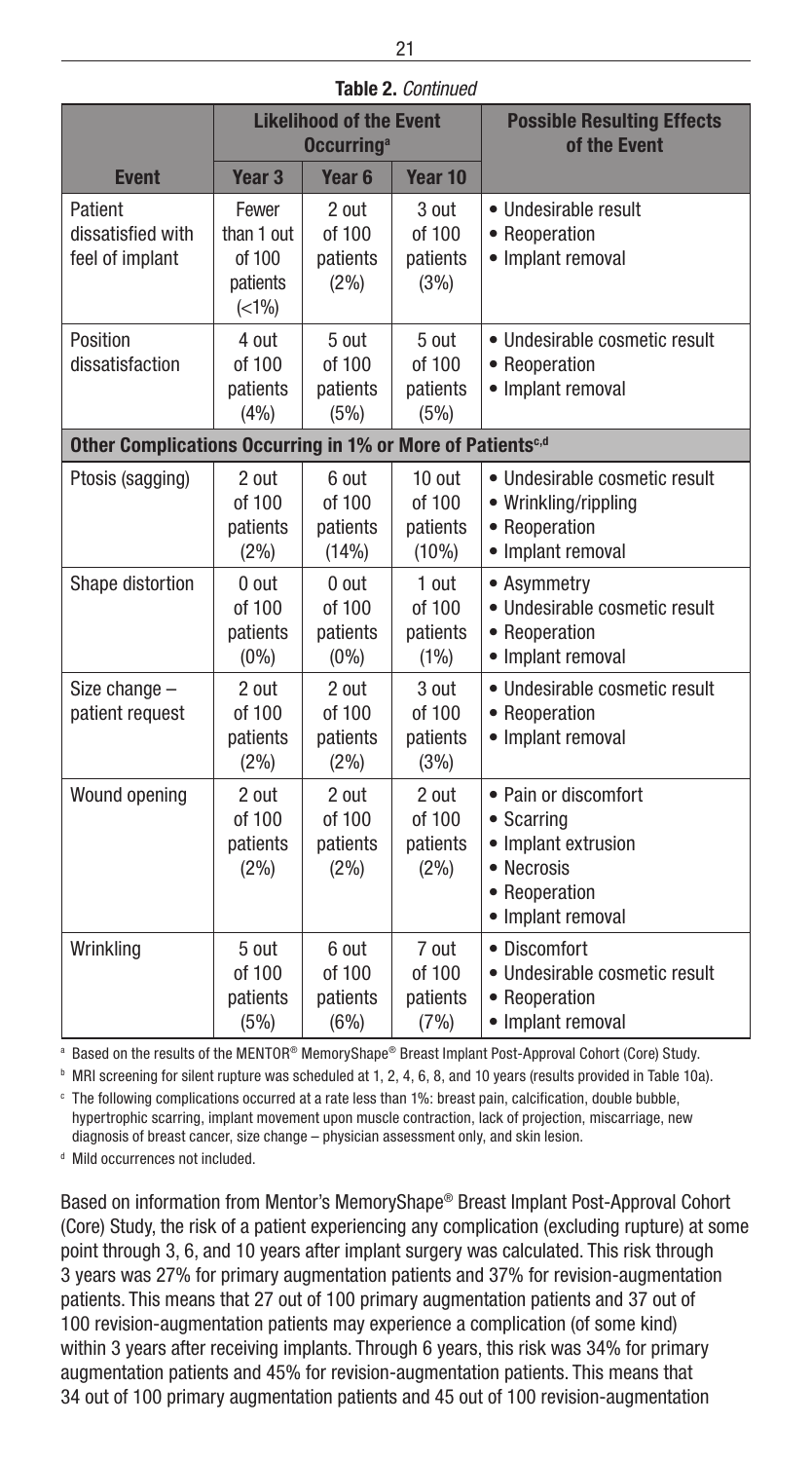patients may experience a complication (of some kind) within 6 years after receiving implants. Through 10 years, this risk was 39% for primary augmentation patients and 53% for revision-augmentation patients. This means that 39 out of 100 primary augmentation patients and 53 out of 100 revision-augmentation patients may experience a complication (of some kind) within 10 years after receiving implants. For additional information on events reported in the MemoryShape® Breast Implant Post-Approval Cohort (Core) Study, please read the section of this brochure on the MemoryShape® Breast Implant Post-Approval Cohort (Core) Study (Section 9).

Mentor is conducting an additional post-approval study to address long-term outcomes in patients with MemoryShape® Breast Implants.

#### 5.1 What Are the Potential Complications?

#### • Infection

Infection is a possible consequence of any kind of surgery. It most often happens within days to weeks after the surgery, but you could develop an infection in your breast(s) at any time. Breast and nipple piercing procedures may increase the possibility of infection. Signs that you have an infection include: redness or rash, tenderness or pain, fluid accumulation in or around the breast(s), and fever. If you experience any of these symptoms, call your doctor right away. It is harder to treat an infection with an implant present. If antibiotics do not cure your infection, it is possible that your implant(s) may have to be removed to treat the infection.

In rare cases, Toxic Shock Syndrome (TSS) has been noted in women after surgery, including breast implant surgery. TSS is a life-threatening condition. Symptoms of TSS occur suddenly: a high fever, vomiting, diarrhea, a sunburn-like rash, red eyes, dizziness, lightheadedness, muscle aches, and/or drops in blood pressure, which may cause fainting. If you feel any of these symptoms, contact a doctor immediately.

#### • Hematoma or Seroma

You may experience a hematoma or a seroma following your surgery. A hematoma is similar to a bruise; hematomas related to breast implants are the collection of blood within the space around the implant. A seroma is a buildup of fluid around the implant.

Symptoms from a hematoma or seroma may include swelling, pain, and bruising. Having a hematoma and/or seroma following surgery may result in infection and/or capsular contracture later on. If a hematoma or seroma occurs, it will usually be soon after surgery. However, other injuries to the breast can cause hematomas and/or seromas in your breast.

The body can absorb small hematomas and seromas on its own, but some will require surgery. When surgery is needed, it often involves draining the blood or fluid and sometimes involves placing a surgical drain in the wound temporarily for proper healing. A small scar can result from surgical draining. Implants may rupture if they are damaged by surgical instruments during the draining procedure.

#### • Capsular Contracture

After your breast implant surgery, your breasts will begin to heal and to adapt to the presence of the breast implants. A regular part of this process is that the breast tissue typically forms an internal scar immediately surrounding the implant. In many cases, this tissue forms a capsule that helps hold the implant in place. However, in some women, the scar tissue around the implant tightens and squeezes the implant. When scar tissue squeezes an implant, it is called capsular contracture.

Capsular contracture causes the breast to feel abnormally firm or hard and can cause pain. There is a scale for describing the severity of the contracture. It is called the Baker Grading Scale. The grades are: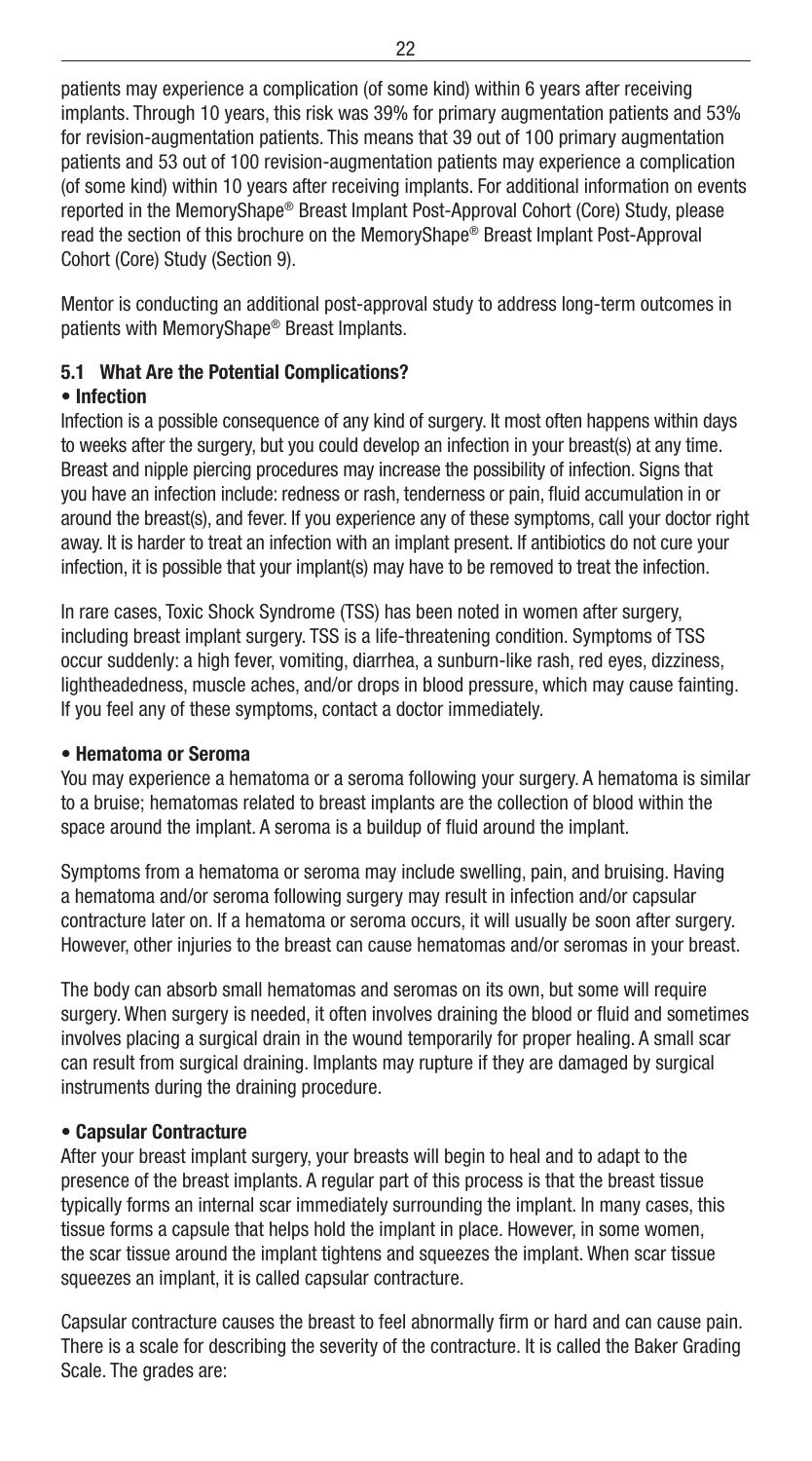- Grade I contracture is observed, but the breast feels and looks normal (it is soft):
- Grade II the breast is a little firm, but looks normal
- Grade III the breast is firm and looks abnormal
- Grade  $IV$  the breast is hard, painful, and looks abnormal

Capsular contracture may be more common if you have had a breast infection or hematoma/seroma. The chances of having contracture typically increase the longer you have your implants. Capsular contracture is a risk factor for implant rupture,<sup>9</sup> and it is one of the most common reasons for reoperation. It also seems that women who have additional surgery to replace their implants (revision surgery) are more likely to have capsular contracture than women having their first augmentation or reconstruction. However, whether or not a woman experiences capsular contracture at all and with what degree of severity varies from woman to woman.

If you feel severe pain and/or firmness (usually Grades III and IV contracture), you may need surgery to correct the problem. This could mean that the surgeon has to remove the part of your breast tissue that has contracted around the implant (the scar tissue capsule), and you could lose some breast tissue during such a surgery. During such surgery, it is possible that your implant(s) would need to be replaced. Even after having surgery to fix contracture problems once, contracture may happen again.

The capsular contracture Baker Grade III/IV rates in Mentor's MemoryShape® Breast Implant Post-Approval Cohort (Core) Study through 2, 3, 4, 5, 6, 7, 8, 9, and 10 years are presented in Table 3 (primary augmentation cohort:  $N=572$ ; revision-augmentation cohort:  $N=124$ ). The MemoryShape® Breast Implant Post-Approval Cohort (Core) Study reported a 1% risk of experiencing Baker Grade III or IV capsular contracture for primary augmentation patients through 3 years after receiving implants, a 3% risk through 6 years, and a 4% risk through 10 years. For revision-augmentation patients, the risk was 5% through 3 years, 9% through 6 years, and 16% through 10 years. This means that 1 out of 100 primary augmentation patients and 5 out of 100 revision-augmentation patients may experience Baker Grade III or IV capsular contracture within 3 years after receiving implants; 3 out of 100 primary augmentation patients and 9 out of 100 revision-augmentation patients may experience Baker Grade III or IV capsular contracture within 6 years after receiving implants; and 4 out of 100 primary augmentation patients and 16 out of 100 revision-augmentation patients may experience Baker Grade III or IV capsular contracture within 10 years after receiving implants.

| <b>Cohort</b>                           |         |         |         |         |                       |         |                                 | 2 Year 3 Year 4 Year 5 Year 6 Year 7 Year 8 Year 9 Year 10 Year |
|-----------------------------------------|---------|---------|---------|---------|-----------------------|---------|---------------------------------|-----------------------------------------------------------------|
| Primary<br>Augmentation,<br>$N = 572$   | $0.7\%$ | $1.1\%$ | 1.5%    |         | $2.3\%$   2.5%   2.7% | $2.9\%$ | $3.1\%$                         | $3.6\%$                                                         |
| Revision-<br>Augmentation,<br>$N = 124$ | $5.1\%$ | $5.1\%$ | $8.0\%$ | $8.0\%$ |                       |         | $9.1\%$   13.3%   15.5%   15.5% | 15.5% l                                                         |

Table 3. Capsular Contracture Baker Grade III/IV Rates by Patient

More details on capsular contracture results from the MemoryShape® Breast Implant Post-Approval Cohort (Core) Study are found in Section 9.4.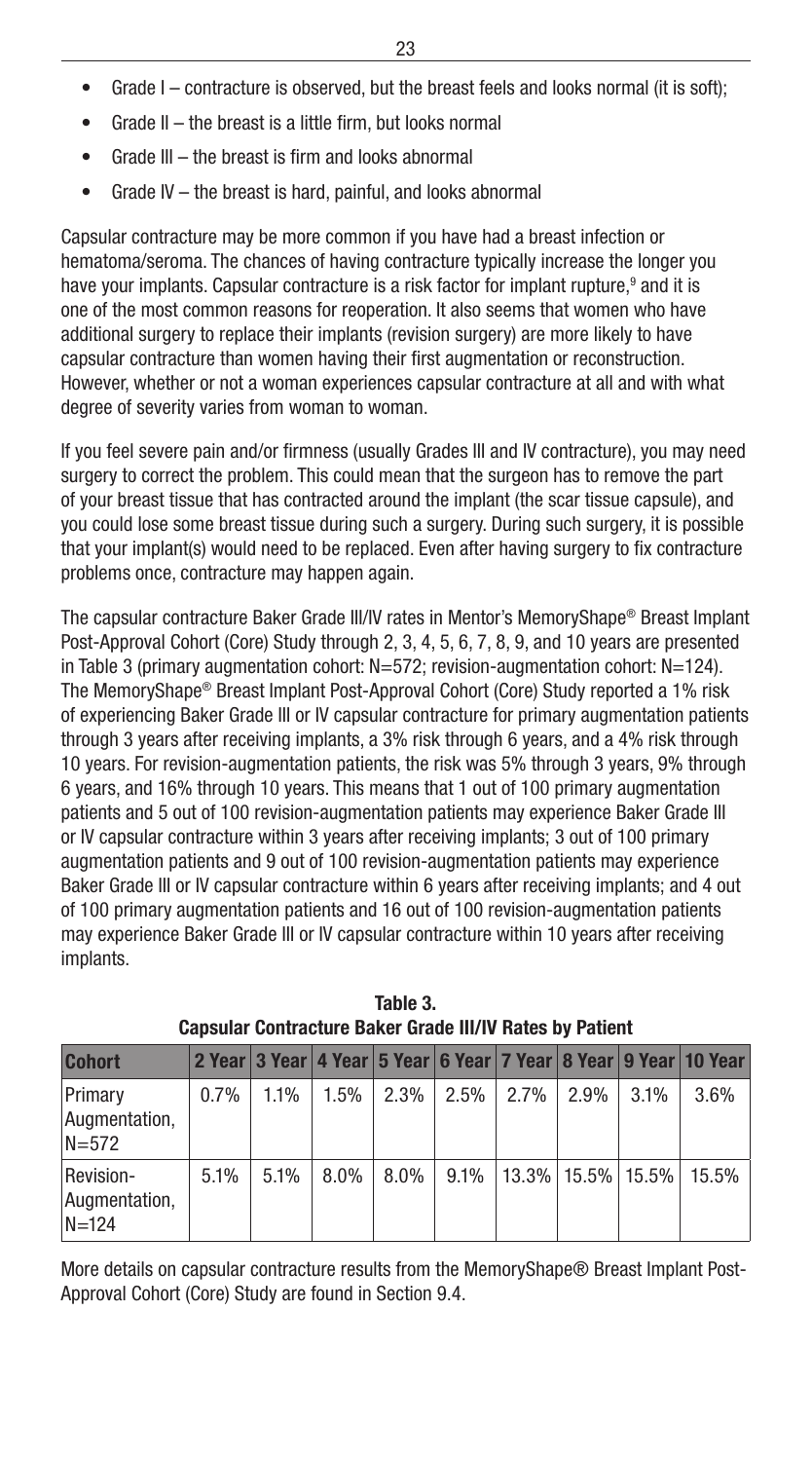#### • Rupture

Breast implants are considered to have ruptured when the implant shell develops a tear or hole. Sometimes silicone gel can minimally leak or "bleed/diffuse" through the implant shell even if there is no obvious tear in the shell. This is called "gel bleed" or "gel diffusion."

Implants could rupture any time after your implant surgery, but the longer the implants are in place, the higher the possibility that the implants will rupture or the gel will leak. Breast implants may rupture or leak because of any of these reasons:

- Damage by surgical instruments at the time of implantation or during any subsequent surgical procedure,
- Stress to the implant during implant surgery that weakens it.
- Folding or wrinkling of the implant shell,
- Excessive force to the chest (for example, during closed capsulotomy, which is a procedure that should not be used),
- Trauma (like being in a car accident),
- Compression during a mammogram,
- Severe capsular contracture, or
- Normal use over time.

Sometimes there are symptoms associated with gel implant rupture that you or your doctor can notice. Sometimes your implants could rupture without you feeling the rupture or noticing any changes in your breasts. In some of these instances, even your doctor might not be able to tell that a rupture has occurred. A rupture that has no symptoms is called a "silent" rupture.

Mentor has done studies to better understand what causes breast implants to rupture or leak gel. These studies might not have identified all the causes of rupture.

When silicone gel breast implants rupture, most of the silicone gel usually stays in the implant, and if any silicone does escape through a tear or hole, most of the gel stays within the scar tissue (capsule) around the implant.<sup>1,2</sup> Sometimes, the gel does not stay there and may move to other areas around the body (gel migration). There have been rare reports of gel moving to nearby tissues such as the chest wall, armpit, or upper abdominal wall, and to more distant locations down the arm or into the groin. One group of researchers found silicone in the livers of women with silicone gel breast implants.<sup>3</sup>

Sometimes silicone travels into the lymph nodes. When silicone gel moves into the lymph nodes, they may become enlarged. When silicone gel moves into lymph nodes or other parts of the body, small hardened lumps of silicone (called silicone granulomas) may be felt. These lumps are NOT cancer, but it can be hard to tell them from cancerous lumps just by feeling them. If you feel any lumps in your breasts, around your breasts, in your armpits or anywhere in your body, your doctor should examine them. Based on your presentation and history, your surgeon may elect to observe you for a period of time or they may begin a workup to find out why the lymph nodes are enlarged. Reasons for enlargement are varied and it may be a result of infection, silicone migration to the lymph node, certain types of cancer, or other causes. Your doctor may have to remove a small amount of tissue from the lump(s) (called taking a biopsy) to find out if the lump is cancer. It is important that you discuss your implant history with your surgeon as well as the details of your lymph node enlargement.

In Mentor's MemoryShape® Breast Implant Post-Approval Cohort (Core) Study, rupture was assessed for patients who had scheduled MRIs to screen for silent rupture (i.e., part of the MRI cohort). This population of patients was used as the basis for estimating the overall rupture rate because it is only in this sample that, in general, both silent ruptures and overt ruptures would have been detected. Of the 955 patients in the study, a total of 419 patients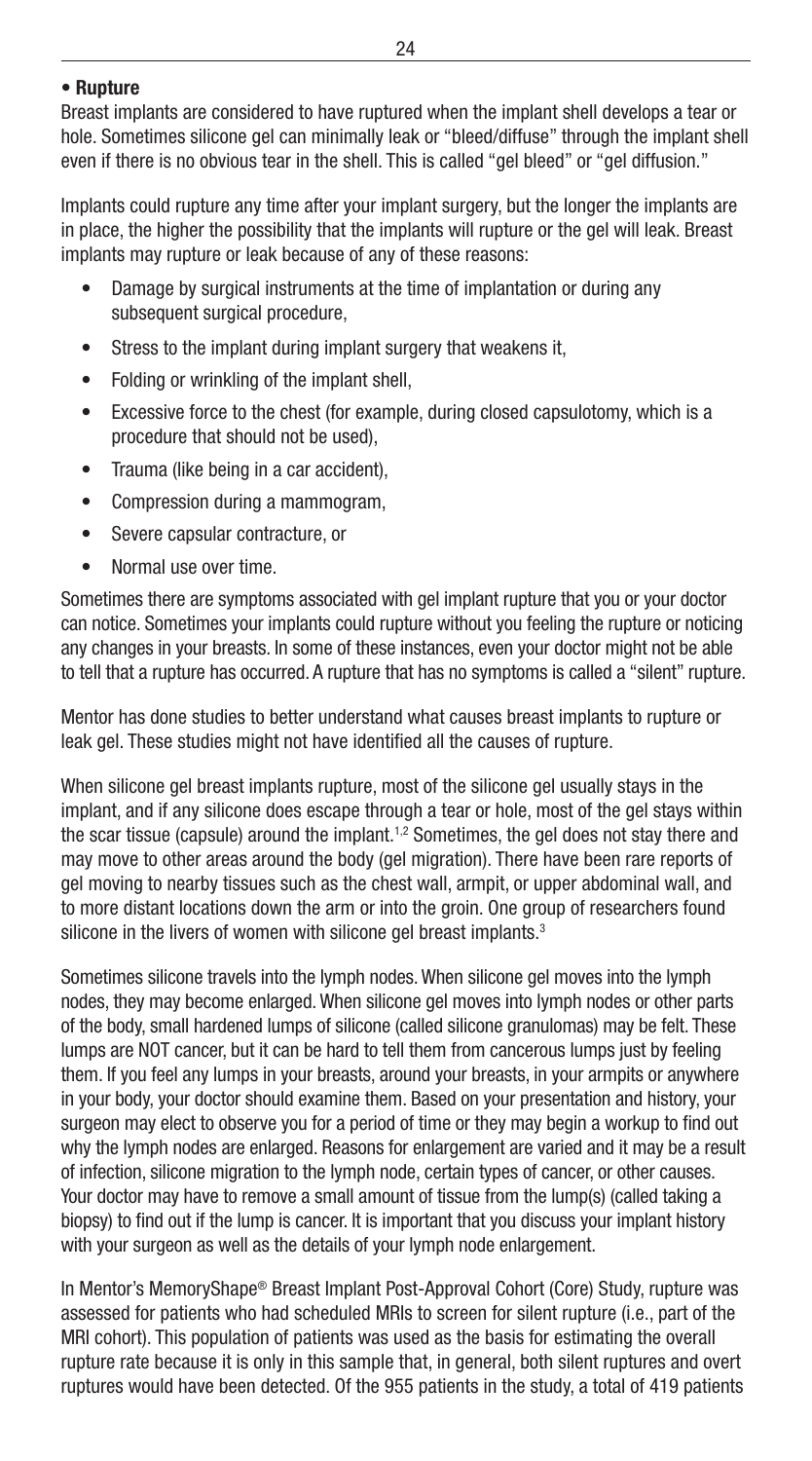were enrolled in the MRI cohort, including 252 primary augmentation and 56 revisionaugmentation patients. MRI scans to detect silent rupture of the implant for the MRI cohort were scheduled at 1, 2, 4, 6, 8, and 10 years. The estimated rupture rates through 1, 2, 4, and 6, 8, and 10 years are presented in Table 4.

The MemoryShape® Breast Implant Post-Approval Cohort (Core) Study reported a 1% risk of experiencing rupture for primary augmentation patients through 4 years after receiving implants, a 2% risk through 6 years, and a 7% risk through 10 years. For revision-augmentation patients, the risk was 0% through 4 years, 3% through 6 years, and 10% through 10 years. This means that 1 out of 100 primary augmentation patients and 0 out of 100 revision-augmentation patients may experience rupture within 4 years after receiving implants; 2 out of 100 primary augmentation patients and 3 out of 100 revisionaugmentation patients may experience rupture within 6 years after receiving implants; and 7 out of 100 primary augmentation patients and 10 out of 100 revision-augmentation patients may experience rupture within 10 years after receiving implants.

Table 4. Rupture Rates by Patient

| <b>Cohort</b>               |                                                        |  | 1 Year   2 Year   4 Year   6 Year   8 Year   10 Year |
|-----------------------------|--------------------------------------------------------|--|------------------------------------------------------|
| Primary Augmentation, N=252 | $0.0\%$   $0.0\%$   $1.0\%$   $2.2\%$   $3.6\%$   6.6% |  |                                                      |
| Revision-Augmentation, N=56 | $0.0\%$   0.0%   0.0%   2.9%   9.6%                    |  | 9.6%                                                 |

Studies have been done to find out what, if any, effects migrated silicone gel has on the body.3-7 In most cases, no serious problems were reported. Several studies report that some women with migrated silicone gel experienced breast hardness, numbness and/or tingling in their extremities, and some seemed more sensitive to sunlight. $3,6,8$  In a few cases, migrated gel has caused nerve damage, hard silicone nodules (granulomas) in the body, and/or breakdown of the body tissues around the gel.<sup>7</sup>

Studies on breast implants that women have had for a long time suggest that gel bleed may play a role in capsular contracture.<sup>9</sup>

#### • Reoperation

It is likely that you will need additional surgery (a reoperation) at some point after your first breast implant surgery, either to correct a problem with or replace your breast implants. Patients may decide to change the size or type of their breast implants, requiring additional surgery. Problems such as rupture, capsular contracture, asymmetry (lack of proportion of shape, size and/or position between the two breasts), hypertrophic scarring (irregular, raised scar), infection, and shifting can require additional surgery. Some changes to your breast(s) after having breast implants are irreversible (cannot be changed or fixed). These may include dimpling, puckering, wrinkling, or the appearance that the breast is empty or deflated.

The MemoryShape® Breast Implant Post-Approval Cohort (Core) Study reported a 14% risk of experiencing reoperation for primary augmentation patients through 3 years after receiving implants, an 18% risk through 6 years, and a 22% risk through 10 years. For revisionaugmentation patients, the risk was 17% through 3 years, 25% through 6 years, and 35% through 10 years. This means that 14 out of 100 primary augmentation patients and 17 out of 100 revision-augmentation patients may experience reoperation within 3 years after receiving implants; 18 out of 100 primary augmentation patients and 25 out of 100 revisionaugmentation patients may experience reoperation within 6 years after receiving implants; and 22 out of 100 primary augmentation patients and 35 out of 100 revision-augmentation patients may experience reoperation within 10 years after receiving implants. For women receiving primary augmentation implants, the most common reasons for reoperation were breast mass/cyst, patient request for size/style change, and calcification. For women receiving revision-augmentation implants, the most common reasons for reoperation were patient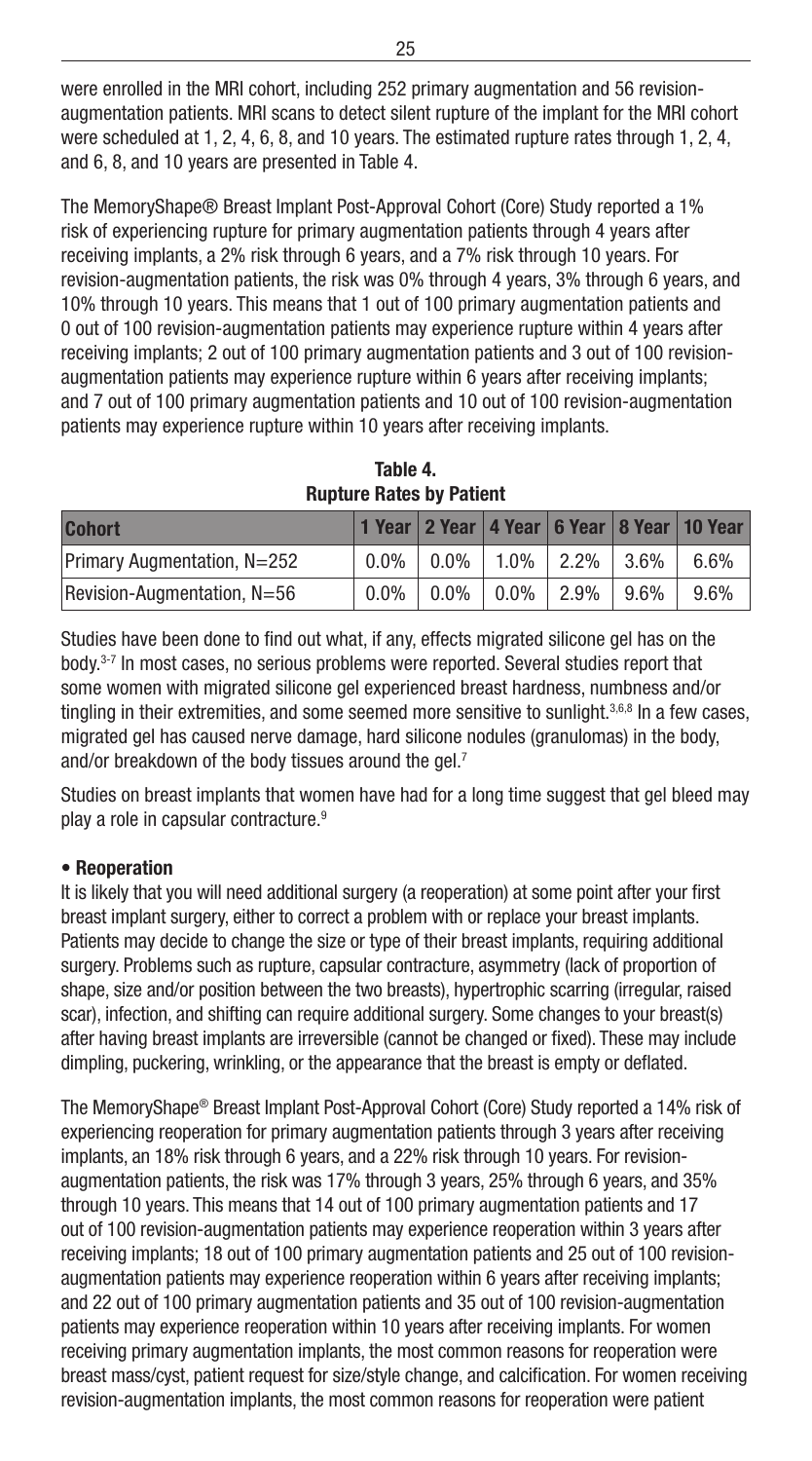request for size/style change, breast mass/cyst, wound dehiscence (wound opening), position dissatisfaction, and wrinkling. More details on reoperation from the MemoryShape® Breast Implant Post-Approval Cohort (Core) Study are found in Section 9.5.

#### • Implant Removal

Your breast implants may be removed (with or without being replaced) at some point during the course of your life. You and your doctor may decide to remove an implant or implants because of a complication or to improve the cosmetic result.

Because these are not lifetime devices, the longer you have your breast implants, the more likely it will be for you to have them removed for any reason, either because of dissatisfaction, an unacceptable cosmetic result, or a complication such as severe capsular contracture.

Women who have their breast implants removed often have them replaced with new implants, but some women do not. If you choose not to replace your implants, you may have cosmetically unacceptable dimpling, puckering, wrinkling, and/or other potentially permanent cosmetic changes of the breast following removal of the implant. Even if you have your implants replaced, implant removal may result in loss of breast tissue. Also, implant replacement increases your risks of future complications. For example, the risks of severe capsular contracture and reoperation increase for patients with implant replacement compared to first time placement. You should consider the possibility of having your implants replaced and its consequences when making your decision to have implants.

The MemoryShape® Breast Implant Post-Approval Cohort (Core) Study reported a 5% risk of implant removal (including removal with replacement for a size exchange) for primary augmentation patients through 3 years after receiving implants, a 7% risk through 6 years, and a 9% risk through 10 years. For revision-augmentation patients, the risk was 11% through 3 years, 14% through 6 years, and 26% through 10 years. This means that 5 out of 100 primary augmentation patients and 11 out of 100 revision-augmentation patients may experience implant removal within 3 years after receiving implants; 7 out of 100 primary augmentation patients and 14 out of 100 revision-augmentation patients may experience implant removal within 6 years after receiving implants; and 9 out of 100 primary augmentation patients and 26 out of 100 revision-augmentation patients may experience implant removal within 10 years after receiving implants. More details on implant removal from the MemoryShape® Breast Implant Post-Approval Cohort (Core) Study are found in Section 9.6.

#### • Pain

You will probably have some pain after your surgery. The intensity of the pain and the length of time it lasts vary from patient to patient. The pain may persist long after you have healed from surgery. In addition, improper implant size, placement, surgical technique, or capsular contracture may result in pain. Tell your surgeon if you have a lot of pain or if your pain does not go away.

#### • Changes in Nipple and Breast Sensation

Feeling in the nipple and breast can change after implant surgery. Nipples may become more or less sensitive. They may be painfully sensitive or feel nothing at all. These changes are temporary for many women, but for some, sensation may never be what it was before implant surgery. They may affect a woman's sexual response or ability to breastfeed. (See the paragraph on breastfeeding below.)

#### • Cosmetic Changes

You may not be satisfied with the way your breasts look or feel after your surgery. Unsatisfactory results such as scarring or asymmetry (note: asymmetry that exists before breast implant surgery may not be entirely correctable), wrinkling of the skin, implant displacement/migration, incorrect size, unanticipated shape, and/or implant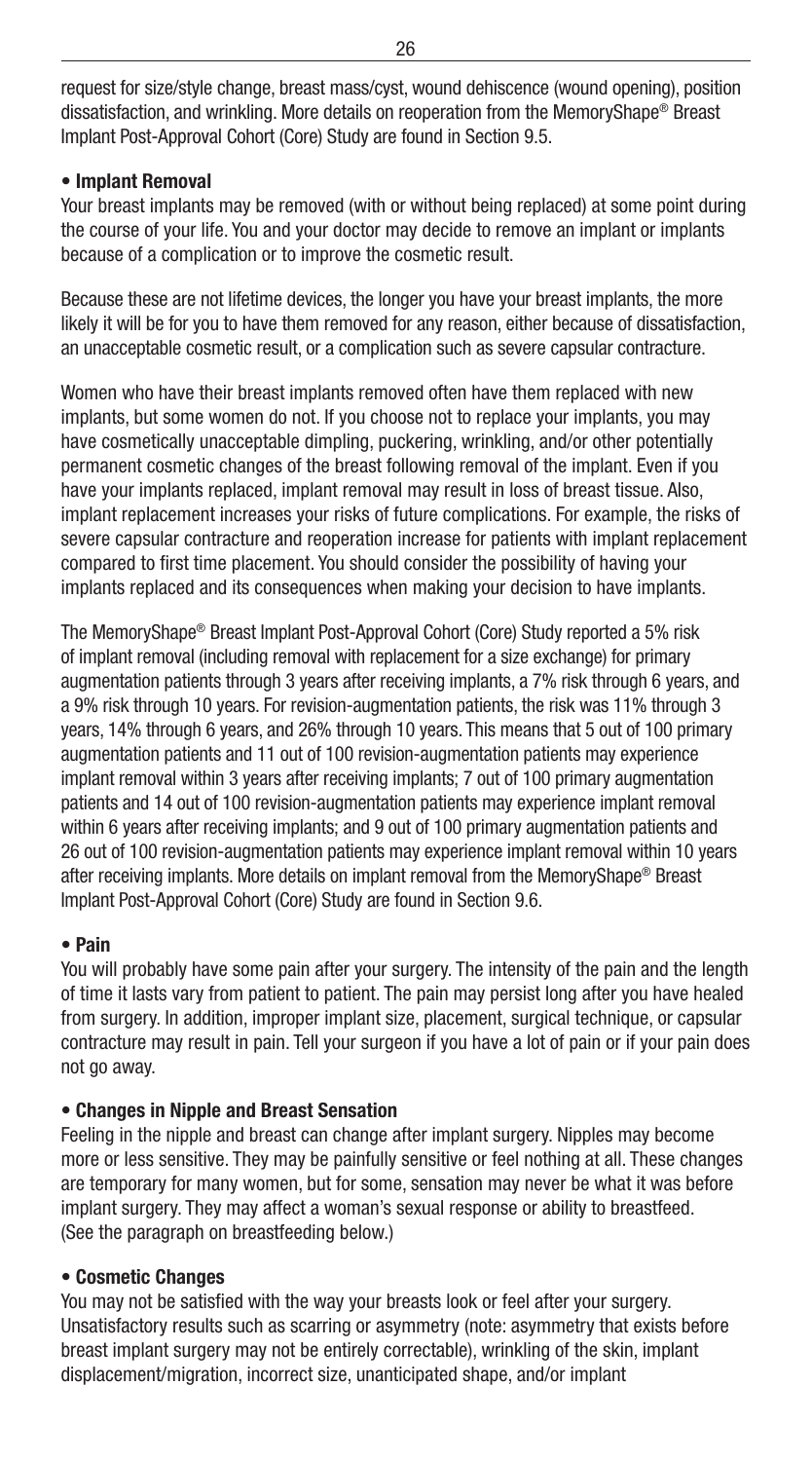palpability/visibility may occur.

A surgeon can minimize the chances of these things happening by planning the surgery carefully and using good surgical techniques. You should understand the possible cosmetic results and discuss them carefully with your doctor before the surgery. Your surgeon cannot promise that after implant surgery your breast(s) will look exactly as you wanted them to look. Revision surgery may be the only way to improve a result you do not like.

#### • Breastfeeding

Breast implant surgery might interfere with your ability to successfully breastfeed. It is possible that you will produce less milk or not be able to produce milk at all. Some women with breast implants have also reported painful breastfeeding.<sup>9,10</sup> If your surgeon uses an incision around the colored portion surrounding the nipple (periareolar surgical approach), it may further increase the chance of breastfeeding difficulties.

The Institute of Medicine (IOM) and The American College of Obstetricians and Gynecologists (ACOG) encourage women with breast implants to try breastfeeding. The IOM concluded, "Breastfeeding should be encouraged in all mothers when possible, including those with silicone breast implants. There is evidence that breast implantation may increase the risk of insufficient lactation,<sup>11</sup> but no evidence that this poses a hazard to the infant beyond the loss of breastfeeding itself. The evidence for the advantages of breastfeeding to infant and mother is conclusive".<sup>9,12</sup> The MemoryShape® Breast Implant Post-Approval Cohort (Core) Study collected information from patients who had babies after augmentation with MemoryShape® Breast Implants. Nine of the 74 primary augmentation patients who attempted to breastfeed following breast implant surgery experienced difficulty with breastfeeding through 10 years, while all 6 of the revision-augmentation patients who attempted to breastfeed after receiving breast implants had no difficulty. Lactation experiences from the MemoryShape® Breast Implant Post-Approval Cohort (Core) Study are also discussed in Section 9.7.

#### • Implant Extrusion

Extrusion is when the breast implant comes through the skin. This can happen if your surgical wound has not healed properly or if the skin over your breast weakens. Radiation therapy has been reported to increase the chances of implant extrusion.13 Additional surgery is needed to fix implant extrusion. This can result in more scarring or loss of breast tissue. An extruding implant may have to be removed and not replaced.

#### • Necrosis/Delayed Wound Healing

Necrosis means that of most or all of the cells in a certain part of your body have died. In the case of implanted breasts, it means dead or dying breast tissue or skin. This can mean that the implant may extrude. Necrotic tissue must be surgically removed. The additional surgery may cause more scarring or loss of breast tissue. Your implant may have to be removed with or without being replaced.

Some patients may take a long time to heal after breast implant surgery. The longer it takes for your surgical wound to close and heal, the greater the risk for infection, implant extrusion, or necrosis. The normal time for wound healing is different for every patient. Infection, radiation, chemotherapy, smoking, taking steroids, and excessive heat or cold therapy can cause necrosis and delayed wound healing. Be sure to ask your surgeon how long he or she expects healing to take for you. If you do not heal in that time frame, talk to your surgeon immediately.

#### • Breast Atrophy/Chest Wall Deformity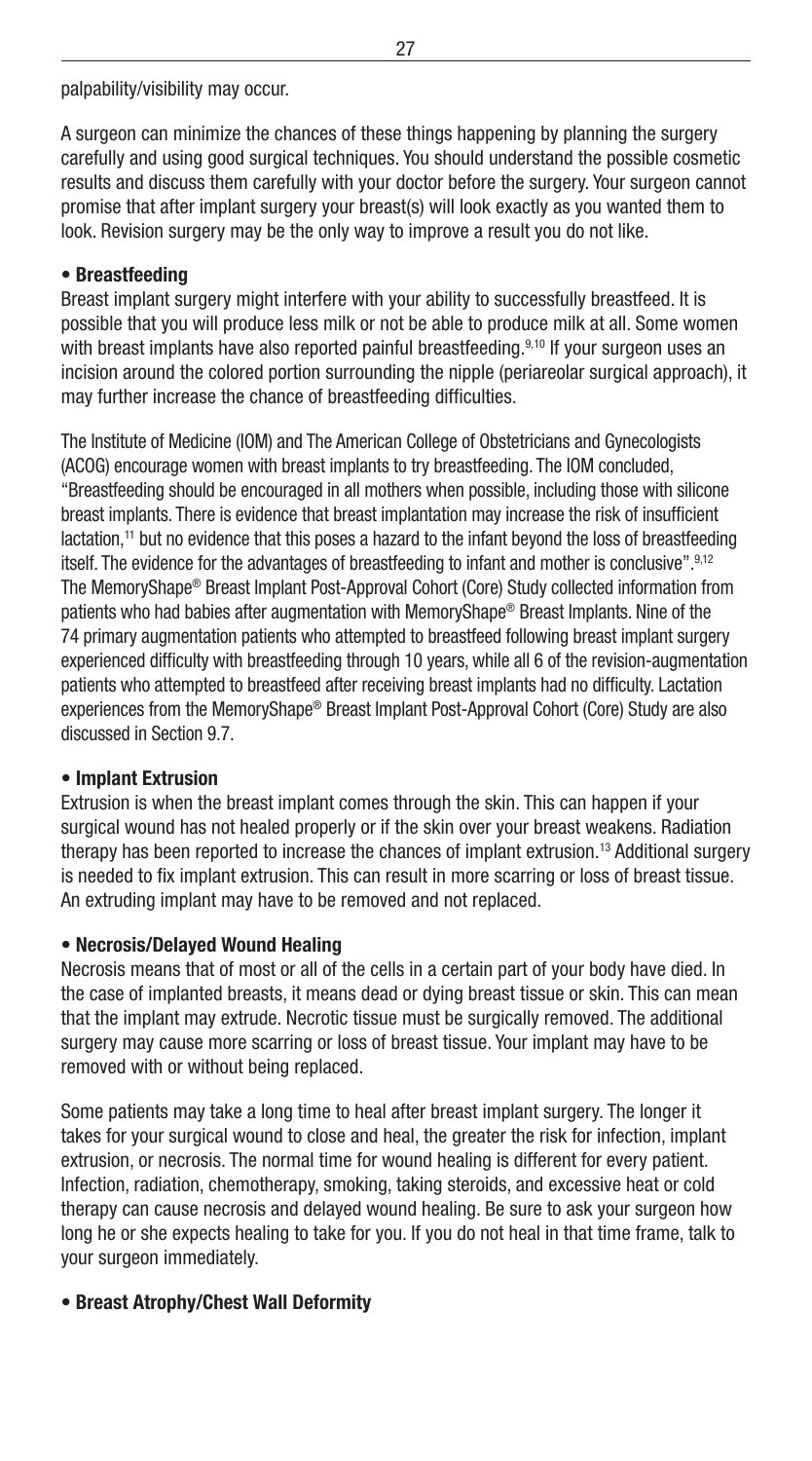The breast implant pressing on the breast tissue may cause the tissue to become thinner. When this happens, you may be able to see and/or feel the breast implant through the skin. This tissue thinning can occur while implants are still in place or following implant removal without replacement.

The presence of breast implants can cause deformity that is noticeable, especially in very thin women.

Additional surgery may be needed to correct either of these conditions, which may mean more scarring, and removal with or without replacement of your breast implant(s).

#### • Calcium Deposits

Calcium deposits (hard lumps of calcium) may form in your breast(s) and may be painful. Calcium deposits form in women who have not had any breast surgery and in women who have had breast surgeries. They also become more common as women get older.

Calcium deposits do not mean you are ill, but they can be mistaken for cancer. It may be difficult to tell if they are calcium deposits or cancer just by feeling them. They can show up on mammograms as possible cancer lumps. If you have hard lumps, your doctor may have to operate in order to perform a biopsy (remove a small piece of the lump for testing) or to remove the lump(s). Tell your doctor about any lumps you feel in or around the breast or anywhere on your body.

#### • Enlarged Lymph Nodes

There are a large number of lymph glands in the body, but it is the lymph nodes in the armpit that drain the breast area of fluid. Some patients with breast implants have been found to have enlarged lymph nodes in the arm pit. This is referred to as lymphadenopathy. It has been reported to occur in women with both ruptured and intact silicone gel breast implants. If an enlarged lymph node becomes painful, it may need to be surgically removed. You should report any painful or enlarged lymph nodes to your doctor.

Literature reports associate lymphadenopathy with both intact and ruptured silicone gel-filled breast implants. One study reported that armpit lymph nodes from women with both intact and ruptured silicone gel-filled implants had abnormal tissue reactions, granulomas, and the presence of silicone.<sup>7</sup> These reports were in women who had implants from a variety of manufacturers and implant models.

#### 5.2 What Are Other Reported Conditions?

Patients receiving breast implants have reported a variety of systemic symptoms such as joint pain, muscle aches, confusion, chronic fatigue, autoimmune diseases and others. Individual patient risk for developing these symptoms has not been well established. Some patients report complete resolution of symptoms when the implants are removed without replacement.

Furthermore, it is possible that there are risks that are not known and could be associated with breast implants in the future.

The information discussed in this section is based on studies published in the medical literature reviews through 2016<sup>79</sup> that include women with many different types, brands, and models of breast implants for augmentation and/or reconstruction.

• Cancer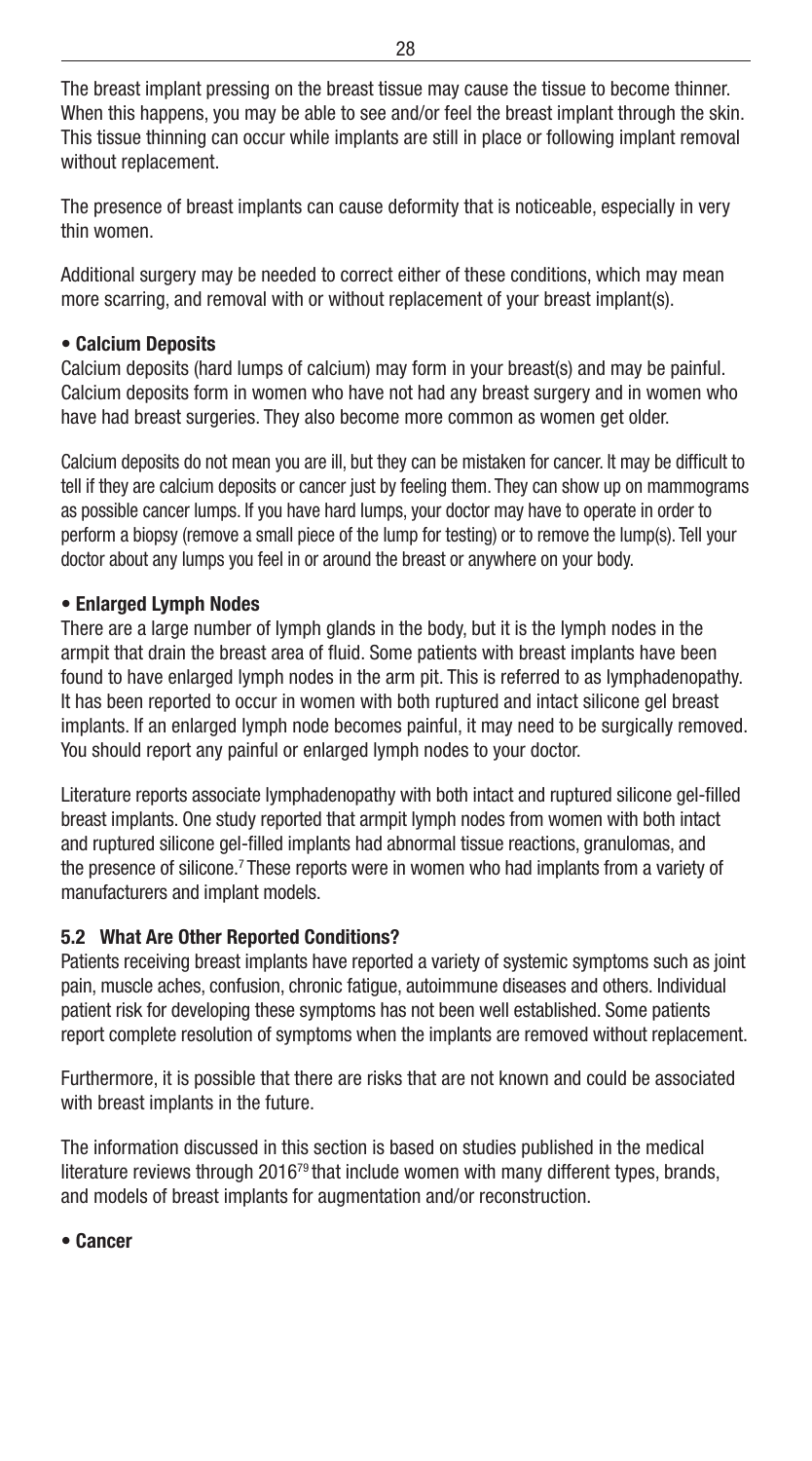#### • Breast Cancer

Patients with breast implants do not seem to have greater risk of developing breast cancer (based on literature published from 2000-2016).18-28 The Institute of Medicine (IOM) report (a comprehensive review of studies that looked at the safety of silicone gel breast implants since they were introduced in 1962) showed that breast cancer is no more common in women with implants than those without implants.

Some studies have suggested that breast implants may interfere with or delay breast cancer detection by mammography and/or biopsy. However, other studies reported that breast implants neither delayed breast cancer detection nor affected cancer survival (based on literature published from 2000-2006).<sup>20,28-31</sup>

#### • Brain Cancer

Most studies of brain cancer in women with silicone gel breast implants have found no increased risk (based on literature published from 2000-2007).<sup>19,21,23,26-28,32</sup> One study from the same time period reported a higher rate of brain cancer in women with breast implants, compared to the general population.<sup>29,33</sup> However, rates of brain cancer were not significantly higher in women with breast implants when compared to women who had other non-breast implant plastic surgeries.

#### • Lympho-Hematopoietic Cancers

Lympho-hematopoietic cancers are cancers that develop in the lymph nodes or certain blood cells. Lymph nodes and the affected cells are part of the body's immune system to fight infection. These kinds of cancers include non-Hodgkin's lymphoma, Hodgkin's disease, multiple myeloma, and leukemia. Most studies (based on literature published from 1999-2007) have found no increased risk of these cancers for women with silicone gel breast implants, 14, 15, 16, 17, 19,21,23,26,27,28 Breast implants have been associated with the development of a cancer of the immune system called breast implant-associated anaplastic large cell lymphoma (BIA-ALCL<sup>34</sup>). This cancer occurs more commonly in patients with textured breast implants than smooth implants, although rates are not well defined. Some patients have died from BIA-ALCL. Please review additional information on BIA-ALCL below

#### Breast Implant Associated Anaplastic Large Cell Lymphoma (BIA ALCL). 34

If you have breast implants, you have a very small, but increased risk of developing breast implant associated anaplastic large cell lymphoma, or BIA-ALCL. BIA-ALCL is not breast cancer—it is a rare type of non-Hodgkin's lymphoma (cancer of the immune system). In most cases, BIA-ALCL is found in the scar tissue and fluid near the implant, but in some cases it can spread throughout the body. In the cases that have spread beyond the scar tissue and fluid near the implant, rare cases of death have been reported.

Most patients were diagnosed with BIA-ALCL when they sought medical treatment for implantrelated symptoms such as swelling, pain, lumps, or asymmetry that developed after their initial surgical sites were fully healed. In the cases known to FDA to date (as of August 20, 2020 FDA Report), the earliest report of BIA-ALCL was diagnosed less than one year after implant placement and the latest was 34 years after the implant surgery. About half the cases occurred within the first 8 years after implant. BIA-ALCL was most often diagnosed in women who had textured implants. The textured implant may have been placed at the most recent surgery or at any other prior breast implant operation. Several journal articles explore the risk factors for BIA-ALCL, including the methods used to create surface texture of the implant and the role of biofilm in causing disease, among others.

If you develop swelling or pain around your breast implants, be sure to talk to your health care provider. Your health care provider should consider the possibility of BIA-ALCL if after you have recovered from your breast implant operation, you later notice changes in the way your breast looks or feels—including swelling or pain around the implant. If your health care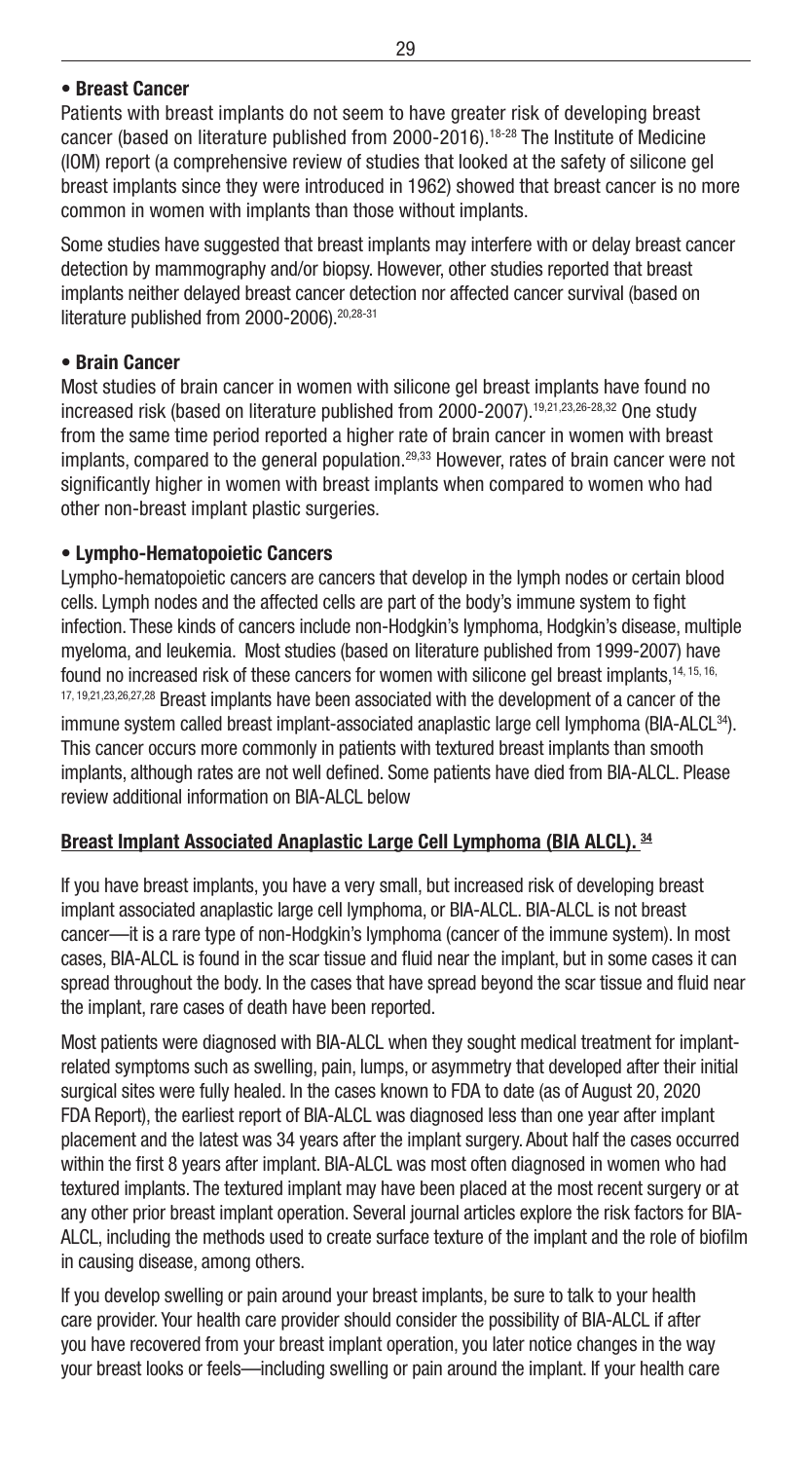provider suspects BIA-ALCL, they will refer you to an appropriate specialist for evaluation which may involve obtaining fluid and tissue samples from around your breast implant. If a diagnosis of BIA-ALCL is confirmed, the doctor will develop an individualized treatment plan for you. Because of the small number of cases worldwide and the variety of available treatment options, there is no single defined treatment. However, if you are diagnosed with BIA-ALCL, the National Comprehensive Cancer Network (NCCN) recommends removing the implant and the surrounding tissue.

If you have breast implants, you should monitor them and follow your routine medical care. You do not need to take any additional steps. It is not necessary to remove your breast implants if you have no symptoms and you have not been diagnosed with BIA-ALCL.

If you are diagnosed with BIA-ALCL, you can help the FDA understand the disease and the effectiveness of treatment.

You or your doctor should report all confirmed cases of BIA-ALCL to the FDA (https://www.fda.gov/ Safety/MedWatch/). In some cases, the FDA may contact you for additional information. The FDA will keep the identities of the reporter and the patient confidential.

In addition, if you are diagnosed with BIA-ALCL, talk to your doctor about reporting it to the PROFILE Registry (https://www.thepsf.org/research/clinical-impact/profile.htm). Every case of BIA-ALCL should be reported to the PROFILE Registry because this helps provide a better understanding of the disease.

If you are considering breast implant surgery, you should discuss the risks and benefits with your health care provider. You may also visit the FDA's Breast Implants website for additional information

https://www.fda.gov/medical-devices/implants-and-prosthetics/breast-implants

For additional information on FDA's analysis and review of BIA-ALCL, please visit: https://www.fda.gov/medical-devices/breast-implants/medical-device-reportsbreast-implant-associated-anaplastic-large-cell-lymphoma

#### • Respiratory/Lung Cancer

Several studies have found that women with silicone gel breast implants are not at greater risk for lung cancer (based on literature published from 2000-2007).19,21,23,26-28 One study from the same time period found an increased risk of respiratory/lung cancer in women with breast implants<sup>29,33</sup> compared to women who had other kinds of plastic surgery (non-breast implant). However, the risk of lung cancer was not higher than national lung cancer rates for the general population. Other studies of women in Sweden and Denmark have found that women who get breast implants are more likely to be current smokers than women who get breast reduction surgery or other types of cosmetic surgery;35-37 this may increase their risk for lung cancer (based on literature published from 1997-2003). A published systematic review from 2016 reported there is limited or suggestive evidence of an association between breast implants and lung cancer.<sup>79</sup>

#### • Reproductive System Cancer

Reproductive system cancers in women are cancers of the cervix, ovaries, uterus, vulva, vagina, and other female genital organs. Most studies<sup>19,21,23,26-28</sup> found that women with silicone gel breast implants have no greater risk of these cancers than women without implants (based on literature published from 2000-2007). One study from the same time period reported an increased incidence of cervical/vulvar cancer in women with breast implants.<sup>29,33</sup>

• Other Cancers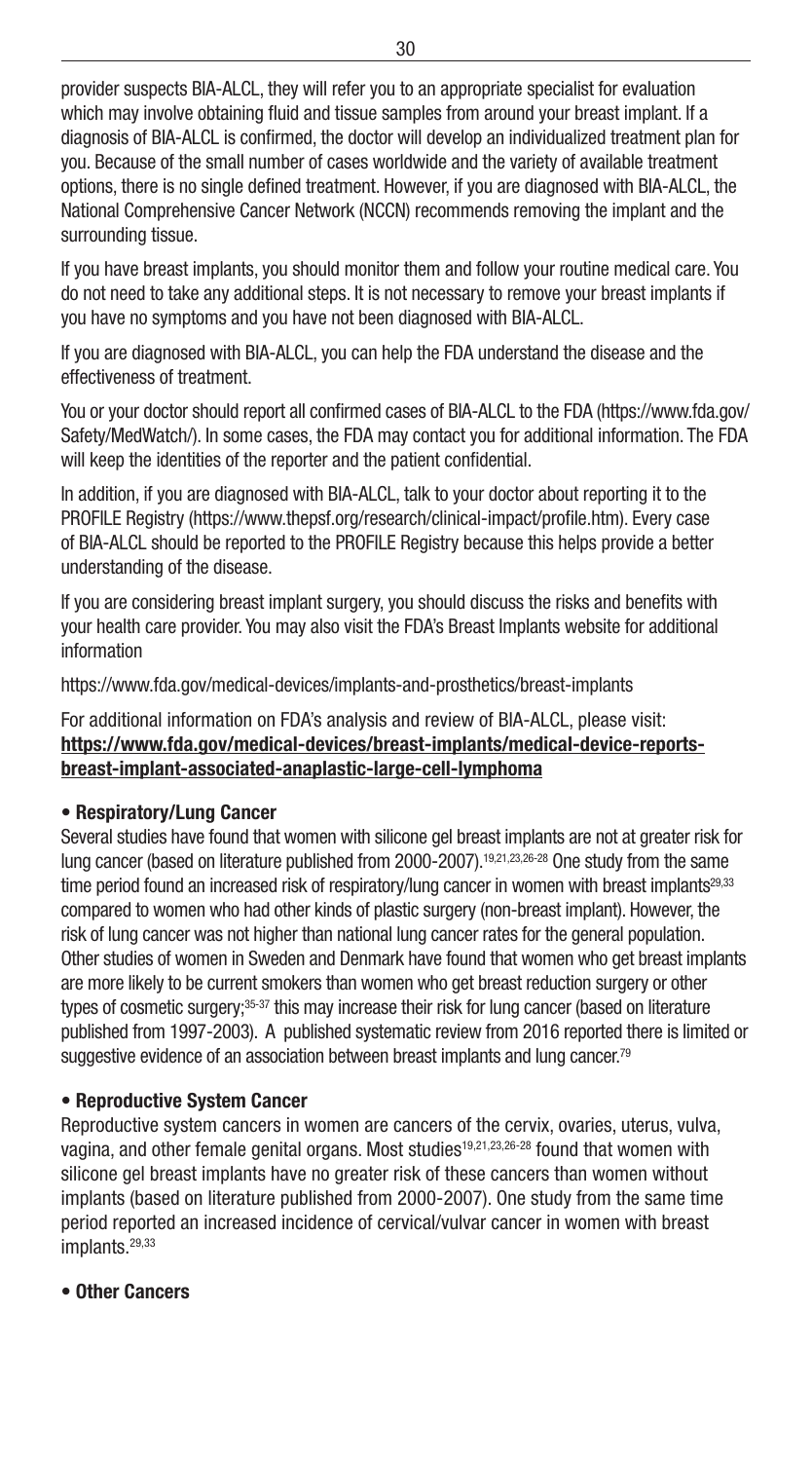Studies have examined other types of cancer including eye, urinary tract (related to the bladder and urethra), connective tissue (fibrous tissues like tendons, cartilage, and bone that provide structure and support throughout the body), and endocrine system (the parts of the body that make hormones). Studies show that women with silicone gel breast implants have no greater risk of these types of cancers compared to the general population (based on literature published from 2000-2007).6,19,21,23,26,27,33,38

#### • Connective Tissue Disease (CTD) and Disorders of the Immune System

The body's immune system protects the body from infection. It is a complicated system and includes a variety of different organs and cell types such as white blood cells and antibodies. Disorders of the body's immune system (also called autoimmune diseases) can cause CTDs when the patient's immune system mistakenly attacks parts of its own body, including the connective tissues of the body, like fibrous tissues (tendons), cartilage, and bones.

Autoimmune diseases include lupus (inflammation and tissue damage in different body parts and organs), rheumatoid arthritis (inflamed and deteriorating joints), polymyositis (inflamed, weakened muscles), dermatomyositis (inflamed, weakened muscles and skin); and progressive systemic sclerosis or scleroderma (damaged skin or organs because of excess collagen, the main protein in connective tissue).

Other CTDs include:

- Fibromyalgia (ongoing fatigue, widespread pain in muscles and joints, difficulty sleeping, and morning stiffness), and
- Chronic fatigue syndrome (ongoing mental and physical exhaustion, often with muscle and/or joint pain).

Some women with breast implants have experienced signs and symptoms that could be related to the immune system but that do not fit into a definable disease, like those listed above. These signs and symptoms include: painful or swollen joints, tightness, tingling, numbness, reddened swollen skin, swollen glands or lymph nodes, unusual or unexplained fatigue, swollen hands and feet, excessive hair loss, memory problems, headaches, and muscle weakness, pain, cramping, and/or burning. Individual patient risk for developing these symptoms has not been well established. Some scientific expert panels and literature reports have found no evidence of a consistent pattern of signs and symptoms in women with silicone gel-filled breast implants (based on literature published from 2000- 2004).4,5,9,38-40

Some scientific evidence supports the conclusion that there is no increased risk of CTDs or autoimmune disorders for women with silicone gel breast implants (based on literature published from 2000-2004). 4,5,9,38,41-54 Some independent scientific panels and review groups have also concluded that the weight of the evidence shows no relationship between breast implants and CTDs, or at least if a risk cannot be absolutely excluded, it is too small to be measured (based on literature published from 1998-2001).<sup>9,55,56</sup> A published systematic review from 2016 reported there is limited or suggestive evidence of an association between breast implants and rheumatoid arthritis.79

Some patients have reported resolution of symptoms when the implants are removed without replacement. Patients in Mentor breast implant Core Studies were asked to complete an annual questionnaire which included a number of potential rheumatologic or neurologic symptoms. These symptoms were collected for patients at baseline and postimplantation at each annual visit throughout the study. Data were examined to investigate whether rates of reporting new systemic symptoms increased over 10 years with longer exposure to the implanted device, as might be expected if the implant was causing these systemic symptoms. The data show no consistent trend of increased reports of newly developed fatigue, insomnia, or joint pain with longer exposure to the implant.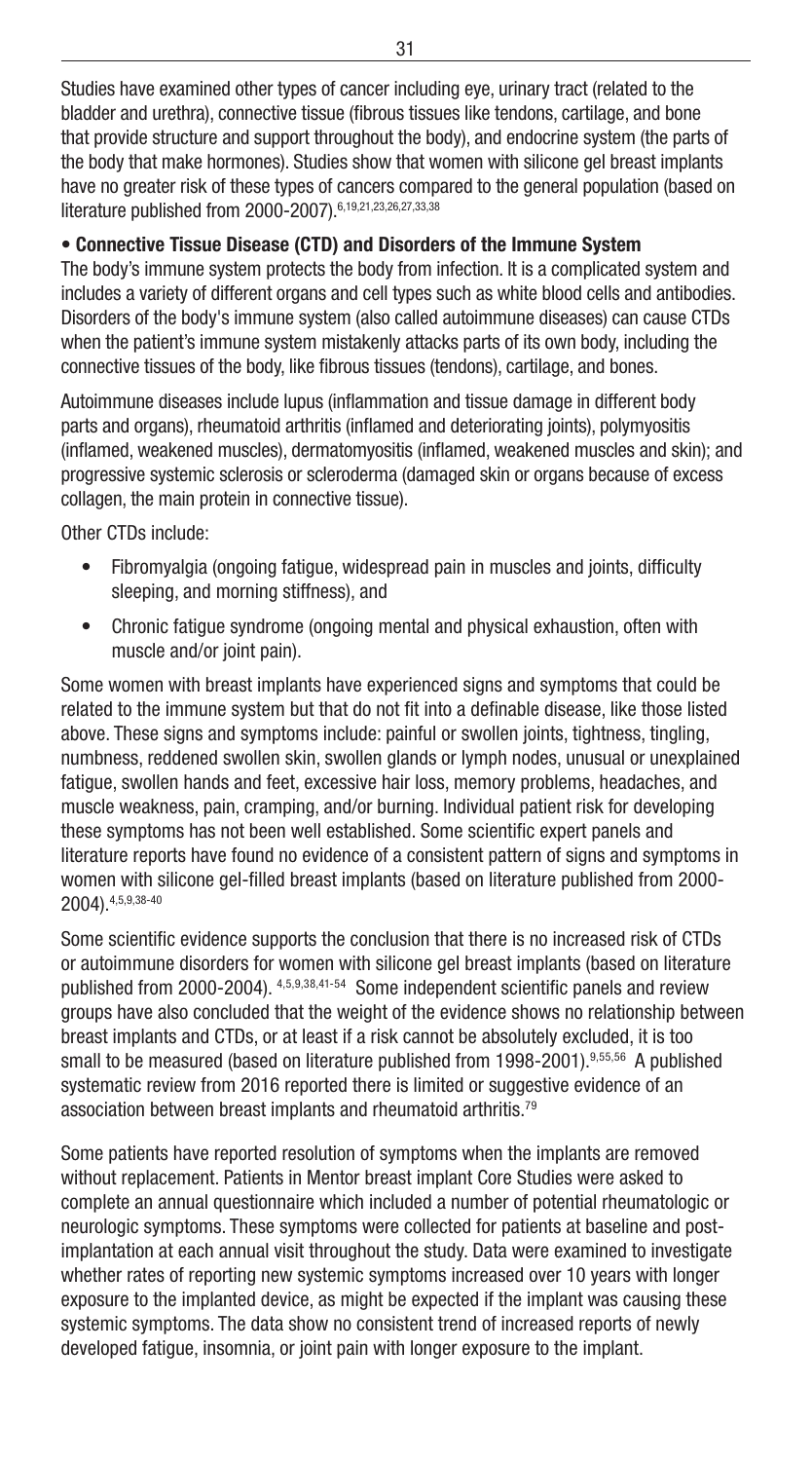#### • Effects on Children Born to Mothers with Breast Implants

It is not known if a small amount of silicone may move through the breast implant shell and pass into breast milk. There is no test for detecting silicone in breast milk that is considered accurate. There has been a study published in 2000 that measured silicon levels (one component of silicone). It did not indicate higher levels of silicon in breast milk from women with silicone gel breast implants when compared to women without implants.<sup>57</sup>

In addition, questions have been raised about whether silicone gel breast implants could harm babies whose mothers had implants while pregnant. Two studies from the early 2000's in humans have found that the risk of birth defects overall is not increased in children born after breast implant surgery.58,59 Although low birth weight was reported in a third study, from the same time period, other factors (for example, lower pre-pregnancy weight) may explain this finding. $60$ 

Overall, there is no evidence that shows that silicone gel breast implants have any harmful effects on the children of implanted women (based on literature published from 2000- 2016).9,10,58-60,79

#### • Suicide

Some studies have reported a higher incidence of suicide in women with breast implants, but it is not clear whether these suicides were associated with having silicone gel breast implants or some other underlying condition that can lead to suicide, depression and/or anxiety (based on literature published from 2003-2007).<sup>29,61-67</sup> One researcher<sup>68</sup> (published in 2003) believes that some women who want cosmetic surgery suffer from a disorder, called body dysmorphic disorder (BDD), which may cause them to think about suicide or attempt suicide.

The strongest predictor for suicide is having been hospitalized for any psychiatric condition. One study from 2004 found that women with breast implants were admitted to the hospital more often because of psychiatric problems before they even had their implant surgery, compared to women who had breast reduction or to the general population.<sup>61</sup> This may be a contributing factor to the reported higher incidence of suicide in women with breast implants.

#### • Neurological Disease, Signs, and Symptoms

Some women with breast implants have complained of neurological symptoms such as difficulties with vision, sensation, muscle strength, walking, balance, thinking, or remembering things. Some have been diagnosed with diseases such as multiple sclerosis (which is an autoimmune disease that affects the nerves). Some of these women believe their symptoms are related to their implants. A scientific expert panel from 2000 found that there is not enough reliable evidence that neurological problems may be caused by or associated with breast implants.<sup>9</sup> Other researchers from the same time period have found more evidence that silicone gel breast implants do NOT cause neurological diseases or symptoms. 9,22,69 There is one published report from 2000 of an increased risk of multiple sclerosis among women with silicone gel breast implants;<sup>44</sup> these researchers did not find any increased risk of other neurological symptoms.

#### • Potential Health Consequences of Gel Bleed

Small quantities of low molecular weight (LMW) silicone compounds, as well as platinum (in zero oxidation state), have been found to diffuse (bleed) through an intact implant shell (based on literature published in 2000 and 2003).<sup>9,70</sup> The evidence is mixed as to whether there are any clinical consequences associated with gel bleed. For instance, studies on implants implanted for a long duration have suggested that such bleed may be a contributing factor in the development of capsular contracture<sup>9</sup> and lymphadenopathy (based on literature published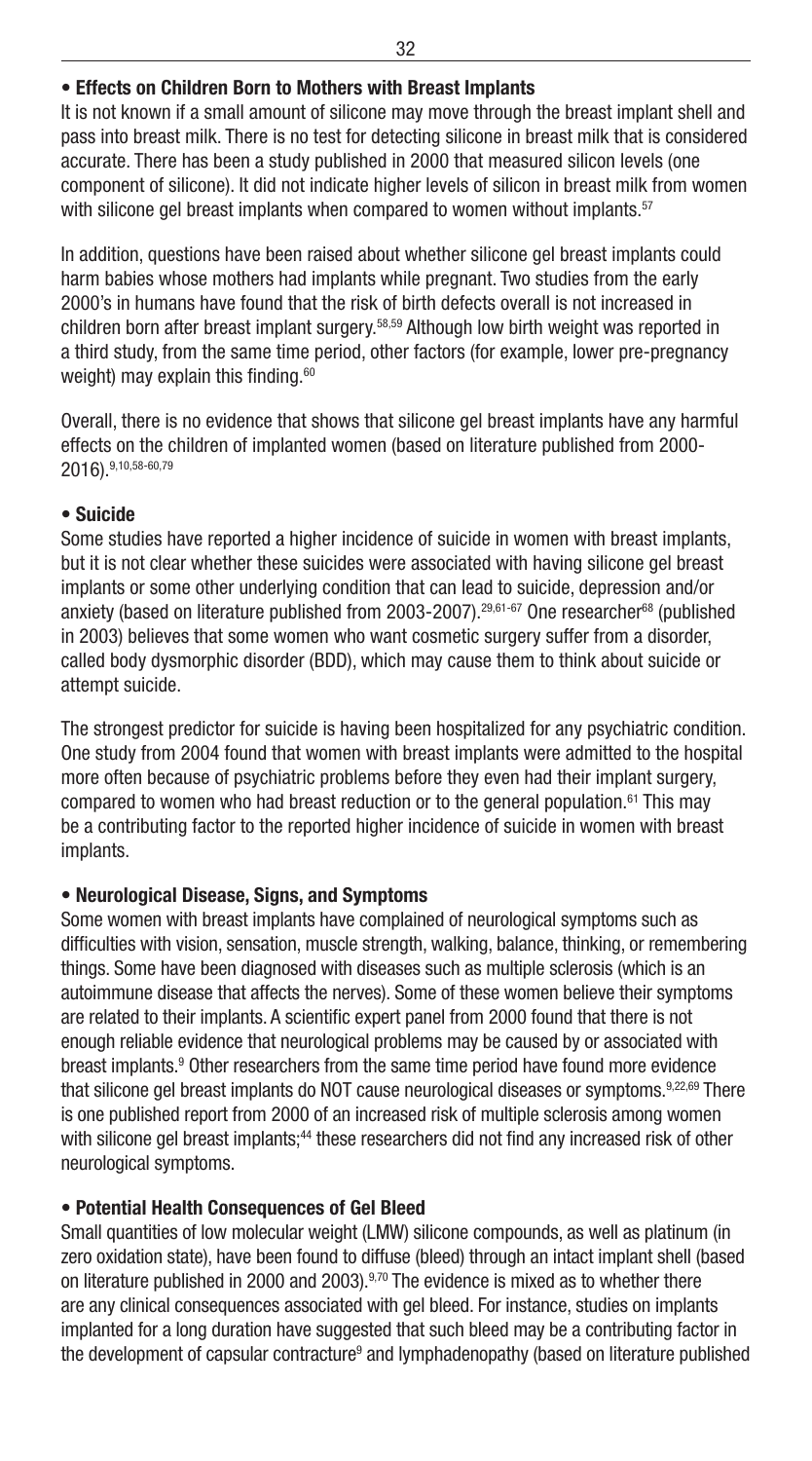in 2000 and 2005).<sup>7</sup> However, evidence against gel bleed being a significant contributing factor to capsular contracture and other local complications is provided by the fact that there are similar or lower complication rates for silicone gel-filled breast implants than for salinefilled breast implants. Saline-filled breast implants do not contain silicone gel and, therefore, gel bleed is not an issue for those products. Furthermore, toxicology testing has indicated that the silicone material used in Mentor's implants does not cause toxic reactions when large amounts are administered to test animals. It should also be noted that studies reported in the literature have demonstrated that the low concentration of platinum contained in breast implants is in the zero oxidation (most biocompatible) state (based on literature published from 1987-1999).71-74

Mentor performed a laboratory test to analyze the silicones and platinum (used in the manufacturing process), which may bleed out of intact implants into the body.

Over 99% of the LMW silicones and platinum stayed in the implant. Please see section 7.4 for additional information on the Materials present in MemoryShape Breast Implants.

## 6. BENEFITS ASSOCIATED WITH BREAST IMPLANTS

Women choose primary breast augmentation surgery to increase the size and proportion of their breast(s). In addition, women choose revision-augmentation surgery (replacement of an existing breast implant) to correct or improve the result of a primary augmentation surgery.

According to literature reports, most women who have undergone breast implant surgery have reported high levels of satisfaction with their body image and the shape, feel, and size of their implants.75

In Mentor's MemoryShape® Breast Implant Post-Approval Cohort (Core) Study, the MemoryShape® Breast Implants were demonstrated to be effective in increasing the size of a women's breast; and most primary and revision-augmentation patients were pleased with the results of their implant surgery. The results also showed that most women who underwent primary or revision augmentation with MemoryShape® Breast Implants felt more comfortable afterwards, both when fully dressed and not fully dressed, and were more satisfied with their breast characteristics. In addition, 311 (97%) of the 322 primary augmentation patients and 63 (95%) of the 66 revision-augmentation patients who answered the patient satisfaction question indicated they would make the same decision to have the breast implant surgery.

For more information on the benefits of breast augmentation with Mentor's MemoryShape® Breast Implants based on the results of the MemoryShape® Breast Implant Post-Approval Cohort (Core) Study, refer to Section 9.3 of this brochure.

## 7. PREPARING FOR BREAST AUGMENTATION WITH SILICONE GEL BREAST IMPLANTS

Deciding to have breast augmentation with implants is an important personal decision that has both benefits and risks. You should decide whether it is the right choice for you after discussing all the options with your plastic surgeon and any other doctors who are treating you. This section will give you the information you need to make an informed choice and help you make a number of decisions that have to be made before your surgery.

#### 7.1 Should I have Breast Augmentation?

Breast augmentation with MemoryShape® Breast Implants is one option that may be available to you if you wish to enhance the appearance of your breasts. A breast revision-augmentation surgery may be appropriate if you have had a breast augmentation with implants but need to complete, improve upon, or correct a part of that first surgery (called the primary augmentation).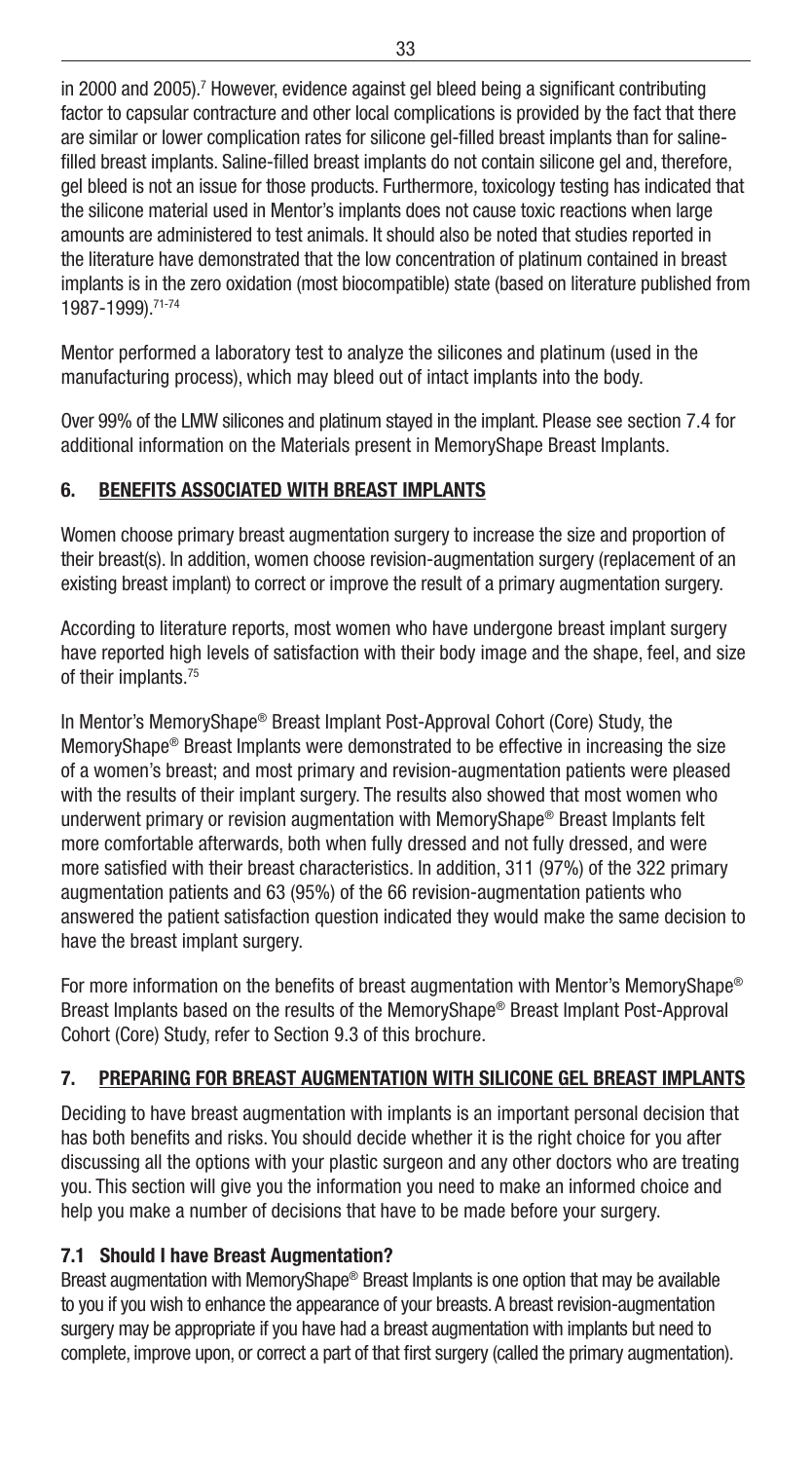Whether breast augmentation is right for you depends on many things, some of them are personal. You should take into account your medical condition, general health, lifestyle, how you feel emotionally, and your breast size and shape before surgery, as well as your hopes for breast size and shape after surgery. All of these things will affect the outcome of your surgery. Discuss your goals for breast augmentation with your doctors. You may also wish to consult your family and friends and breast implant support groups, to help you learn about the options and decide.

Many women who choose implants as part of their augmentation say their augmented breast(s) help them feel more self-confident, feel better about their bodies, and/or give them a greater feeling of well-being. Other women are not satisfied with their implants because of complications, like capsular contracture, rupture, or pain.

## 7.2 Breast Augmentation with Implants – Understanding the Procedure

The surgical procedure for breast augmentation consists of choices you and your surgical team (surgeon(s), nurses, anesthetist, etc.) will make as you plan your surgery. These choices include:

- The surgical setting (where the surgery will be performed, for example, in a hospital, surgery center, or doctor's office),
- The type of anesthesia used,
- The location of the incisions made to insert the breast implants,
- How the implants will be placed in your breasts (subglandular or submuscular), and
- Whether your existing skin and/or breast tissue can cover implants.

Each of these is discussed in the sections that follow. The type of procedure that is available to you depends on your medical situation, breast shape and size, general health, lifestyle, and goals for the augmentation. Breast augmentation with silicone gel breast implants can usually be completed in a single surgery.

#### Surgical Setting

Breast augmentation surgery can be performed in a hospital, private surgery center, clinic, or in the surgeon's office. Be sure you are comfortable with the location of the surgery before it happens. If you are considering having surgery in a private surgery center or office, you may want to see the area where the surgery will be performed.

#### Anesthesia

Breast implant surgery may be performed under general or local anesthesia. All anesthetics carry some risk. Discuss the risks and benefits of the anesthetic your surgeon and anesthetist recommend for you before the surgery.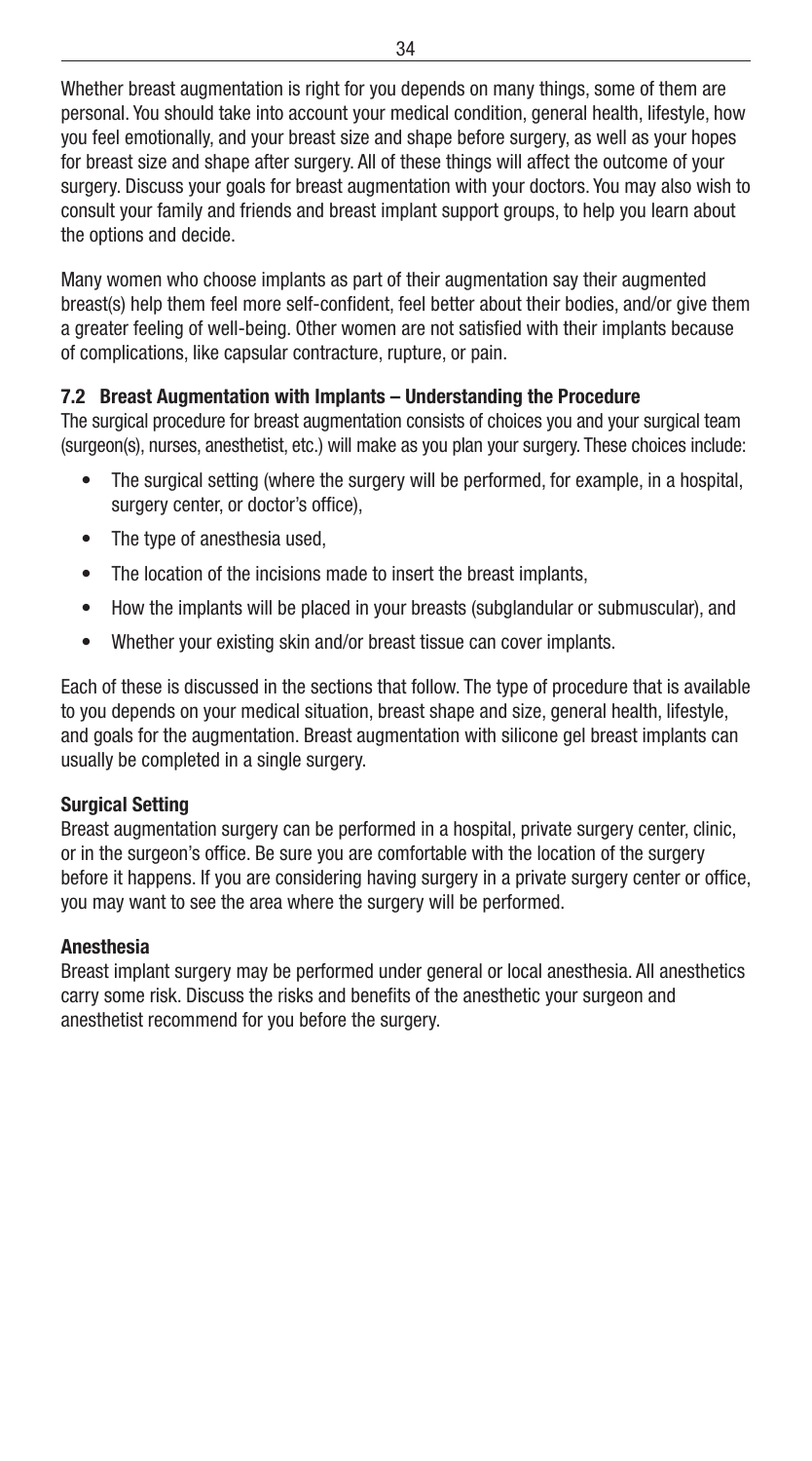#### Incision Sites

Figure 2 shows the three incision sites (location of cut through which the breast implant is inserted in your body) usually used for breast augmentation surgery:



#### Figure 2. Incision sites for Breast Augmentation Surgery

- Axillary  $-$  the incision is made in the armpit, which gives the surgeon easier access to the chest muscle,
- Periareolar an incision is made around the nipple, and
- Inframammary  $-$  the most common incision, made under your breast at the crease where the breast meets the body.

You may hear about a fourth incision site – the "periumbilical approach" (incision at your belly button). This way of placing breast implants has not been studied in Mentor's MemoryShape® Breast Implant Post-Approval Cohort (Core) Study and should not be used. It may cause damage to the implant shell.

The incision with a MemoryShape® Breast Implant will be longer than the one typically made for breast augmentation with a saline or round silicone gel breast implant. Your surgeon can explain which incision site he or she recommends for you and talk about the pros and cons of each with you.

#### Implant Placement

As shown in Figure 3, breast implants are placed beneath your breast tissue, either on top of the chest muscle (subglandular placement) or underneath part or all of the chest muscle (submuscular placement).





Figure 3. Breast Implant Placement

Subglandular Submuscular

Table 5 compares positive and negative aspects (pros and cons) of each method. The "best" placement depends on you and the characteristics of your body, the types of implants you choose, and your surgeon. Talk with your surgeon about his or her reasons for choosing one placement over the other and the advantages and disadvantages of each.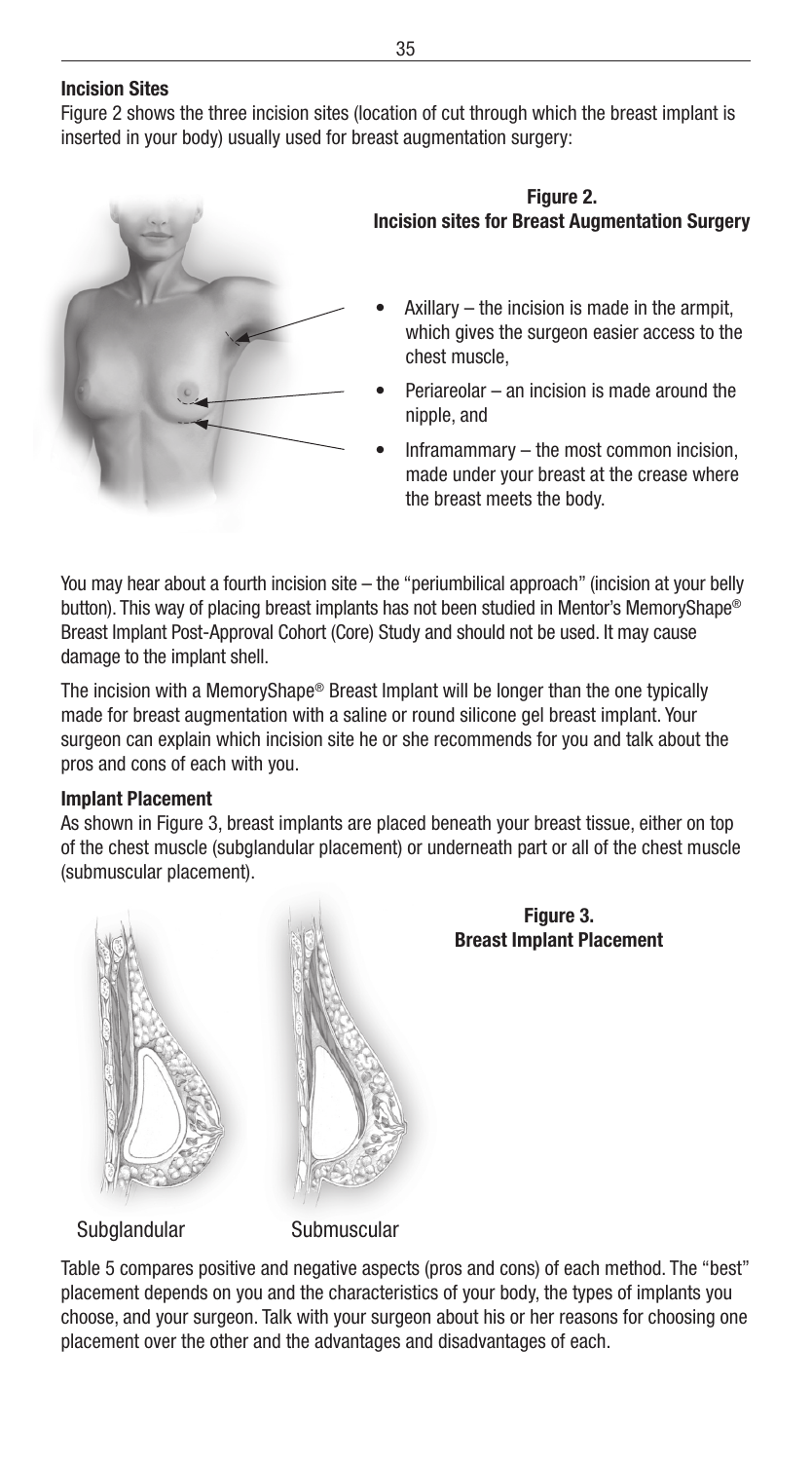#### Table 5.

## Comparison of Submuscular and Subglandular Placement of Breast Implants

| <b>Submuscular Placement</b>                                                                | <b>Subglandular Placement</b>                                                 |
|---------------------------------------------------------------------------------------------|-------------------------------------------------------------------------------|
| • Surgery time may be longer                                                                | • Surgery time may be shorter                                                 |
| • Recovery may be longer                                                                    | Recovery time may be shorter                                                  |
| • May be more painful                                                                       | May be less painful                                                           |
| • Future reoperation may be more difficult                                                  | • Future reoperation may be easier                                            |
| • Implants may feel more like a natural<br>part of the breast (be less "palpable")          | Implants may be more palpable (can feel<br>the implant through breast tissue) |
| Capsular contracture may be less likely <sup>7</sup>                                        | Capsular contracture may be more                                              |
| • It may be easier to image breast with                                                     | likel $V^{76,77}$                                                             |
| mammography                                                                                 | It may be harder to image breast with                                         |
| • If you have thin or weakened breast<br>tissue, submuscular positioning may<br>work better | mammography                                                                   |

# 7.3 Choosing the Right Implant for You

MemoryShape® Breast Implants are available in several different sizes and shapes (the contour your implant provides to your body) to help each woman achieve the result that is best for her body. Table 6 lists the styles of MemoryShape® Breast Implants that are available.

| <b>Catalog Number</b>                            | Width (W)                                        | Height (H)         | <b>Profile Projection</b><br>(P) | Size Range<br>(Volume in cubic<br>centimeters) |
|--------------------------------------------------|--------------------------------------------------|--------------------|----------------------------------|------------------------------------------------|
|                                                  | Medium Height, Moderate Profile (Style MM)       |                    |                                  |                                                |
| 354-0908/1708                                    | $W: 9.0 - 17.0$ cm                               | H: $8.5 - 16.0$ cm | $P: 3.3 - 5.9$ cm                | $120 - 775$ cc                                 |
|                                                  | Medium Height, Moderate Plus Profile (Style MM+) |                    |                                  |                                                |
| 334-0905/1505                                    | $W: 9.0 - 15.0$ cm                               | H: $8.5 - 14.1$ cm | $P: 3.8 - 6.3$ cm                | $140 - 650$ cc                                 |
| Medium Height, High Profile (Style MH)           |                                                  |                    |                                  |                                                |
| 334-0902/1452                                    | $W: 9.0 - 14.5$ cm                               | H: $8.5 - 13.6$ cm | $P: 4.6 - 7.1$ cm                | $165 - 685$ cc                                 |
| Low Height, Moderate Plus Profile (Style $LM+$ ) |                                                  |                    |                                  |                                                |
| 334-0907/1607                                    | $W: 9.0 - 16.0$ cm                               | H: $8.0 - 14.2$ cm | $P: 3.8 - 6.8$ cm                | 125 – 690 cc                                   |
|                                                  | Tall Height, Moderate Plus Profile (Style TM+)   |                    |                                  |                                                |
| 334-0909/1509                                    | $W: 9.0 - 15.0$ cm                               | $H: 9.4 - 15.6$ cm | $P: 3.8 - 6.3$ cm                | $145 - 680$ cc                                 |
| Tall Height, High Profile (Style TH)             |                                                  |                    |                                  |                                                |
| 334-0904/1454                                    | $W: 9.0 - 14.5$ cm                               | H: $9.4 - 15.1$ cm | $P: 4.6 - 7.1$ cm                | $180 - 755$ cc                                 |

Table 6. MemoryShape® Breast Implant Styles and Size Ranges

When you and your doctor decide what you want your breasts to look like after augmentation, your doctor can help you choose the right implant to get the effect you want. Your body type, height, and weight will be factors your surgeon considers to help you achieve the best result.

36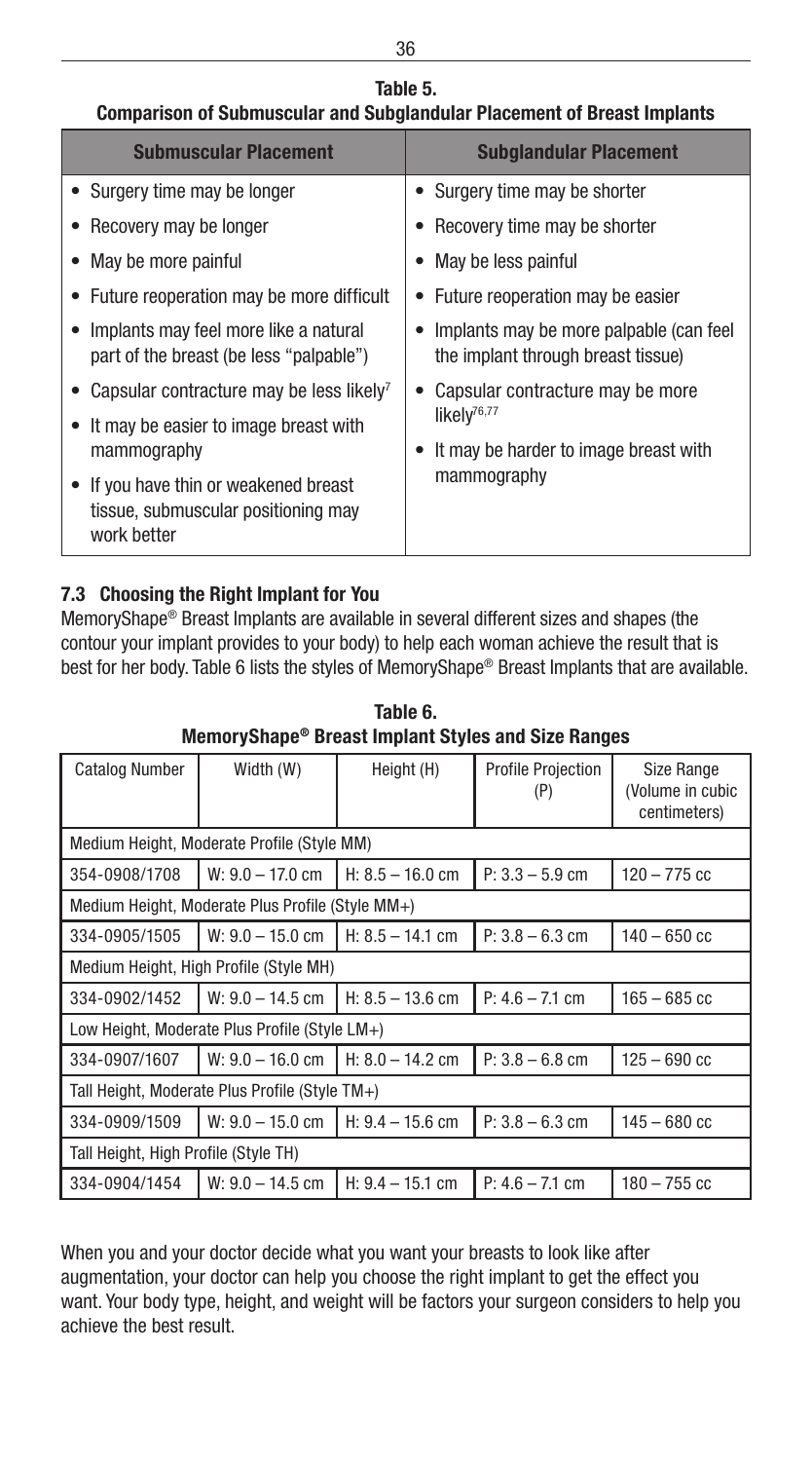### Implant Size, Shape, and Surface

Your surgeon will examine your breast tissue and skin to figure out if you will have enough to cover the implant. It is possible that you will not have enough skin and/or breast tissue to cover the implant you desire. In this case, you may be offered several choices.

Breast implants that are too big for the amount of breast tissue or skin can cause problems: they can actually speed up the effects of gravity; your breasts may droop or sag earlier with implants that are too large. Implants that are too large can also cause implant extrusion, skin wrinkling, infection, and hematoma. You may be able to feel folds on the implant created by it being squeezed too tightly by the surrounding tissue and skin. If you do not have enough skin, and it is stretched too thin over the implant, you may be able to feel or see the edges of the implant under your skin surface after surgery.

### 7.4 Materials Present in MemoryShape Breast Implants

Below is a summary of materials found in MemoryShape Breast Implants

The potential toxicity of the materials found in breast implants has been evaluated with both toxicity testing and risk assessments to assess the exposure levels and ensure that they are below the levels determined to likely be safe. However, individual responses to substances may vary, and all reactions cannot be predicted.

#### Device Materials **Implant Component** High Consistency, High Tear Strength Silicone Elastomer Shell, Inner/Outer Layers Diphenyl Silicone Elastomer Shell, Barrier Layer High Consistency, High Tear Strength Silicone Elastomer Shell, Textured Layer High Consistency, High Tear Strength Silicone Elastomer Diphenyl Silicone Elastomer Patch Assembly High Purity Silicone Gel **Gel** Gel Position Indicator **High Consistency, High Tear Strength** Silicone Elastomer

### • MemoryShape Breast Implants Breast Implant Device Materials

### •Laboratory Testing:

### •Diffusion Testing

Most chemicals found in breast implants stay inside the shell of the implant but small quantities have been found to diffuse (gel bleed) through the implant shell of silicone gelfilled implants, even if the implant is intact and not ruptured or leaking.

Mentor conducted a laboratory study to assess what materials found in breast implants might diffuse (leak) out of the implant into surrounding fluid. In this study, new implants were immersed in a fluid that is similar to that fluid that naturally surrounds an implant placed in the breast. The fluid was heated to body temperature. This study, designed to mimic those conditions that a breast implant would be subject to in the human breast, showed that more than 99% of small silicone molecules and platinum remained within the breast implant. A risk assessment of the materials that diffuse from the implant was conducted to assess the exposure levels in comparison to the amount determined likely to be safe. The risk assessment documented these exposure levels would not be expected to result in a serious problem (known as an adverse effect). However, individual responses to chemicals may vary, and all reactions cannot be predicted.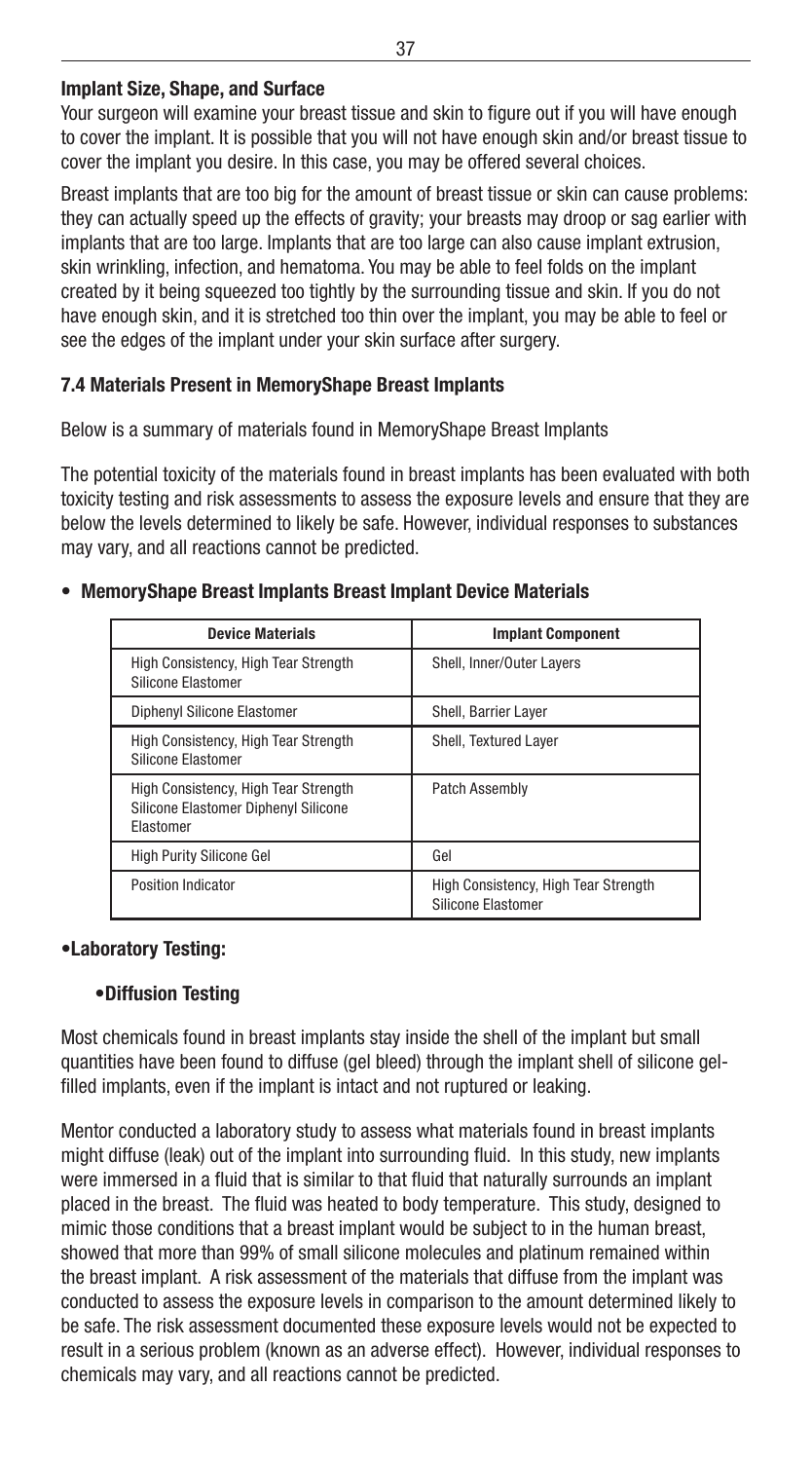Testing was also performed to identify the types and quantities of chemicals and heavy metals that are detected in breast implants. Details of the testing is provided below.

### • Chemicals That Might be Released from Breast Implants

In addition to the diffusion study described above, Mentor conducted other laboratory tests in which breast implants were exposed to extraction liquids at high temperature (harsh conditions not present in the human body) to examine what substances might be released from the implant under such conditions. The materials found were grouped into two categories: Volatiles (chemicals that are released by breast implants as a gas) and Extractables (chemicals that are released by breast implants following soaking in water and/or organic solvent (liquid)).

| <b>Volatiles</b>             | Whole Device (ppm*) |
|------------------------------|---------------------|
| $D_{3}$                      | 1.34                |
| $\mathsf{D}_4$               | 3.95                |
| $\mathsf{D}_\mathsf{s}$      | 9.11                |
| Methoxytrimethylsilane       | 0.66                |
| Dimethoxydimethylsilane      | 0.03                |
| Methyltriethoxysilane        | 0.03                |
| Tetramethyldiethyldisiloxane | <b>ND</b>           |
| Acetone                      | 0.22                |
| Isopropanol                  | 1.80                |
| 2-Pentanone                  | <b>NA</b>           |
| <b>Methyl Butanoate</b>      | <b>NA</b>           |
| 4-Methyl-3-pentne-2-one      | <b>ND</b>           |
| Ethylbenzene                 | 0.01                |
| m-&p-Xylenes                 | 0.32                |
| o-Xylene                     | 0.13                |
| alpha-Pinene                 | <b>ND</b>           |
| Cyclohexanone                | 0.20                |
| 1-Ethyl-2-methylbenzene      | <b>ND</b>           |
| Decane                       | <b>ND</b>           |
| Benzaldehyde                 | 0.00                |
| Trimethylbenzene             | 0.05                |
| Limonene                     | <b>NA</b>           |
| Undecane                     | <b>ND</b>           |
| Acetophenone                 | 0.00                |
| Dodecane                     | <b>ND</b>           |
| <b>Total Volatiles</b>       | 17.85               |

\*ppm = parts per million; parts per million (ppm) is a measure of concentration and refers to microgram per gram; 1 ppm is the same as 0.0001%.

Data preceded with a "<" symbol means that the level of the individual component, if present, was below the method of detection limit indicated.

ND = Not Detected

 $NA = Not$  Applicable. At least one of the replicates has a ND value.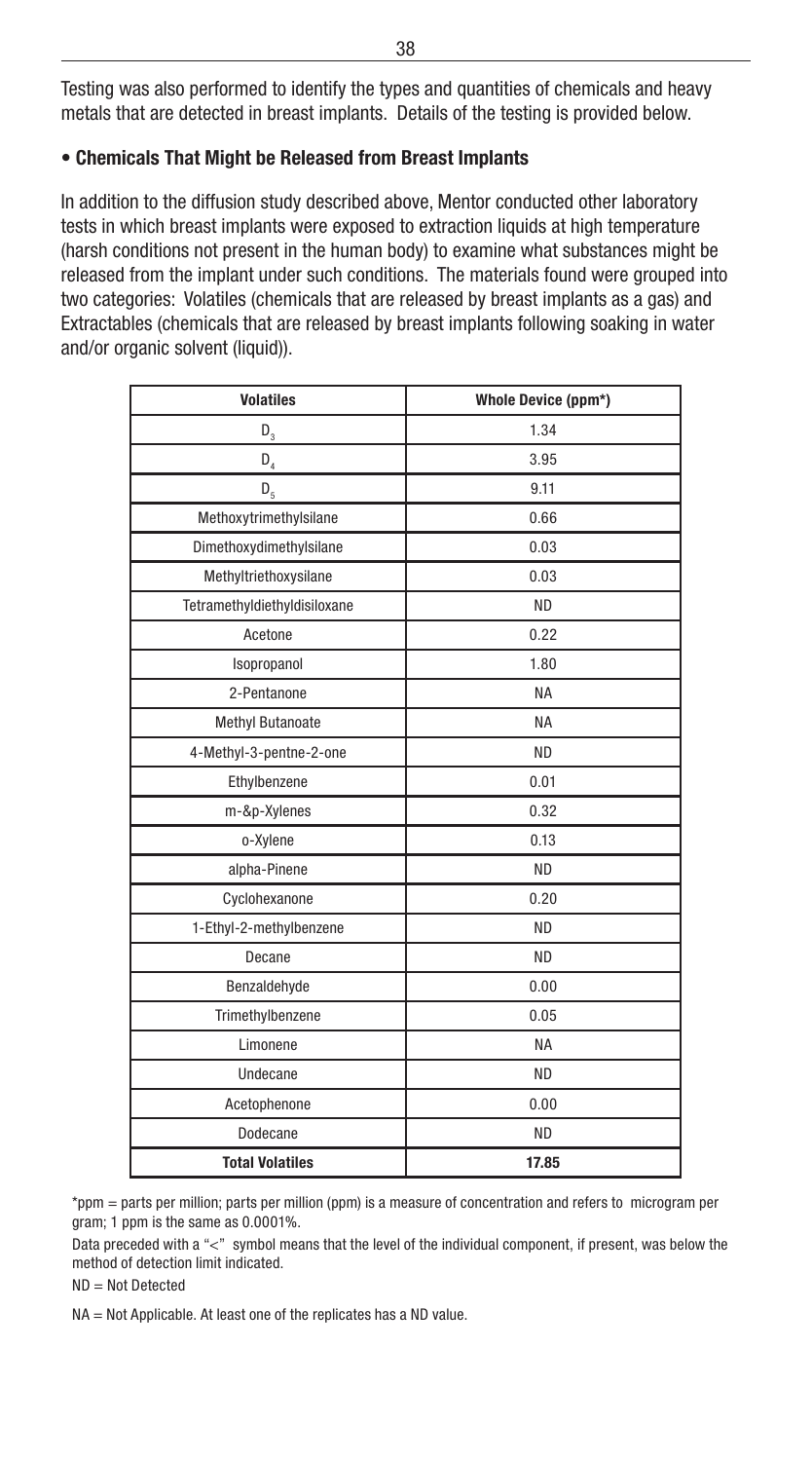Breast implants are constructed from silicone polymers (including both the shell and gel of the implants). Silicone polymers have been used in medical applications for more than 50 years. Polymers are long chains of repeated linked materials, and low levels of shorter chains of these materials are often present in silicone and other medical polymers. These shorter chains represent most of the "Extractables" in the table below and most remain within the polymer material that makes up the breast implant when in the human body.

| <b>Extractables</b>        | Whole Device (ppm*) |
|----------------------------|---------------------|
| $\mathsf{D}_3$             | 1.53                |
| $\mathsf{D}_4$             | 3.06                |
| $\mathsf{D}_5$             | 9.62                |
| $D_{6}$                    | 9.99                |
| $D_7$                      | 11.49               |
| $\mathsf{D}_8$             | 10.10               |
| $\mathsf{D}_{\mathsf{g}}$  | 9.47                |
| $D_{10}$                   | 12.11               |
| $D_{11}$                   | 29.24               |
| $D_{12}$                   | 38.98               |
| $D_{13}$                   | 63.84               |
| $D_{14}$                   | 140.08              |
| $\mathsf{D}_{\mathsf{15}}$ | 218.60              |
| $D_{16}$                   | 293.99              |
| $D_{17}$                   | 654.72              |
| $D_{18}$                   | 675.02              |
| $D_{19}$                   | 605.22              |
| $D_{20}$                   | 791.36              |
| $D_{21}$                   | 1147.61             |
| $MD_{8}M$                  | 3.20                |
| $MD_{9}M$                  | 7.20                |
| $MD_{10}M$                 | 15.75               |
| $MD_{11}M$                 | 24.91               |
| $MD_{12}M$                 | 55.45               |
| $MD_{13}M$                 | 85.93               |
| $MD_{14}M$                 | 113.09              |
| $MD_{15}M$                 | 136.28              |
| $MD_{16}M$                 | 141.47              |
| $MD_{17}M$                 | 153.46              |
| $D^{vi}D_{13}$             | 2.76                |
| $D^{Vi}D_{14}$             | 12.76               |
| $D^{VI}D_{15}$             | 21.25               |
| $D^{VI}D_{16}$             | 30.09               |
| $D^{Vi}D_{17}$             | 27.95               |
| $D^{vi}D_{18}$             | 36.74               |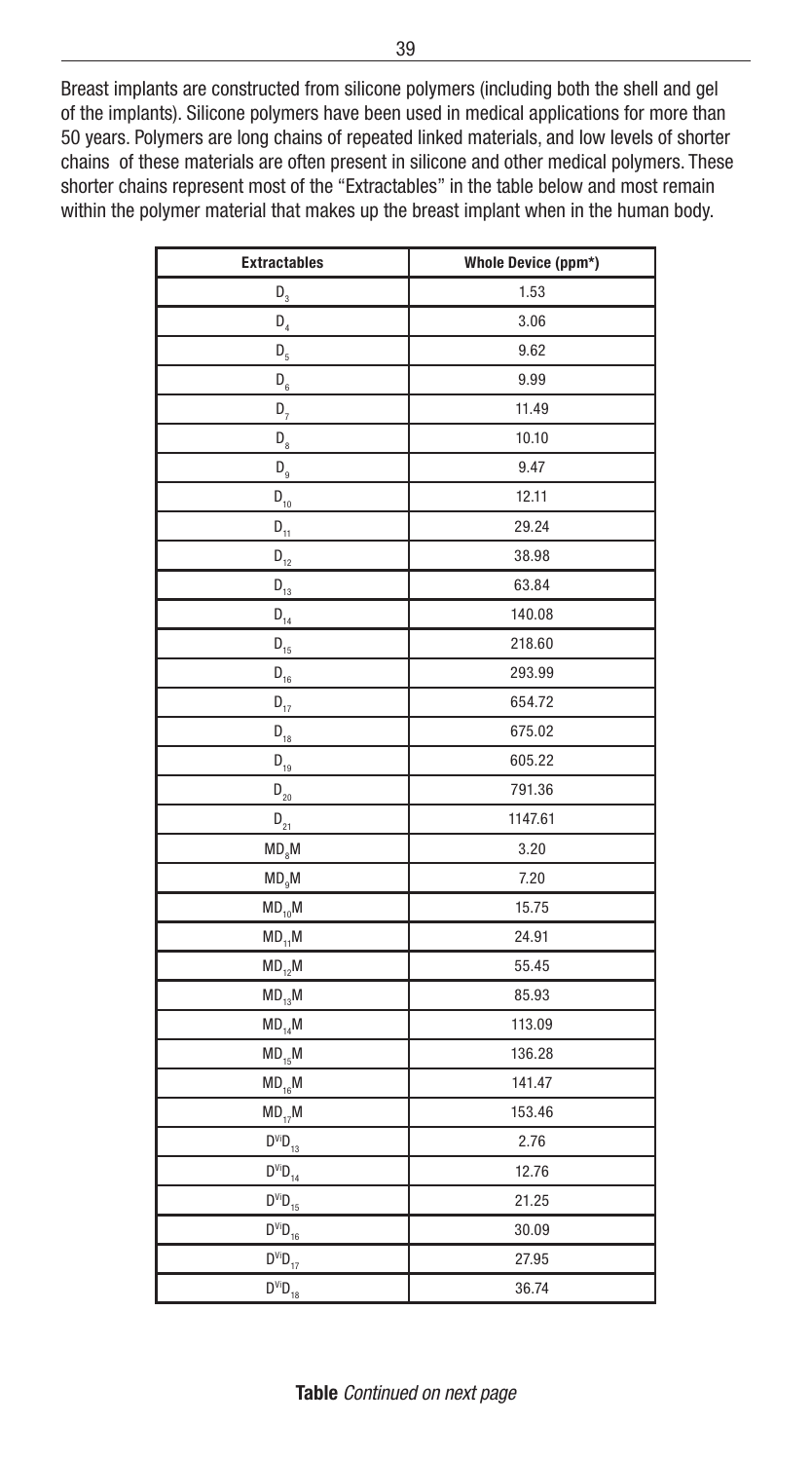| <b>Extractables</b>                                | Whole Device (ppm*) |  |  |
|----------------------------------------------------|---------------------|--|--|
| $D^{Vi}D_{19}$                                     | 28.14               |  |  |
| $\mathsf{D}^{\mathsf{Vi}}\mathsf{D}_{\mathsf{20}}$ | 143.91              |  |  |
| $D^{\vee i}D_{21}$                                 | <b>ND</b>           |  |  |
| D4DPh <sub>2</sub>                                 | <b>ND</b>           |  |  |
| D5DPh 2                                            | <b>ND</b>           |  |  |
| D6DPh 2                                            | <b>ND</b>           |  |  |
| D7DPh 2                                            | <b>ND</b>           |  |  |
| D3DPh2(1)                                          | 1.31                |  |  |
| D3DPh2(2)                                          | NA                  |  |  |
| D4DPh2(1)                                          | <b>ND</b>           |  |  |
| D4DPh2(2)                                          | ΝD                  |  |  |
| D4DPh2(3)                                          | <b>ND</b>           |  |  |
| Siloxane                                           | 19.66               |  |  |
| o-Xylene                                           | ND                  |  |  |
| Di(Ethylhexyl) Phthalate                           | <b>ND</b>           |  |  |
| <b>Total Extractables</b>                          | $<$ 5786.94         |  |  |

Table *(Continued)*

\*ppm = parts per million; parts per million (ppm) is a measure of concentration and refers to microgram per gram; 1 ppm is the same as 0.0001%.

Data preceded with a "<" symbol means that the level of the individual component, if present, was below the method of detection limit indicated.

ND = Not Detected

Note: The substances listed as MDxM, Dx, and VDx such as MD9M, D12, and VD16,are the shorter chain straight or circular silicone materials that were described above and are comprised of dimethylsiloxane- (D), trimethylsiloxane, or methylvinyl siloxane subunits of the specified length. vi=vinyl; ph=phenyl

#### •Heavy Metals Found in Breast Implants

Another laboratory study was conducted in which the breast implants were digested (broken down) in extremely strong acid to test for the presence of heavy metals. Heavy metals are present at trace levels in food, water and air, and some are essential nutrients. A risk assessment of the metals released upon digesting the implants in extremely strong acid was conducted to assess the exposure levels in comparison to the amount determined to likely be safe. The risk assessment documented that these exposure levels of the heavy metals would not be expected to result in a serious problem (known as an "adverse effect"). However, individual responses to heavy metals may vary, and all reactions cannot be predicted.

| <b>Metals</b> | Concentration (ppm*) |
|---------------|----------------------|
| Antimony      | 0.0129               |
| Arsenic       | < 0.1520             |
| <b>Barium</b> | 0.0022               |
| Beryllium     | < 0.0005             |
| Cadmium       | 0.0006               |
| Chromium      | 0.0660               |
| Cobalt        | < 0.0005             |
| Copper        | 0.0526               |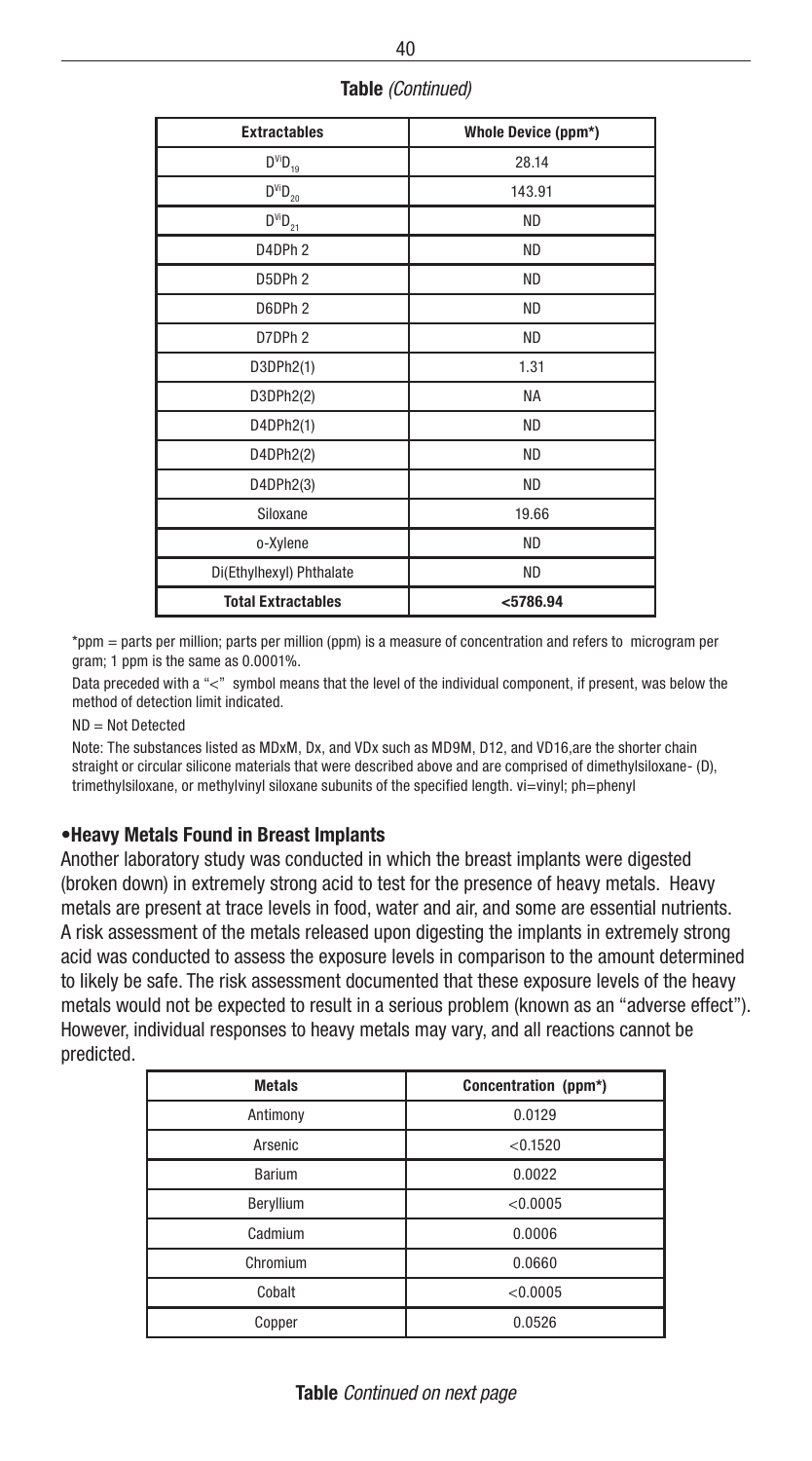| <b>Metals</b> | Concentration (ppm*) |
|---------------|----------------------|
| Lead          | 0.0023               |
| Mercury       | 0.0051               |
| Molybdenum    | 0.0029               |
| Nickel        | < 0.0048             |
| Platinum      | 5.5690               |
| Selenium      | 0.0536               |
| Silver        | < 0.0005             |
| Tin           | 0.0416               |
| Titanium      | 0.2273               |
| Vanadium      | 0.0178               |
| Zinc          | 0.0564               |

#### Table *(Continued)*

\*ppm = parts per million; parts per million (ppm) is a measure of concentration and refers to microgram per gram; 1 ppm is the same as 0.0001%.

Data preceded with a "<" symbol means that the level of the individual component, if present, was below the method of detection limit indicated.

#### 7.5 Other Procedures at the Time of the Breast Augmentation

Your surgeon may recommend having other cosmetic procedures during the same surgery to get the best results from your breast implants. In some cases, breast implants alone may not give you the results you want. If, in the past, you have lost a lot of weight, been pregnant, or breastfed, you may have sagging, stretched, or extra skin that is not completely filled out by breast tissue. In this case, your doctor may recommend doing a breast lift (mastopexy) to remove excess skin from the rest of the breast tissue in one or both breasts.

During mastopexy, your surgeon will remove a piece of skin from your breast (usually from under the breast or around the nipple). Then he or she will use stitches to close the incision where the skin was removed. This lifts the whole breast or nipple location and tightens the skin over the breast. This might cause more scarring than just having implants placed and may lengthen your recovery time. Mastopexy (to one or both breasts) may be done at the same time as the primary augmentation or may be done at a later, follow-up procedure. It is not always best to do multiple procedures during one surgery. Your doctors can discuss the risks and benefits of this procedure with you.

#### 7.6 Choosing a Surgeon

The following are types of questions you should consider when choosing a surgeon:

- In which states is he or she licensed to practice surgery?
- Has he or she completed residency requirements in plastic surgery from a recognized and accredited academic program?
- Is he or she board certified in the United States? If so, which board?
- How many breast augmentation surgeries does he or she perform each year?
- How many years has he or she been doing breast augmentation surgeries?
- What is the most common complication he or she encounters with breast augmentation patients?
- What is his or her reoperation rate for augmentation patients? And what is the most common type of reoperation that he or she performs in his or her practice?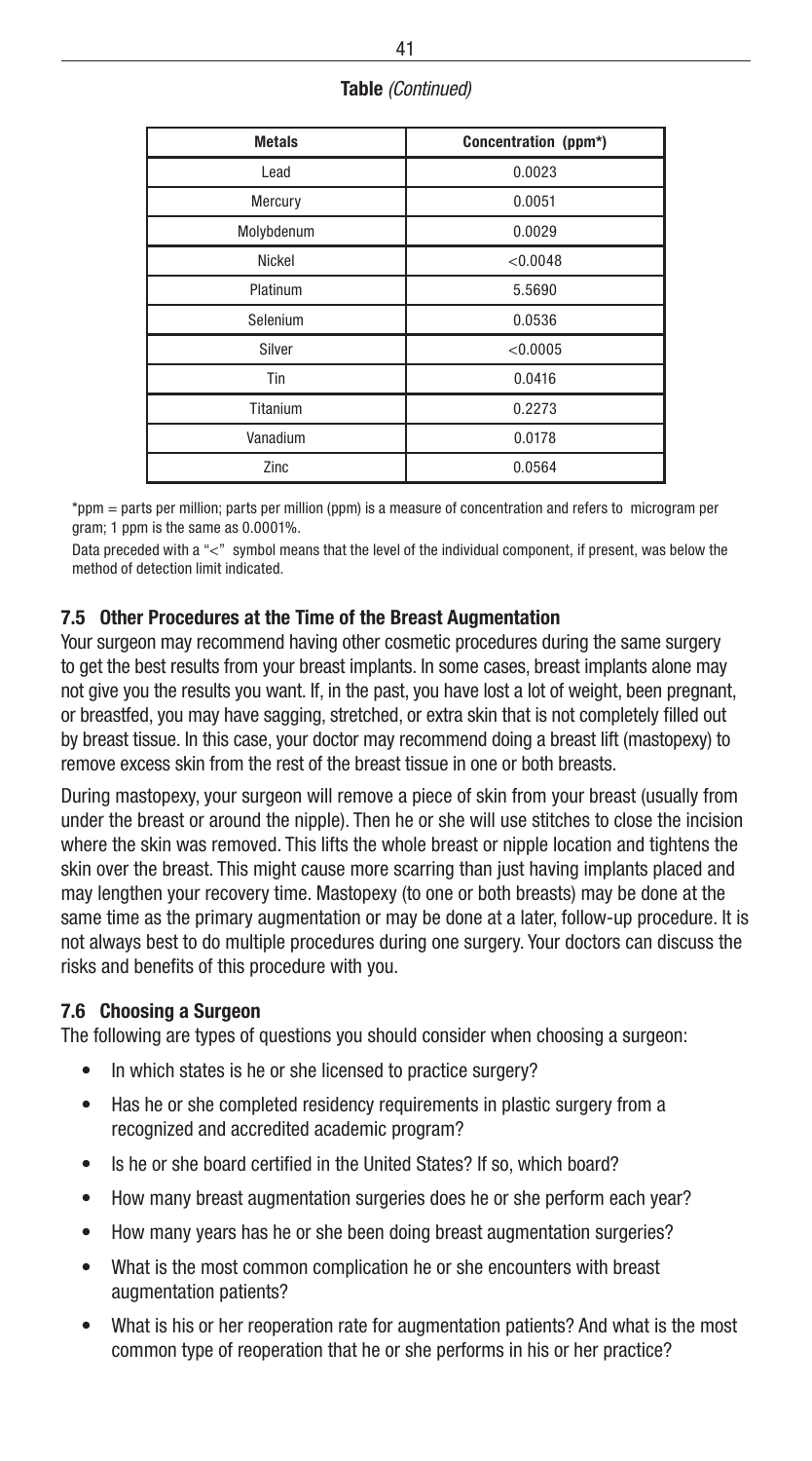Will he or she perform all of my surgery in a hospital? (Many surgeons perform breast implant surgery or components of breast augmentation in their own out-patient surgery centers. Hospitals require surgeons to prove that they are properly trained before they can operate in the hospital.)

# 8. CARING FOR YOURSELF AFTER BREAST IMPLANT SURGERY

How you feel after your surgery and the level of care you need in the first few days vary from patient to patient and depend on the extent of your surgery. Your wounds will take several weeks or more to heal completely. Talk with your surgeon after your surgery about how to care for yourself and how long your recovery should take.

# 8.1 Postoperative Care in the Hours and Days after Surgery

The first few hours after your initial augmentation surgery will be spent recovering in the hospital. You may be there for several days or you may be able to go home sooner. During these first days after your surgery, you will need to follow some simple directions to take care of yourself. Your surgeon will give you specific directions about what to do. Follow your surgeon's directions.

If you have had general anesthesia, you will remain in the hospital or surgery center until the anesthesia wears off. You may have drains in your breasts so that fluid or blood will drain out of the wound at the incision site.

You will probably leave your surgery wearing a bandage to protect the wounds and support your breasts. Your surgeon will tell you how long to keep your breasts bandaged. Eventually, you will be able to wear a bra for support instead of the bandages. Your doctor will give you instructions about bathing or washing the area during the first few days. He or she may tell you not to take baths for a certain period of time.

Call your doctor immediately if you think you may have an infection. If your incision sites or breasts are red, swollen, hot, painful, or are weeping (draining white or yellow fluid) or if you have a fever, chills, aches, nausea, or vomiting, you may have an infection.

If you do not have any complications, you will probably be able to go back to most of your usual daily activities in 1 to 2 weeks after surgery.

### 8.2 Postoperative Care in the First Weeks after Surgery

In the weeks after your augmentation, the skin over your breasts may feel tight as it adjusts to your new breast size. After your stitches are removed, your doctor may tell you to massage your incision site(s) with a cream or lotion to keep the skin from drying out; this may make you more comfortable as well. Use the product(s) he or she recommends.

Your doctor may have special directions about avoiding exercise or activities that compress or put pressure on your breasts during the first weeks after surgery. Follow your doctor's directions.

### 8.3 Caring for Yourself in the Months and Years after Surgery

There are some things you should do to make sure your breasts stay healthy and to take care of your implants: mammograms, breast exams, and protecting your implants from certain types of damage. It will be important to monitor your breasts for breast cancer. Also monitor regularly for breast implant rupture.

### Mammograms

A mammogram is a special way of x-raying the breast. Whether or not you have breast implants, having a mammogram is considered the best way to detect breast cancer. However, there are some special considerations for women with breast implants:

- Breast implants can make it harder to see breast cancer on a mammogram.
- Breast implants can make it harder for the technologist to perform the mammogram.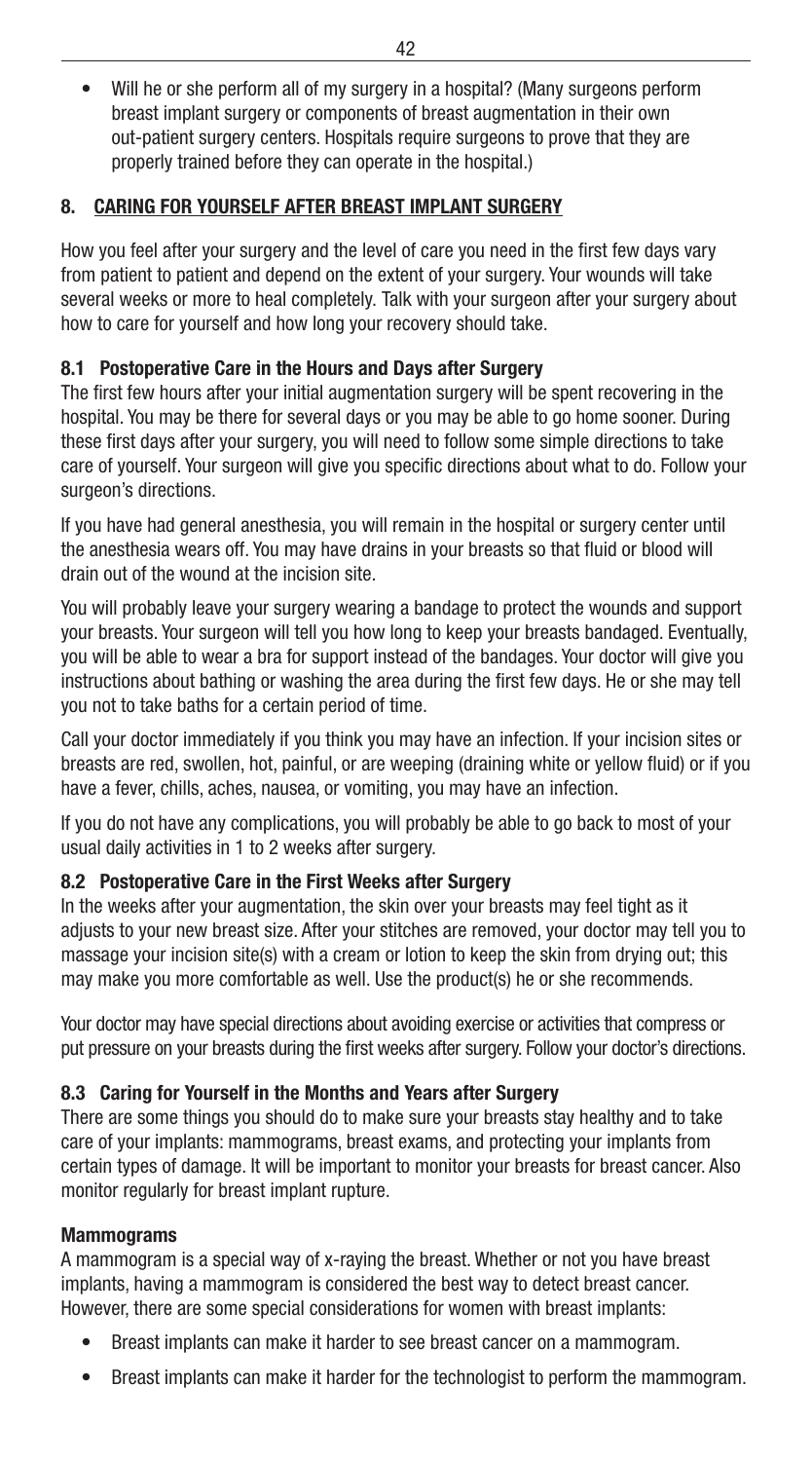The machine that does a mammogram squeezes the breast to make it as flat as possible while taking a picture. The pressure from this squeezing could make your implant rupture or cause gel bleed. You must tell the technologist that you have silicone gel breast implants before the procedure. The technologist can then use special techniques to get the best possible views of your breast tissue. He or she can also take steps to reduce the likelihood that your implants will rupture due to the mammogram.

It is a good idea to have a mammogram before your breast implant surgery. This establishes a baseline to which future mammograms can be compared. You are also encouraged to have another mammogram 6 months to 1 year after your implant surgery to establish a baseline with the implant present.

After that, the recommendations for mammograms are the same as for women without implants; have a mammogram every 1 to 2 years, starting at age 40, or as advised by your doctor. When you go for a mammogram, do the following things to get the most reliable pictures of your breast(s):

When you schedule a mammogram, tell the office that you have breast implants. Find a mammographer who is experienced with imaging implanted breasts. (Your doctor should be able to help you find a qualified mammographer.) Your physician may request a "diagnostic" mammogram instead of a "screening" mammogram because more pictures are taken for a diagnostic mammogram. Make sure your mammographer knows what type of implants you have and how they are placed (for example, on top of the chest muscle or underneath).

Carry your Implant ID Card (that you will receive after surgery) with you and show it to the mammographer.

#### Other Breast Exams

Perform self-breast exams regularly. Once a month, after your period ends, is a good time to examine your breasts.

You can find brochures about how to perform breast self-exams through your doctor, a women's health clinic, or online. Your doctor can show you how to do a self-breast exam.

Ask your doctor to help you learn to tell the difference between your breast implant and breast tissue. This will help you do your self-breast exams without squeezing your implant too much. If you see or feel that something has changed, talk to your doctor promptly.

It is important to have regular exams by a doctor as well. It may be hard for you to feel changes in your breast because the implant is there, especially if you have capsular contracture. The doctor will look at your breasts and palpate your breasts like in a self-exam to feel for any changes. If your doctor finds anything, he or she may refer you for a mammogram to help diagnose the change. Your doctor may also ask for an MRI if he/she suspects rupture.

#### Protecting Your Implants

To protect your implants, you should make sure that any healthcare practitioners (doctors, emergency medical technologists, nurses, massage therapists, acupuncturists, chiropractors, physical therapists, etc.) treating you know that you have silicone gel breast implants. If they do not know about your implants, they may damage them by accident and your implants could rupture. Carry your Implant ID Card with you and show it to healthcare practitioners before receiving treatment.

You should also protect your implants by guarding against any strong or repeated pressure on your breasts.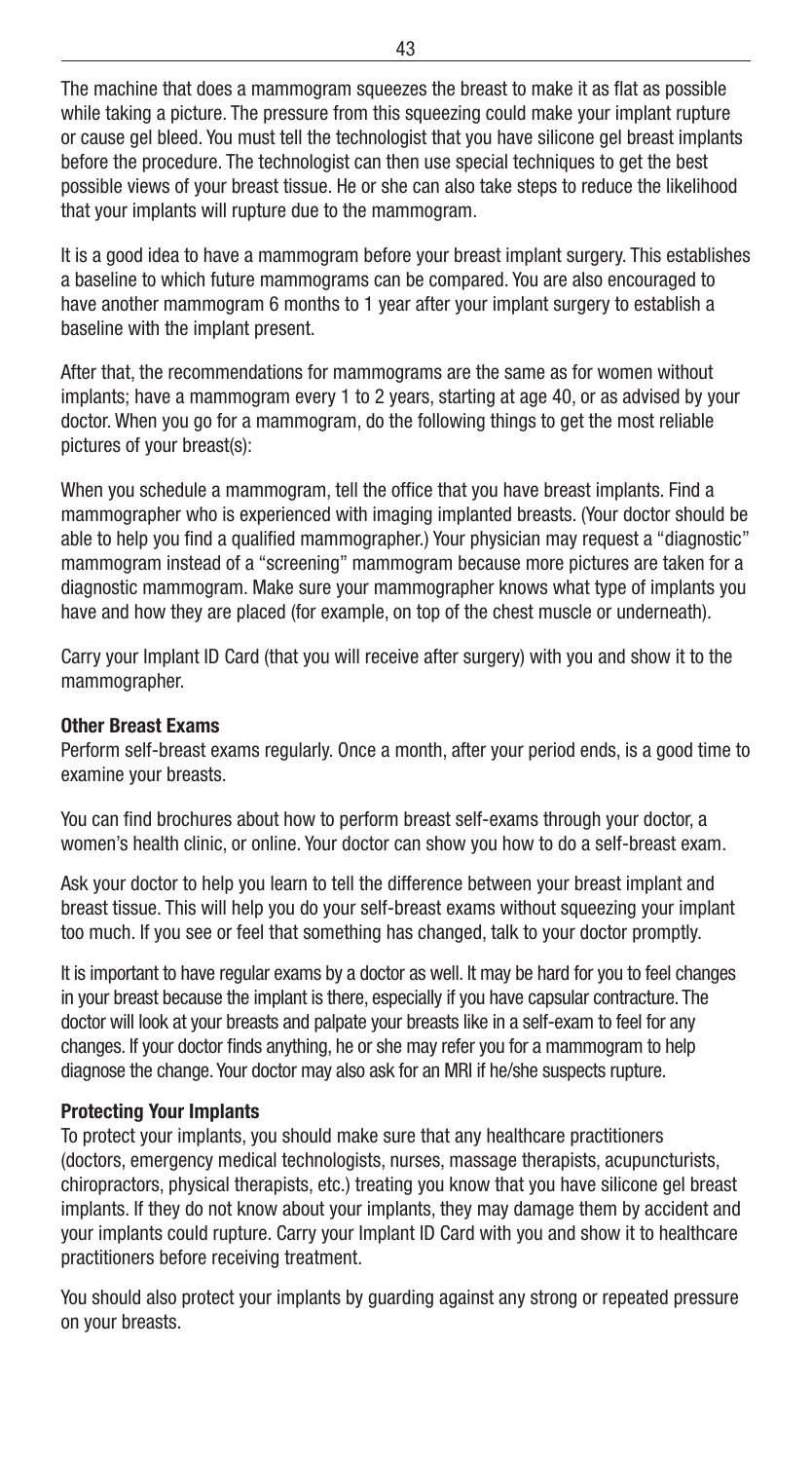# Things to Call Your Doctor about Right Away

Call your doctor immediately if you have

- Signs of an infection,
- A lump,
- Skin around the nipple that has become dimpled or drawn in,
- Discharge from the nipple,
- Change in the position or shape of your implant, or
- Injury to your breast(s).

If your implant becomes damaged, it may have to be removed.

### Physical Limitations

After you have healed from surgery, you should be able to carry on normal activities including sports. Avoid situations that put a lot of pressure on your breasts or may cause trauma to your breast. Ask your doctor if there are any activities he or she does not recommend.

# 8.4 Monitoring Your Implants for Rupture

Rupture is a rare occurrence with silicone gel breast implants. However, the following information will help you to monitor your implants for evidence of rupture.

### Detecting Rupture

A variety of factors can cause your breast implants to develop a tear or hole in the shell. These tears or holes are usually called ruptures because they can allow silicone gel from inside the implant to exit your implant.

If your implant(s) ruptures, you may experience certain symptoms. Any of the following may indicate that your implant has ruptured: hard knots or lumps surrounding the implant or in the armpit, changes in breast size or shape, pain, tingling, swelling, numbness, burning, and/or hardening of the breast.78

If you feel any of these symptoms, contact your doctor for an exam.

If your implant ruptures, it is more likely that you will not experience any symptoms and you will not even know your implant had ruptured. In these situations, even your doctor may not be able to determine that a rupture has occurred. This is referred to as a "silent" rupture.

# Recommended Imaging Schedule for Implant RUPTURE Surveillance

The guidelines for surveillance of breast implant rupture are as follows:

It is recommended that you have periodic imaging (ultrasound or magnetic resonance imaging (MRI)) of your silicone gel-filled breast implants to screen for implant rupture regardless of whether your implants are for cosmetic augmentation or reconstruction. These recommendations do not replace other additional imaging that may be required depending on your medical history or circumstances (i.e., screening mammography for breast cancer, please refer to the Mammograms section above for additional information).

Even if you have no symptoms, you should have your first ultrasound or MRI at 5-6 years after your initial implant surgery and then every 2-3 years thereafter. If you have symptoms at any time or uncertain ultrasound results for breast implant rupture, an MRI is recommended.

# What to do if you Suspect an Implant Rupture

If you suspect that an implant has ruptured or if you suspect that silicone gel has moved out of your implants, call your doctor right away and schedule an exam. Your doctor may recommend an MRI or other kinds of tests to help diagnose possible rupture. MRI is currently considered the best way to diagnose rupture.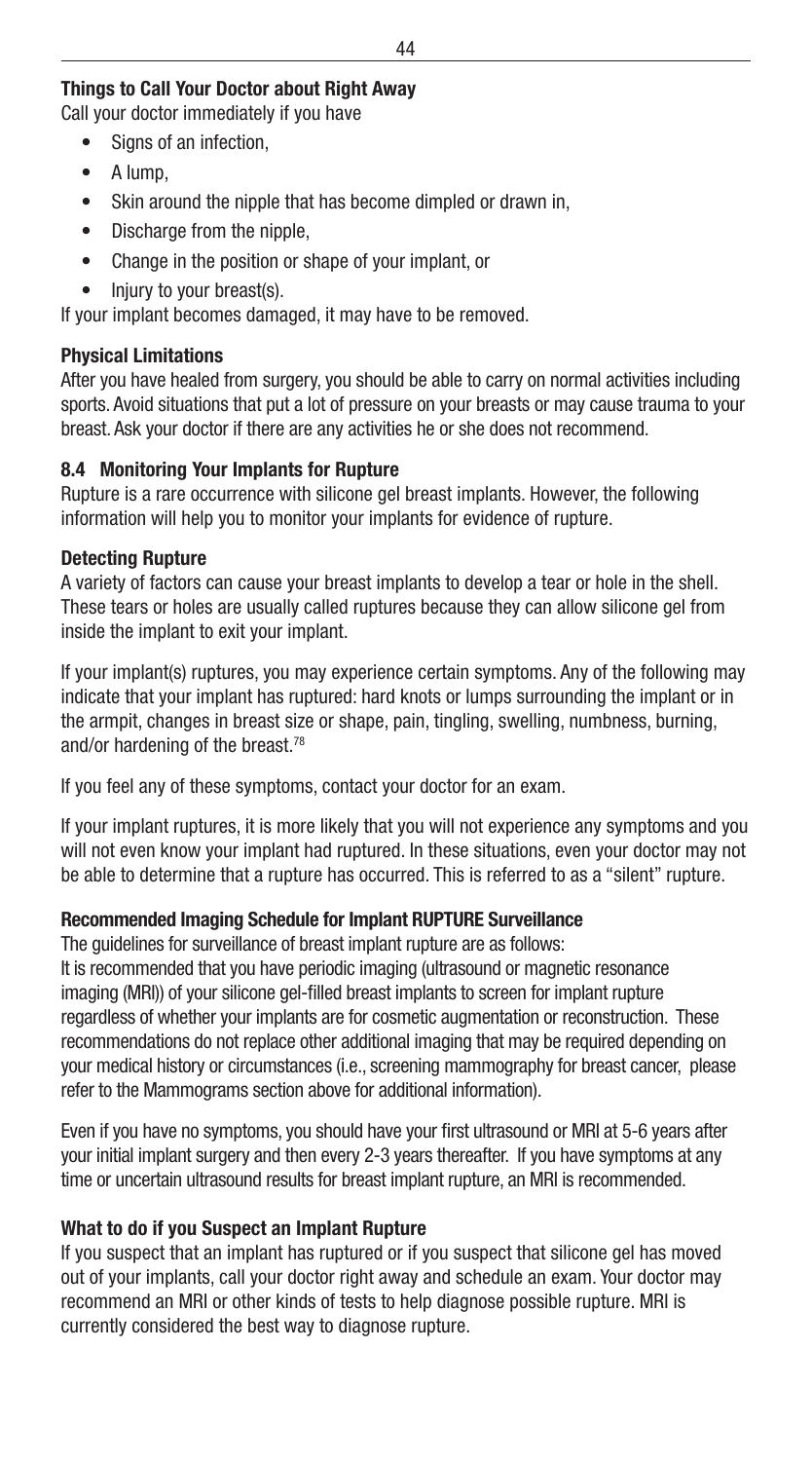# What to do if the Implant Rupture is Confirmed

If your doctor confirms that you have a ruptured implant or that silicone gel has bled (moved) out of your implant shell, he or she will talk with you about your options. As a precaution, Mentor recommends that ruptured implants be taken out permanently and either replaced with a new implant or not replaced, depending on your preference or medical need. If your implant is taken out, your surgeon may also have to remove some of your breast tissue (the tissue capsule that forms around the breast implant), which will involve additional surgery, with associated risks and costs. In some cases, it may not be possible to replace your implants.

# 9. MENTOR'S CLINICAL STUDY RESULTS

As part of the marketing approval requirements for the MemoryShape® Breast Implant, Mentor conducted the MemoryShape® Breast Implant Core Study with patients who received Style MM MemoryShape® Breast implants for augmentation (primary and revision) and reconstruction (primary and revision). Mentor also conducted a Continued Access (CA) Study after enrollment in the Core Study was complete. Patients in the CA Study received one of the five MemoryShape® Breast Implant Styles (MM, MM+, MH, TM+, LM+). This study allowed physicians to have continued access to MENTOR® MemoryShape® Breast Implant styles for their patients prior to their commercialization. Like the Core Study, the CA Study collected safety information on patients who received the implants for augmentation (primary and revision) or reconstruction (primary and revision). The results of the Core and Continued Access Studies will provide you with useful information on the experience of other women who have received MemoryShape® Breast Implants. The results of these studies should not be used to predict your own experience with the MemoryShape<sup>®</sup> Breast Implant, but the information can be used as a general guide about what you may expect. Your own benefits and complications depend on many individual factors.

# 9.1 Overview of the Post-Approval Cohort (Core) Study

The MemoryShape® Breast Implant Post-Approval Cohort (Core) Study was a prospective, 10-year, multicenter clinical study conducted to examine the safety and effectiveness of the MENTOR® MemoryShape® Breast Implants in patients undergoing primary augmentation, primary reconstruction, revision-augmentation, and revision-reconstruction of the breast.

There were 955 patients who participated in the MemoryShape® Breast Implant Post-Approval Cohort (Core) Study. A total of 572 patients had primary augmentation, 124 patients had revision-augmentation, 190 patients had primary reconstruction, and 69 patients had revision-reconstruction. Of these patients, 252 primary augmentation patients, 56 revision-augmentation patients, 73 primary reconstruction patients, and 38 revisionreconstruction patients were assessed for implant rupture by MRI at years 1, 2, 4, 6, 8, and 10 after receiving implants.

Assessment of the safety of the MemoryShape® Breast Implants was based on the incidence of complications, including device failures. Effectiveness was assessed based on changes in bra size, chest circumference, patient satisfaction, and measures of quality of life. Several scales and questionnaires about these topics were used to collect information for analysis, including a global satisfaction question, the Rosenberg Self-Esteem Scale, the Body Esteem Scale, the Short Form Health Survey (SF-36), and the Breast Evaluation Questionnaire.

The MemoryShape® Breast Implant Post-Approval Cohort (Core) Study followed patients through 10 years after their breast implant surgery. Final results provided here represent 10 years of data.

The following sections provide more information about the complications and benefits you may experience following augmentation with MENTOR® MemoryShape® Breast Implants, based on the experiences of the augmentation patients in the MemoryShape® Breast Implant Post-Approval Cohort (Core) Study.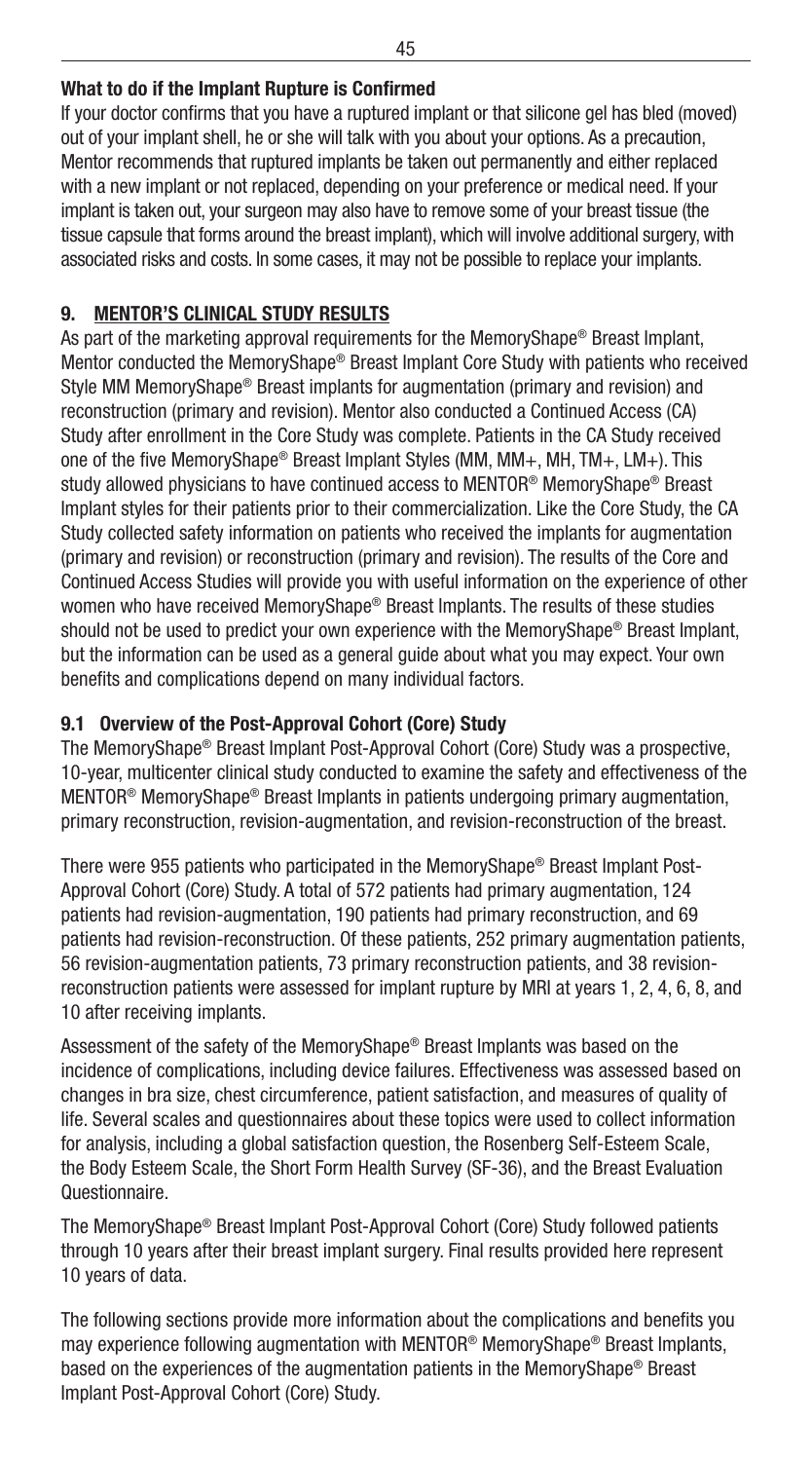Updated breast implant safety information is also available on Mentor's patient website https://www.breastimplantsbymentor.com/MENTOR-implant-safety- information. Additionally, the status of Mentor's ongoing post approval studies can be viewed on FDA's website https://www.accessdata.fda.gov/scripts/cdrh/cfdocs/cfPMA/pma\_pas.cfm.

# 9.2 What were the 3-Year, 6-Year, and 10-Year Follow-up Rates?

The study enrolled 572 primary augmentation patients and 124 revision-augmentation patients. At the 3-year follow-up visit, data are reported for 85% of the eligible primary augmentation patients and 87% of the eligible revision-augmentation patients. At the 6-year follow-up visit, data are reported for 72% of the eligible primary augmentation patients and 72% of the eligible revision-augmentation patients. At the10-year follow-up visit, data are reported for 60% of the eligible primary augmentation patients and 63% of the eligible revision-augmentation patients.

# 9.3 What were the Benefits?

The benefits of MemoryShape® Breast Implants were examined by measuring the change in bra size (in terms of cup size and chest circumference) and assessing patient satisfaction and quality of life (QoL). Patient satisfaction and QoL were determined using several scales and questionnaires before implantation and at scheduled follow-up visits (1, 2, 4, 6, 8, and 10 years after their surgery).

# Primary Augmentation Patients

Most primary augmentation patients were pleased with the results of their implant surgery though 10 years. Of the 572 patients enrolled, 315 were included in the analysis of cup size. Almost all (96%) had increased their bra size by at least one cup size, and most (77%) increased their bra size more than two cup sizes. Some increased their bra size less than 1 cup size (4%). Of the 572 patients enrolled, 312 were included in the circumferential chest size analysis. The average increase in circumferential chest size was 2.1 inches (5.3 centimeters). In regards to overall satisfaction, 311 (97%) of the 322 primary augmentation patients who answered the patient satisfaction question indicated they would make the same decision to have breast surgery. From before breast surgery to 10 years, there were significant increases observed in the Self Esteem Scale (total and positive attitude scores) and the Body Esteem Scale (chest score and sexual attractiveness). According to their scores on a questionnaire about a variety of general QoL concepts (health, mental, and social well-being), there was no significant change compared to their QoL before getting implants.

Other findings of the MemoryShape® Breast Implant Post-Approval Cohort (Core) Study showed that of the 299 primary augmentation patients who answered the question "How satisfied with the general appearance of your breasts are you?", 211 (71%) were very satisfied; 70 (23%) were somewhat satisfied; 7 (2%) were neither satisfied nor dissatisfied; 10 (3%) were somewhat dissatisfied; and 1 (<1%) was very dissatisfied. Based on the Breast Evaluation Questionnaire, the average improvement from before getting implants was 73% for comfort when not fully dressed, 29% for comfort when fully dressed, and 106% for satisfaction with breast characteristics.

# Revision-Augmentation Patients

Most revision-augmentation patients were pleased with the results of their additional implant surgery through 10 years. Bra size changes were not analyzed for revision-augmentation patients. Of the 124 patients enrolled, 62 were included in the circumferential chest size analysis. The average increase in circumferential chest size was 0.6 inches (1.5 centimeters). In regards to overall satisfaction, 63 (95%) of the 66 revision-augmentation patients who answered the patient satisfaction question indicated they would make the same decision to have breast surgery. From before breast surgery to 10 years, there was a significant increase observed in the Body Esteem Scale chest score and significant decrease in the total score. According to their scores on a questionnaire about a variety of general QoL concepts (health,

46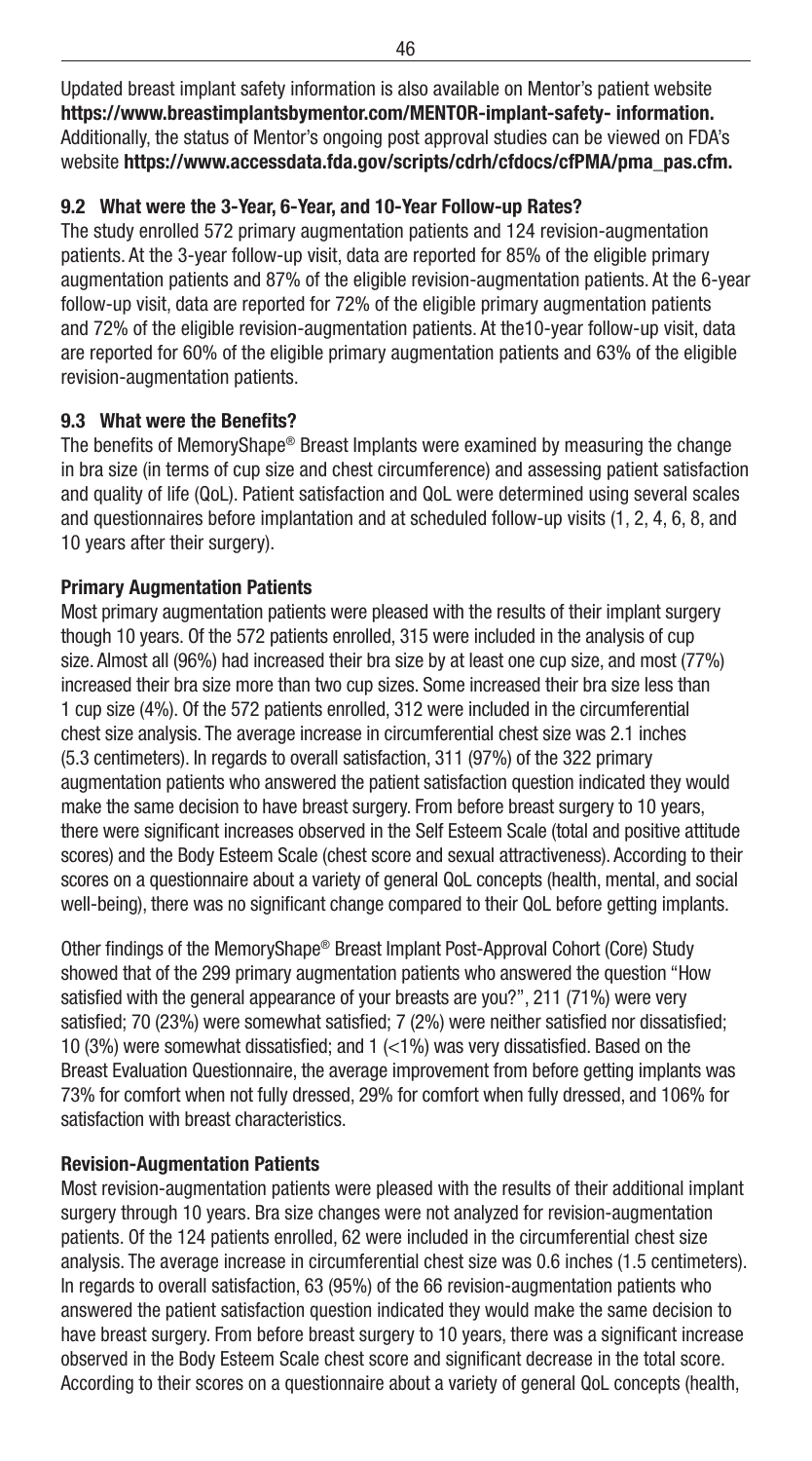mental, and social well-being), there was a significant decrease in the mental component score but no significant change in the physical component score compared to their QoL before getting implants.

Other findings of the MemoryShape® Breast Implant Post-Approval Cohort (Core) Study showed of the 60 revision-augmentation patients who answered the question "How satisfied with the general appearance of your breasts are you?", 30 (50%) were very satisfied; 20 (33%) were somewhat satisfied; 1 (2%) was neither satisfied nor dissatisfied; and 9 (15%) were somewhat dissatisfied. Based on the Breast Evaluation Questionnaire, the average improvement from before getting implants was 24% for comfort when not fully dressed, 12% for comfort when fully dressed, and 43% for satisfaction with breast characteristics.

# 9.4 What were the 3-Year, 6-Year, and 10-Year Complication Rates?

The safety of MENTOR® MemoryShape® Breast Implants was determined by assessing the incidence of complications, including device failures.

### Primary Augmentation

The complications observed in women who had primary augmentation through 3, 6, and 10 years are presented in Table 7. The most common reported complication within 10 years after primary augmentation surgery was reoperation (14% or approximately 14 out of 100 through 3 years; 18% or approximately 18 out of 100 through 6 years; and 22% or approximately 22 out of 100 through 10 years).

|                                                                         | Year <sub>3</sub><br>$\frac{0}{n}$ | Year <sub>6</sub><br>$\frac{0}{n}$ | Year 10<br>$\frac{0}{n}$ |
|-------------------------------------------------------------------------|------------------------------------|------------------------------------|--------------------------|
| Any complication excluding rupture <sup>a,b</sup>                       | 26.8                               | 33.9                               | 38.6                     |
| <b>Key Complications</b>                                                |                                    |                                    |                          |
| Any reoperation                                                         | 13.8                               | 18.3                               | 22.3                     |
| Capsular contracture Baker Grade III/IV                                 | 1.1                                | 2.5                                | 3.6                      |
| Implant removal with or without replacement                             | 5.0                                | 6.8                                | 9.2                      |
| Implant removal with replacement with study device                      | 1.8                                | 2.4                                | 4.0                      |
| Implant rupture (based on the MRI cohort) <sup>c</sup>                  |                                    | 2.2                                | 6.6                      |
| Infection                                                               |                                    | 0.7                                | 0.7                      |
| Other Complications Occurring at a Rate of 1% or Greater <sup>b,d</sup> |                                    |                                    |                          |
| <b>Breast pain</b>                                                      | 2.1                                | 2.3                                | 2.8                      |
| <b>Breast sensation changes</b>                                         | 2.5                                | 3.3                                | 3.9                      |
| Capsular contracture Baker Grade III                                    | 1.1                                | 2.5                                | 3.6                      |
| Implant rotation                                                        | $<$ 1                              | 1.1                                | 1.1                      |
| Mass/cyst                                                               | 1.1                                | 2.1                                | 2.9                      |
| Miscarriage                                                             | $<$ 1                              | 1.9                                | 2.8                      |
| New diagnosis of breast cancer                                          | $<$ 1                              | $<$ 1                              | 1.2                      |
| Nipple sensation changes                                                | 4.1                                | 5.1                                | 5.5                      |
| Palpability - implant                                                   | $<$ 1                              | $<$ 1                              | 1.1                      |
| Patient dissatisfied with aesthetic appearance of breast                | 1.1                                | 1.3                                | 1.3                      |

Table 7. Complication Rates for Primary Augmentation Patients, N=572 Patients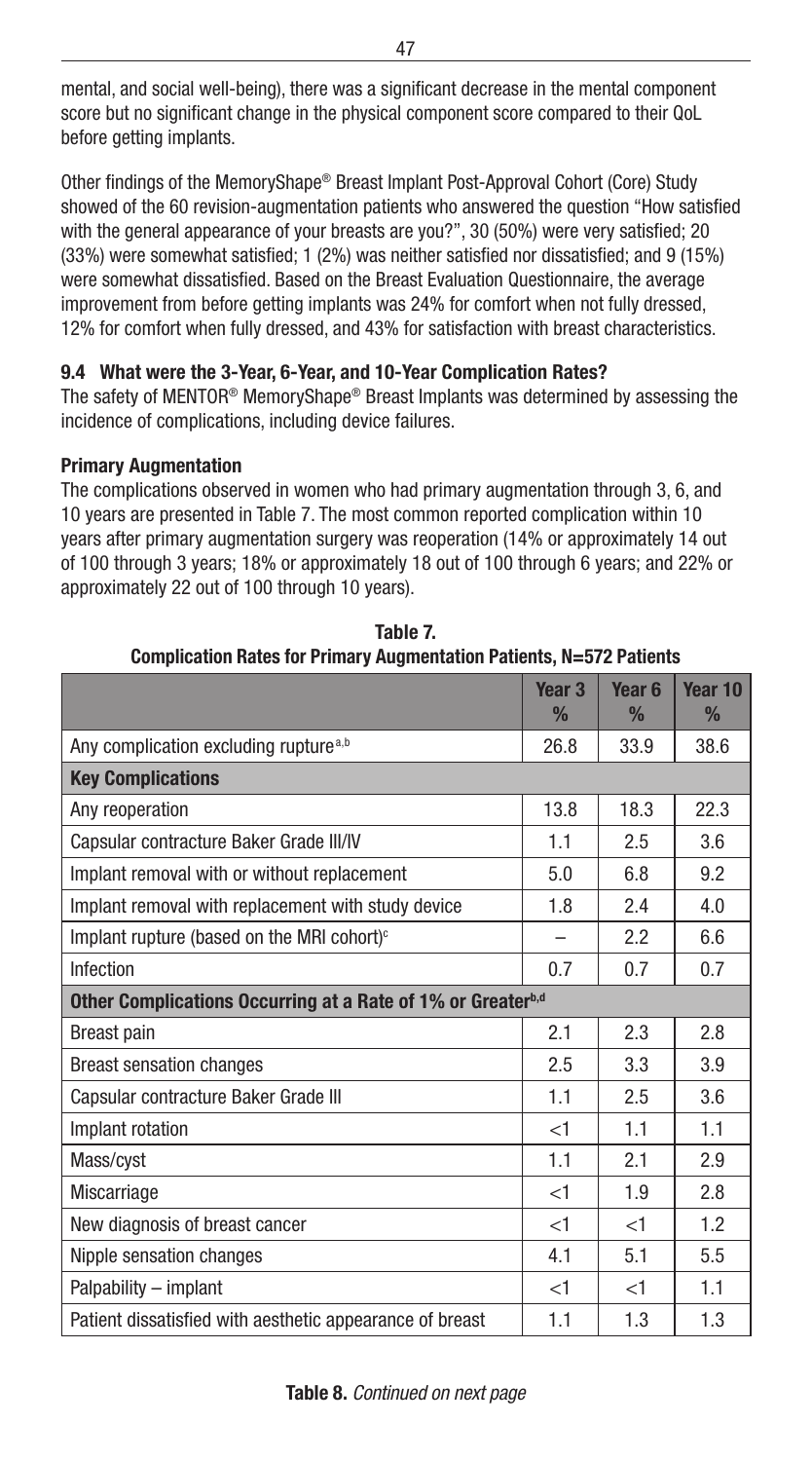### Table 8. *(Continued)*

|                               | Year <sub>3</sub><br>$\frac{0}{2}$ | Year 6<br>$\%$ | Year 10<br>$\%$ |
|-------------------------------|------------------------------------|----------------|-----------------|
| Position dissatisfaction      | 2.0                                | 2.2            | 2.2             |
| Ptosis (sagging)              | 2.4                                | 3.7            | 5.0             |
| Size change – patient request | 1.5                                | 1.7            | 1.7             |
| Wrinkling                     | 1.6                                | 2.4            | 2.8             |

<sup>a</sup> 213 primary augmentation patients experienced at least one complication or reoperation.

**b** Mild occurrences were excluded for all complications except reoperation, implant removal, implant rupture, capsular contracture, and infection.

 $\epsilon$  Implant rupture (based on the MRI cohort) was assessed by MRI at 1, 2, 4, 6, 8, and 10 years.

<sup>d</sup> The following complications occurred at a rate less than 1%: asymmetry, bruising, calcification, capsular contracture Baker Grade II with surgical intervention, capsular contracture Baker Grade IV, contour irregularities, death,<sup>e</sup> death – accident unrelated to study device,<sup>e</sup> death – metastatic disease,<sup>e</sup> delayed wound healing, double bubble, hematoma, hypertrophic scarring, implant movement upon muscle contraction, implant outline visible through skin, irritation/inflammation, lack of projection, lactation difficulties, loss of definition of inframammary fold, metastatic disease, new diagnosis of rheumatic disease, nipple complication, numbness/ tingling (paresthesia), patient dissatisfied with feel of implant, patient would not have surgery again, pregnancy complication – ectopic, pregnancy complication – tubal, recurrent breast cancer, scarring, seroma, shape distortion, skin lesion, swelling (excessive), tenderness/soreness, and wound opening.

<sup>e</sup> All causes of death were reported by the investigator to be unrelated to study procedure or device.

#### Revision-Augmentation

The complications observed in women who had revision-augmentation through 3, 6, and 10 years are presented in Table 8. The most common reported complication within 10 years after revision-augmentation surgery was reoperation (17% or approximately 17 out of 100 through 3 years; 25% or approximately 25 out of 100 through 6 years; and 35% or approximately 35 out of 100 through 10 years).

|                                                                | Year <sub>3</sub><br>$\%$ | Year <sub>6</sub><br>$\%$ | Year 10<br>$\%$ |
|----------------------------------------------------------------|---------------------------|---------------------------|-----------------|
| Any complication excluding rupture <sup>a,b</sup>              | 36.6                      | 45.4                      | 52.9            |
| <b>Key Complications</b>                                       |                           |                           |                 |
| Any reoperation                                                | 17.2                      | 25.0                      | 35.0            |
| Capsular contracture Baker Grade III/IV                        | 5.1                       | 9.1                       | 15.5            |
| Implant removal with or without replacement                    |                           | 14.1                      | 25.9            |
| Implant removal with replacement with study device             |                           | 5.1                       | 10.8            |
| Implant rupture (based on the MRI cohort) $c$                  |                           | 2.9                       | 9.6             |
| Infection                                                      |                           | 1.9                       | 1.9             |
| Occurring at a Rate of 1% or Greater <sup>b,d</sup>            |                           |                           |                 |
| Asymmetry                                                      | 1.7                       | 1.7                       | 2.8             |
| <b>Breast sensation changes</b>                                | 2.6                       | 2.6                       | 3.7             |
| Capsular contracture Baker Grade II with surgical intervention | $<$ 1                     | 1.8                       | 1.8             |
| Capsular contracture Baker Grade III                           | 3.4                       | 5.3                       | 10.6            |
| Capsular contracture Baker Grade IV                            | 1.7                       | 3.8                       | 4.9             |

Table 8. Complication Rates for Revision-Augmentation Patients, N=124 Patients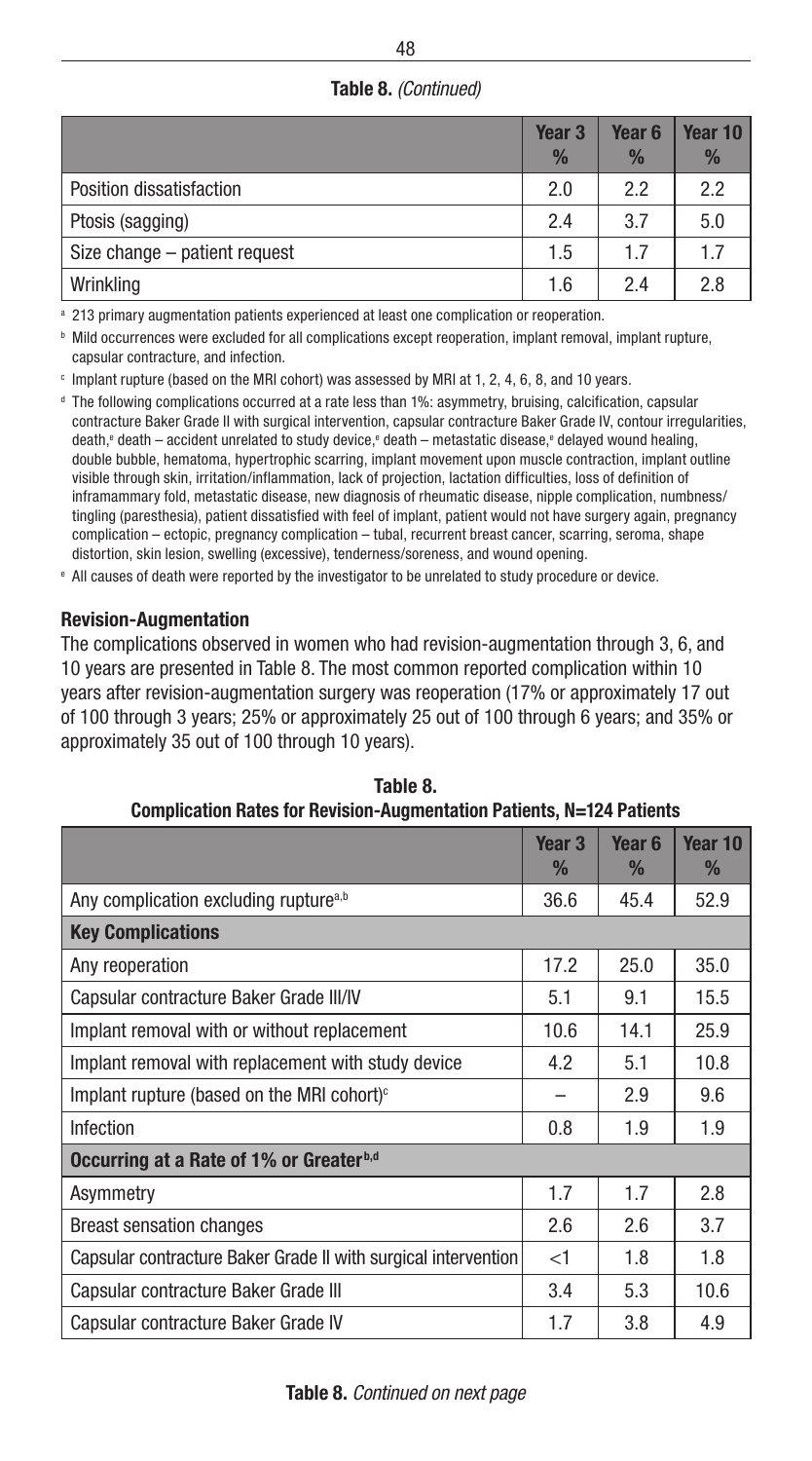### Table 8. *(Continued)*

|                                                          | Year <sub>3</sub><br>$\frac{0}{n}$ | Year <sub>6</sub><br>% | Year 10<br>% |
|----------------------------------------------------------|------------------------------------|------------------------|--------------|
| Death – metastatic disease <sup>e</sup>                  | 0                                  | 0                      | 1.1          |
| Death $-$ suicide <sup>e</sup>                           | $\Omega$                           | 0                      | 1.1          |
| Delayed wound healing                                    | $\Omega$                           | 1.1                    | 1.1          |
| Implant rotation                                         | 1.7                                | 2.7                    | 2.7          |
| Mass/cyst                                                | ا>                                 | 2.8                    | 2.8          |
| New diagnosis of rheumatic disease                       | $\Omega$                           | 1.0                    | 2.1          |
| Nipple complication                                      | $\Omega$                           | 2.0                    | 2.0          |
| Nipple sensation changes                                 | 5.2                                | 5.2                    | 5.2          |
| Palpability - implant                                    | 2.5                                | 3.5                    | 4.5          |
| Patient dissatisfied with aesthetic appearance of breast | 2.6                                | 3.6                    | 4.7          |
| Patient dissatisfied with feel of implant                | $<$ 1                              | 1.8                    | 3.1          |
| Position dissatisfaction                                 | 3.5                                | 4.5                    | 4.5          |
| Ptosis (sagging)                                         | 1.8                                | 5.8                    | 10.0         |
| Shape distortion                                         | $\Omega$                           | 0                      | 1.1          |
| Size change - patient request                            | 1.7                                | 1.7                    | 2.8          |
| Wound dehiscence                                         | 1.6                                | 1.6                    | 1.6          |
| Wrinkling                                                | 4.9                                | 5.9                    | 7.0          |

<sup>a</sup> 63 revision-augmentation patients experienced at least one complication or reoperation.

<sup>b</sup> Mild occurrences were excluded for all complications except reoperation, implant removal, implant rupture, capsular contracture, and infection.

<sup>c</sup> Implant rupture (based on the MRI cohort) was assessed by MRI at 1, 2, 4, 6, 8, and 10 years.

 $<sup>d</sup>$  The following complications occurred at a rate less than 1%; breast pain, calcification, double bubble,</sup> hypertrophic scarring, implant movement upon muscle contraction, lack of projection, miscarriage, new diagnosis of breast cancer, size change – physician assessment only, and skin lesion.

<sup>e</sup> All causes of death were reported by the investigator to be unrelated to study procedure or device.

#### 9.5 What were the Main Reasons for Reoperation?

Patients may require a reoperation for a number of reasons, including size and/or style change, implant removal (with or without replacement), capsular contracture procedures, incision and drainage, implant repositioning, scar revision, etc. In addition, patients may require more than one surgical procedure during a given reoperation.

#### Primary Augmentation

In Mentor's MemoryShape® Breast Implant Post-Approval Cohort (Core) Study, 14% of the primary augmentation patients had at least one reoperation through 3 years (a total of 94 reoperations performed in 78 patients). Through 6 years, 18% of the patients had at least one reoperation (a total of 128 reoperations performed in 102 patients). Through 10 years, 21% of the patients had at least one reoperation (a total of 150 reoperations performed in 121 patients). Table 9 provides the main reasons for reoperation. The most common reasons for reoperation through 10 years in these patients were breast mass/cyst, patient requested size change, and calcification.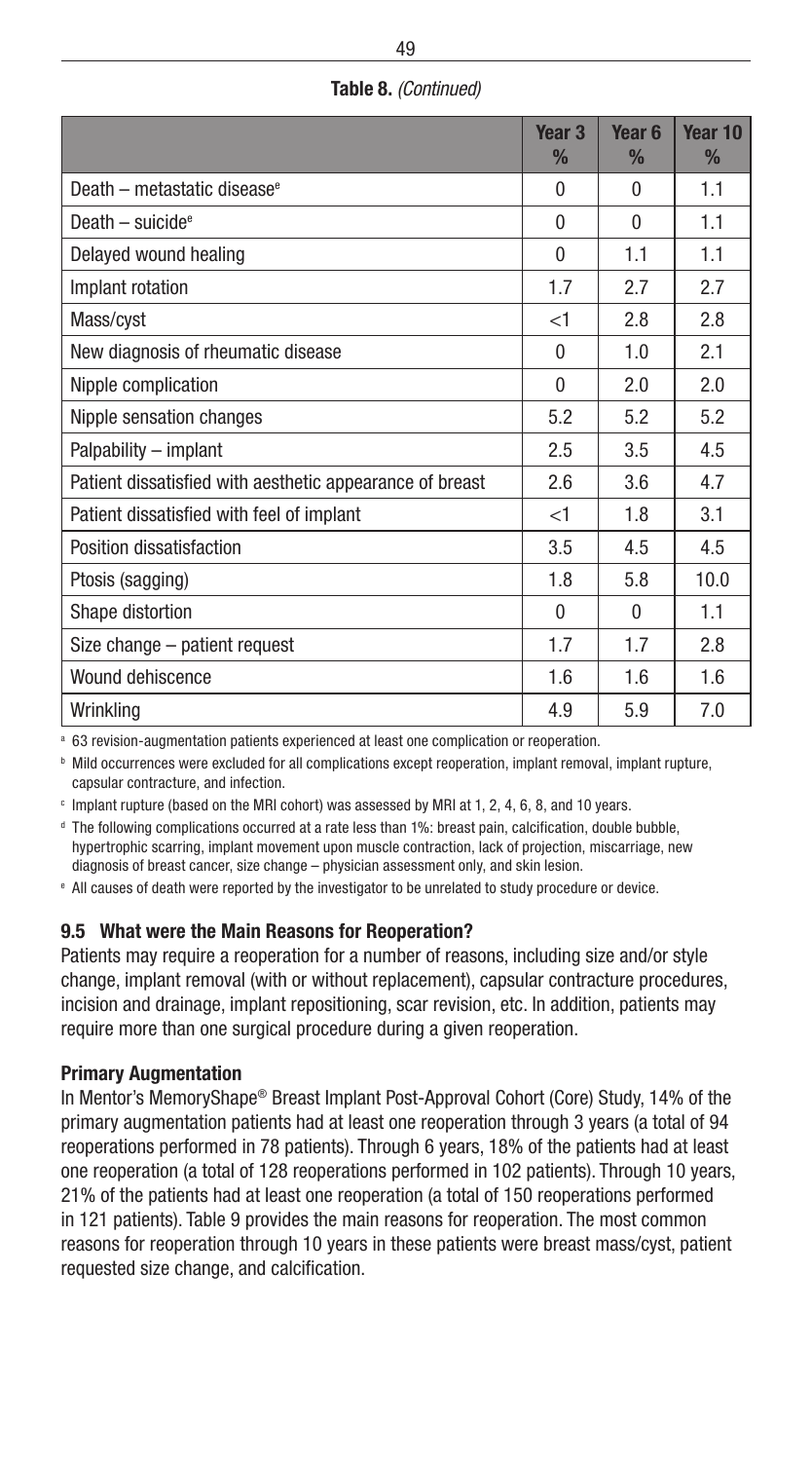| <b>Primary Reason for Reoperation</b>                             | Year <sub>3</sub><br>$N = 94$<br><b>Reoperations<sup>a</sup></b><br>$n$ (%) | Year <sub>6</sub><br>$N = 128$<br><b>Reoperations</b> <sup>b</sup><br>$n$ (%) | Year 10<br>$N = 150$<br><b>Reoperations<sup>c</sup></b><br>$n$ (%) |
|-------------------------------------------------------------------|-----------------------------------------------------------------------------|-------------------------------------------------------------------------------|--------------------------------------------------------------------|
| Asymmetry                                                         | 4(4.3)                                                                      | 5(3.9)                                                                        | 5(3.3)                                                             |
| Baker Grade II capsular contracture<br>with surgical intervention | 2(2.1)                                                                      | 2(1.6)                                                                        | 2(1.7)                                                             |
| Baker Grade III capsular<br>contracture                           | 3(3.2)                                                                      | 3(2.3)                                                                        | 4(2.7)                                                             |
| Breast mass/cyst                                                  | 9(9.6)                                                                      | 22 (17.2)                                                                     | 30(20.0)                                                           |
| Breast pain                                                       | 2(2.1)                                                                      | 2(1.6)                                                                        | 3(2.0)                                                             |
| Breast - unacceptably low<br>sensitivity                          | 0                                                                           | 1(0.8)                                                                        | 1(0.7)                                                             |
| Calcification                                                     | 9(9.6)                                                                      | 12(9.4)                                                                       | 13(8.7)                                                            |
| Delayed wound healing                                             | 1(1.1)                                                                      | 1(0.8)                                                                        | 1(0.7)                                                             |
| Granuloma                                                         | 1(1.1)                                                                      | 1(0.8)                                                                        | 1(0.7)                                                             |
| Hematoma                                                          | 5(5.3)                                                                      | 5(3.9)                                                                        | 5(3.3)                                                             |
| Hypertrophic scarring<br>(irregular, raised scar)                 | 6(6.4)                                                                      | 6(4.7)                                                                        | 6(4.0)                                                             |
| Infection                                                         | 3(3.2)                                                                      | 3(2.3)                                                                        | 3(2.0)                                                             |
| Irritation/inflammation                                           | 1(1.1)                                                                      | 1(0.8)                                                                        | 1(0.7)                                                             |
| New diagnosis of breast cancer                                    | 2(2.1)                                                                      | 6(4.7)                                                                        | 8(5.3)                                                             |
| New diagnosis of<br>rheumatic disease                             | 0                                                                           | 0                                                                             | 1(0.7)                                                             |
| Nipple - unacceptably<br>low sensitivity                          | 1(1.1)                                                                      | 1(0.8)                                                                        | 1(0.7)                                                             |
| Patient dissatisfied with<br>aesthetic appearance of breast       | 2(2.1)                                                                      | 3(2.3)                                                                        | 3(2.0)                                                             |
| Position dissatisfaction                                          | 4(4.3)                                                                      | 7(5.5)                                                                        | 7(4.7)                                                             |
| Ptosis (sagging)                                                  | 5(5.3)                                                                      | 8(6.3)                                                                        | 8(5.3)                                                             |
| Rupture                                                           | $\mathbf{0}$                                                                | 2(1.6)                                                                        | 7(4.7)                                                             |
| Scarring                                                          | 3(3.2)                                                                      | 3(2.3)                                                                        | 3(2.0)                                                             |
| Seroma                                                            | 2(2.1)                                                                      | 2(1.6)                                                                        | 2(1.3)                                                             |
| Size change - patient request                                     | 13 (13.8)                                                                   | 15 (11.7)                                                                     | 16 (10.7)                                                          |
| Skin lesion                                                       | 2(2.1)                                                                      | 3(2.3)                                                                        | 3(2.0)                                                             |
| Wound dehiscence                                                  | 2(2.1)                                                                      | 2(1.6)                                                                        | 2(1.3)                                                             |
| Wrinkling                                                         | 2(2.1)                                                                      | 2(1.6)                                                                        | 2(1.3)                                                             |
| <b>Other</b>                                                      | 10(10.6)                                                                    | 10(7.8)                                                                       | 11(7.3)                                                            |
| Contour irregularities                                            | 1(1.1)                                                                      | 1(0.8)                                                                        | 1(0.7)                                                             |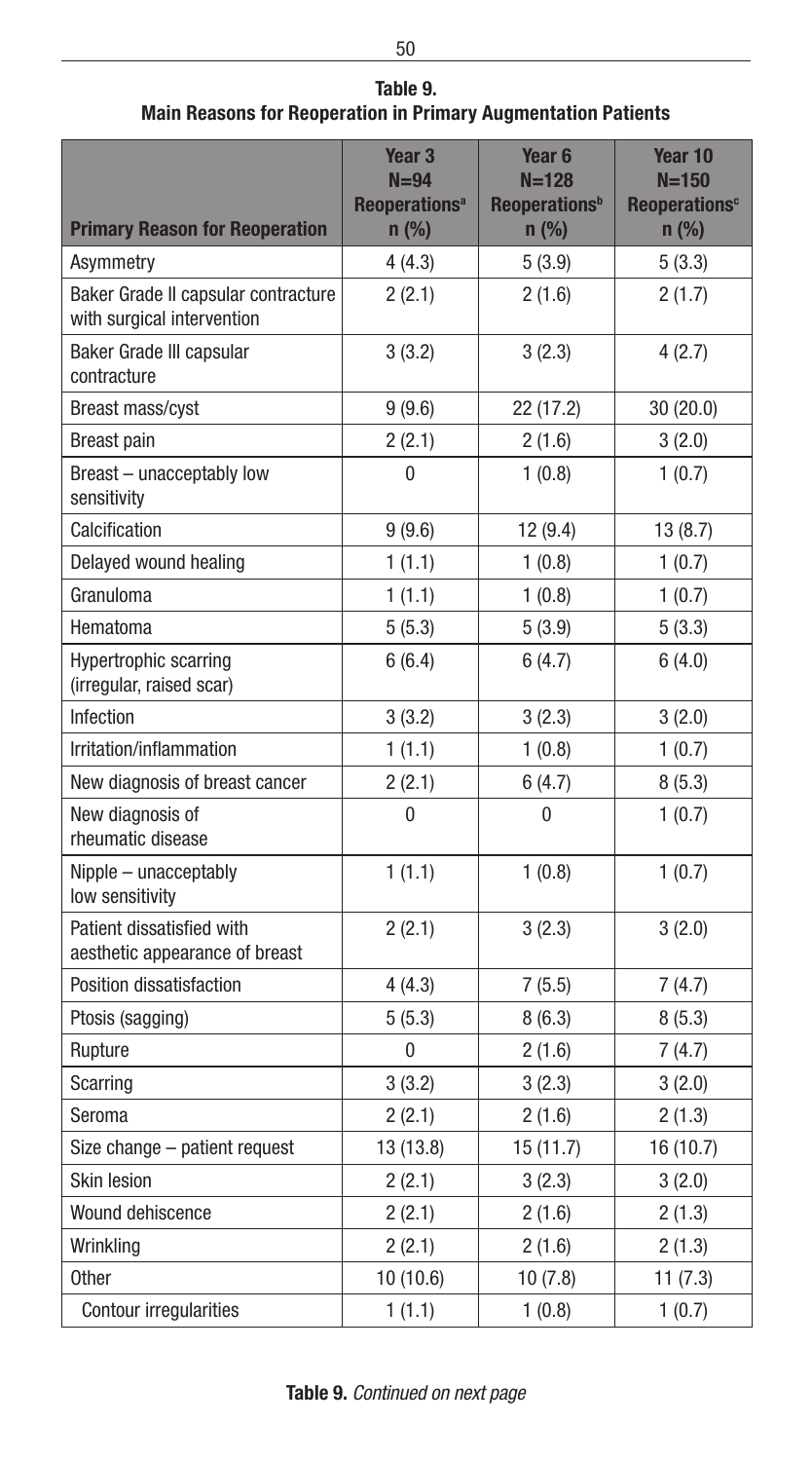| <b>Primary Reason for Reoperation</b>       | Year 3<br>$N = 94$<br><b>Reoperations<sup>a</sup></b><br>$n$ (%) | Year 6<br>$N = 128$<br><b>Reoperations</b> <sup>b</sup><br>$n$ (%) | Year 10<br>$N = 150$<br><b>Reoperations</b> <sup>c</sup><br>$n$ (%) |
|---------------------------------------------|------------------------------------------------------------------|--------------------------------------------------------------------|---------------------------------------------------------------------|
| Double bubble                               | 1(1.1)                                                           | 1(0.8)                                                             | 1(0.7)                                                              |
| Excess skin/tissue                          | 2(2.1)                                                           | 2(1.6)                                                             | 2(1.3)                                                              |
| Implant movement upon<br>muscle contraction | 1(1.1)                                                           | 1(0.8)                                                             | 1(0.7)                                                              |
| Implant rotation                            | 2(2.1)                                                           | 2(1.6)                                                             | 2(1.3)                                                              |
| Loss of definition of<br>inframammary fold  | 1(1.1)                                                           | 1(0.8)                                                             | 1(0.7)                                                              |
| Nipple complication                         | 2(2.1)                                                           | 2(1.6)                                                             | 3(2.0)                                                              |
| <b>Missing</b>                              | 3(3.2)                                                           | 0                                                                  | 1(0.7)                                                              |

#### Table 9. *(Continued)*

<sup>a</sup> 94 reoperations in 78 patients

**b** 128 reoperations in 102 patients

<sup>c</sup> 150 reoperations in 121 patients

#### Revision-Augmentation

In Mentor's MemoryShape® Breast Implant Post-Approval Cohort (Core) Study, 17% of the revision-augmentation patients had at least one reoperation through 3 years (a total of 26 reoperations performed in 21 patients). Through 6 years, 24% of the patients had at least one reoperation (a total of 38 reoperations in 30 patients). Through 10 years, 32% of the patients had at least one reoperation (a total of 51 reoperations in 40 patients). Table 10 provides the main reasons for reoperation. The most common reasons for reoperation through 10 years were patient requested size change, breast mass/cyst, wound dehiscence, position dissatisfaction, and wrinkling.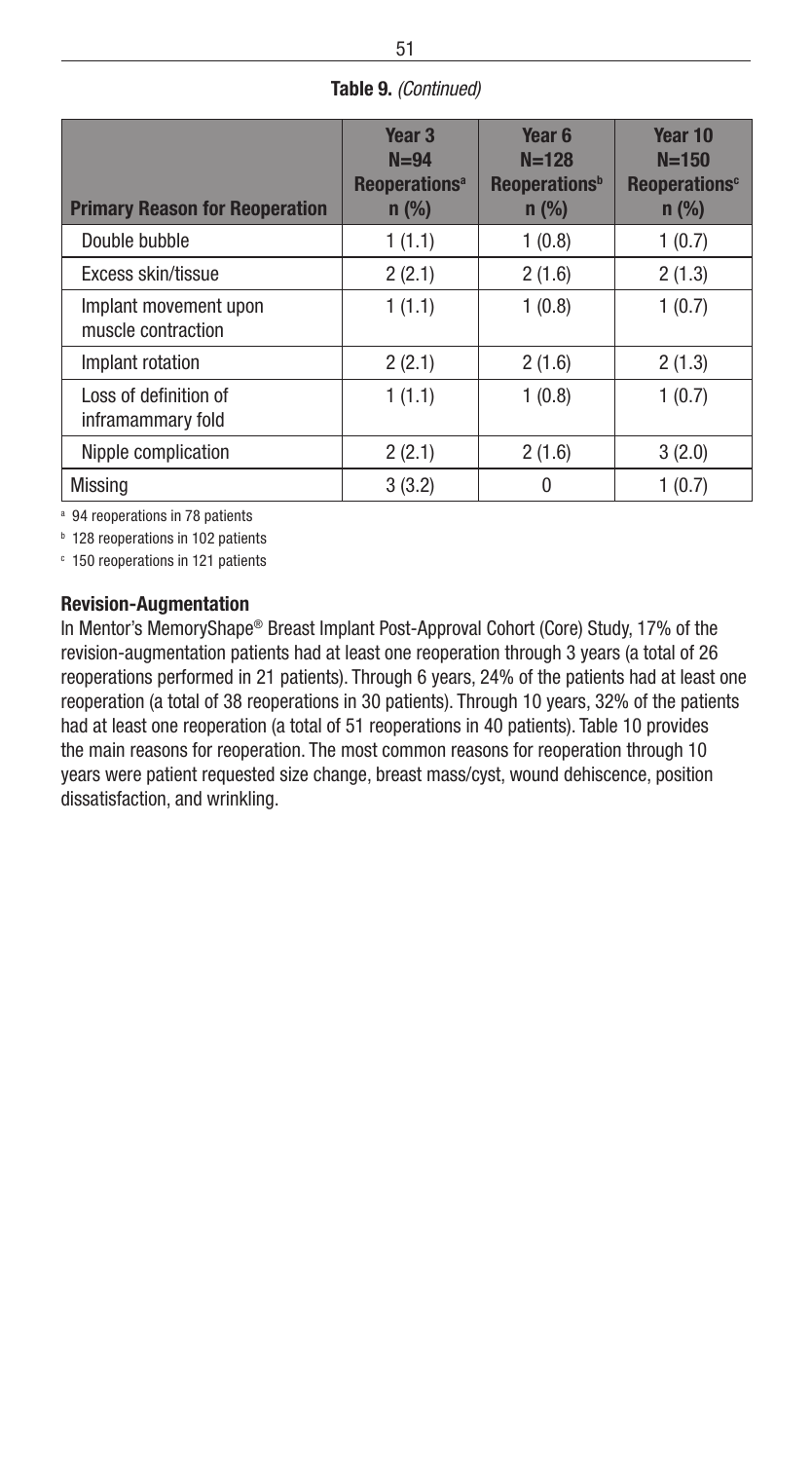| <b>Primary Reason for Reoperation</b>                             | Year <sub>3</sub><br>$N=26$<br><b>Reoperations<sup>a</sup></b> | Year 6<br>$N = 38$<br><b>Reoperations</b> <sup>b</sup> | Year 10<br>$N = 51$<br><b>Reoperations<sup>c</sup></b> |
|-------------------------------------------------------------------|----------------------------------------------------------------|--------------------------------------------------------|--------------------------------------------------------|
|                                                                   | $n$ (%)                                                        | n(%)                                                   | $n$ (%)                                                |
| Asymmetry                                                         | 1(3.8)                                                         | 2(5.3)                                                 | 2(3.9)                                                 |
| Baker Grade II capsular contracture<br>with surgical intervention | 0                                                              | 1(2.6)                                                 | 2(3.9)                                                 |
| Baker Grade III capsular contracture                              | 0                                                              | 1(2.6)                                                 | 2(3.9)                                                 |
| Baker Grade IV capsular contracture                               | $\Omega$                                                       | $\Omega$                                               | 1(2.0)                                                 |
| Breast mass/cyst                                                  | 1(3.8)                                                         | 5(13.2)                                                | 6(11.8)                                                |
| <b>Breast pain</b>                                                | 1(3.8)                                                         | 1(2.6)                                                 | 1(2.0)                                                 |
| Calcification                                                     | $\overline{0}$                                                 | 1(2.6)                                                 | 1(2.0)                                                 |
| Delayed wound healing                                             | 1(3.8)                                                         | 1(2.6)                                                 | 1(2.0)                                                 |
| Hypertrophic scarring<br>(irregular, raised scar)                 | 1(3.8)                                                         | 1(2.6)                                                 | 1(2.0)                                                 |
| New diagnosis of breast cancer                                    | 1(3.8)                                                         | 1(2.6)                                                 | 1(2.0)                                                 |
| New diagnosis of<br>rheumatic disease                             | 0                                                              | 0                                                      | 1(2.0)                                                 |
| Position dissatisfaction                                          | 4(15.4)                                                        | 4(10.5)                                                | 4(7.8)                                                 |
| Ptosis (sagging)                                                  | 1(3.8)                                                         | 1(2.6)                                                 | 2(3.9)                                                 |
| Rupture                                                           | 1(3.8)                                                         | 1(2.6)                                                 | 1(2.0)                                                 |
| Size change - patient request                                     | 3(11.5)                                                        | 3(7.9)                                                 | 6(11.8)                                                |
| Wound dehiscence                                                  | 5(19.2)                                                        | 5(13.2)                                                | 5(9.8)                                                 |
| Wrinkling                                                         | 3(11.5)                                                        | 4(10.5)                                                | 4(7.8)                                                 |
| <b>Other</b>                                                      | 3(11.5)                                                        | 6(15.8)                                                | 9(17.6)                                                |
| Contour irregularities                                            | 1(3.8)                                                         | 2(5.3)                                                 | 2(3.9)                                                 |
| Ductal estacia                                                    | $\overline{0}$                                                 | 1(2.6)                                                 | 1(2.0)                                                 |
| Explant due to contralateral<br>rupture                           | $\overline{0}$                                                 | 0                                                      | 1(2.0)                                                 |
| Implant movement upon muscle<br>contraction                       | 1(3.8)                                                         | 1(2.6)                                                 | 1(2.0)                                                 |
| Patient dissatisfied with aesthetic<br>appearance of breast       | 1(3.8)                                                         | 1(2.6)                                                 | 2(3.9)                                                 |
| Patient dissatisfied with feel of<br>implant                      | 0                                                              | 0                                                      | 1(2.0)                                                 |
| Skin lesion                                                       | 0                                                              | 1(2.6)                                                 | 1(2.0)                                                 |
| Missing                                                           | 1(3.8)                                                         | 0                                                      | 1(2.0)                                                 |

Table 10. Main Reasons for Reoperation in Revision-Augmentation Patients

<sup>a</sup> 26 reoperations in 21 patients

**b** 38 reoperations in 30 patients

 $\,^{\circ}$  51 reoperations in 40 patients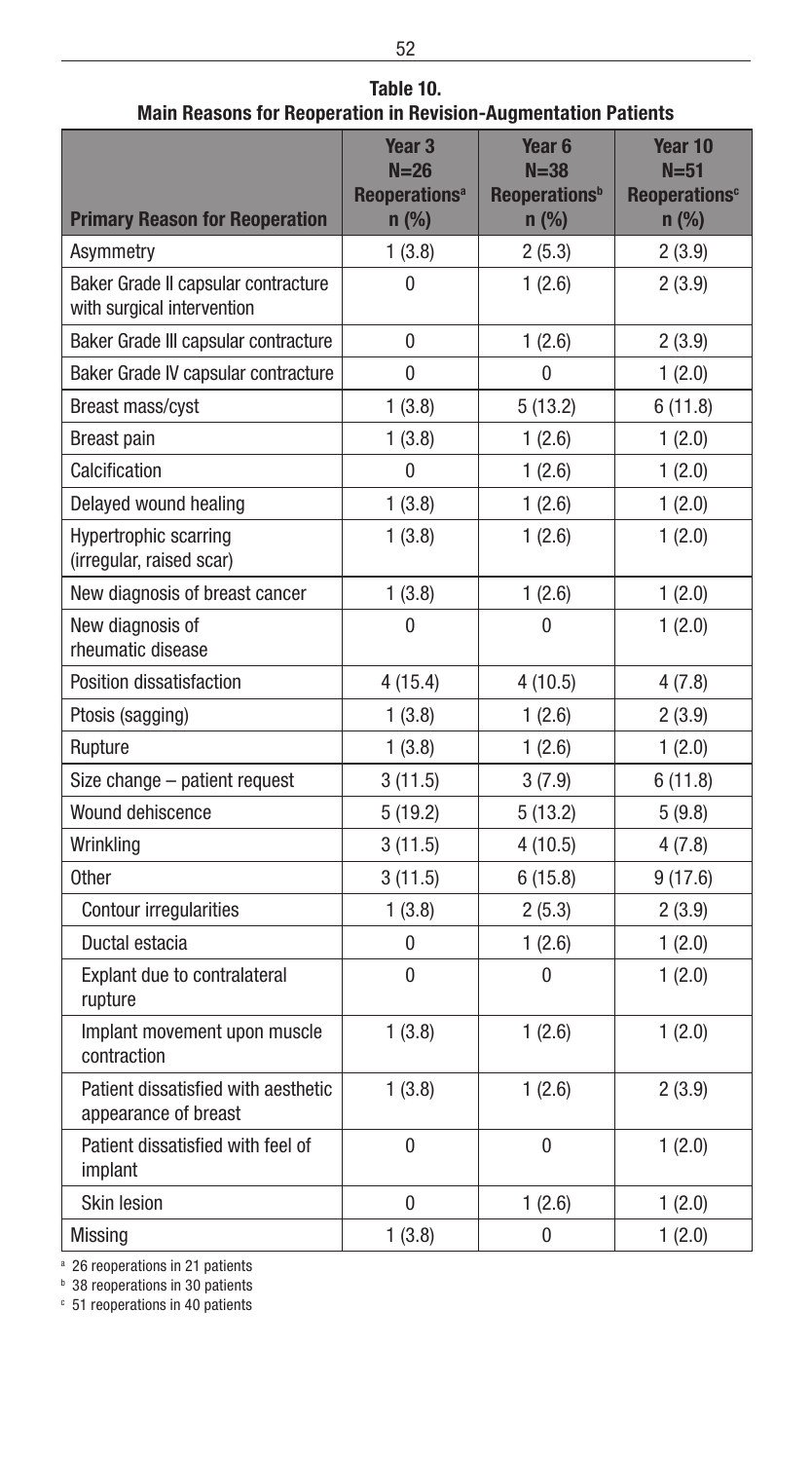### 9.6 What were the Main Reasons for Implant Removal?

Breast implants may be removed (with or without replacement) in response to a complication or to improve the cosmetic result.

#### Primary Augmentation

The main reasons for implant removal among primary augmentation patients in the MemoryShape® Breast Implant Post-Approval Cohort (Core) Study through 10 years are shown in Figure 4. A total of 92 implants were removed in 49 patients through 10 years. Of the 92 implants removed through 10 years, 36 (39%) were replaced with a study device. The most common reason for implant removal through 10 years was patient requested size change.

#### Figure 4. Main Reasons for Implant Removal in Primary Augmentation at 3 Years, 6 Years, and 10 Years N=92 Implants Removed

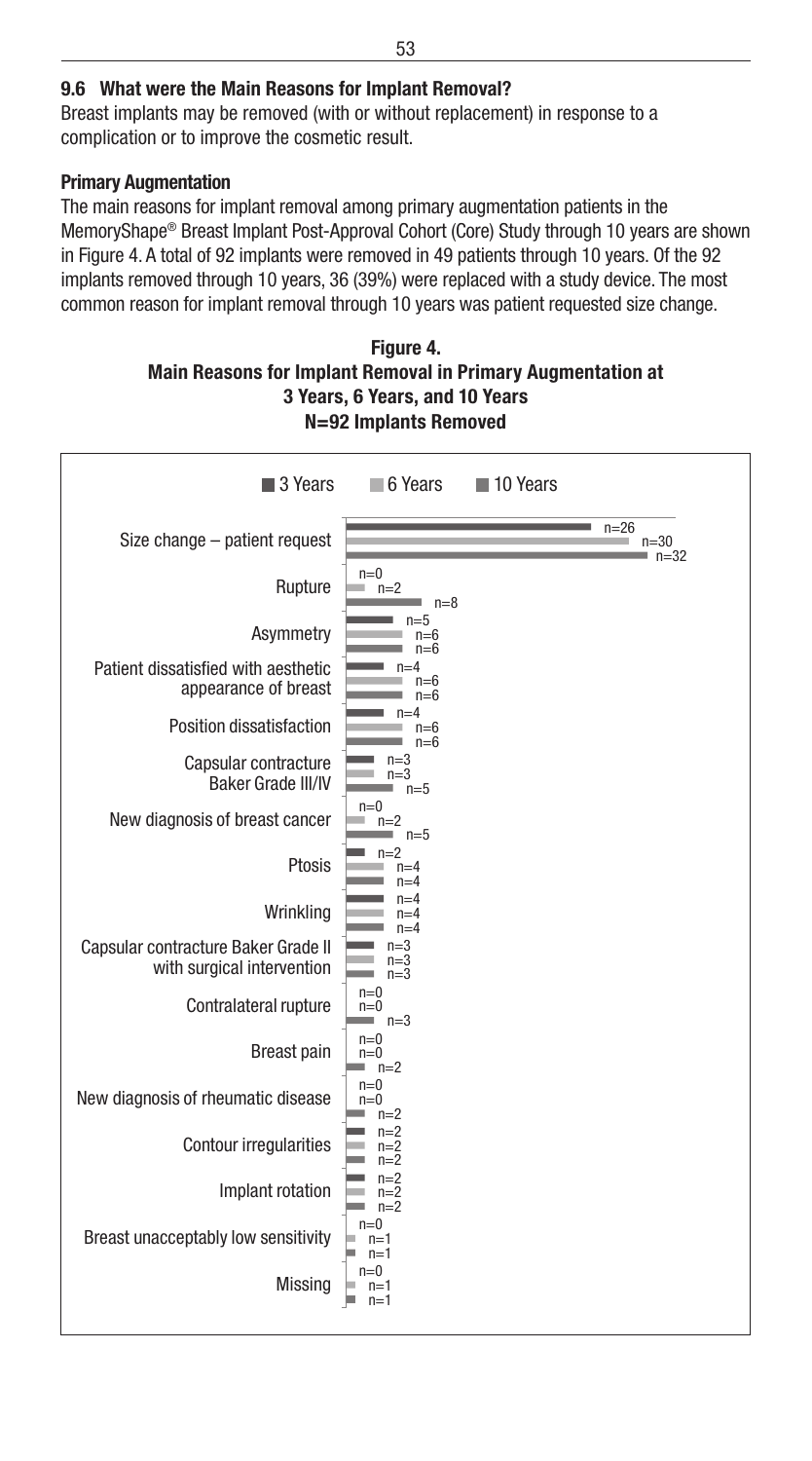### Revision-Augmentation

The main reasons for implant removal among revision-augmentation patients in the MemoryShape® Breast Implant Post-Approval Cohort (Core) Study through 10 years are shown in Figure 5. A total of 55 implants were removed in 29 patients through 10 years. Of the 55 implants removed through 10 years, 20 (36%) were replaced with a study device. The most common reason for implant removal through 10 years was patient requested size change.

#### Figure 5. Main Reasons for Implant Removal in Revision-Augmentation at 3 Years, 6 Years, and 10 Years N=55 Implants Removed

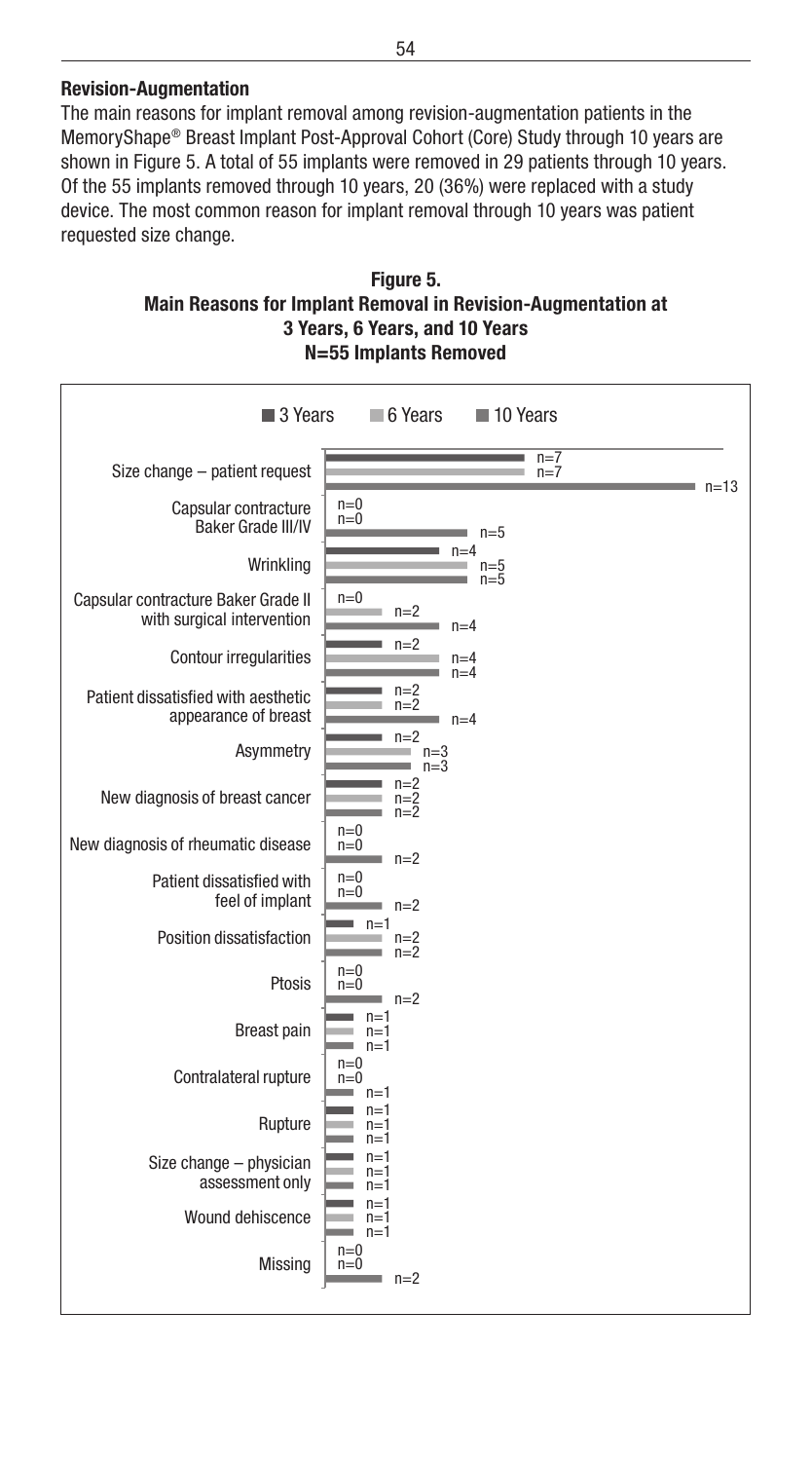# 9.7 What were Other Clinical Data Findings?

The MemoryShape® Breast Implant Post-Approval Cohort (Core) Study evaluated several possible long-term health effects that have been reported in breast implant patients. These include rupture, cancer, CTD, CTD signs and symptoms, complications with lactation, reproductive complications, and suicide. These study endpoints, along with others, are being further evaluated as part of a post-approval study of newly enrolled patients.

### Rupture

In the MemoryShape® Breast Implant Post-Approval Cohort (Core) Study, there were 252 primary augmentation patients and 56 revision-augmentation patients enrolled in an MRI cohort study who had routine MRI screening of their implants to track rupture (scheduled at 1, 2, 4, 6, 8, and 10 years). At 1, 2, 4, 6, 8, and 10 years, the overall follow-up rates for the MRI cohort across all indications were 71% (291 of 412 expected due), 86% (347 of 405 expected due), 72% (281 of 388 expected due), 63% (241 of 419 expected due), 56% (210 of 373 expected due), and 45% (165 of 368 expected due), respectively.

For primary augmentation patients in the MRI cohort (N=252), the estimated rate of suspected or confirmed rupture was approximately 7% through 10 years. This means that through 10 years, an estimated 7 of every 100 primary augmentation patients will have a ruptured breast implant. For revision-augmentation patients in the MRI cohort  $(N=56)$ , the estimated rate of suspected or confirmed rupture was approximately 10% through 10 years. This means that through 10 years, an estimated 10 of every 100 revision-augmentation patients will have a ruptured breast implant. The specific estimated rates of suspected or confirmed rupture through 1, 2, 4, 6, 8, and 10 years are presented in Table 10a.

| Table 10a.                                                     |  |  |  |  |  |
|----------------------------------------------------------------|--|--|--|--|--|
| <b>Complication Rates for Rupture by Patient in MRI Cohort</b> |  |  |  |  |  |
|                                                                |  |  |  |  |  |

| <b>Cohort</b>                | 1 Year  | 2 Year  | 4 Year  | 6 Year  | 8 Year  | 10 Year |
|------------------------------|---------|---------|---------|---------|---------|---------|
| <b>Primary Augmentation,</b> | $0\%$   | $0\%$   | 1.0%    | 2.2%    | 3.6%    | 6.6%    |
| $N = 252$                    | $(n=0)$ | $(n=0)$ | $(n=2)$ | $(n=4)$ | $(n=6)$ | $(n=9)$ |
| Revision-Augmentation,       | $0\%$   | 0%      | $0\%$   | 2.9%    | 9.6%    | 9.6%    |
| $N = 56$                     | $(n=0)$ | $(n=0)$ | $(n=0)$ | $(n=1)$ | $(n=3)$ | $(n=3)$ |

In 2010, MRI screening was implemented for all study patients. The estimated rates of suspected or confirmed rupture through 8 and 10 years for the original non-MRI cohort are presented in Table 10b.

Table 10b. Complication Rates for Rupture by Patient in Non-MRI Cohort

| <b>Cohort</b>                             | 1 Year | 2 Year | 4 Year | 6 Year | 8 Year          | 10 Year          |
|-------------------------------------------|--------|--------|--------|--------|-----------------|------------------|
| <b>Primary Augmentation,</b><br>$N = 320$ |        |        |        |        | 4.1%<br>$(n=7)$ | 6.4%<br>$(n=10)$ |
| Revision-Augmentation,<br>$N = 68$        |        |        |        |        | 9.1%<br>$(n=3)$ | 13.2%<br>$(n=4)$ |

Overall, there were 37 suspected or confirmed reports of rupture for 35 of the patients participating in the study, 17 reports among patients in the MRI cohort (9 primary augmentation, 3 revision-augmentation, and 5 primary reconstruction patients) and 20 reports among patients not in the MRI cohort (11 primary augmentation, 4 revision-augmentation, and 5 primary reconstruction patients). Of the 37 suspected or confirmed ruptured implants in the overall study, including the 20 that were found in the non-MRI cohort, 4 cases showed definite extracapsular silicone by MRI; 4 cases were indeterminate for extracapsular silicone.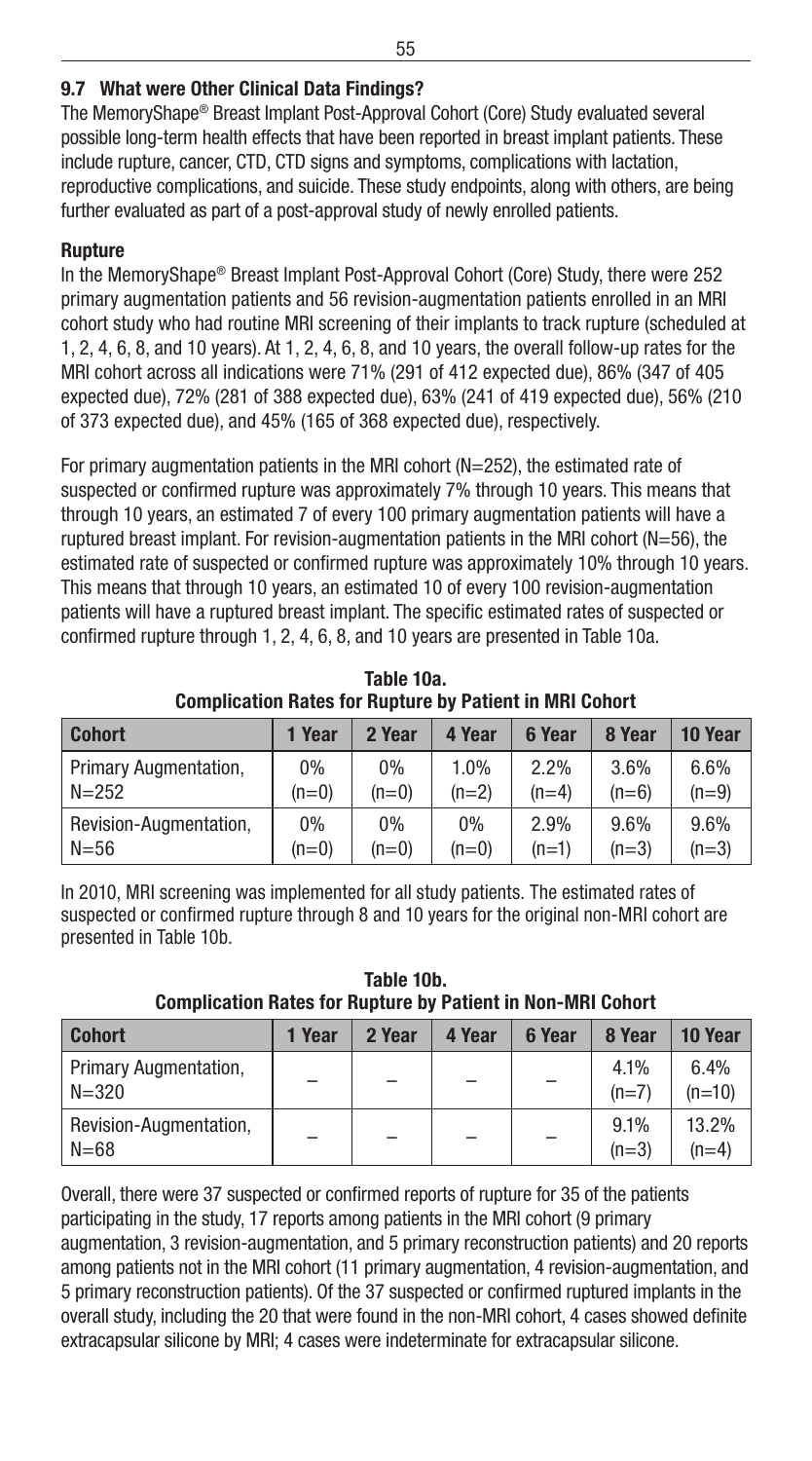### Cancer

Six primary augmentation patients and 1 revision-augmentation patient had new diagnoses of breast cancer through 10 years in Mentor's MemoryShape® Breast Implant Post-Approval Cohort (Core) Study. There were no reports of other new cancers, such as brain, respiratory, or cervical/ vulvar cancer in any cohort.

Through 10 years, there were no reports of ALCL in any patient cohort in the MemoryShape® Breast Implant Post-Approval Cohort (Core) Study.

#### Connective Tissue Disease (CTD)

In the MemoryShape® Breast Implant Post-Approval Cohort (Core) Study, there were 9 primary augmentation patients and 4 revision-augmentation patients with a new diagnosis of a CTD by a rheumatologist. There were 10 diagnoses for the 9 primary augmentation patients: spondyarthropathies (25 months post implantation), fibromyalgia (34, 37, and 98 months post implantation), undifferentiated connective tissue disease (41 months post implantation), Sjögren's syndrome (42 months post implantation), systemic lupus erythematosus (42 and 48 months post implantation), and rheumatoid arthritis (50 and 79 months post implantation). There were 7 diagnoses for 4 revision-augmentation patients: rheumatoid arthritis (11 months post implantation), fibromyalgia (55 and 76 months post implantation), Sjögren's syndrome (55 months post implantation), Raynaud's syndrome (55 months post implantation), undifferentiated connective tissue disorder (55 months post implantation), and systemic lupus erythematosus (121 months post implantation). It cannot be concluded that these CTD diagnoses were caused by the breast implants because there was no comparison group of similar women without implants.

### CTD Signs and Symptoms

The MENTOR® MemoryShape® Breast Implant Post-Approval Cohort (Core) Study collected information on CTD signs and symptoms (that did not result in a diagnosis of a CTD). A significant decrease in night sweats in the primary reconstruction cohort was found after adjusting for the effect of age. No significant changes were found, however, for either primary augmentation or revision-augmentation patients at 10 years compared to before having implants. The study was not designed to evaluate the cause and effect associations because there is no comparison group of women without implants, and because other contributing factors, such as medications and lifestyle/exercise, were not studied. Therefore, it cannot be determined whether any differences are due to the implants. However, you should be aware that you may experience an increase in symptoms after receiving breast implants.

#### Lactation Complications

Lactation complications, including difficulties with breastfeeding, were examined in the MemoryShape® Breast Implant Post-Approval Cohort (Core) Study. Nine of the 74 primary augmentation patients who attempted to breastfeed following breast implant surgery experienced difficulty with breastfeeding through 10 years in Mentor's MemoryShape® Breast Implant Post-Approval Cohort (Core) Study. All 6 of the revision-augmentation patients who attempted to breastfeed after receiving breast implants had no difficulty.

#### Reproduction Complications

Reproduction complications that were examined in the MemoryShape® Breast Implant Post-Approval Cohort (Core) Study include miscarriage and having a stillborn baby. Sixteen primary augmentation patients and 1 revision-augmentation patient reported a miscarriage in Mentor's MemoryShape® Breast Implant Post-Approval Cohort (Core) Study through 10 years.

#### Suicide

There was 1 report of suicide in revision-augmentation patients in the MemoryShape® Breast Implant Post-Approval Cohort (Core) Study through 10 years.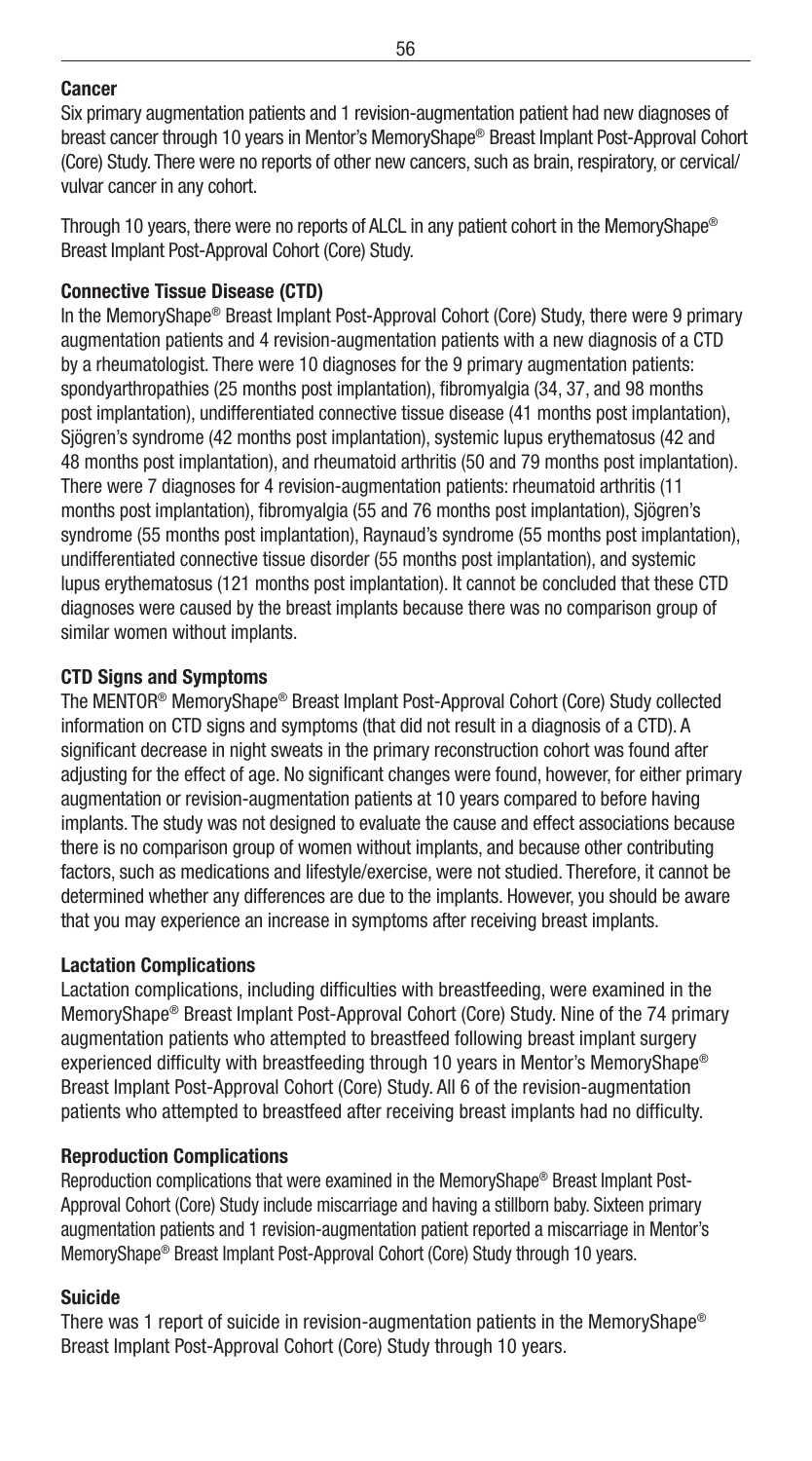### Study Strengths and Weaknesses

Mentor's MemoryShape® Breast Implant Post-Approval Cohort (Core) Study has a number of strengths. The study was prospective and multi-centered, with a large number of sites (43), a large number of patients (955) and long follow-up period (10 years). The study also included all four categories of patients for which use of the implant is approved: primary augmentation, revision augmentation, primary reconstruction, and revision reconstruction. Finally, a substudy of 419 enrolled patients underwent MRI assessments throughout the study period to identify "silent" ruptures that otherwise would likely go undetected.

Adding to the strengths of this study were the extensive, long term, investigations of both the safety and effectiveness of the implant, based on assessments made by both the surgeon and by enrolled patients. These assessments, which are shared throughout this brochure, represent a comprehensive and consistent evaluation of the known or suspected safety risks that women undergoing breast implantation surgery may encounter from both a physician and patient perspective.

Weaknesses of the study included the study's open-label nature, lack of a control group, and a follow-up rate of 63% at 10 years which is lower than desired to optimally minimize potential bias. Furthermore, it should be noted that this study was not designed to detect rare events that may occur in women undergoing breast implantation surgery. Important to note is that the results of the study are descriptive in nature and may not be able to be generalized to a larger population, nor do they necessarily represent all possible postoperative complications that a woman undergoing breast implantation surgery can expect.

### 9.8 Overview of the Continued Access Study

After enrollment into Mentor's MemoryShape® Core study was completed, additional patients were enrolled under a Continued Access (CA) Study to allow for continued physician experience with the five styles (MM, MM+, MH, TM+, and LM+) of the MemoryShape<sup>®</sup> Breast Implants. Like the Core Study, the CA study collected safety information on patients who received implants for either augmentation (primary and revision) or reconstruction (primary and revision).

The US CA Study involved the same investigators who enrolled patients into the US Core Study. The design of the US CA Study was essentially the same as that of the US Core Study in terms of the study population and safety data collection. There were a few differences. Scheduled MRIs, rheumatic examinations, and effectiveness data (change in chest circumference and bra cup size) were not collected.

Style MM was available to enrolled patients at the start of the CA study in 2004; the four additional styles (MM+, MH, TM+, and LM+) became available to enrolled patients in 2007. The CA Study consisted of 2379 primary augmentation patients, 555 revision-augmentation patients, 444 primary reconstruction patients, and 259 revision-reconstruction patients. The results presented reflect data for augmentation patients (primary or revision) through 5 years of follow-up.

# 9.9 CA Study: What were the 5-Year Follow-up Rates?

The study enrolled 2379 primary augmentation patients and 555 revision-augmentation patients. At the end of the 5-year follow-up visit, data are reported for 57% of the eligible primary augmentation patients and 65% of the eligible revision-augmentation patients.

# 9.10 CA Study: What were the 5-Year Complication Rates?

The safety of MENTOR® MemoryShape® Breast Implants was determined by assessing the incidence of complications, including device failures. In general, clinical data from the CA Study through 5 years show similar or lower incidence rates of complications as compared to those rates collected for the Style MM implant that was studied in the Post-Approval Cohort (Core) Study.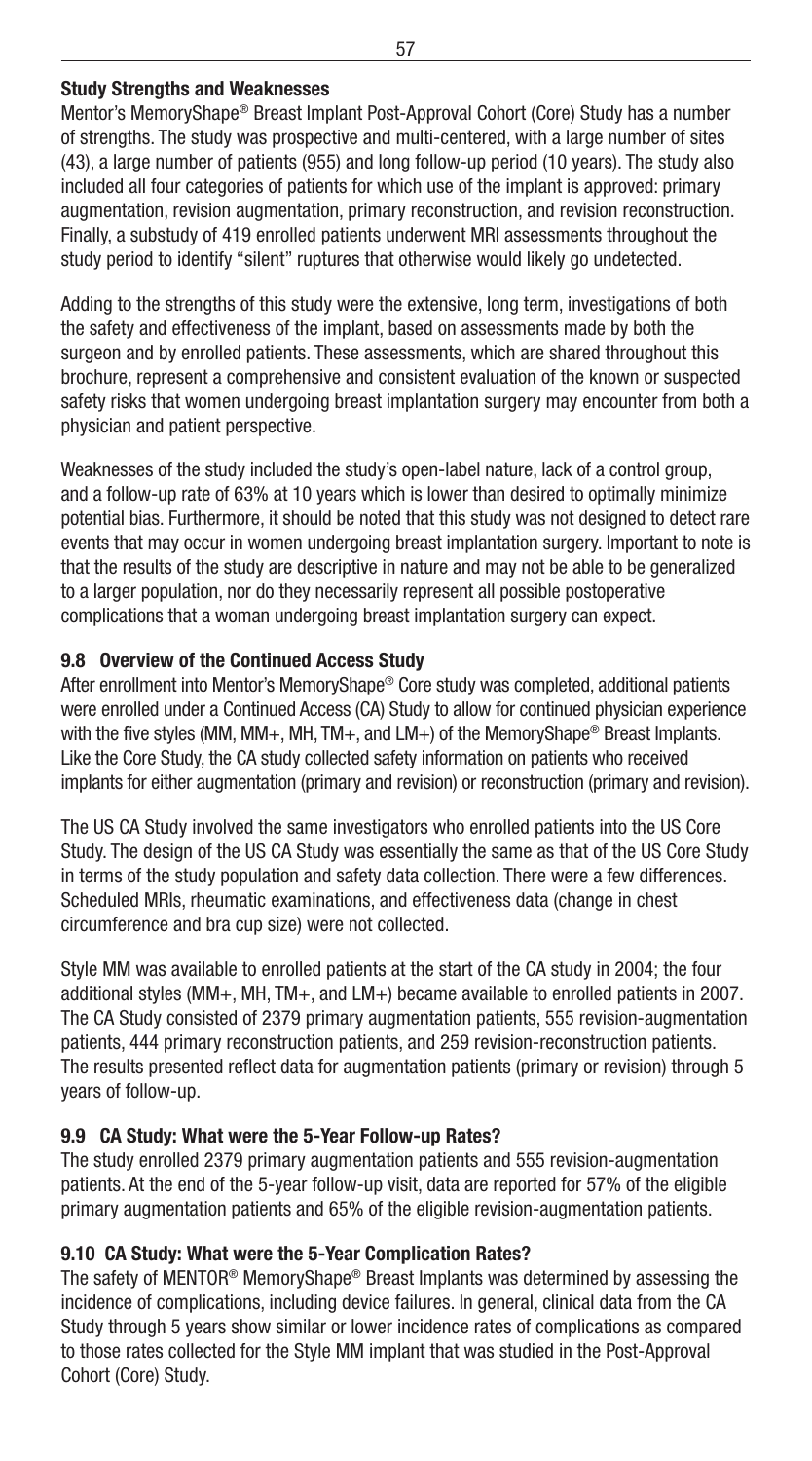#### Primary Augmentation

The complications observed in women who had primary augmentation through 5 years are presented in Table 11. The most common reported complication within the first 5 years after primary augmentation surgery was reoperation (9.5% or approximately 10 out of 100 patients through 5 years).

| $\frac{1}{111}$ the original state $\frac{1}{11}$ at $\frac{1}{11}$ |             |
|---------------------------------------------------------------------|-------------|
|                                                                     | Year 5<br>% |
| Any complication or reoperation <sup>a</sup>                        | 17.5        |
| <b>Key Complications</b>                                            |             |
| Any reoperation                                                     | 9.5         |
| Capsular contracture Baker Grade III/IV                             | 0.8         |
| Implant removal with or without replacement                         | 4.5         |
| Implant removal with replacement with study device                  | 1.6         |
| Infection                                                           | 0.7         |
| Other Complications $\geq 1\%$ <sup>b</sup>                         |             |
| Hypertrophic scarring                                               | 1.2         |
| Mass/cyst                                                           | 1.8         |
| Ptosis                                                              | 3.1         |
| Size change – patient request                                       | 1.3         |

Table 11. Complication Rates for Primary Augmentation Patients in the CA Study, N=2379 Patients

299 primary augmentation patients experienced at least one complication or reoperation.

 $^{\rm b}$  The following complications were reported and occurred at a rate less than 1%: asymmetry, $^{\rm c}$  breast pain, $^{\rm c}$  breast sensation changes, $^{\rm c}$  bruising, calcification, $^{\rm c}$  capsular contracture Baker II with surgical intervention, capsular contracture Baker III, capsular contracture Baker IV, contact dermatitis, contour irregularities, death,<sup>d</sup> delayed wound healing,<sup>c</sup> double bubble, drainage, erythema, excess skin/tissue, external injury to breast, extrusion, hematoma, immobile implant, implant rotation, irritation/inflammation, lactation difficulties, loss of definition of inframammary fold, Lyme disease, lymphadenopathy, miscarriage, Mondor's disease, multiple sclerosis, necrosis, nerve pain, neuropathic pain, new diagnosis of breast cancer, new diagnosis of rheumatic disease, nipple complication,<sup>c</sup> nipple sensation changes,<sup>c</sup> other: missing, palpability-implant,<sup>c</sup> patient dissatisfied with aesthetic appearance of breast, patient dissatisfaction, patient dissatisfied with breast size, patient requested removal, position dissatisfaction,<sup>c</sup> scarring, sensation changes, seroma, size change – physician assessment only, skin complication, skin lesion, small cell lung cancer, sternal pain, suture complication, swelling (excessive), symmastia, wound dehiscence, and wrinkling.<sup>c</sup>

<sup>c</sup> Mild occurrences were excluded.

<sup>d</sup> All causes of death were reported by the investigator to be unrelated to study procedure or device.

#### Revision-Augmentation

The complications observed in women who had revision-augmentation through 5 years are presented in Table 12. The most common reported complication with the first 5 years after revision-augmentation surgery was reoperation (16.6% or approximately 17 out of 100 patients through 5 years).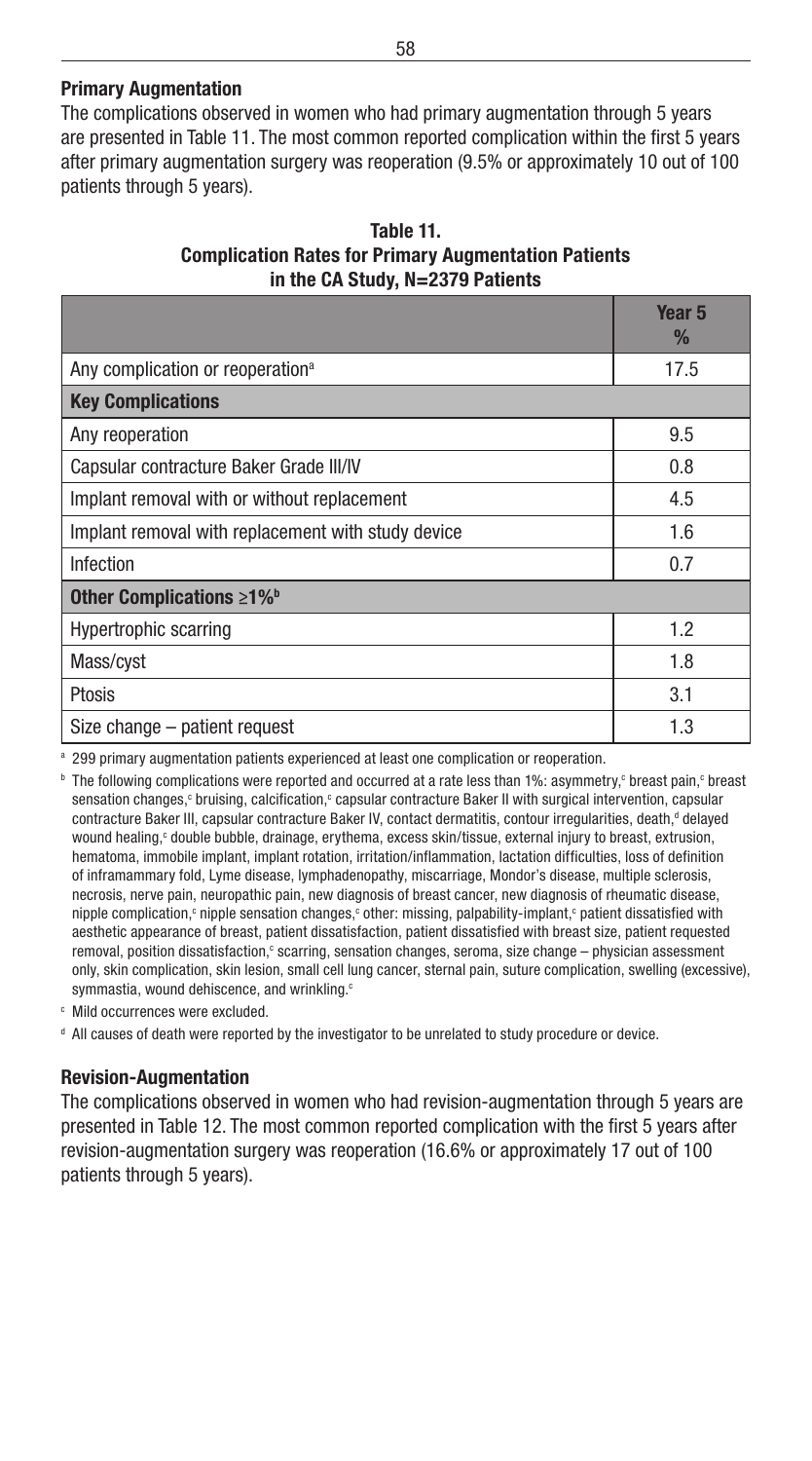#### Table 12. Complication Rates for Revision-Augmentation Patients in the CA Study, N=555 Patients

|                                                    | Year <sub>5</sub><br>$\%$ |
|----------------------------------------------------|---------------------------|
| Any complication or reoperation <sup>a</sup>       | 22.0                      |
| <b>Key Complications</b>                           |                           |
| Any reoperation                                    | 16.6                      |
| Capsular contracture Baker Grade III/IV            | 0.5                       |
| Implant removal with or without replacement        | 8.6                       |
| Implant removal with replacement with study device | 2.8                       |
| Infection                                          | 1.2                       |
| Other Complications $\geq 1\%$ <sup>b</sup>        |                           |
| Hematoma                                           | 1.7                       |
| Hypertrophic scarring                              | 1.6                       |
| Implant rotation                                   | 1.5                       |
| Mass/cyst                                          | 2.8                       |
| Ptosis                                             | 1.1                       |
| Seroma                                             | 2.0                       |
| Size change – patient request                      | 1.9                       |
| Wrinkling <sup>c</sup>                             | 2.0                       |

<sup>a</sup> 98 revision-augmentation patients experienced at least one complication or reoperation.

 $\overline{b}$  The following complications were reported and occurred at a rate less than 1%: asymmetry, breast pain, breast sensation changes,<sup>c</sup> capsular contracture Baker II with surgical intervention, capsular contracture Baker III, capsular contracture Baker IV, death,<sup>d</sup> delayed wound healing,<sup>c</sup> drainage, erythema, extrusion, lack of projection, low breast volume, lymphoma, new diagnosis of breast cancer, new diagnosis of rheumatic disease, nipple complication,<sup>c</sup> patient dissatisfied with aesthetic appearance of breast, position dissatisfaction, rib pain, scarring, size change – physician assessment only, swelling (excessive), and wound dehiscence.

<sup>c</sup> Mild occurrences were excluded.

<sup>d</sup> All causes of death were reported by the investigator to be unrelated to study procedure or device.

### 9.11 CA Study: What were the Main Reasons for Reoperation?

Patients may require a reoperation for a number of reasons such as size and/or style change, implant removal (with or without replacement), capsular contracture procedures, incision and drainage, implant repositioning, scar revision, etc.

#### Primary Augmentation

In Mentor's MemoryShape® Breast Implant CA Study, 6.7% (160 of 2379) of the primary augmentation patients had at least one additional surgical procedure through 5 years (a total of 398 procedures performed in 190 reoperations). The most frequently reported additional surgical procedures were implant removal, incision and drainage, scar revision, and mastopexy.

#### Revision Augmentation

In Mentor's MemoryShape® Breast Implant CA Study, 13.2% (73 of 555) of the revision augmentation patients had at least one additional surgical procedure through 5 years (a total of 168 procedures performed in 85 reoperations). The most frequently reported additional surgical procedures were implant removal, incision and drainage, and capsulectomy.

Table 13 lists the additional surgical procedures occurring at ≥1% (at least 1 patient in 100 experienced the procedure).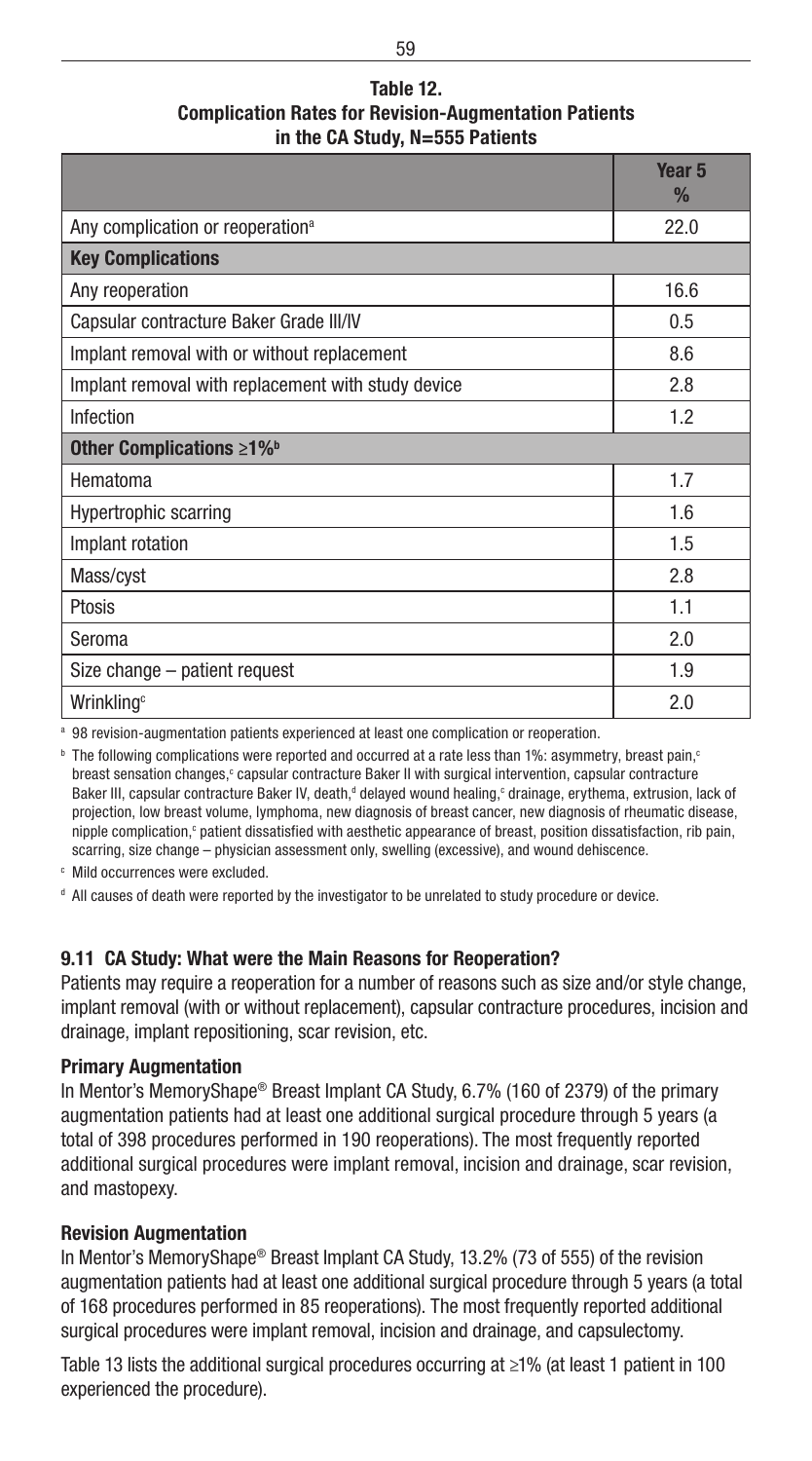| Type of Additional Surgical Procedures ≥1%      | <b>Primary</b><br><b>Augmentation</b><br>$(N=160)$<br>$n$ (%) | <b>Revision-</b><br><b>Augmentation</b><br>$(N=73)$<br>$n$ (%) |
|-------------------------------------------------|---------------------------------------------------------------|----------------------------------------------------------------|
| Additional procedures for breast reconstruction | 1(0.6)                                                        | 0(0.0)                                                         |
| <b>Biopsy</b>                                   | 12(7.5)                                                       | 8(11.0)                                                        |
| Biopsy and tissue adjustment                    | 0(0.0)                                                        | 1(1.4)                                                         |
| Capsulectomy                                    | 16 (10.0)                                                     | 9(12.3)                                                        |
| Capsulorrhaphy                                  | 5(3.1)                                                        | 1(1.4)                                                         |
| Capsulotomy                                     | 14(8.8)                                                       | 8(11.0)                                                        |
| Cyst aspiration                                 | 3(1.9)                                                        | 1(1.4)                                                         |
| Dermis placed                                   | 1(0.6)                                                        | 0(0.0)                                                         |
| Excision of mass/cyst                           | 1(0.6)                                                        | 0(0.0)                                                         |
| Explant with replacement with study device      | 24 (15.0)                                                     | 12 (16.4)                                                      |
| Explant without replacement with study device   | 46 (28.8)                                                     | 26 (35.6)                                                      |
| Exploration                                     | 0(0.0)                                                        | 2(2.7)                                                         |
| Fat grafting                                    | 1(0.6)                                                        | 2(2.7)                                                         |
| Implant reposition                              | 20 (12.5)                                                     | 7(9.6)                                                         |
| Incision and drainage                           | 25(15.6)                                                      | 21 (28.8)                                                      |
| Incision revision                               | 0(0.0)                                                        | 1(1.4)                                                         |
| Inframammary fold revision                      | 2(1.3)                                                        | 1(1.4)                                                         |
| Liquid nitrogen treatment to keratotic lesion   | 2(1.3)                                                        | 0(0.0)                                                         |
| Mastectomy                                      | 2(1.3)                                                        | 1(1.4)                                                         |
| Mastopexy                                       | 22 (13.8)                                                     | 5(6.8)                                                         |
| Nipple procedure                                | 4(2.5)                                                        | 2(2.7)                                                         |
| Pocket revision                                 | 8(5.0)                                                        | 0(0.0)                                                         |
| <b>Scar revision</b>                            | 22 (13.8)                                                     | 4(5.5)                                                         |
| Skin adjustment                                 | 4(2.5)                                                        | 1(1.4)                                                         |
| Skin biopsy                                     | 1(0.6)                                                        | 1(1.4)                                                         |
| Wound debridement                               | 1(0.6)                                                        | 0(0.0)                                                         |

Table 13. Types of Additional Surgical Procedures in the CA Study Through 5 Years by Cohort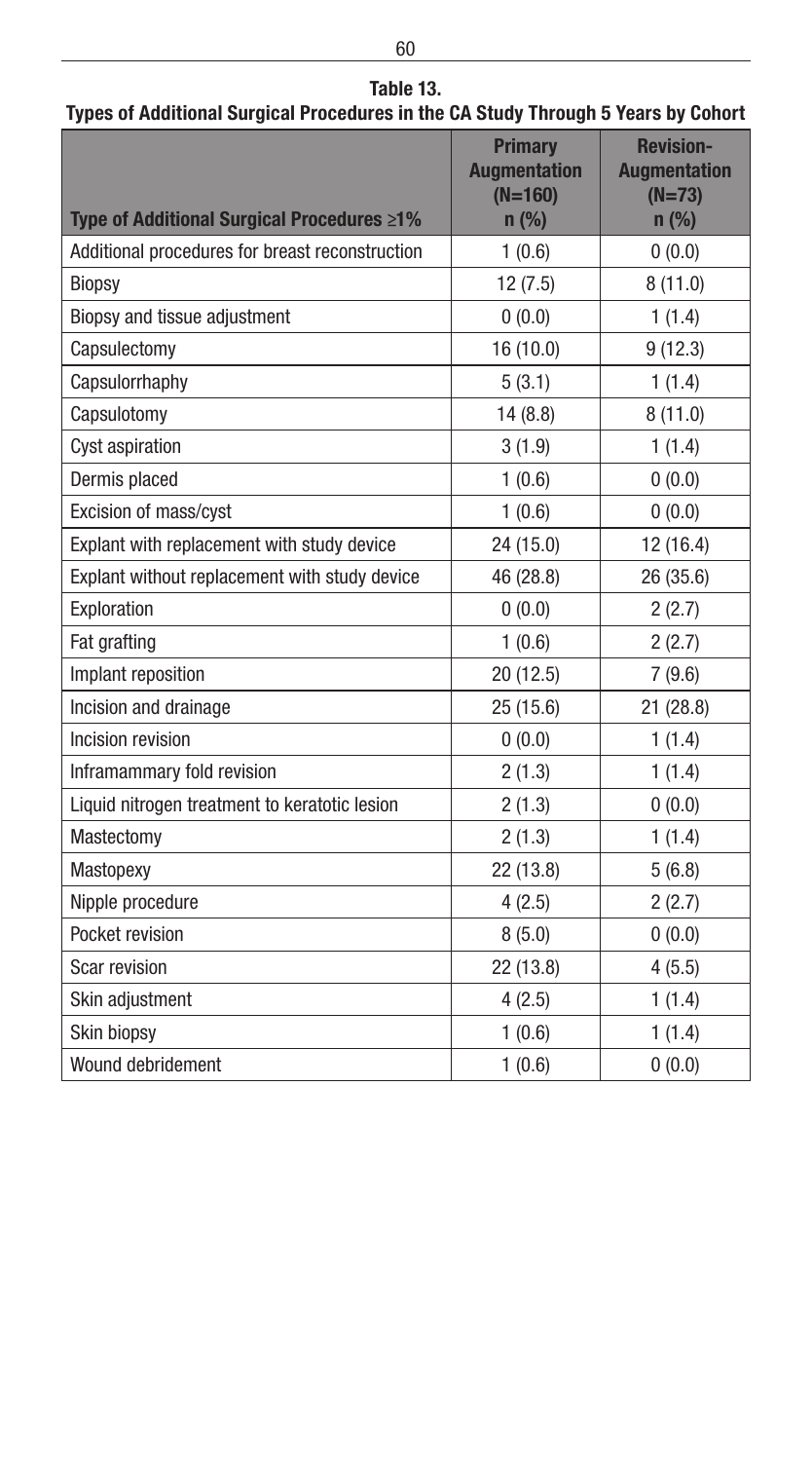# 10. WHAT TO DO IF YOU HAVE A PROBLEM

If you have a problem with your breast implant(s), tell your doctor about it immediately. Your doctor may need to examine you.

(Write your doctor's contact information here.)

In addition to informing your doctor, you can report a problem to Mentor and/or to the US Food and Drug Administration (FDA). Your doctor or other healthcare provider may do this or you may report it yourself.

You can report any serious problem (sometimes referred to as an "adverse event") directly to the FDA through its voluntary reporting program called MedWatch.

(See http://www.fda.gov/medwatch). An adverse event is considered serious and should be reported when it results in a hospitalization, disability, congenital problem with your child, or other medical or surgical intervention. There is a special form you must use for voluntary reporting (FDA Form 3500). You can obtain it several ways:

- Complete Form 3500 and submit it online at https://www.accessdata.fda.gov/scripts/medwatch/medwatch-online.htm;
- Download Form 3500 from the website https://www.accessdata.fda.gov/scripts/medwatch/medwatch-online.htm and print it out, fill it in, and send it to FDA; or
- Call FDA to get a reporting package at 1-800-FDA-1088 (1-800-332-1088).

If you need to complete a Form 3500, FDA recommends that you take Form 3500 to your doctor, who can help you to complete it.

# 11. WHERE TO FIND MORE INFORMATION

# SAFETY INFORMATION AVAILABLE ON WEBSITE :

If you are considering breast implant surgery, you should discuss the risks and benefits with your health care provider.

Mentor's website, **breastimplantsbymentor.com**, includes important safety information as well as links to the latest version of Mentor's Patient Educational Brochures. You should check this website periodically to view Mentor safety updates.

You may also visit the FDA's Breast Implants website for additional information https://www.fda.gov/medical-devices/implants-and-prosthetics/breast-implants

Mentor has more information about its MemoryShape® Breast Implants that is available to you. You may request a copy of the package insert given to surgeons that describes how to use the MemoryShape® Breast Implant. It also discusses safety information and research performed on implants in general and on MENTOR® MemoryShape® Breast Implants in particular. Note that this document is intended only for surgeons, so it has a large amount of undefined medical and technical language.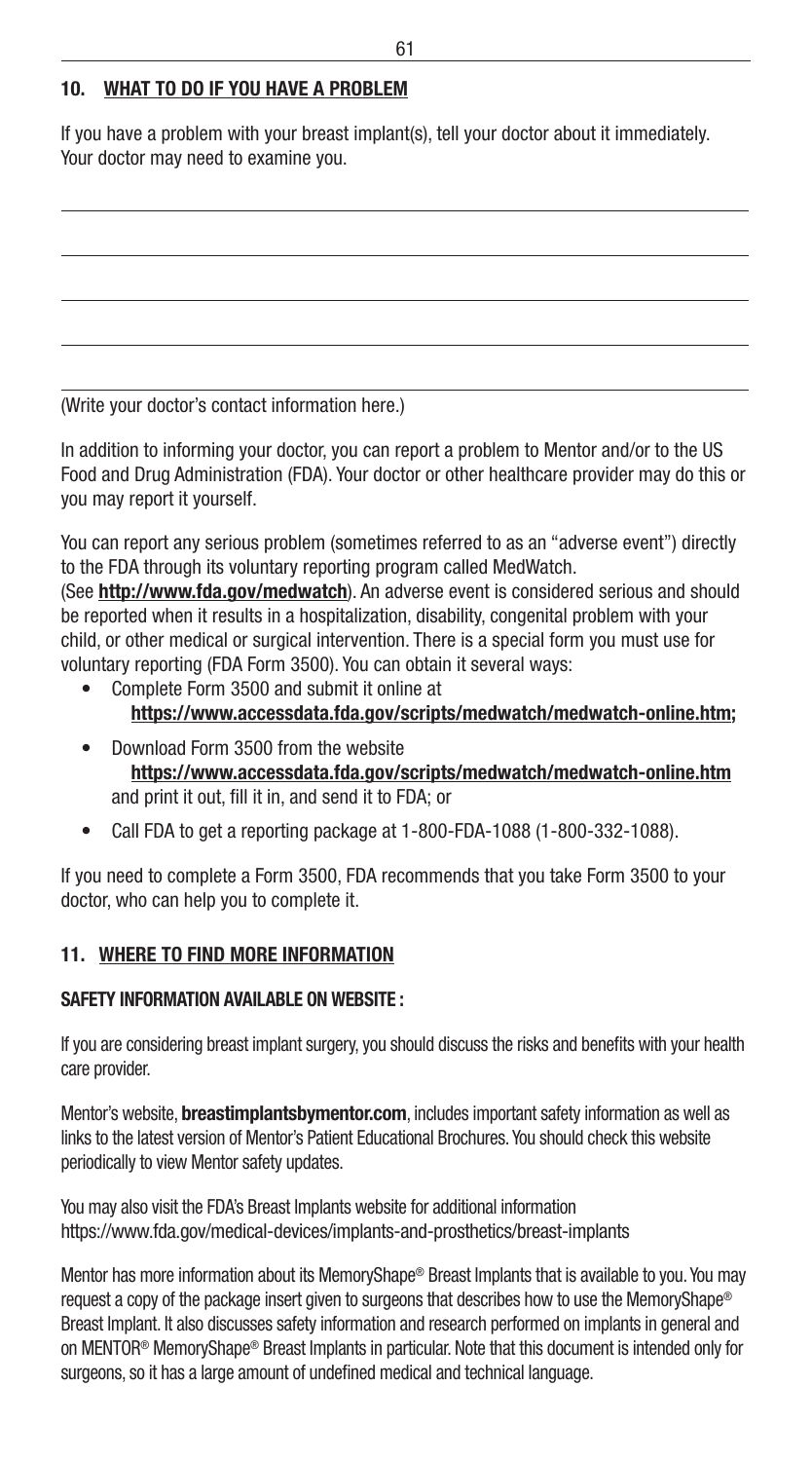You can find more detailed information about MemoryShape breast implants on FDA's website, https://www.accessdata.fda.gov/scripts/cdrh/cfdocs/cfpma/pma.cfm?id=P060028. This site includes links to Mentor's studies (in animals and humans or other laboratory testing) done on MemoryShape® Breast Implants in Mentor's Summary of Safety and Effectiveness Document (SSED).

There are several other sources of information about breast implants and breast implant surgery.

Professional organizations for surgeons offer helpful information on their websites about making decisions about plastic/cosmetic surgery and about choosing a surgeon. You can find this information at the following websites:

- The Aesthetic Society http://www.surgery.org
- American Society of Plastic Surgeons http://www.plasticsurgery.org

In collaboration with the U.S. Food and Drug Administration (FDA) and breast implant device manufacturers, The Plastic Surgery Foundation (PSF) has developed the **National Breast** Implant Registry (NBIR) for the purpose of strengthening national surveillance for breast implant devices in the United States. The NBIR is a database that collects information on breast implant procedures and devices. Collecting this information will allow the NBIR, plastic surgeons, and breast implant manufacturers to identify trends and other helpful safety information that can be used to improve the safety of breast implants for you and future patients. You are encouraged to ensure that your surgeon is participating in this registry.

# 12. MENTOR'S IMPLANT TRACKING PROGRAM

Each breast implant is assigned a unique serial number that allows Mentor to identify the implant(s) and locate important information about how and when they were manufactured. Mentor has developed a breast implant tracking program to help facilitate contacting you with updated information if needed.

# 12.1 Breast Implant Tracking

At the time of your breast implant surgery, you will be asked to participate in Mentor's breast implant tracking program. This will help to ensure that Mentor has a record of your contact information and can contact you in the event there is updated information on your breast implant(s) that you need to know about.

Federal regulations require Mentor to track its MemoryShape® Breast Implants. Your surgeon will report the serial number(s) of your breast implants to Mentor, along with the date of your surgery, your personal contact information, and contact information about his or her practice. Mentor maintains this information in a confidential manner.

Your doctor or his or her staff will fill out the Device Tracking Form and return it to Mentor.

# 12.2 Implant ID Card

After your surgery, your surgeon will provide you a card that contains important information about your breast implants. This card will have the catalog and serial number of your implants, along with other information.

Carry the card with you and show it to doctors or other healthcare providers when you visit them. It will help them treat you appropriately and protect your breast implants during any medical treatment you need in the future.

If you have your breast implants replaced, you will get a new Implant ID Card for those implants.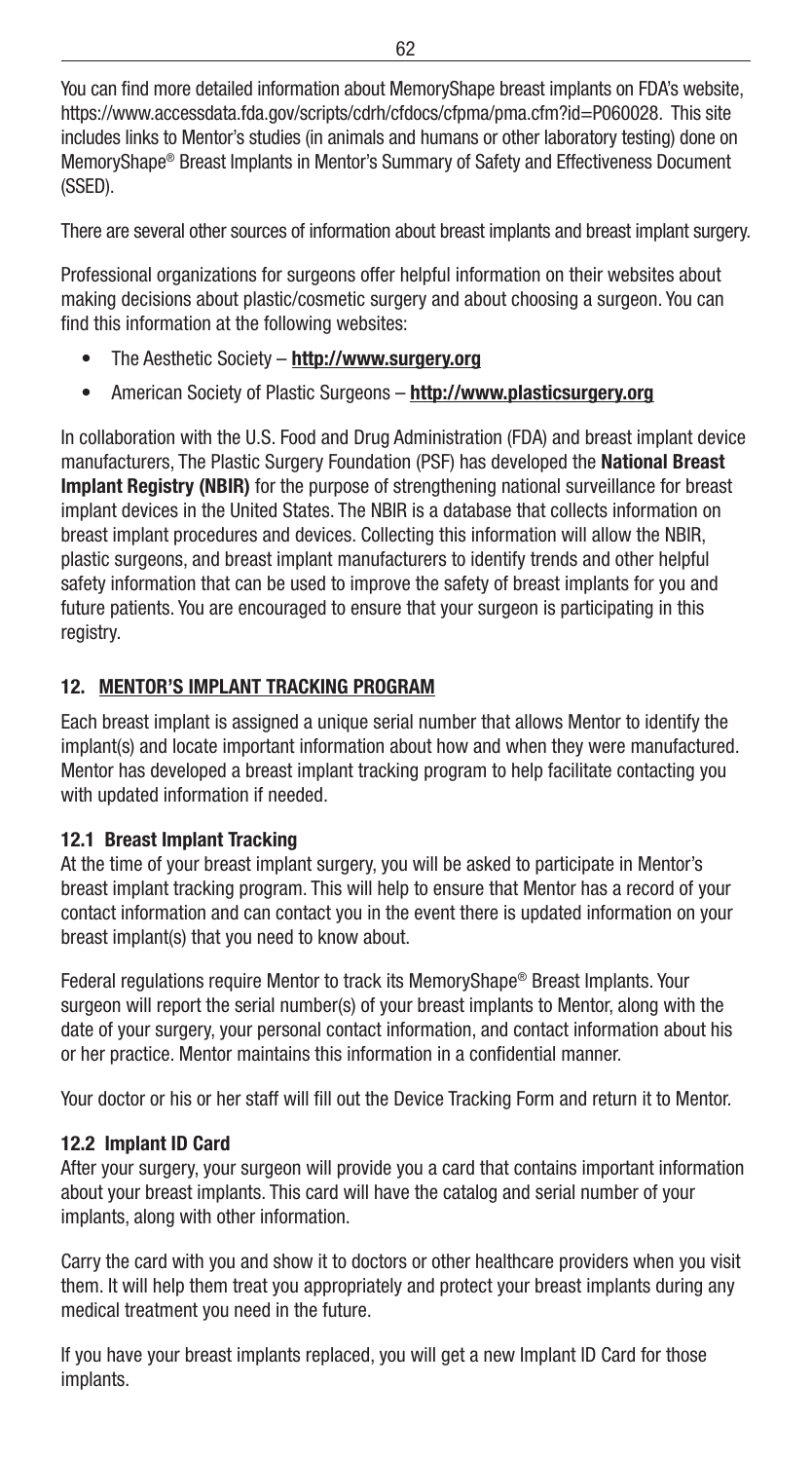Your doctor should keep a copy of the Implant ID Card with your medical records.

Please inform Mentor whenever your contact information, e.g., mailing address, email, etc., changes so that we may keep you up to date with important information about your breast implant(s).

You can contact Mentor's Customer Service Department at (800) 235-5731.

### 13. IMPORTANT CONTACT INFORMATION

Your MemoryShape<sup>®</sup> Breast Implants are manufactured and sold by:

Mentor Worldwide LLC 3041 Skyway Circle North Irving, TX 75038-3540 USA 1 (800) MENTOR8 www.mentorwwllc.com

Your surgeon's name and contact information:

### 14. WARRANTY INFORMATION

Mentor's Lifetime Product Replacement Policy and Advantage Limited Warranties provide limited replacement and limited financial reimbursement in the event of shell leakage or breakage resulting in breast implant rupture. For more information, please contact Mentor's Customer Quality Department at (866) 250-5115 or visit www.mentorwwllc.com.

# 15. PATIENT DECISION CHECKLIST – TO BE COMPLETED PRIOR TO SURGERY

Please review each section of the Patient Decision Checklist provided in the section below. Please place your initials at the end of each section if you understand the information presented or, if there are sections that you are unsure about, write down your questions and discuss them with your surgeon before deciding to have breast implant surgery.

The risks associated with breast surgery and breast implant-specific risks reflect the highest estimated cumulative occurrence of each risk across all groups of patients (augmentation and reconstruction, both primary and revision) in the 10 year core study.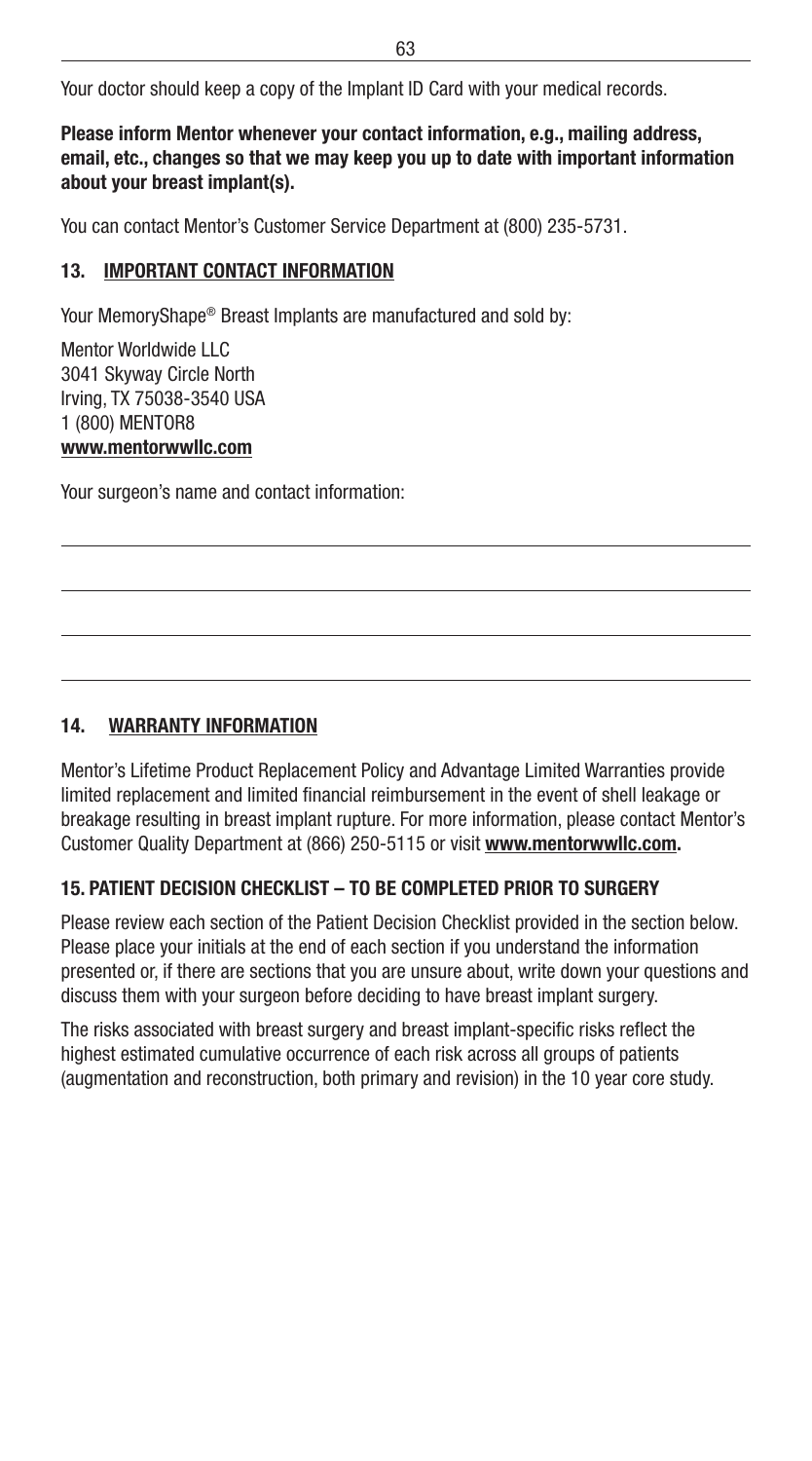This page is intentionally left blank.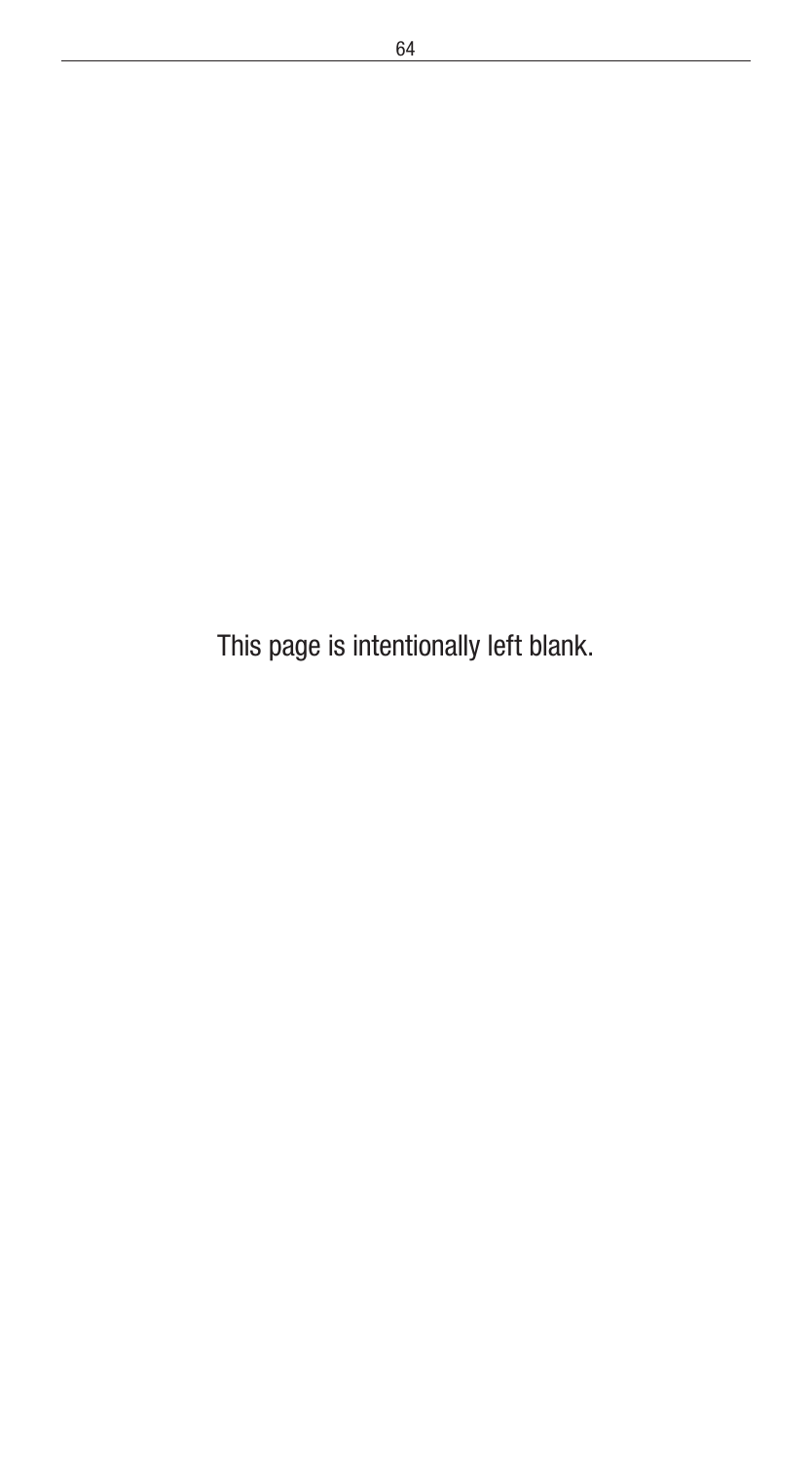# 16. PATIENT DECISION CHECKLIST

To the patient considering breast implants filled with saline or silicone gel intended for breast augmentation or breast reconstruction:

The review and understanding of this document is a critical step in making the decision whether you should choose breast implant surgery. You should learn about breast implants and then carefully consider the benefits and risks associated with breast implants and breast implant surgery before you make that decision. This form lists important risks, including those known or reported to be associated with the use of the device based on information from clinical trials, scientific literature, and reports from patients who have undergone device placement.

This patient decision checklist is intended to supplement the additional patient labeling that should be provided to you by your physician. You should receive a patient booklet/ brochure that includes important information about your specific breast implant, as well as a boxed warning and patient decision checklist. After reviewing the information in the patient information booklet/brochure for the specific implant that will be used, please read and discuss the items in this checklist carefully in consultation with your physician. You should place your initials in the location provided next to each item to indicate that you have read and understood the item. Your full signature at the end of this document means that you have read the materials and that your physician has answered all questions to your satisfaction.

# Considerations for a Candidate for Successful Breast Implantation

I understand that I am not a candidate for breast implants if any of the following situations applies to me:

- I have an active infection anywhere in my body;
- I have an existing cancer or pre-cancer of my breast tissue that has not been adequately treated; or
- I am pregnant or nursing

I understand that if I have any of the following conditions, I may be at a higher risk for a poor surgical outcome:

- Medical condition that affects my body's ability to heal (e.g., diabetes, connective tissue disorder);
- Active smoker or a former smoker:
- Currently taking drugs that weaken the body's natural resistance to disease, such as steroids and chemotherapy drugs (e.g., prednisone, tacrolimus, sirolimus, mycophenolate, azathioprine, cyclosporine, methotrexate, chlorambucil, leflunomide, or cyclophosphamide);
- History of chemotherapy or planned chemotherapy following breast implant placement;
- History of radiation therapy or planned radiation following breast implant placement;
- Conditions that interfere with wound healing or blood clotting (e.g., hemophilia, von Willebrand disease, factor V Leiden, hyperhomocysteinemia, protein C deficiency, anti- thrombin III deficiency, or systemic lupus erythematosus); or

 $\overline{a}$ 

• Reduced blood supply to the breast tissue.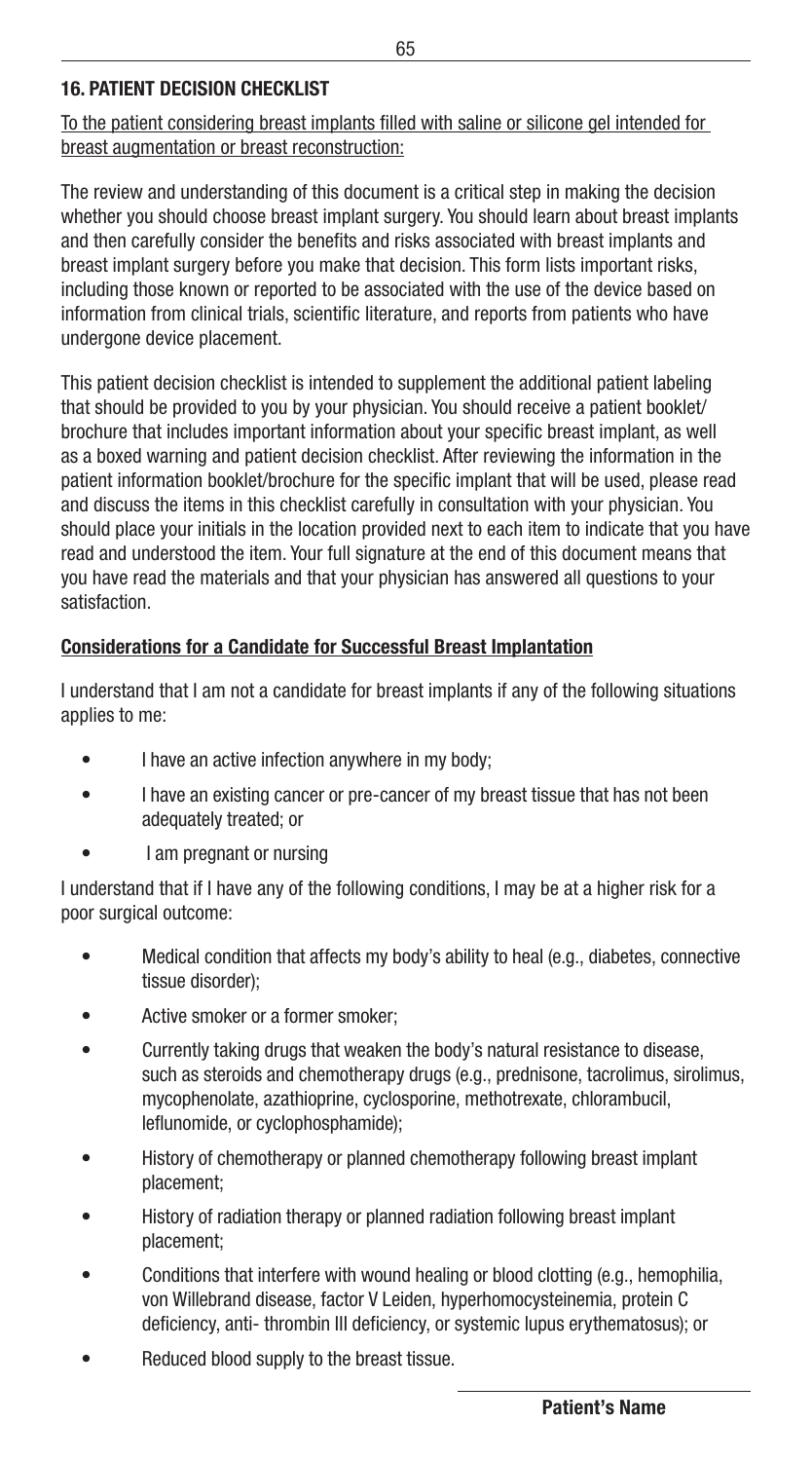I understand the following conditions have not been adequately studied to determine whether the conditions put me at higher risk:

- Autoimmune disease (e.g.,Hashimoto's, Lupus, Rheumatoid Arthritis) or family history of autoimmune disease (breast implant premarket clinical studies have not evaluated the safety of breast implants in patients with autoimmune disease);
- Clinical diagnosis of depression or other mental health disorder (including body dysmorphic disorder or eating disorder); or
- Have other products permanently implanted in the breast.

# Patient Initials:

### Risks of Breast Implant Surgery

I understand that there are risks of undergoing breast implant surgery. The percentages displayed below were reported in the 10-year core study for MemoryShape breast implants. Each rate specified below represents the largest reported cumulative 10-year rate reported across all groups of patients in the study (augmentation and reconstruction, both primary and revision).I understand that risks of undergoing breast implant surgery may include:

- breast pain (reported in up to 3.7% of patients),
- skin or nipple areola sensitivity changes or loss (nipple sensation changes reported in up to 5.5% of patients, and breast sensation changes reported in up to 3.9% of patients)
- asymmetry (reported in up to 11.5% of patients),
- impact of aging or weight change on size and shape of breast (ptosis reported in up to 10% of patients),
- infection, requiring possible removal of implant (reported in up to 2.9% of patients),
- swelling (swelling (excessive) reported in up to 1.4% of patients),
- scarring (reported in up to 2% of patients),
- fluid collections (seroma) (reported in up to 2.6% of patients),
- hematoma (may occur but specific rates are not publicly available in the MemoryShape Core study analysis)),
- tissue death of breast skin or nipple (may occur but specific rates are not publicly available in the MemoryShape Core study analysis),
- inability to breast feed (may occur but specific rates are not publicly available in the MemoryShape Core study analysis),
- complications of anesthesia (may occur but specific rates are not publicly available in the MemoryShape Core study analysis),
- bleeding (may occur but specific rates are not publicly available in the MemoryShape Core study analysis),
- chronic pain (may occur but specific rates are not publicly available in the MemoryShape Core study analysis),
- damage to surrounding tissue, such as muscle, nerves, and blood vessels (may occur but specific rates are not publicly available in the MemoryShape Core study analysis), and

 $\overline{a}$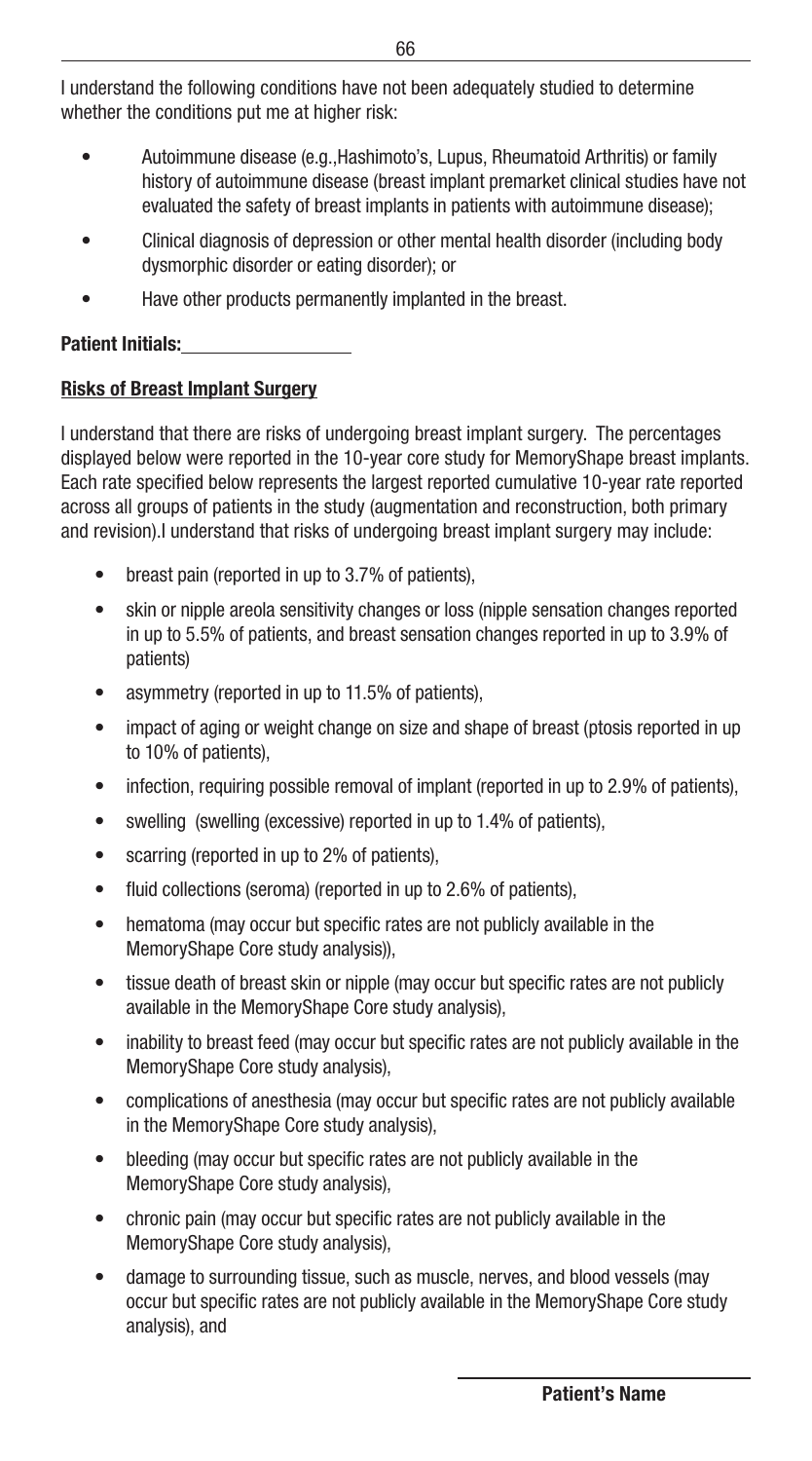• impact on imaging of breast tissue (may occur but specific rates are not publicly available in the MemoryShape Core study analysis).

My physician has discussed these risks and has provided me with the patient information booklet/brochure (including the boxed warning) with information on the types of risks that are possible and expected rates of occurrence.

My physician has discussed the potential use of other implanted products during my breast implant surgery. My physician has also discussed the risks and benefits of using these implanted products and their planned surgical approach.

# Patient Initials:

# Risks of Cancer-Breast Implant-Associated Anaplastic Large Cell Lymphoma (BIA-ALCL)

I understand that breast implants are associated with the development of a type of cancer of the immune system called Breast Implant-Associated Anaplastic Large Cell Lymphoma (BIA- ALCL). Information regarding the number of medical device reports of BIA-ALCL can be found on FDA's website (See "Medical Device Reports of Breast Implant-Associated Anaplastic Large Cell Lymphoma," available at https://www.fda.gov/medical-devices/ breast-implants/medical-device-reports-breast-implant-associated-anaplastic-large-celllymphoma ).

As of July 2019, literature reports various estimates for the incidence of BIA-ALCL. These estimated incidence rates have ranged from a high of 1 per 3,817 patients to a low estimate of 1 in 30,000 (Clemens et al, 2017; Loch-Wilkinson et al, 2017; De Boer et al, 2018).

I have received information regarding the overall incidence rates of BIA- ALCL and the rates as they pertain to my specific breast implant.

I understand that this cancer has been reported more frequently for textured breast implants, but that patients with smooth surfaced implants have also been diagnosed.

I understand that patients with breast implants have a risk of developing BIA-ALCL within the scar tissue and fluid surrounding the breast implant.

I understand that BIA-ALCL typically takes several years to develop after implantation, but cases have been reported as early as within one year. Typical symptoms to be aware of include: swelling, breast tightness, pain, lumps, or swelling of the breast months or years after I receive my implants.

I understand that treatment for BIA-ALCL involves an operation to remove the implants and the surrounding scar tissue capsule. Based on the stage of the cancer at diagnosis, some patients have required chemotherapy or radiation. While BIA- ALCL typically responds well to therapy, some patients have died from BIA-ALCL. Diagnosis and treatment may be at my own expense and is not always covered by insurance.

 $\overline{a}$ 

Patient Initials: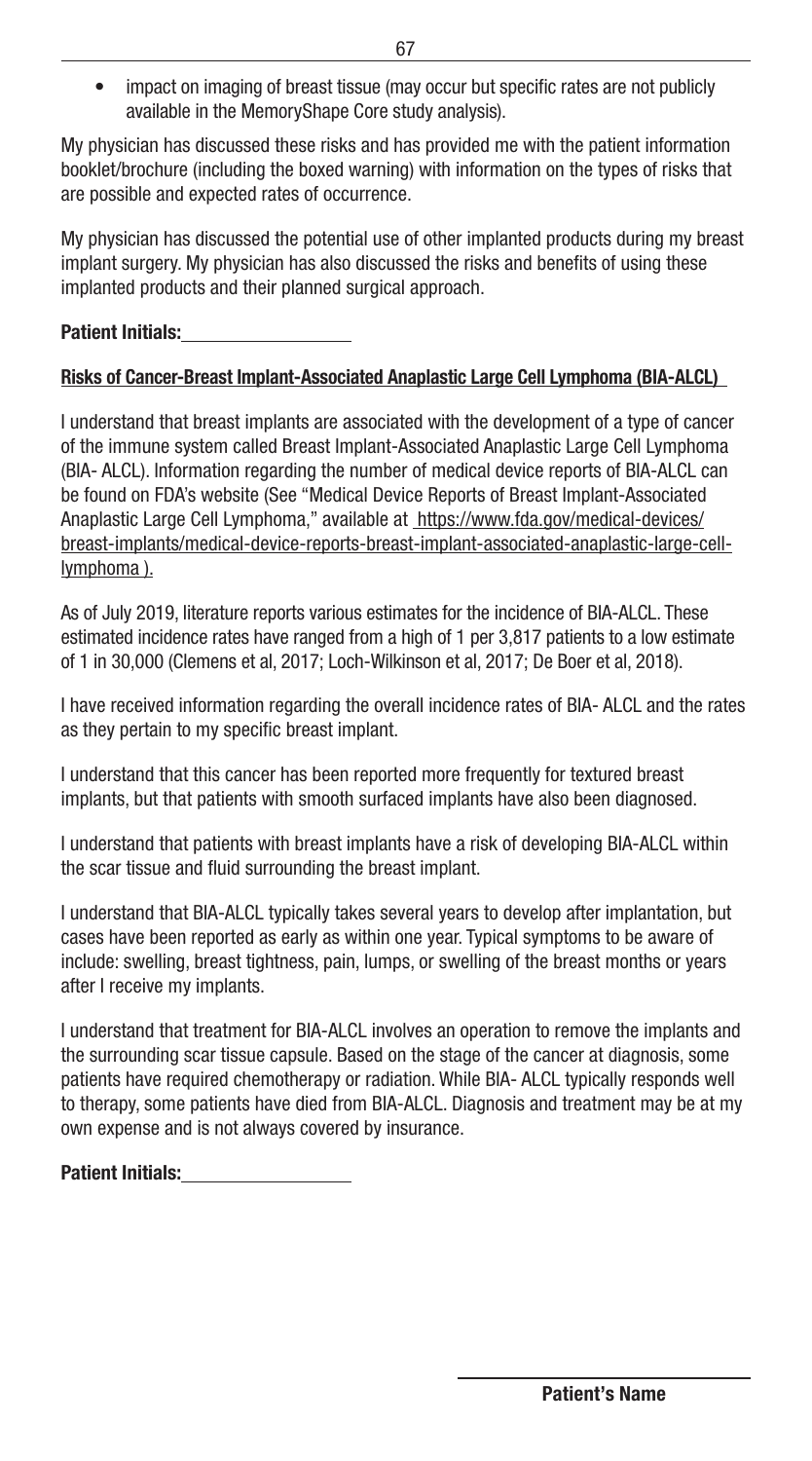### Systemic Symptoms

I understand that some patients who have received breast implants have reported a variety of systemic symptoms including joint pain, fatigue, rash, memory loss, and "brain fog" that some patients have called breast implant illness. While the causes of these symptoms are unclear, some patients have reported relief of these symptoms with removal of their implants and surrounding scar tissue capsule, however not all patients may experience improvement in their symptoms. Researchers are working to better understand the possible link between breast implants and these symptoms.

I also understand that some patients with breast implants have reported health problems in their children after birth or breastfeeding. While a causal link between breast implants and these reported health problems in children has not been demonstrated, more research is needed. I understand that breast implants and breast surgery may interfere with my ability to successfully breastfeed.

# Patient Initials:

# Breast-Implant Specific Risks

I understand that a breast implant is NOT a lifetime device and the longer I have my implants, the more likely I am to experience a complication and the more likely I am to require a reoperation requiring the replacement or removal of my breast implant. As many as 25.9 percent of women who received breast implants for augmentation had their implants removed within 10 years, but my implants may last for a shorter or longer time (the percentage reported is from the 10-year core study for MemoryShape breast implants. This rate specified represents the largest reported cumulative 10-year rate across all groups of augmentation patients in the study (both primary and revision).

I understand that my breast implant may rupture or leak at any time, and that the longer I have my implants, the more likely I am to experience a complication such as rupture. I understand that gel bleed (small quantities of chemicals diffusing from the implant shell) of silicone gel-filled implants may occur. I understand that if I have a saline-filled implant, my breast may deflate in appearance if there is a rupture or leakage of the saline.

I understand that if I have a silicone gel-filled breast implant, I or the physician may not be able to tell on physical exam whether my implant has ruptured or is leaking silicone gel. Because rupture or leakage of silicone gel-filled breast implants is difficult to detect, I understand that periodic imaging evaluation is recommended for screening of silicone gel-filled breast implant rupture. It is recommended that I have periodic imaging of my silicone gel-filled breast implants to screen for implant rupture regardless of whether my implants are for cosmetic augmentation or reconstruction. These recommendations do not replace other additional imaging that may be required depending on my medical history or circumstances (i.e., screening mammography for breast cancer).

Even if I have no symptoms, I should have regular imaging evaluations as described in the "Recommended Follow-Up" section below. These imaging evaluations may not detect all ruptures or leaks, be costly, and the expense may not be covered by my medical insurance.

I understand that silicone can migrate from my implant into nearby tissues (e.g., chest wall, lymph nodes under the arm) and organs (e.g., liver, lungs) where it may not be possible to remove.

I understand that all breast implants can interfere with mammography and breast exams, which could delay the diagnosis of breast cancer. Mammography can also cause the breast implant to rupture or leak. I should tell the mammography technician if I have breast implants.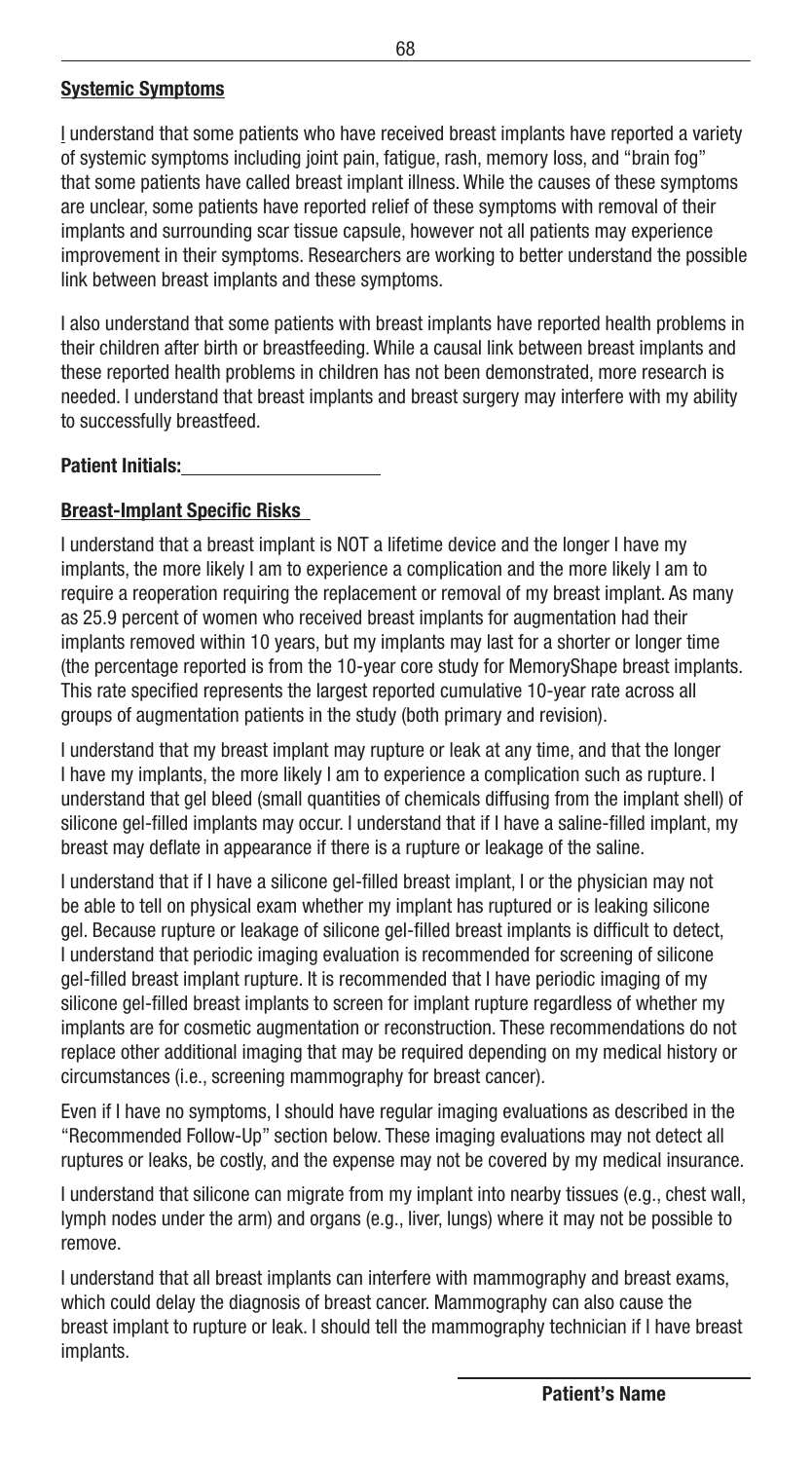I understand that the long-term risks of breast implants may include:

- painful or tightening of scar tissue (capsule) around my implant (capsular contracture III/IV reported in up to 16.4% of patients),
- rupture or leaking of the implant (reported in up to 18.9% of patients),
- wrinkling of the implant (reported in up to 14.0% of patients),
- visibility of the implant edges (palpability of implants reported in up to 4.5% of patients),
- shifting of the implant (position dissatisfaction reported in up to 9.0% of patients), or
- reoperation (reported in up to 59.7% of patients).

I understand that I will receive a patient device card (i.e. Implant ID Card) after my surgery that has information on each of my specific implants. I understand that it is important for me to keep each card in case I or my physician need to know what kind of implant I have many years later.

I understand that all breast implants contain chemicals and heavy metals. I understand that most of these chemicals stay inside the shell of the implant, but small quantities have been found to diffuse (gel bleed) through the implant shell of silicone gel-filled implants, even if the implant is intact and not ruptured or leaking. A list of the components, chemicals, and heavy metals is available in the patient information booklet/brochure.

| <b>Patient Initials:</b> |  |
|--------------------------|--|
|                          |  |

# Recommended Follow-up

Even if I have no symptoms, I should have my first ultrasound or MRI at 5-6 years after my initial implant surgery and then every 2-3 years thereafter. If I have symptoms or uncertain ultrasound results for breast implant rupture at any time, an MRI is recommended.

I understand that I will need routine and regular follow-up with my physician as long as I have a breast implant for examination of my breast implant as well as to discuss any updates regarding breast implant issues.

National Breast Implant Registry (NBIR): I understand and have discussed with my physician that there is a National Breast Implant Registry where information regarding my health and breast implant information can be entered. The NBIR may help understand the long-term safety and performance of breast implants.

Patient Registry and Outcomes For breast Implants and anaplastic large cell Lymphoma (ALCL) etiology and Epidemiology (PROFILE): I understand and have discussed with my physician that there is a registry (PROFILE) where information is collected to better understand BIA-ALCL in patients with breast implants.

 $\overline{a}$ 

Patient Initials: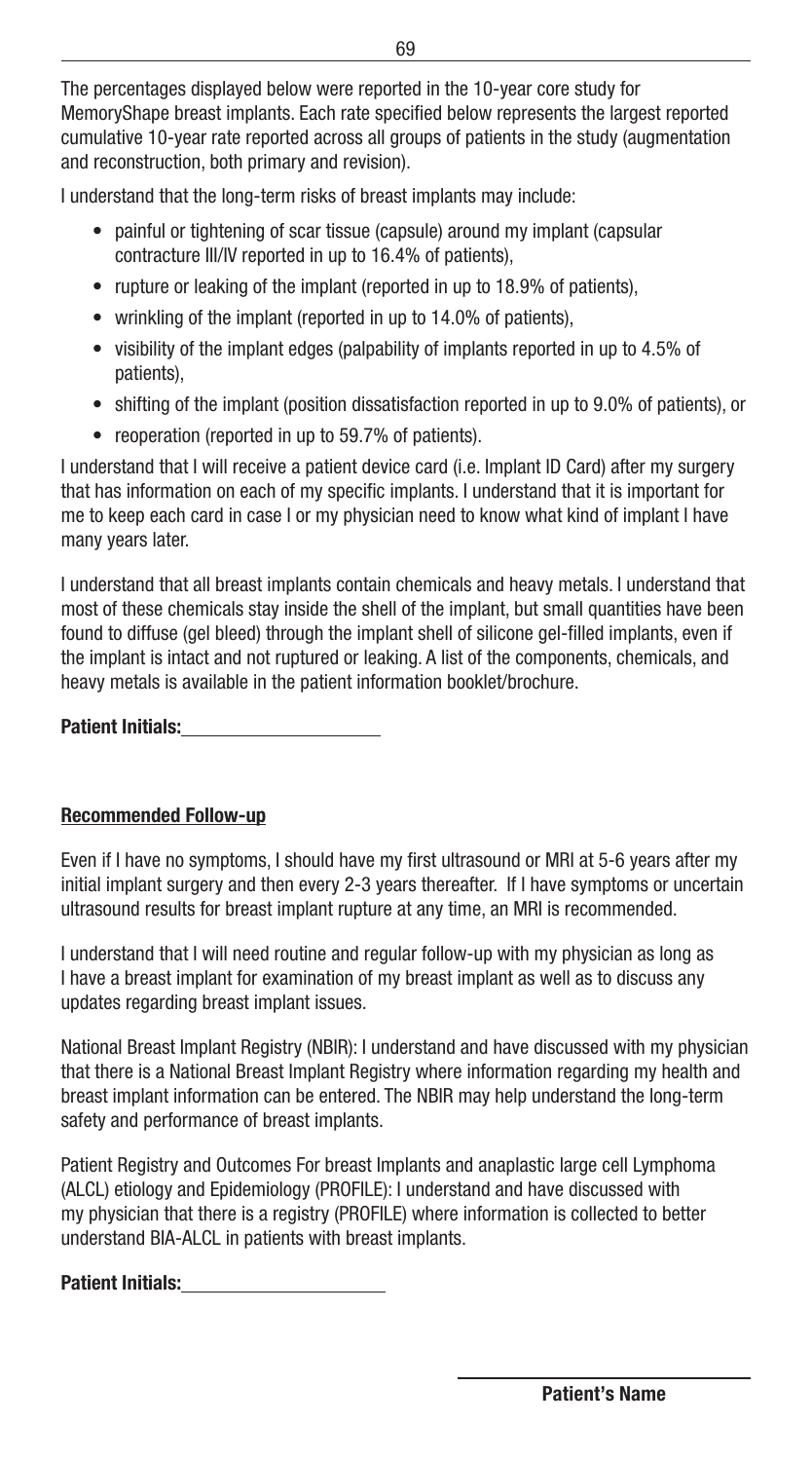### Questions for My Physician

I have had the opportunity to ask my physician questions about his or her experience, medical degree, specialty of training, and credentials. I understand that breast implants have associated procedural risks and should only be used by physicians who are appropriately trained.

Patient Initials:

#### Options Following Mastectomy

I understand that breast reconstruction is an elective procedure which I can choose to do or not.

I understand that I may choose not to have breast reconstruction ("going flat") and may choose to use an external prosthesis in my bra to look like I have a breast when wearing clothes.

I understand the surgical options for breast reconstruction, including the use of a breast implant and the use of my own tissue ("autologous reconstruction").

I understand that if my breast implants are ever removed, I may be left with dimpling, chest wall concavity, puckering, or sagging of my breasts or skin.

I understand that more surgeries may be necessary in the future due to complications or to remove or replace the breast implants.

I have discussed all of the options for breast reconstruction with my provider, including whether I am a candidate and the benefits and risks of each, and I believe that breast reconstruction with a breast implant is the best option for me.

### Patient Initials:

### Breast Augmentation Options

I understand that breast augmentation is an elective procedure to increase the size of my breasts.

I understand that breast augmentation may result in permanent changes to my breast tissue and if my implants are ever removed, I may be left with unsatisfactory appearance, changes to the size and shape of my breasts, including but not limited to dimpling, chestwall concavity, puckering, sagging, or different incision size or location.

If I am an augmentation patient, any additional surgeries or medical procedures will likely be at my own expense.

 $\overline{a}$ 

Patient Initials: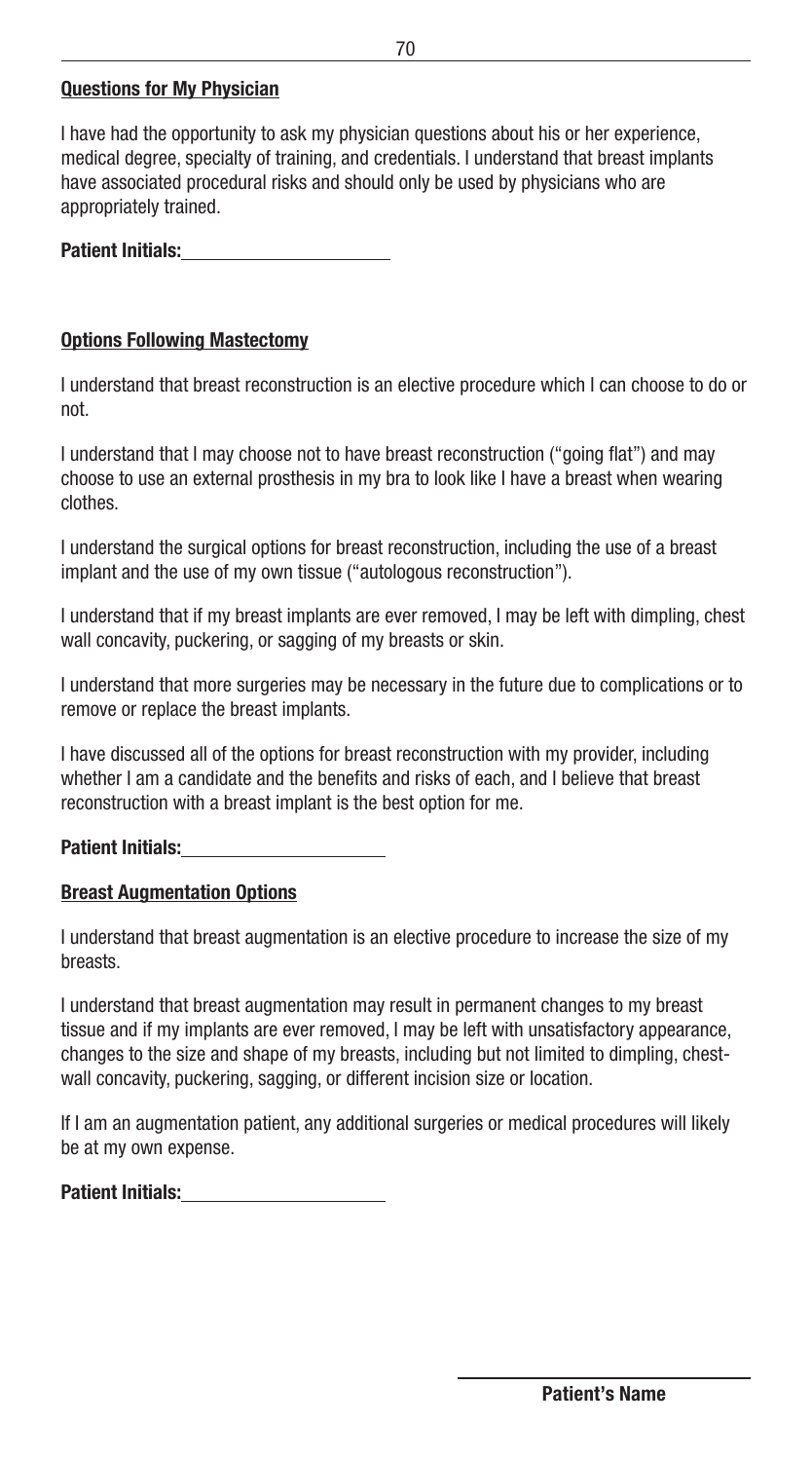## CONFIRMATION OF DISCUSSION OF RISKS

\_\_\_\_\_\_\_\_\_\_\_\_\_\_\_\_\_\_\_\_\_\_\_\_\_\_\_\_\_\_\_

\_\_\_\_\_\_\_\_\_\_\_\_\_\_\_\_\_\_\_\_\_\_\_\_\_\_\_\_\_\_\_

\_\_\_\_\_\_\_\_\_\_\_\_\_\_\_\_\_\_\_\_\_\_\_\_\_\_\_\_\_\_\_

\_\_\_\_\_\_\_\_\_\_\_\_\_\_\_\_\_\_\_\_\_\_\_\_\_\_\_\_\_\_\_

Patient: I acknowledge that I have received and read the patient information booklet/ brochure for the specific implant that will be used during my surgery and that I have had time to discuss the information in it and on this document with my physician. I have had the opportunity to ask questions and understand the benefits and risks of breast implants for me, given my specific health conditions. I have considered alternatives to breast implants, including reconstruction without breast implants, no reconstruction/augmentation, and their benefits and risks.

Printed Name

Patient Signature and Date

**Physician:** I acknowledge that I have discussed the benefits and risks of breast implants as described elsewhere in the patient information booklet/brochure and in this checklist. I have also explained the benefits and risks of the alternatives. I have encouraged the patient to ask questions, and I have addressed all questions.

Printed Name

Physician Signature and Date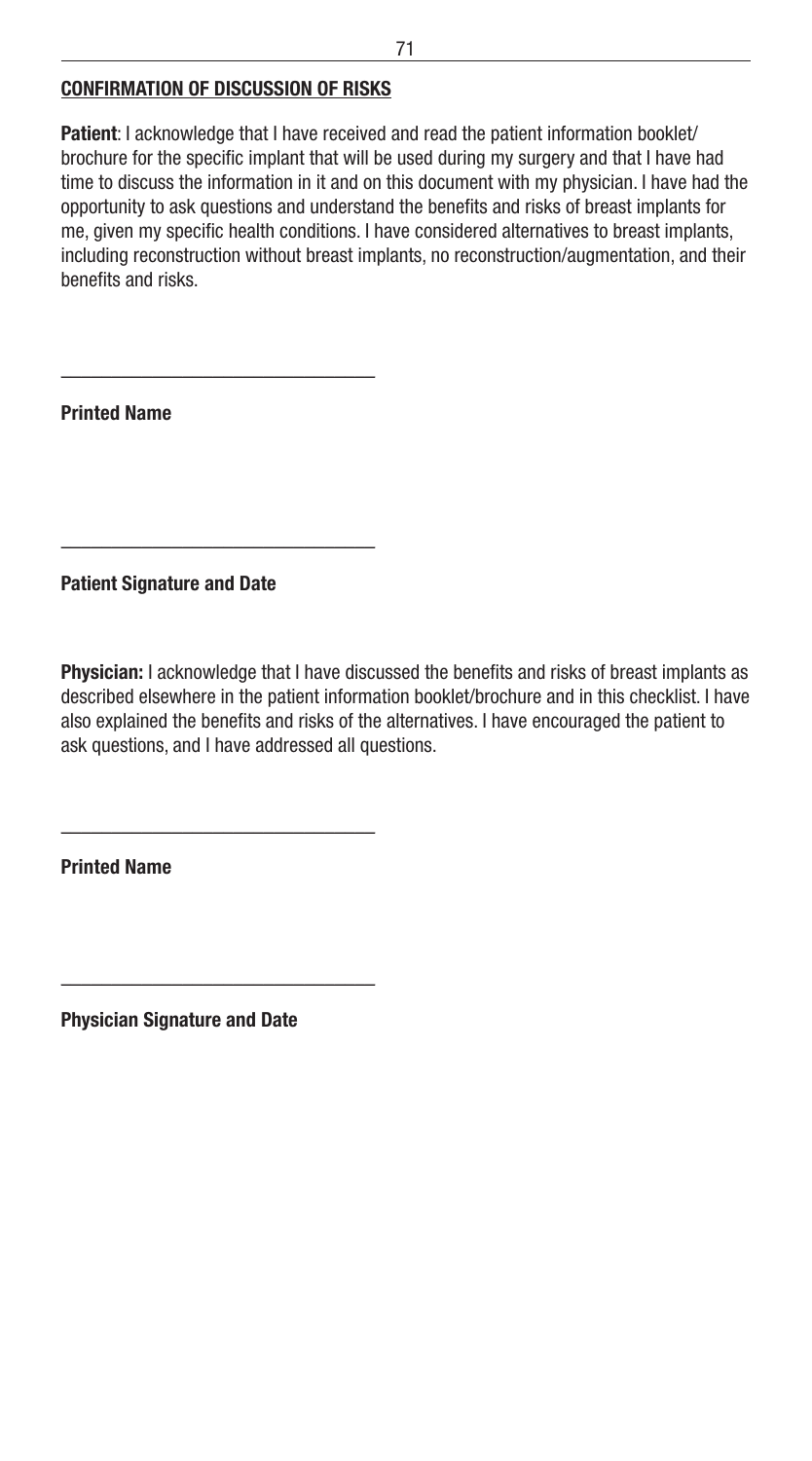|--|

- Alternatives to Breast Implantation: 14, 70, 71
- Breast Implant Associated Anaplastic Large Cell Lymphoma (BIA ALCL): 4, 29, 67
- Anesthesia: 34, 42, 66
- Asymmetry: 4, 16, 17, 19, 20, 21, 25, 26, 29, 48, 50, 52, 53, 54, 58, 59, 66
- Autoimmune Disease: 4, 5, 8, 12, 28, 31, 32, 65
- Axillary Incision: 4, 35
- Benefits: 12, 13, 30, 33, 34, 41, 45, 46, 61, 63, 70, 71
- Biopsy: 4, 24, 28, 29, 60
- Body Dysmorphic Disorder (BDD): 4, 12, 32, 65, 80
- Breast Augmentation: 4, 8, 11, 12, 14, 15, 33, 34, 35, 41, 42, 70, 75, 76
- Breast Feeding/Lactation: 6, 13, 17, 27, 48, 55, 56, 58, 74
- Breast Implant: 1, 4, 5, 6, 7, 8, 9, 10, 11, 12, 13, 14, 15, 17, 21, 22, 23, 24, 25, 26, 27, 28, 29, 30, 31, 32, 33, 34, 35, 36, 37, 38, 39, 40, 42, 43, 44, 45, 46, 47, 48, 49, 51, 53, 55, 56, 57, 58, 59, 61, 63, 65, 66, 67, 68, 69, 70, 71, 72, 73, 74, 75, 77, 78, 79, 80, 81, 82
- Breast Mass: 4, 25, 26, 49, 50, 51, 52
- Breast Reconstruction: 5, 11, 12, 60, 70, 74
- Breast Self-Exams: 43
- Breast Tissue Atrophy: 4, 28
- Calcium Deposits/Calcification: 5, 17, 21, 25, 28, 48, 49, 50, 52, 58
- Cancer: 5, 6, 7, 11, 12, 13, 14, 16, 17, 21, 24, 28, 29, 30, 31, 42, 44, 47, 48, 49, 50, 52, 53, 54, 55, 56, 58, 59, 65, 67, 68, 74, 75, 76, 77
- Capsular Contracture: 5, 14, 15, 16, 18, 19, 22, 23, 24, 25, 26, 32, 33, 34, 36, 43, 47, 48, 49, 50, 52, 53, 54, 58, 59, 68, 78
- Capsule: 5, 6, 22, 23, 24, 45, 59, 60, 67, 68
- Capsulotomy: 5, 14, 24, 60

Chest Wall Deformity: 28

- Complications: 6, 10, 13, 14, 15, 16, 17, 18, 19, 20, 21, 22, 26, 33, 34, 42, 45, 47, 48, 49, 55, 56, 57, 58, 59, 66, 70, 77, 78
- Congenital Anomaly: 5, 11
- Connective Tissue Disease (CTD): 5, 31, 56, 76, 77
- Contraindications: 5, 12
- CTD Signs and Symptoms: 9, 13, 14, 22, 24, 28, 29, 30, 31, 32, 44, 55, 56, 67, 68, 69, 74, 76, 77
- Delayed Wound Healing: 5, 15, 17, 18, 20, 27, 48, 49, 50, 52, 58, 59
- Device Tracking: 62
- Effects on Children: 32
- Fibromyalgia: 6, 8, 31, 56, 74, 77
- Fibrous Tissue: 6, 8, 31
- Food and Drug Administration (FDA): 61, 62, 74
- Gel Bleed/Gel Diffusion: 6, 9, 24
- Gel Migration: 7, 24
- Granuloma: 6, 24, 25, 28, 50
- Hematoma: 6, 14, 15, 17, 22, 23, 37, 48, 50, 58, 59, 66
- Hypertrophic Scarring: 6, 17, 21, 25, 48, 49, 50, 52, 58, 59

Implant Displacement: 5, 27

- Implant Extrusion: 5, 20, 21, 27, 37, 58, 59
- Implant ID Card: 43, 62, 63, 69
- Implant Removal: 4, 8, 13, 15, 16, 17, 18, 19, 20, 21, 26, 28, 47, 48, 49, 53, 54, 58, 59, 66, 67, 68
- Implant Rupture: 5, 6, 7, 8, 9, 13, 14, 15, 16, 17, 18, 21, 22, 23, 24, 25, 28, 34, 37, 42, 43, 44, 45, 47, 48, 49, 50, 52, 53, 54, 55, 57, 63, 68, 69, 74, 77, 78
- Infection: 6, 9, 12, 15, 16, 18, 19, 22, 23, 24, 25, 29, 31, 37, 42, 44, 47, 48, 49, 50, 58, 59, 64, 65

Inflammation: 6, 8, 17, 31, 48, 50, 58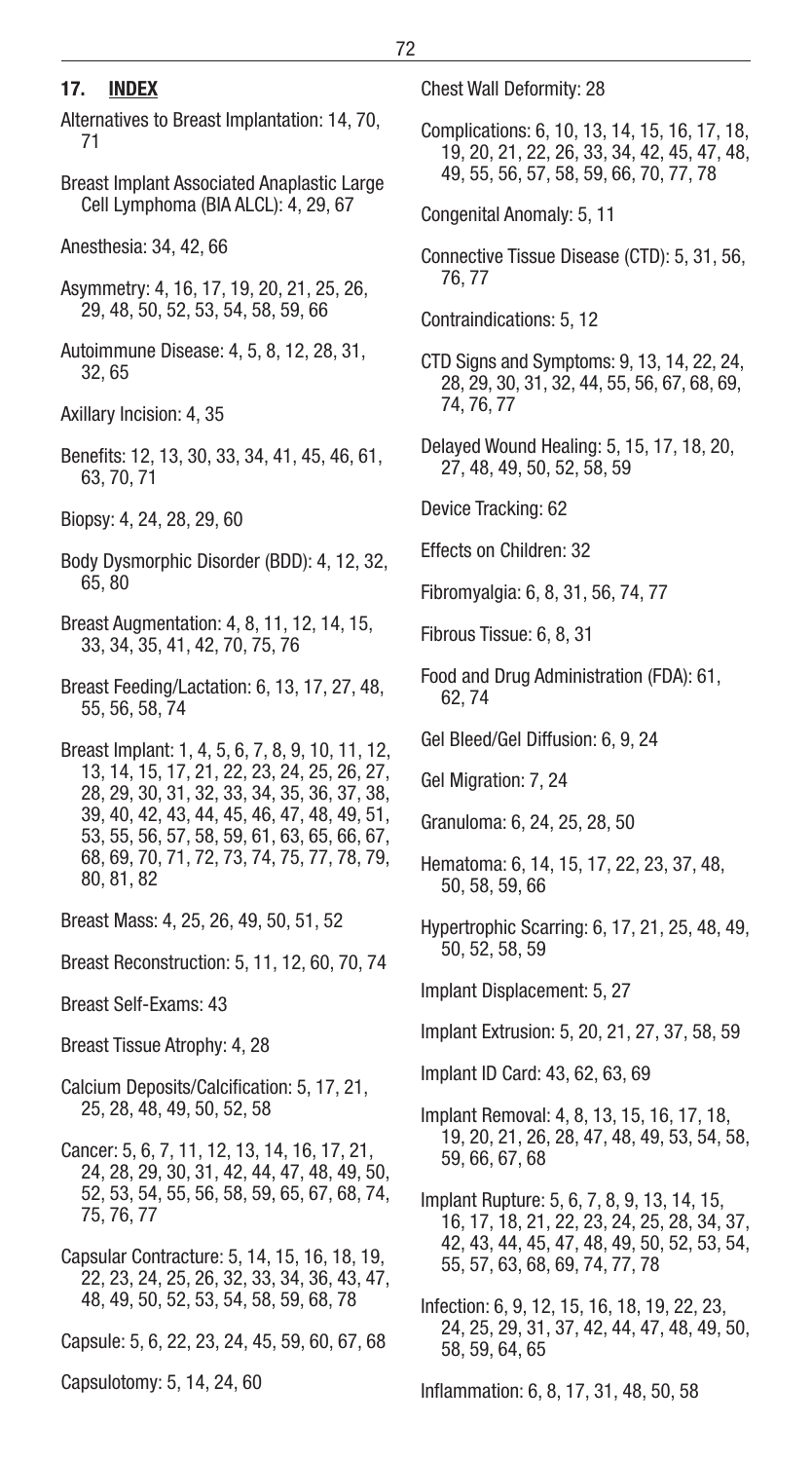Low Molecular Weight (LMW) Silicone: 9, 32

Lymphadenopathy: 6, 28, 32, 58

- Magnetic Resonance Imaging (MRI): 7, 44, 73
- Mammography: 7, 13, 29, 36, 44, 68, 75
- Mastopexy: 7, 14, 41, 59, 60
- MedWatch: 30, 61
- MENTOR® MemoryShape® Breast Implant Continued Access (CA) Study: 7, 45, 57
- MENTOR® MemoryShape® Breast Implant Post-Approval Cohort (Core) Study: 7, 15, 17, 21, 22, 23, 24, 25, 26, 27, 33, 36, 45, 46, 47, 49, 51, 53, 54, 55, 56, 57
- Necrosis: 7, 15, 18, 20, 21, 27, 58
- Neurological Disease: 32, 77
- Pain: 6, 15, 16, 18, 19, 20, 21, 22, 23, 26, 27, 28, 29, 30, 31, 34, 36, 42, 44, 47, 49, 50, 52, 53, 54, 58, 59, 66, 67, 68, 77
- Periareolar Incision: 7, 27, 35
- Periumbilical Approach:7, 35
- Plastic Surgery: 7, 30, 41, 62, 74, 75
- Platinum: 8, 32, 33, 37, 41, 78
- Postoperative Care: 8, 42, 57
- Precautions: 8, 12
- Ptosis (sagging): 4, 8, 17, 21, 48, 49, 50, 52, 53, 54, 58, 59, 66
- Reoperation: 8, 15, 16, 17, 18, 19, 20, 21, 23, 25, 26, 36, 41, 47, 48, 49, 50, 51, 52, 58, 59, 68, 69
- Reproduction Complications: 56
- Revision-Augmentation: 4, 7, 8, 10, 11, 15, 18, 21, 22, 23, 25, 26, 27, 33, 45, 46, 47, 48, 49, 51, 52, 54, 55, 56, 57, 58, 59, 60
- Risks: 8, 10, 12, 13, 14, 15, 18, 26, 28, 30, 33, 34, 41, 45, 57, 61, 63, 66, 67, 68, 69, 70, 71
- Saline: 8, 14, 33, 35, 63, 68
- Scar Revision: 8, 49, 59, 60
- Scarring: 6, 8, 15, 17, 18, 20, 21, 25, 26, 27, 28, 41, 48, 49, 50, 52, 58, 59, 66
- Seroma: 9, 15, 17, 18, 22, 23, 48, 50, 58, 59, 66
- Silent Rupture: 9, 13, 17, 21, 24, 25, 44, 57,
- Silicone: 5, 6, 7, 8, 9, 11, 13, 14, 24, 25, 27, 28, 29, 30, 31, 32, 33, 34, 35, 37, 39, 40, 43, 44, 45, 55, 63, 68, 69, 74, 75, 76, 77, 78
- Subglandular Placement: 9, 11, 35, 36
- Submuscular Placement: 9, 11, 35, 36
- Suicide: 19, 32, 49, 55, 56, 77
- Summary of Safety and Effectiveness Document (SSED): 62
- Surgical Incision: 5, 9, 14
- Systemic Disease: 4, 5, 6, 8, 9, 12, 17, 19, 20, 28, 29, 30, 31, 32, 48, 49, 50, 52, 53, 56, 58, 59, 65, 74, 76, 77
- Toxic Shock Syndrome (TSS): 9, 22
- Warnings: 9, 13
- Wrinkling: 9, 17, 21, 24, 25, 26, 37, 48, 49, 50, 51, 52, 53, 54, 58, 59, 68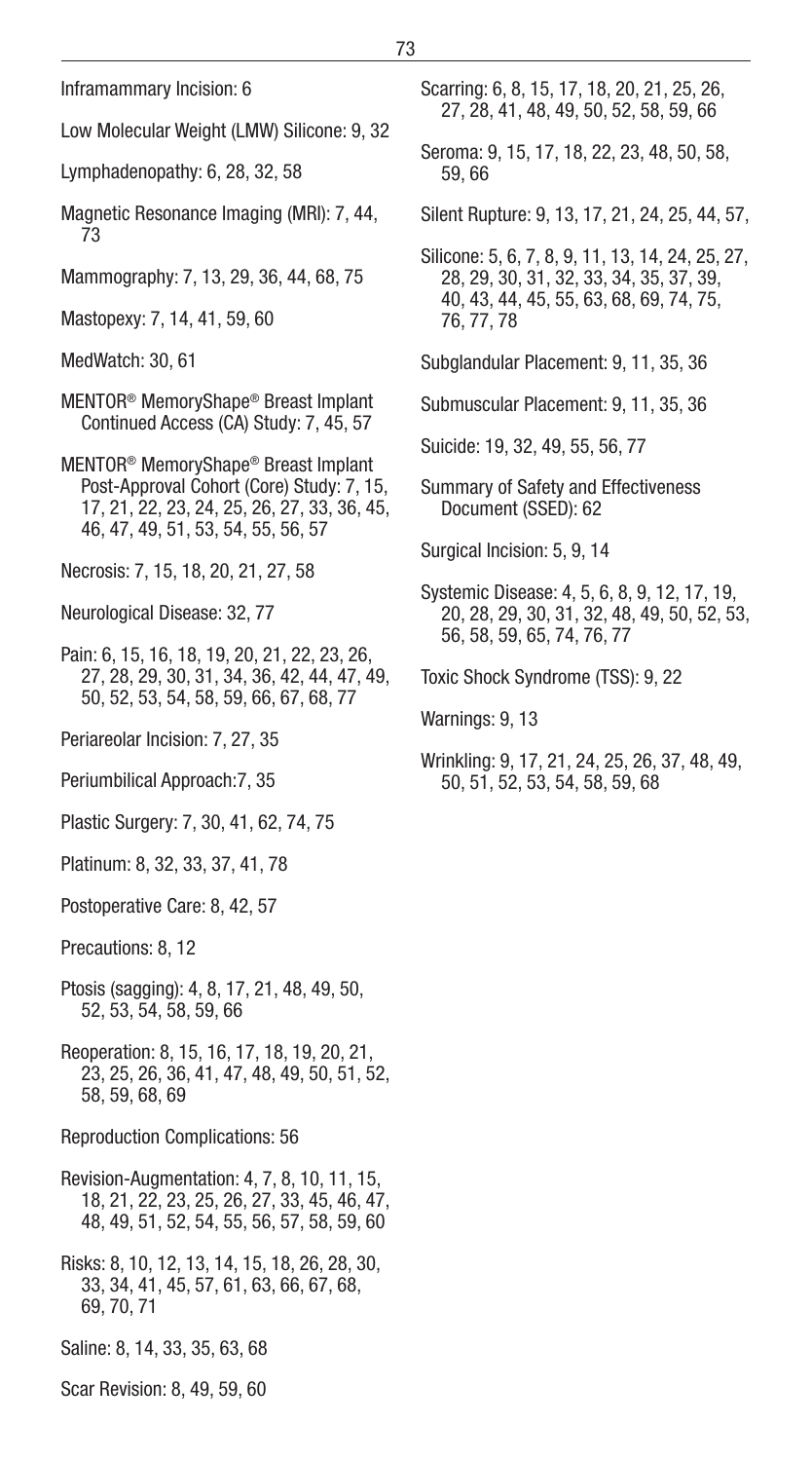## 18. REFERENCES

- 1. Holmich, L.R., et al. 2001. Prevalence of silicone breast implant rupture among Danish women. Plast. Reconstr. Surg. 108(4):848-858.
- 2. Collis, N., et al. Magnetic Resonance Imaging and Explantation Investigation of Long-Term Silicone Gel Implant Integrity. Plast. Reconstr. Surg. 120(5): 1401-1406 (2007).
- 3. Gaubitz, M., Jackisch, C., Domschke, W., Heindel, W. & Pfleiderer, B. Silicone breast implants: correlation between implant ruptures, magnetic resonance spectroscopically estimated silicone presence in the liver, antibody status and clinical symptoms. Rheumatology (Oxford) 41, 129-135; discussion 123-124 (2002).
- 4. Brown, S. L., Duggirala, H. J. & Pennello, G. An association of silicone-gel breast implant rupture and fibromyalgia. Curr Rheumatol Rep 4, 293-298 (2002).
- 5. Brown, S. L., Pennello, G., Berg, W. A., Soo, M. S. & Middleton, M. S. Silicone gel breast implant rupture, extracapsular silicone, and health status in a population of women. J Rheumatol 28, 996-1003 (2001).
- 6. Hölmich, L. R. et al. Self-reported diseases and symptoms by rupture status among unselected Danish women with cosmetic silicone breast implants. Plast Reconstr Surg 111, 723-732; discussion 733-724 (2003).
- 7. Katzin, W. E., Centeno, J. A., Feng, L. J., Kiley, M. & Mullick, F. G. Pathology of lymph nodes from patients with breast implants: a histologic and spectroscopic evaluation. Am J Surg Pathol 29, 506-511 (2005).
- 8. Berner, I., Gaubitz, M., Jackisch, C. & Pfleiderer, B. Comparative examination of complaints of patients with breast-cancer with and without silicone implants. Eur J Obstet Gynecol Reprod Biol 102, 61-66 (2002).
- 9. Bondurant, S., Ernster, V. L. & Herdman, R. Safety of Silicone Breast Implants. Committee on the Safety of Silicone Breast Implants, Division of Health Promotion and Disease Prevention, Institute of Medicine. (National Academy Press., 2000).
- 10. Brown, S. L., Todd, J. F., Cope, J. U. & Sachs, H. C. Breast implant surveillance reports to the U.S. Food and Drug Administration: maternal-child health problems. J Long Term Eff Med Implants 16, 281-290 (2006).
- 11. Hurst, N.M. Lactation after augmentation mammoplasty. Obstet. Gynecol. 87(1):30-4 (1996).
- 12. American College of Obstetrics and Gynecology (ACOG). Breast feeding: Maternal and Infant Aspects. Educational Bulletin Number 258 (July 2000).
- 13. Kronowitz, S. J. & Robb, G. L. Radiation therapy and breast reconstruction: a critical review of the literature. Plast Reconstr Surg 124, 395-408 (2009).
- 14. International Agency for Research on Cancer (IARC). Vol. 74 (IARC Press 1999).
- 15. European Committee on Quality Assurance (EQUAM) and Medical Devices in Plastic Surgery. Consensus declaration on breast implants 23- 6- 2000. Israel, European Committee on Quality Assurance (EQUAM). 4th Consensus Declaration (2000).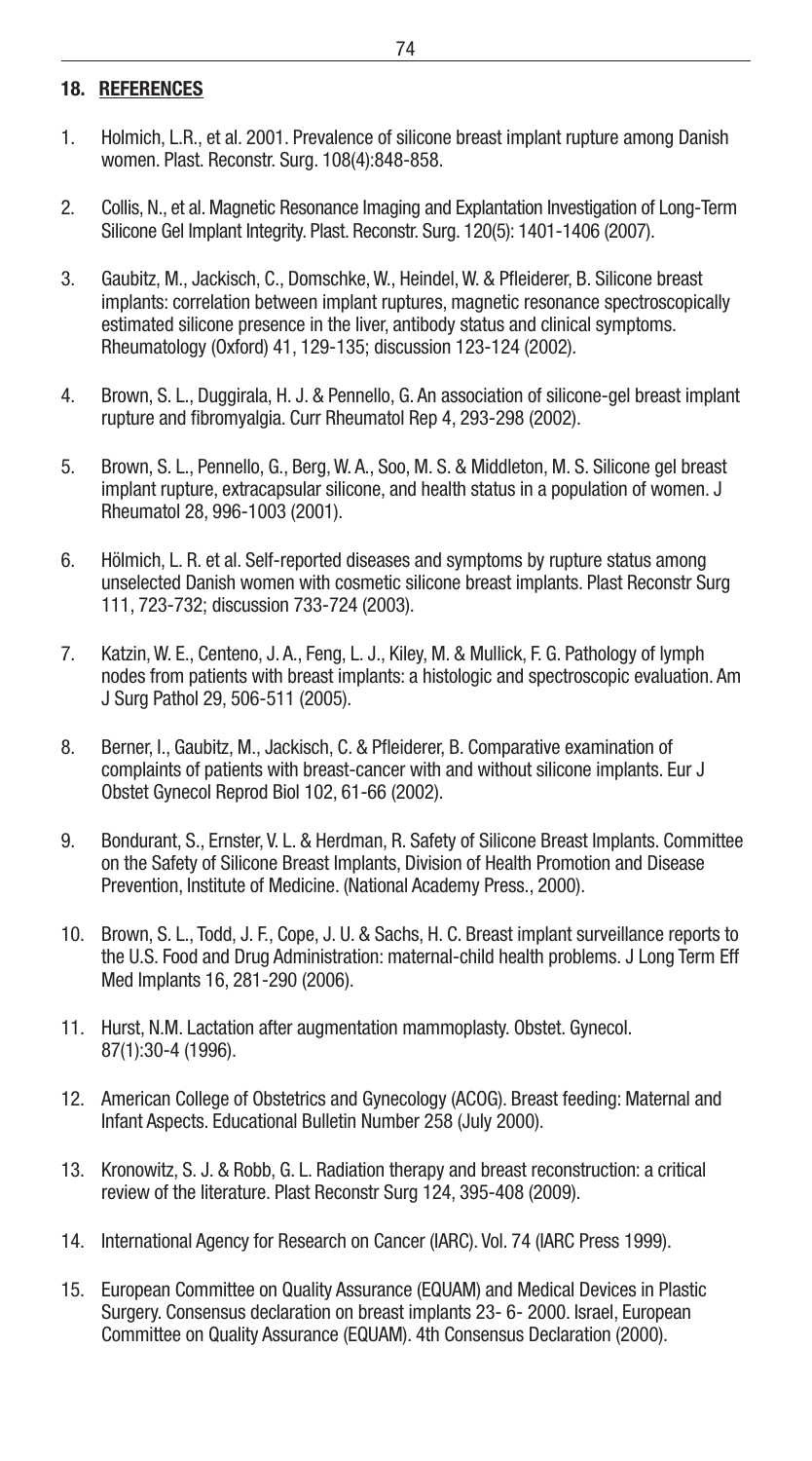- 16. National Institutes of Health (NIH). Breast implants: Status of research at the National Institutes of Health (2005).
- 17. Herdman, R.C., et al. Silicone breast implants and cancer. Cancer Invest. 2001;19(8):821-32 (2001).
- 18. Brinton, L. A. et al. Breast cancer following augmentation mammoplasty (United States). Cancer Causes Control 11, 819-827 (2000).
- 19. Brisson, J. et al. Cancer incidence in a cohort of Ontario and Quebec women having bilateral breast augmentation. Int J Cancer 118, 2854-2862 (2006).
- 20. Deapen, D., Hamilton, A., Bernstein, L. & Brody, G. S. Breast cancer stage at diagnosis and survival among patients with prior breast implants. Plast Reconstr Surg 105, 535-540 (2000).
- 21. Deapen, D. M., Hirsch, E. M. & Brody, G. S. Cancer risk among Los Angeles women with cosmetic breast implants. Plast Reconstr Surg 119, 1987-1992 (2007).
- 22. Englert, H. et al. Women's health after plastic surgery. Intern Med J 31, 77-89 (2001).
- 23. Friis, S. et al. Cancer risk among Danish women with cosmetic breast implants. Int J Cancer 118, 998-1003 (2006).
- 24. Hölmich, L. R. et al. Stage of breast cancer at diagnosis among women with cosmetic breast implants. Br J Cancer 88, 832-838 (2003).
- 25. Jakub, J. W. et al. Breast cancer in patients with prior augmentation: presentation, stage, and lymphatic mapping. Plast Reconstr Surg 114, 1737-1742 (2004).
- 26. McLaughlin, J. K. et al. Long-term cancer risk among Swedish women with cosmetic breast implants: an update of a nationwide study. J Natl Cancer Inst 98, 557-560 (2006).
- 27. Mellemkjaer, L. et al. Cancer occurrence after cosmetic breast implantation in Denmark. Int J Cancer 88, 301-306 (2000).
- 28. Pukkala, E. et al. Incidence of breast and other cancers among Finnish women with cosmetic breast implants, 1970-1999. J Long Term Eff Med Implants 12, 271-279 (2002).
- 29. Brinton, L. A., Lubin, J. H., Murray, M. C., Colton, T. & Hoover, R. N. Mortality rates among augmentation mammoplasty patients: an update. Epidemiology 17, 162-169 (2006).
- 30. Jakubietz, M. G., Jeffrey, J., Jakubietz, R. & Rohrich, R.J. Breast augmentation: Cancer concerns and mammography - A literature review. Plast. Reconstr. Surg. 113, 117e-122e (2004).
- 31. Miglioretti, D. L. et al. Effect of breast augmentation on the accuracy of mammography and cancer characteristics. JAMA 291, 442-450 (2004).
- 32. McLaughlin, J.K. and L. Lipworth. Brain cancer and cosmetic breast implants: A review of the epidemiological evidence. Ann. Plast. Surg. 52(2):15-17 (2004).
- 33. Brinton, L. A. et al. Cancer risk at sites other than the breast following augmentation mammoplasty. Ann Epidemiol 11, 248-256 (2001).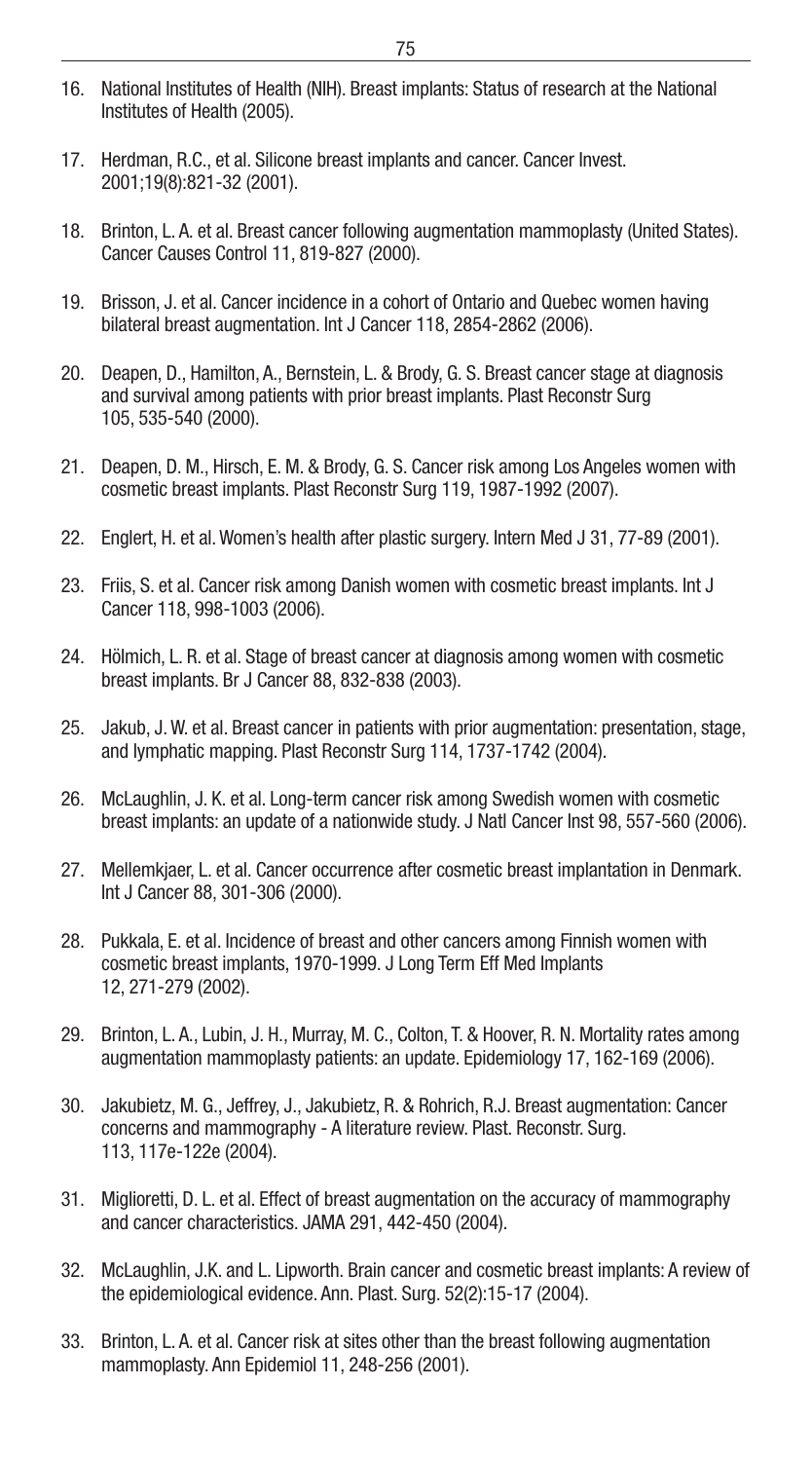- 34. de Jong, D. et al. Anaplastic large-cell lymphoma in women with breast implants. JAMA 300, 2030-2035 (2008).
- 35. Cook, L. S. et al. Characteristics of women with and without breast augmentation. JAMA 277, 1612-1617 (1997).
- 36. Fryzek, J. P. et al. Characteristics of women with cosmetic breast augmentation surgery compared with breast reduction surgery patients and women in the general population of Sweden. Ann Plast Surg 45, 349-356 (2000).
- 37. Kjoller, K. et al. Characteristics of women with cosmetic breast implants compared with women with other types of cosmetic surgery and population-based controls in Denmark. Ann Plast Surg 50, 6-12, (2003).
- 38. Breiting, V. B. et al. Long-term health status of Danish women with silicone breast implants. Plast Reconstr Surg 114, 217-226; discussion 227-218 (2004).
- 39. Fryzek, J.P., et al. Self-reported symptoms among women after cosmetic breast implant and breast reduction surgery. Plast. Reconstr. Surg. 107:206-13 (2001).
- 40. Kjøller, K., et al. Self-reported musculoskeletal symptoms among Danish women with cosmetic breast implants. Ann Plast Surg. 52(1):1-7 (2004).
- 41. Blackburn, W. D., Jr. & Everson, M. P. Silicone-associated rheumatic disease: an unsupported myth. Plast Reconstr Surg 99, 1362-1367 (1997).
- 42. Brinton, L. A. et al. Risk of connective tissue disorders among breast implant patients. Am J Epidemiol 160, 619-627 (2004).
- 43. Fryzek, J. P. et al. A nationwide study of connective tissue disease and other rheumatic conditions among Danish women with long-term cosmetic breast implantation. Ann Epidemiol 17, 374-379 (2007).
- 44. Greenland, S. & Finkle, W. D. A retrospective cohort study of implanted medical devices and selected chronic diseases in Medicare claims data. Ann Epidemiol 10, 205-213 (2000).
- 45. Hochberg, M. C. & Perlmutter, D. L. The association of augmentation mammoplasty with connective tissue disease, including systematic sclerosis (scleroderma): a meta-analysis. Curr Top Microbiol Immunol 210, 411-417 (1996).
- 46. Janowsky, E. C., Kupper, L. L. & Hulka, B. S. Meta-analyses of the relation between silicone breast implants and the risk of connective-tissue diseases. N Engl J Med 342, 781-790 (2000).
- 47. Kjoller, K. et al. Connective tissue disease and other rheumatic conditions following cosmetic breast implantation in Denmark. Arch Intern Med 161, 973-979 (2001).
- 48. Lamm, S. H. Silicone breast implants, breast cancer and specific connective tissue diseases: A systematic review of the data in the epidemiological literature Int. J. Toxicol. 17, 497-457 (1998).
- 49. Lewin, S. L. & Miller, T. A. A review of epidemiologic studies analyzing the relationship between breast implants and connective tissue diseases. Plast Reconstr Surg 100, 1309-1313 (1997).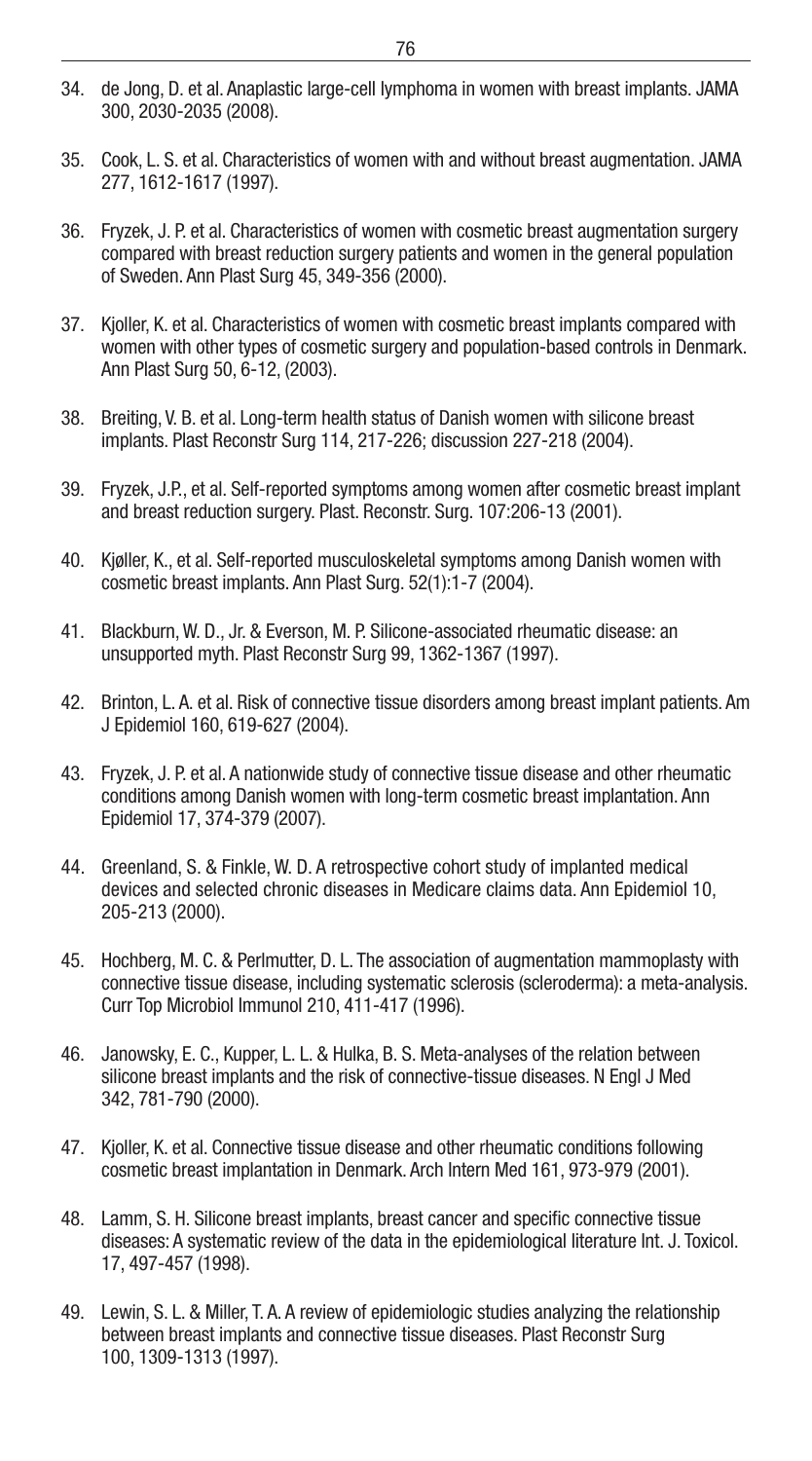- 50. Silverman, B. G. et al. Reported complications of silicone gel breast implants: an epidemiologic review. Ann Intern Med 124, 744-756 (1996).
- 51. Vermeulen, R. C. & Scholte, H. R. Rupture of silicone gel breast implants and symptoms of pain and fatigue. J Rheumatol 30, 2263-2267 (2003).
- 52. Wolfe, F. & Anderson, J. Silicone filled breast implants and the risk of fibromyalgia and rheumatoid arthritis. J Rheumatol 26, 2025-2028 (1999).
- 53. Wong, O. A critical assessment of the relationship between silicone breast implants and connective tissue diseases. Regul Toxicol Pharmacol 23, 74-85 (1996).
- 54. Lipworth et al. Silicone breast implants and connective tissue disease: no association. Semin. Immunopathol. 33(3):287-294 (2011).
- 55. Independent Review Group (IRG). Silicone Gel Breast Implants: Report of the IRG (United Kingdom) (1998).
- 56. Tugwell, P. et al. Do silicone breast implants cause rheumatologic disorders? A systematic review for a court-appointed national science panel. Arthritis Rheum 44, 2477-2484 (2001).
- 57. Lugowski, S. J. et al. Analysis of silicon in human tissues with special reference to silicone breast implants. J Trace Elem Med Biol 14, 31-42 (2000).
- 58. Kjoller, K. et al. Health outcomes in offspring of Danish mothers with cosmetic breast implants. Ann Plast Surg 48, 238-245 (2002).
- 59. Signorello, L. B., Fryzek, J. P., Blot, W. J., McLaughlin, J. K. & Nyren, O. Offspring health risk after cosmetic breast implantation in Sweden. Ann Plast Surg 46, 279-286 (2001).
- 60. Hemminki, E., Hovi, S. L., Sevon, T. & Asko-Seljavaara, S. Births and perinatal health of infants among women who have had silicone breast implantation in Finland, 1967-2000. Acta Obstet Gynecol Scand 83, 1135-1140 (2004).
- 61. Jacobsen, P. H. et al. Mortality and suicide among Danish women with cosmetic breast implants. Arch Intern Med 164, 2450-2455 (2004).
- 62. Koot, V. C., Peeters, P. H., Granath, F., Grobbee, D. E. & Nyren, O. Total and cause specific mortality among Swedish women with cosmetic breast implants: prospective study. BMJ 326, 527-528 (2003).
- 63. Le, G. M. et al. Breast implants following mastectomy in women with early-stage breast cancer: prevalence and impact on survival. Breast Cancer Res 7, R184-193 (2005).
- 64. Lipworth, L. et al. Excess mortality from suicide and other external causes of death among women with cosmetic breast implants. Ann Plast Surg 59, 119-123; discussion 124-115 (2007).
- 65. McLaughlin, J. K., Lipworth, L. & Tarone, R. E. Suicide among women with cosmetic breast implants: a review of the epidemiologic evidence. J Long Term Eff Med Implants 13, 445-450 (2003).
- 66. Pukkala, E. et al. Causes of death among Finnish women with cosmetic breast implants, 1971-2001. Ann Plast Surg 51, 339-342; discussion 343-334 (2003).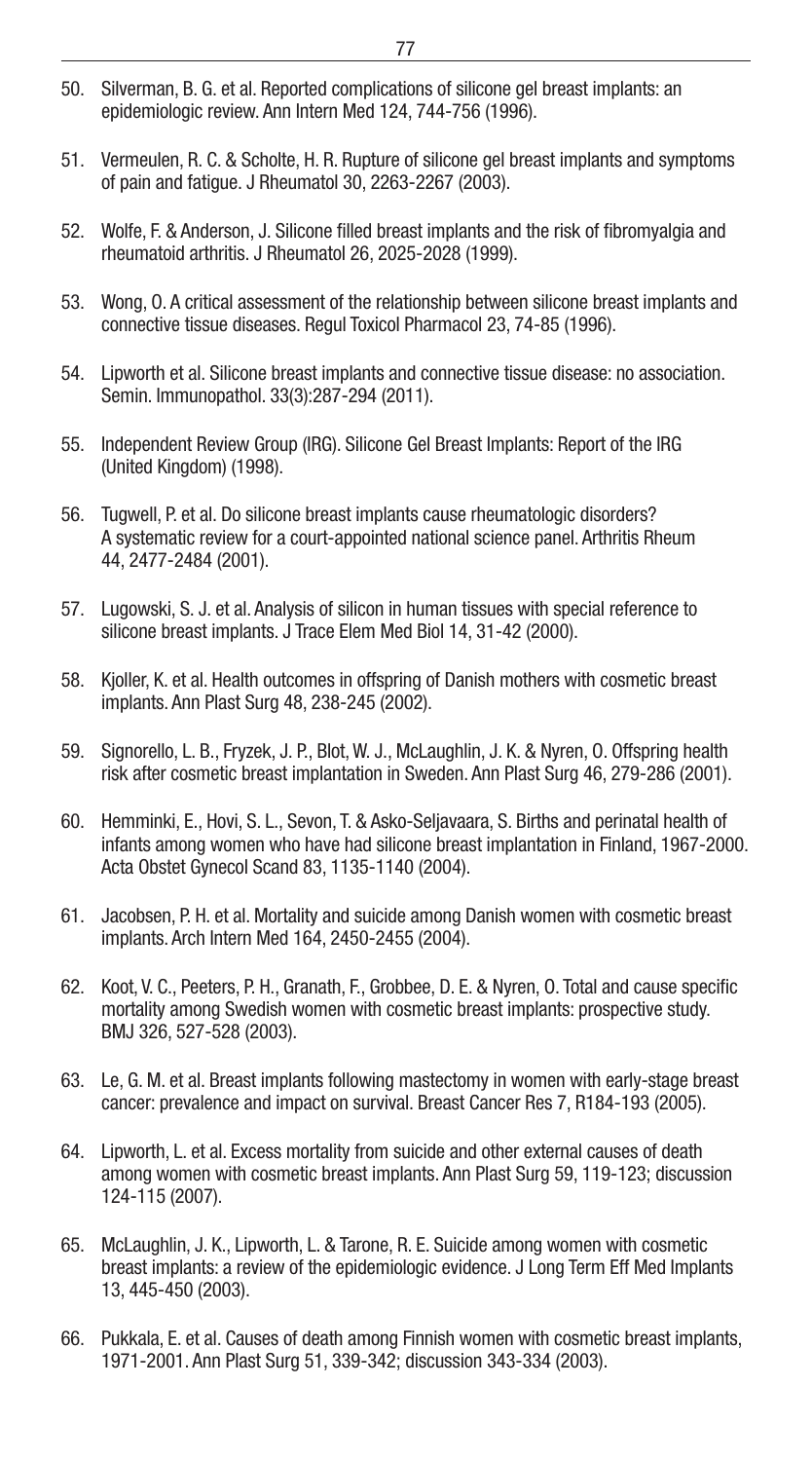- 67. Villeneuve, P. J. et al. Mortality among Canadian women with cosmetic breast implants. Am J Epidemiol 164, 334-341 (2006).
- 68. Klesmer, J. Mortality in Swedish women with cosmetic breast implants: body dysmorphic disorder should be considered. BMJ 326, 1266-1267 (2003).
- 69. Winther, J. F. et al. Neurological disease among women with silicone breast implants in Denmark. Acta Neurol Scand 103, 93-96 (2001).
- 70. Flassbeck, D. et al. Determination of siloxanes, silicon, and platinum in tissues of women with silicone gel-filled implants. Anal Bioanal Chem 375, 356-362 (2003).
- 71. Chandra, G., Lo, P. Y., Hitchcock, P. & Lappert, M. F. A convenient and novel route to bis(alkyne)platinum (0) and other platinum(0) complexes from Speier's hydrosilylation catalyst. Organometallics, 191-192 (1987).
- 72. Lappert, M. F. & Scott, F. P. A. The reaction pathway from Speier's to Karstedt's hydrosilylation catalyst. J. Organomet. Chem. 492, C11-C13 (1995).
- 73. Lewis, L. N. et al. Mechanism of Formation of Platinum (0) Complexes Containing Silicon-Vinyl Ligands. Organometallics 14, 2202-2213 (1995).
- 74. Stein, J. In situ determination of the active catalyst in hydrosilylation reactions using highly reactive Pt(0) catalyst precursors. J. Am. Chem. Soc. 121, 3693-3703 (1999).
- 75. FDA. FDA Update on the Safety of Silicone Gel-Filled Breast Implants. (June 2011).
- 76. Henriksen, T. F. et al. Surgical intervention and capsular contracture after breast augmentation: a prospective study of risk factors. Ann Plast Surg 54, 343-351 (2005).
- 77. Kulmala, I. et al. Local complications after cosmetic breast implant surgery in Finland. Ann Plast Surg 53, 413-419 (2004).
- 78. Hölmich, L.R., et al. Untreated silicone breast implant rupture. Plast. Reconstr. Surg. 114:204-214 (2004).
- 79. Balk, E.M., et al. 2015. Long-term health outcomes in women with silicone gel breast implants: a systematic review. Doi:10.7326/M15-1169 [Epub ahead of print].